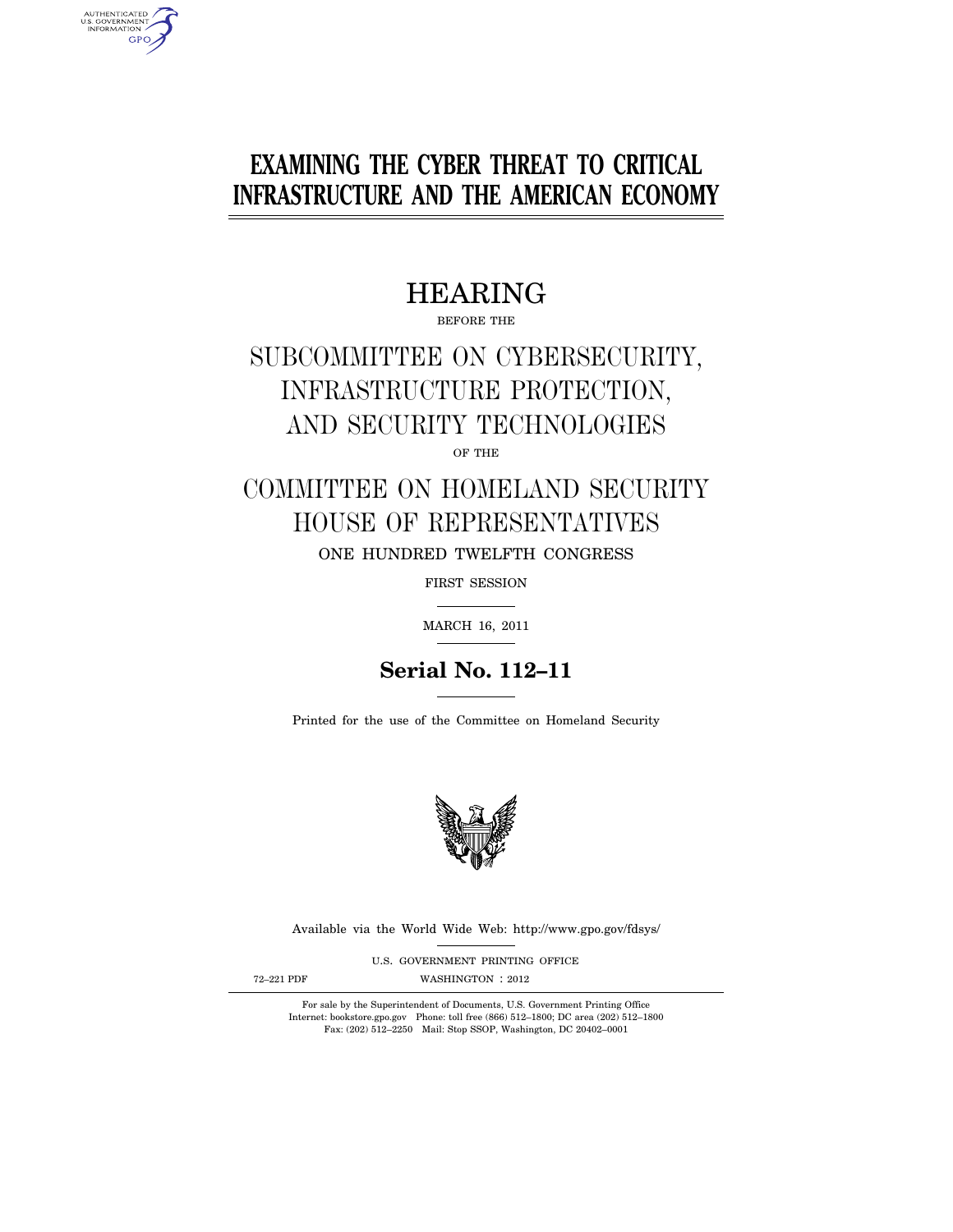## COMMITTEE ON HOMELAND SECURITY

PETER T. KING, New York, *Chairman*  LAMAR SMITH, Texas DANIEL E. LUNGREN, California MIKE ROGERS, Alabama MICHAEL T. MCCAUL, Texas GUS M. BILIRAKIS, Florida PAUL C. BROUN, Georgia CANDICE S. MILLER, Michigan TIM WALBERG, Michigan CHIP CRAVAACK, Minnesota JOE WALSH, Illinois PATRICK MEEHAN, Pennsylvania BEN QUAYLE, Arizona SCOTT RIGELL, Virginia BILLY LONG, Missouri JEFF DUNCAN, South Carolina TOM MARINO, Pennsylvania BLAKE FARENTHOLD, Texas MO BROOKS, Alabama

BENNIE G. THOMPSON, Mississippi LORETTA SANCHEZ, California SHEILA JACKSON LEE, Texas HENRY CUELLAR, Texas YVETTE D. CLARKE, New York LAURA RICHARDSON, California DANNY K. DAVIS, Illinois BRIAN HIGGINS, New York JACKIE SPEIER, California CEDRIC L. RICHMOND, Louisiana HANSEN CLARKE, Michigan WILLIAM R. KEATING, Massachusetts **VACANCY VACANCY** 

MICHAEL J. RUSSELL, *Staff Director/Chief Counsel*  KERRY ANN WATKINS, *Senior Policy Director*  MICHAEL S. TWINCHEK, *Chief Clerk*  I. LANIER AVANT, *Minority Staff Director* 

### SUBCOMMITTEE ON CYBERSECURITY, INFRASTRUCTURE PROTECTION, AND SECURITY TECHNOLOGIES

DANIEL E. LUNGREN, California, *Chairman* 

MICHAEL T. MCCAUL, Texas TIM WALBERG, Michigan, *Vice Chair*  PATRICK MEEHAN, Pennsylvania BILLY LONG, Missouri TOM MARINO, Pennsylvania PETER T. KING, New York *(Ex Officio)* 

YVETTE D. CLARKE, New York LAURA RICHARDSON, California CEDRIC L. RICHMOND, Louisiana WILLIAM R. KEATING, Massachusetts BENNIE G. THOMPSON, Mississippi *(Ex Officio)* 

COLEY C. O'BRIEN, *Staff Director*  ALAN CARROLL, *Subcommittee Clerk*  DR. CHRIS BECK, *Minority Subcommittee Director*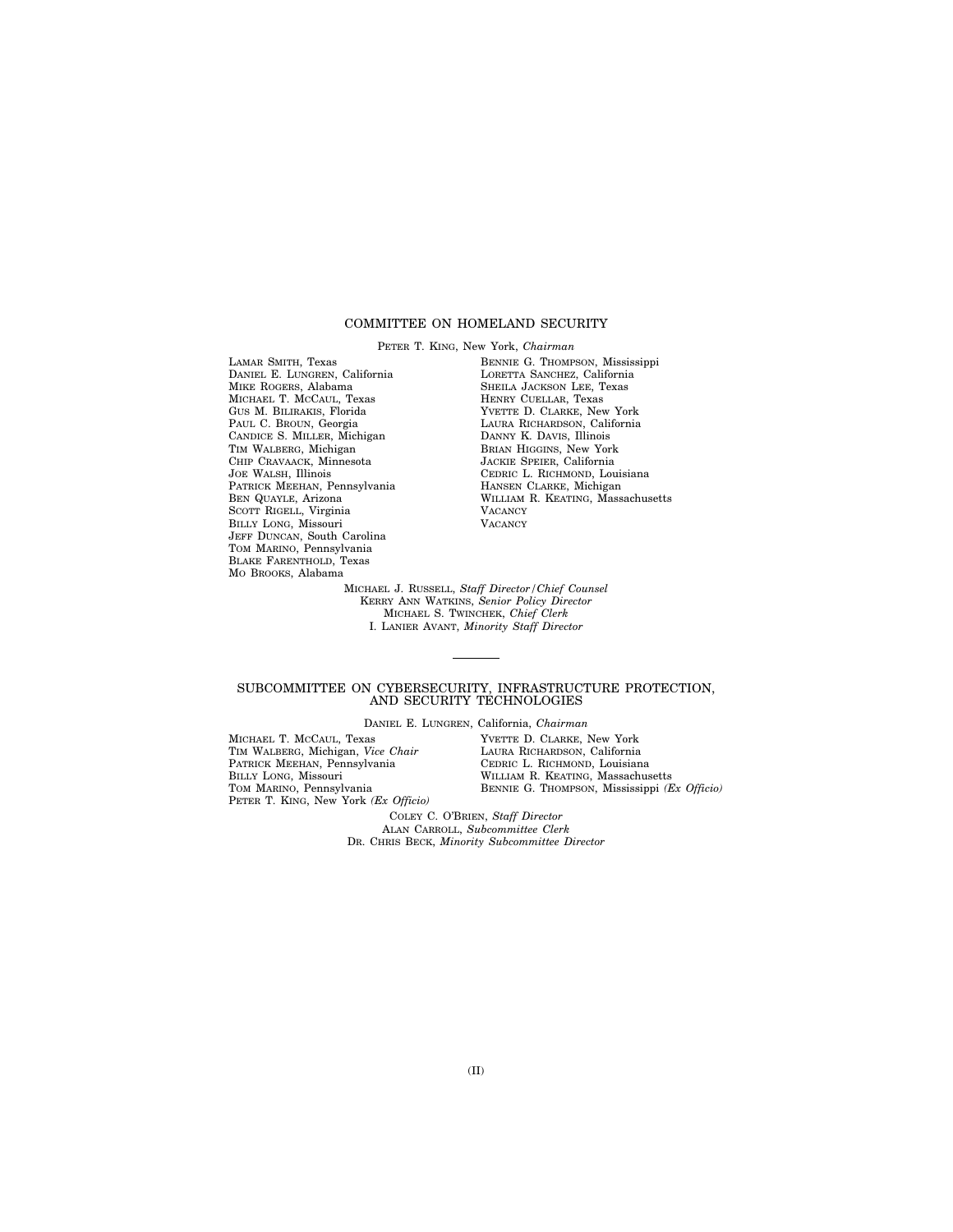## C O N T E N T S

## **STATEMENTS**

| The Honorable Daniel E. Lungren, a Representative in Congress From the<br>State of California, and Chairman, Subcommittee on Cybersecurity, Infra-<br>The Honorable Yvette D. Clark, a Representative in Congress From the<br>State of New York, and Ranking Member, Subcommittee on Cybersecurity, | 1<br>$\mathbf{2}$ |  |  |  |  |  |  |  |  |
|-----------------------------------------------------------------------------------------------------------------------------------------------------------------------------------------------------------------------------------------------------------------------------------------------------|-------------------|--|--|--|--|--|--|--|--|
| WITNESS                                                                                                                                                                                                                                                                                             |                   |  |  |  |  |  |  |  |  |
| Mr. Philip Reitinger, Deputy Under Secretary, National Protection and Pro-<br>grams Directorate, Department of Homeland Security:                                                                                                                                                                   | 5<br>6            |  |  |  |  |  |  |  |  |
| Mr. Gregory Wilshusen, Director of Information Security Issues, Government                                                                                                                                                                                                                          |                   |  |  |  |  |  |  |  |  |
| Accountability Office:<br>Dr. Phyllis Schneck, Vice President and Chief Technical Officer, McAfee<br>Inc.                                                                                                                                                                                           | 14<br>16          |  |  |  |  |  |  |  |  |
| Mr. James A. Lewis, Director and Senior Fellow, Technology and Public<br>Policy Program, Center for Strategic and International Studies:                                                                                                                                                            | 32<br>34          |  |  |  |  |  |  |  |  |
|                                                                                                                                                                                                                                                                                                     | 39<br>40          |  |  |  |  |  |  |  |  |
| Ms. Mischel Kwon, President, Mischel Kwon Associates:                                                                                                                                                                                                                                               | 46<br>47          |  |  |  |  |  |  |  |  |

## APPENDIX

|  |  |  |  |  |  |  |  |  |  | 63 |  |
|--|--|--|--|--|--|--|--|--|--|----|--|
|--|--|--|--|--|--|--|--|--|--|----|--|

Page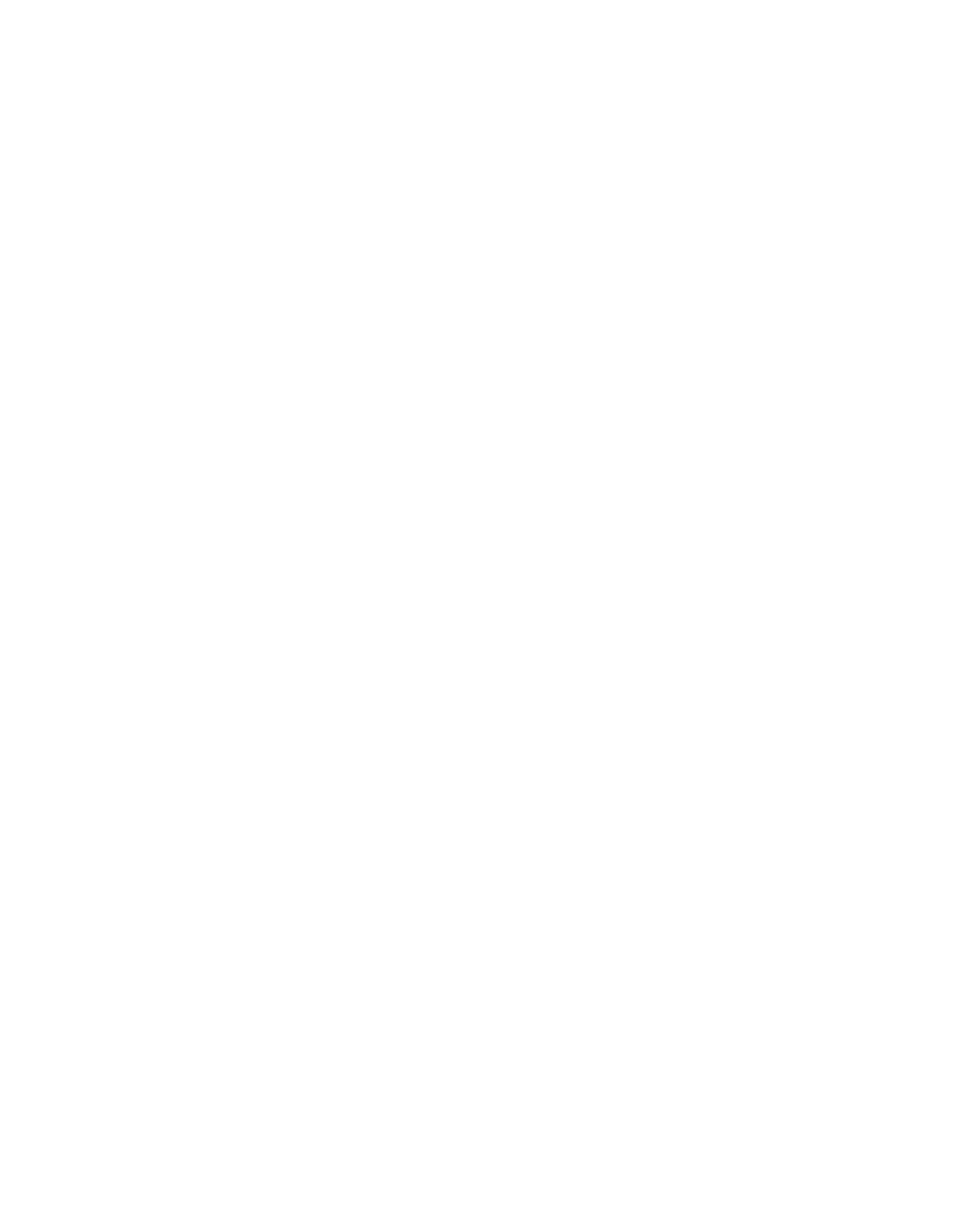## **EXAMINING THE CYBER THREAT TO CRITICAL INFRASTRUCTURE AND THE AMERICAN ECONOMY**

## **Wednesday, March 16, 2011**

U.S. HOUSE OF REPRESENTATIVES, COMMITTEE ON HOMELAND SECURITY, SUBCOMMITTEE ON CYBERSECURITY, INFRASTRUCTURE PROTECTION, AND SECURITY TECHNOLOGIES,

*Washington, DC.* 

The subcommittee met, pursuant to call, at 10:05 a.m., in Room 311, Cannon House Office Building, Hon. Daniel E. Lungren [Chairman of the subcommittee] presiding.

Present: Representatives Lungren, McCaul, Walberg, Meehan, Long, Marino, Clarke, Richmond, and Keating.

Mr. LUNGREN. The Committee on Homeland Security, Subcommittee on Cybersecurity, Infrastructure Protection, and Security Technologies will come to order.

The subcommittee is meeting today to hear testimony from Phil Reitinger, the Deputy Under Secretary for National Protection and Programs Directorate of DHS; Gregory Wilshusen, the Director of Information Security Issues at GAO; Phyllis Schneck, Vice President and Chief Technology Officer at McAfee, Inc.; James Lewis, Director and Senior Policy Fellow at the Center for Strategic and International Studies; and Mischel Kwon, President of Mischel Kwon Associates, LLC.

Today we will examine the cyber threat to U.S. critical infrastructure, how it affects the economy, and what Government is doing to address the threat.

Twenty-five years ago, the concept of cyber threat, or a cyber attack, was an issue of interest to really only a few researchers in academics. In this post-9/11 terrorist era the cyber threat is serious, multifaceted, and boundless, posing a significant risk to U.S. economic and National security.

The Director of National Intelligence stated in testimony before the Congress, ''The growing connectivity between information systems, the internet, and other infrastructures creates opportunities for attackers to disrupt telecommunications, electrical power, energy pipelines, financial networks, and other critical infrastructures.''

The information revolution launched by the internet has reached into every corner of our lives. While it provides users many benefits, it also exposes them to new and dangerous risks. These new risks include cyber criminals, spies and terrorists, using the digital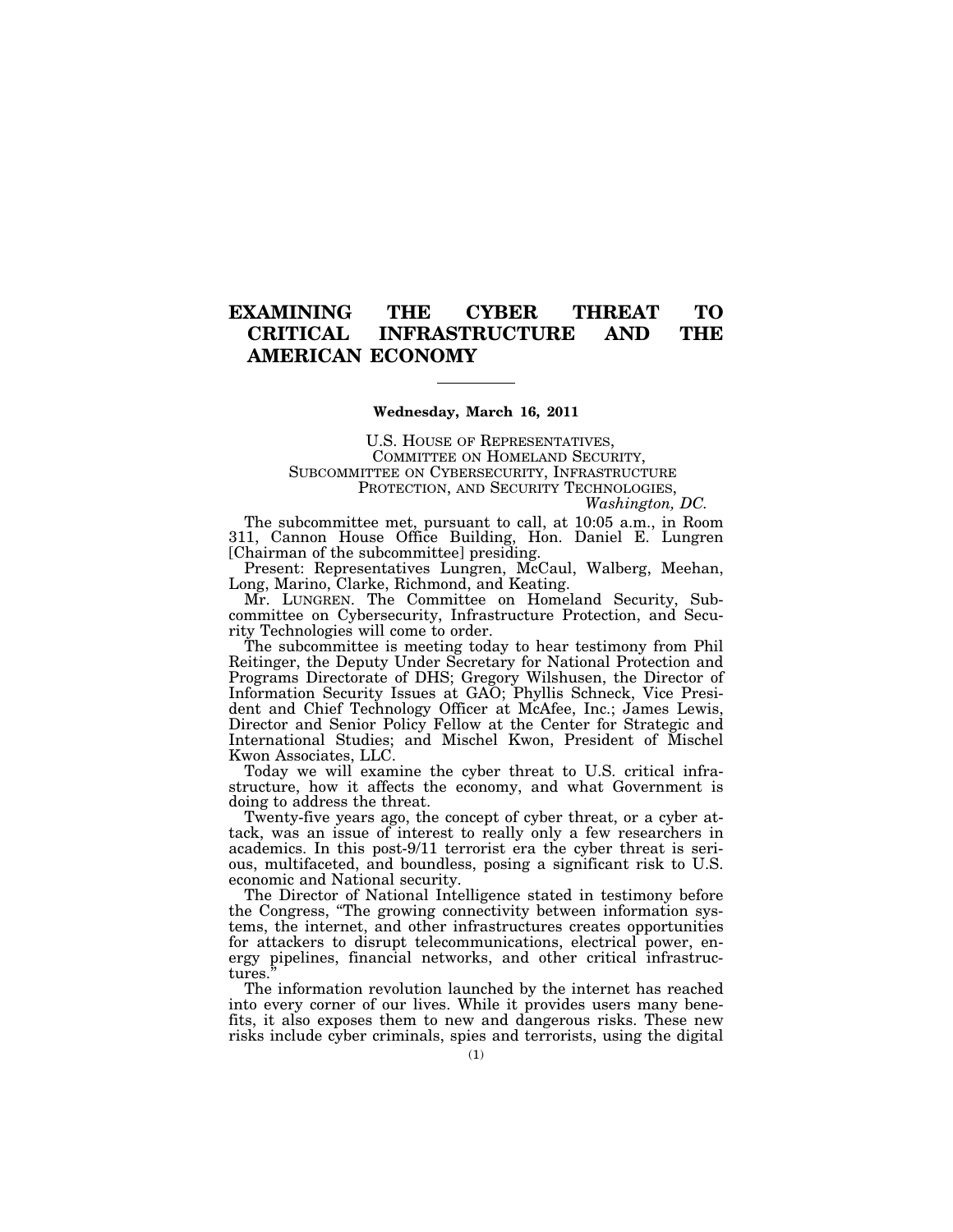internet as a pathway to personal bank accounts as well as Government and industrial secrets. Cyber attacks are growing more frequent, targeted, sophisticated, and dangerous.

Most of these attacks are motivated by financial or intellectual property theft, disruption of commerce, or intelligence collection. Cyber attacks have been launched against nations, Estonia in 2007, Georgia in 2009, and Iran in 2010. They were all the subject of cyber attacks that either paralyzed Government operations or targeted critical infrastructure. Last year, Google and 20 other major companies were the targets of highly sophisticated attacks to steal their intellectual property and user accounts. This attack allegedly emanated from China.

If terror groups are watching this cyber activity and targeting our critical infrastructure—and we believe they are—this raises the stakes in our war on terror. U.S. critical infrastructure—by that I mean roads, bridges, dams, electrical system, power systems—overall, that critical infrastructure is the backbone of our dynamic and productive economy. Attacks on this critical infrastructure will impact our National and economic security as well as the health and safety of our fellow citizens.

Today, our critical infrastructure relies extensively on computerized information systems and the internet which cannot be protected as in the traditional way with guns, gates, and guards. This reliance on computers and the internet makes our critical infrastructure operations vulnerable to cyber attack. This vulnerability was demonstrated a few years ago in a simulated attack on our electric power grid, which also was code-named Aurora.

The computer security company, McAfee, reports that 54 percent of executives of critical infrastructure companies surveyed said their companies had been the victims of denial of service attacks and network infiltration from organized crime, terrorists, or other nation states.

Recent media reports have described a new cyber threat called Stuxnet, which can target critical infrastructure, including nuclear facilities. According to these published reports, Stuxnet is a complex piece of malware designed to interfere with the seamen's industrial control systems operating the Iranian nuclear facilities. This makes Stuxnet, at least according to published reports, it makes that malware a very dangerous offensive cyber weapon that overtakes critical control system operations.

So if an anonymous enemy or terrorist ever seizes the control systems of, let's say, dams or chemical or power plants via the cyber world, that terrorist could cause death and destruction in the real world.

So many questions remain about how to defend our cyberspace. What solutions, policies, or technology can we develop to improve our Nation's cybersecurity? We welcome our public and private witnesses today who will begin us on a journey to answer these questions.

It is now my pleasure to recognize the Ranking Member of our subcommittee, Ms. Clarke, for her opening statement.

Ms. CLARKE. Good morning, and thank you to all of our witnesses for appearing before us today.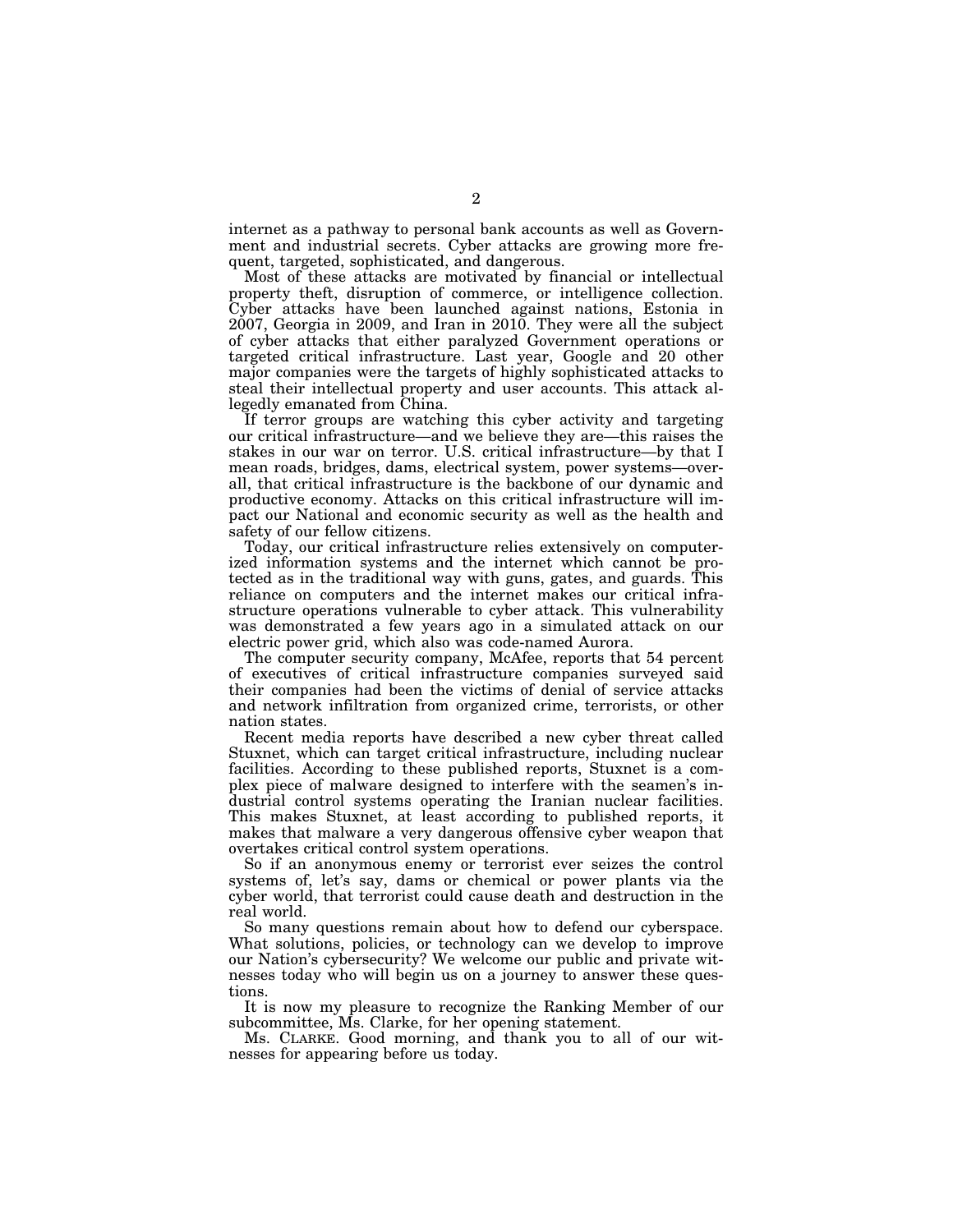I would like to thank Chairman Lungren for holding this hearing on cybersecurity and for your intention to move expeditiously on what I know we both recognize as a critical issue.

While there are a number of new faces up here on the dais, I believe this subcommittee will continue to place significant focus on the issue of cybersecurity just as we did during the 110th Congress. I know Mr. Lungren takes this responsibility as seriously as I do, and I look forward to partnering with him again over the next 2 years to ensure the safety and security of the American people, American businesses, American infrastructure, and the American way of life.

Today's hearing will likely be the first of several cybersecurity hearings that the subcommittee will hold, and it is easy to understand why this issue dominates our agenda. We rely on information technology in every aspect of our lives, from our electric grid, banking systems, military and government functions, to our e-mail and web browsers. Interconnected computers and networks have led to amazing developments in our society. Increased productivity, knowledge, services, and revenues are all benefits generated by our modern networked world. But in our rush to network everything, few stopped to consider the security ramifications of this new world we were creating, and so we find ourselves in an extremely dangerous situation today.

Too many vulnerabilities exist on too many critical networks which are exposed to too many skilled attackers who can inflict too many intrusions into our systems. Unfortunately, to this day, too few people are even aware of these dangers and fewer still are doing anything about it. This committee will continue to sound the alarm, raise awareness of the problems we face, and move forward with practical, effective solutions.

This hearing comes at a critical moment in our Nation's approach to the cyber threat. There is a very real and significant threat to our National and economic security that we now face in cyberspace, and we must do something equally real and significant to meet this challenge.

We are expecting, and this committee is eager to see, a National cybersecurity strategy from the White House to be released very soon. The Department is finalizing its National cyber incident response plan and will also include a cybersecurity strategy as called for in the 2010 Quadrennial Homeland Security Review.

The Congress is interested in legislation to afford DHS authority it needs to protect the dot-gov domain and critical infrastructures in the private sector. The previous two decades have seen countless reports from America's thought leaders in cybersecurity containing hundreds of recommendations about how to improve America's posture in cyberspace. What has been lacking is the courage and leadership to actually implement these recommendations. To ensure our National and economic security, now is the time we must act.

The U.S. Government must chart a new course to cyberspace. The private sector must also be a full partner and accept its share of responsibility for our combined security. Now is the time to stop planning and start acting.

The Chairman's intention with this hearing is to give this subcommittee some background on the issues facing us. Cybercrime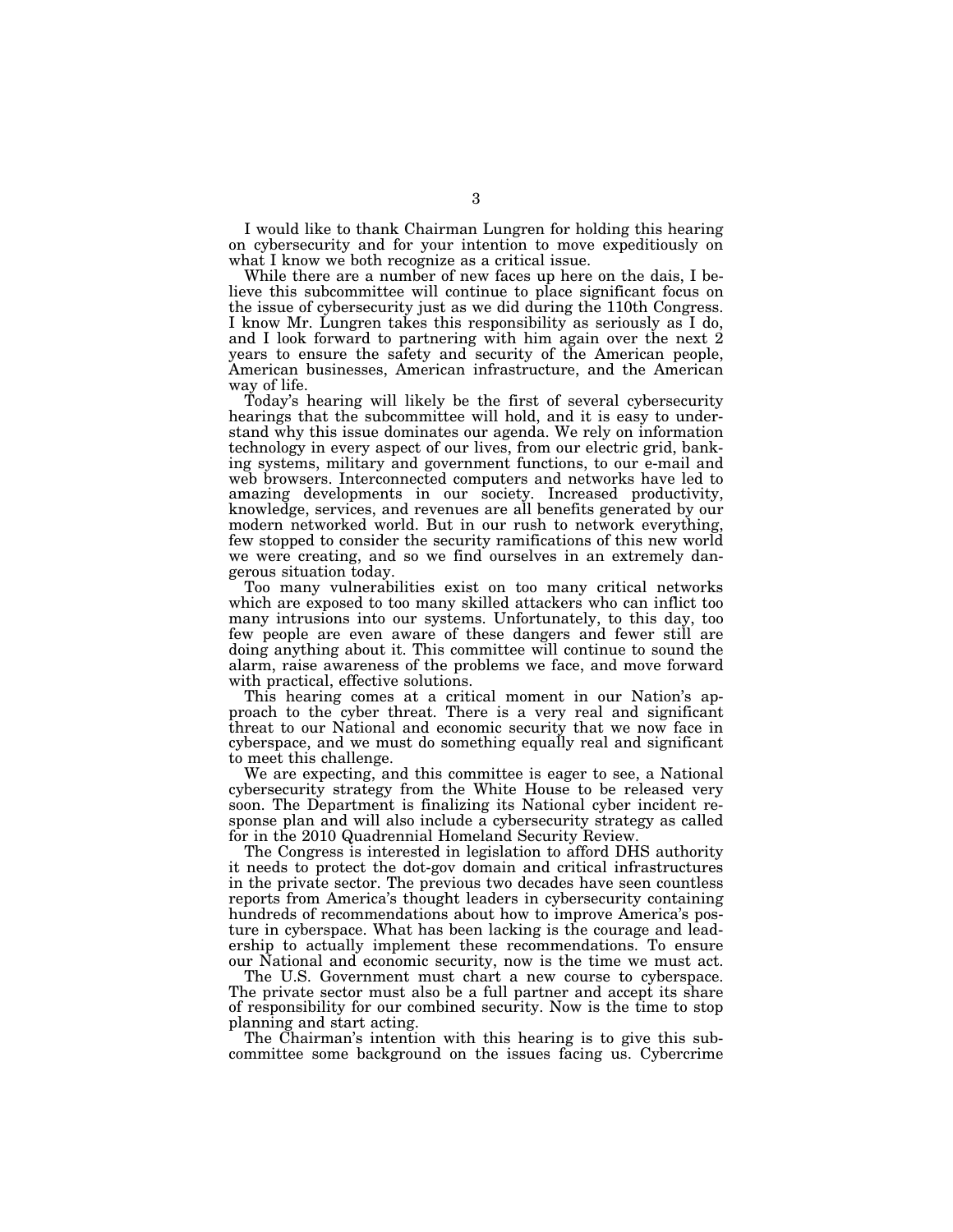costs this country billions of dollars a year. We know that our Government networks are attacked tens of thousands of times per day and private sector networks are attacked even more often. We know that our critical infrastructures are already compromised and penetrated. The enemy has already successfully attacked and continues to do so. We need to absorb this information, get up to speed quickly, and move forward to address this issue. We have already lost many small battles. We have to start protecting ourselves before an attack big enough to cause irreparable damage is carried out.

To the witnesses appearing before us today, I thank you for being here, and I welcome your thoughts on the issues before us, including what you think an effective National cybersecurity policy should look like. Chairman Lungren and I intend for this subcommittee, as well as the full committee, to play a leading role in shaping our National cyber posture in the years to come.

Thank you, Chairman, and I yield back.

Mr. LUNGREN. Thank you very much, Madam Ranking Member, and I appreciate your spirit of cooperation with which you led this subcommittee and continuing now.

Other Members are reminded that they may give us their statements that will be entered into the record.

We are pleased to have a very distinguished panel of witnesses before us today on this important topic. Deputy Under Secretary Phil Reitinger was named Deputy Under Secretary for NPPD in 2009. He also serves as the Director of the National Cybersecurity Center. In this role, he provides strategic direction to the Department's cybersecurity efforts. Prior to joining the Department, he was the senior security strategist for Microsoft's trustworthy computing program, so he is well versed in the challenges facing both Government and the private sector in dealing with the important issue of cybersecurity.

Prior to serving with Microsoft, Deputy Under Secretary Reitinger was the Executive Director for the Department of Defense's Cybercrime Center. Before that, he was the Deputy Chief of the Department of Justice's Computer Crime and Intellectual Property Section, proving that he just can't keep a job. No. He has had tremendous experience and has a unique perspective from multiple positions within the administration and therefore has much wisdom with which to guide us.

Greg Wilshusen has been with the GAO for over 13 years and has been over 29 years in auditing financial management information systems. He is a certified public accountant, certified internal auditor, certified information systems auditor. He holds a B.S. degree in business administration from the University of Missouri. Are they in the-

Mr. WILSHUSEN. Yes, they are. In fact, they are playing tomorrow evening at 9:50 against——

Mr. LUNGREN. I see. Notre Dame doesn't play until Friday at 1:40 eastern time, but I hope to be in California so I will be watching them from the Pacific coast.

An MS in information management from George Washington University School of Engineering and Applied Sciences. At GAO, he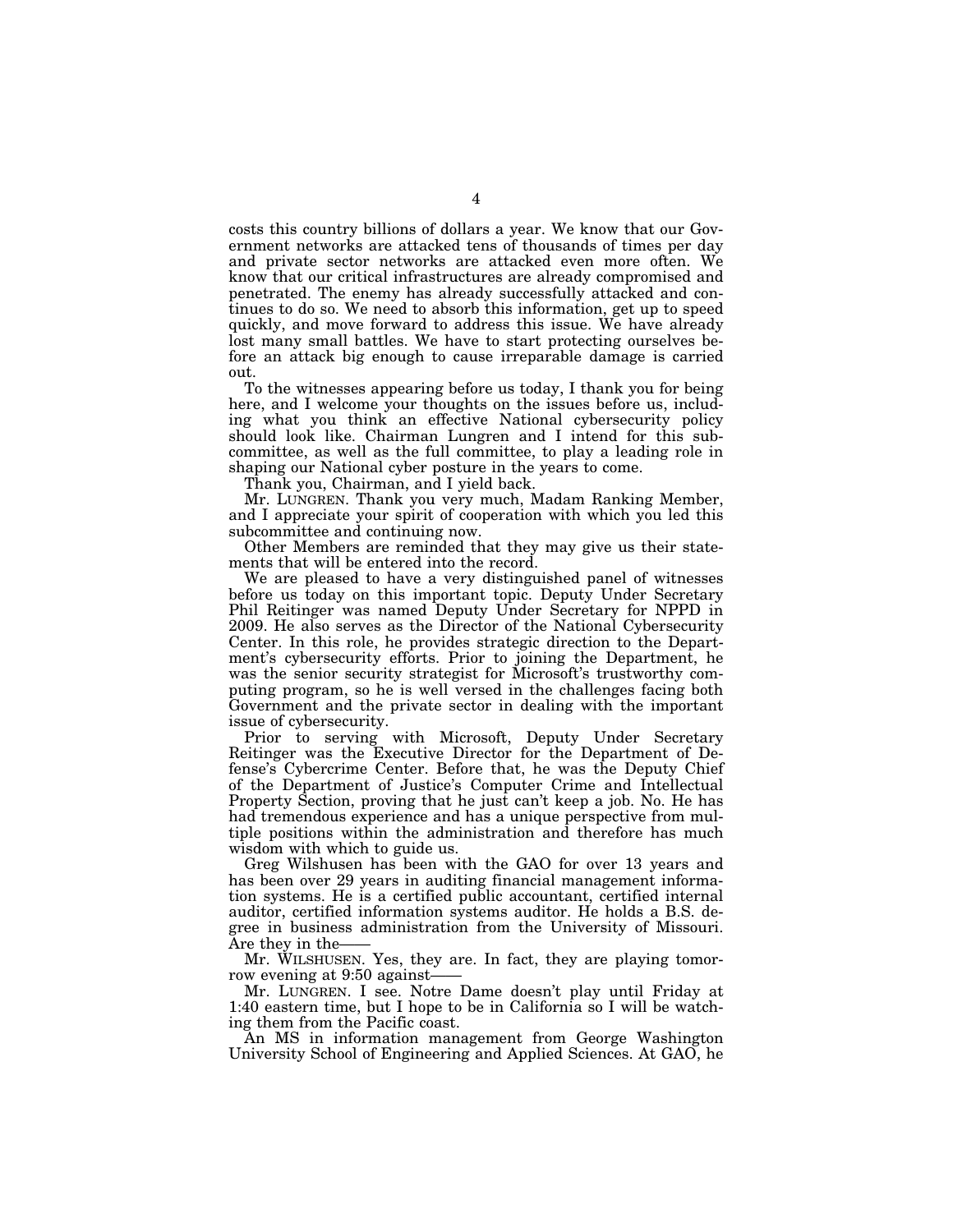has overseen multiple reports on information security, both at DHS and Government-wide.

The Chair recognizes Mr. Reitinger, who will testify on behalf of the Department of Homeland Security.

## **STATEMENT OF PHILIP REITINGER, DEPUTY UNDER SEC-RETARY, NATIONAL PROTECTION AND PROGRAMS DIREC-TORATE, DEPARTMENT OF HOMELAND SECURITY**

Mr. REITINGER. Thank you very much, Chairman Lungren and Ranking Member Clarke. It is indeed an honor to be here today to talk before the committee.

As you pointed out, sir, my name is Phillip Reitinger, and I am the Deputy Under Secretary at the Department of Homeland Security.

Appropos of your comment about my inability to keep a job, I would say I am not sure I need to be here today based on the opening comments that you and the Ranking Member made. Let me give you an Amen from the congregation; you understand the issue, you get it. So I am going to speak very briefly about three quick points, and then I would be happy, after Greg talks, to answer any questions that you have.

The three points I wanted to quickly raise are that cybersecurity is a critical issue; second, there is no simple solution, neither entity or technology, that is going to solve the problem; and three, that although we have made significant progress over the course of my 15 to 20 years involved in this space and the more significant efforts of many more people over a longer period of time, we are not yet where we need to be. We need to actually—not to be jargonistic, but we need to take this to a new level.

So let me start with the first point, that cybersecurity is a critical issue. This goes back to the comments that you made, Chairman. The threat is significant, and the threat is getting more significant. Perhaps more important, we are depending more on information networks every day—not just for looking at a cute video online or our ability to send an e-mail, but for the basic functioning of our economy.

It is not just a security issue, it is an economic issue. We don't have power, we don't have phone service, we don't have 9–1–1 service, we don't get water, we don't have banking without the proper functioning of the internet and the systems that are connected to it. So we must treat this as a critical issue, and, in fact, we have, over the course of the last two administrations. Cybersecurity has been a bipartisan issue, going from the launch of the Comprehensive National Cybersecurity Initiative in the prior administration through the current Presidents's Cyberspace Policy Review and the on-going work to cross both administrations and across both parties in both Houses of Congress to move the issue forward.

But it is a complex problem. There is no simple solution. There is no single entity, no private sector player or even the private sector together. DHS, DOD, the Department of Commerce, all of them need to be involved, and none of them standing alone—and none of them even standing in the forefront with a little bit of help from others is going to solve the problem. We actually do have to work this broadly in partnership. By partnership, I don't mean saying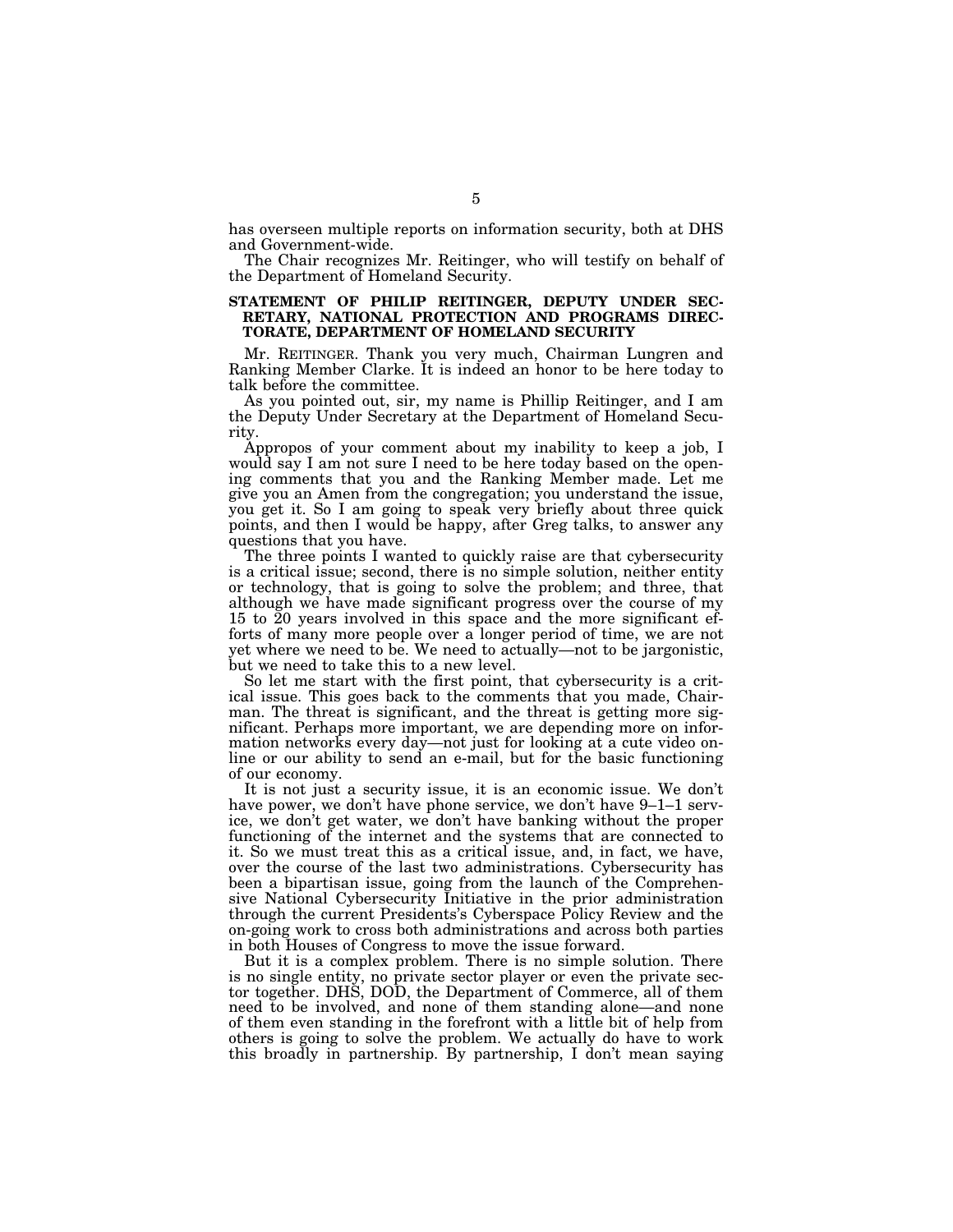partnership we all sing Kumbaya and we go home. I mean, we actually work together to drive outcomes, that we have known roles and responsibilities and we execute on those things.

In that space, DHS plays a critical role. We are responsible for leading the protection of the civilian government systems and private sector, so-called dot-com systems, even though it is broader than that. I say "lead" advisedly because this is not about DHS will come in and solve all your problems for you. We are not going to do that. But what we can do is we can help. Everybody has got to build security into their own operations—private sector companies, civilian government agencies and DHS; we have got to build it into our DNA. DHS has got to do the job of helping people to execute much more effectively. We have had signal successes in that role. The Chairman mentioned the creation of the first real National incident response plan to bring all of Government and private sector together so we can respond as one Nation to a significant cyber event.

A plan that we tested in a major exercise last year that involved several thousand people—literally, several thousand people around the globe, tens of private sector companies, over 10 nations around the world and over 10 States and localities. I will talk more after my opening statement in response to your questions.

The last thing I would say in closing is that much more remains to be done. As the Ranking Member indicated, we are systemically vulnerable. We have made significant progress, but we are not yet where we need to be. So as the Ranking Member indicated, what we have to do is focus on implementation. What makes a difference day to day, week to week, month to month? How can we do that? That is one of the reasons why partnership from the Government Accountability Office is so important to us. It can help us prioritize, indicate areas for further progress, and help us find the best way forward.

Together, we need to have that broad public dialogue which I am sure will take place this year across the public and private sectors about how we close the gap between where we are now and where we need to be. With that, I will look forward very much to the questions of the subcommittee. Thank you.

[The statement of Mr. Reitinger follows:]

## PREPARED STATEMENT OF PHILIP REITINGER

## MARCH 16, 2011

### INTRODUCTION

Chairman Lungren, Vice Chairman Walberg, Ranking Member Clarke, and distinguished Members of the subcommittee, it is a pleasure to appear before you today to discuss the Department of Homeland Security's (DHS) cybersecurity mission. I will provide an overview of the current cybersecurity environment, the Department's cybersecurity mission as it relates to critical infrastructure, and the coordination of this mission with our public and private sector partners.

We would like to work more with you to convey the relevance of cybersecurity to average Americans. Increasingly, the services we rely on for daily life, such as water distribution and treatment, electricity generation and transmission, health care, transportation, and financial transactions depend on an underlying information technology and communications infrastructure. Cyber threats put the availability and security of these and other services at risk.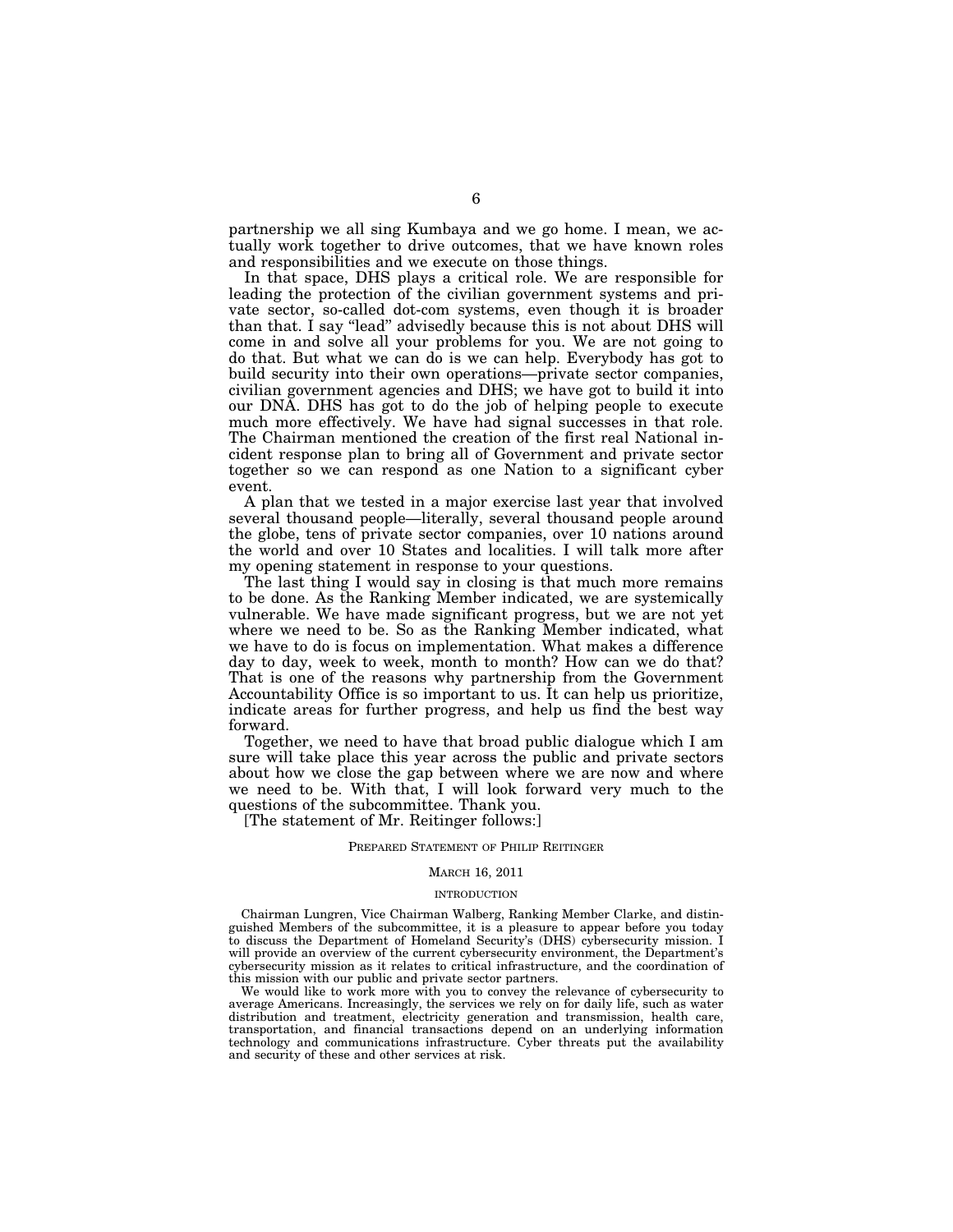#### THE CURRENT CYBERSECURITY ENVIRONMENT

The United States confronts a combination of known and unknown vulnerabilities, strong and rapidly expanding adversary capabilities, and a lack of comprehensive threat and vulnerability awareness. Within this dynamic environment, we are con-fronted with threats that are more targeted, more sophisticated, and more serious.

Sensitive information is routinely stolen from both Government and private sector networks, undermining confidence in our information systems and the information collection and sharing process, and as bad as the loss of precious National intellec-tual capital is, we increasingly face threats that are even greater. We currently cannot be certain that our information infrastructure will remain accessible and reliable during a time of crisis.

We face persistent, unauthorized, and often unattributed intrusions into Federal Executive Branch civilian networks. These intruders span a spectrum of malicious actors, including nation states, terrorist networks, organized criminal groups, or in-<br>dividuals located here in the United States. They have varying levels of access and<br>technical sophistication, but all have nefarious in stroy systems upon which we depend. Motives include intelligence collection, intellectual property or monetary theft, or disruption of commercial activities, among others. Criminal elements continue to show increasing levels of sophistication in their technical and targeting capabilities and have shown capabilities on the underground market. In addition, terrorist groups and their sym-pathizers have expressed interest in using cyberspace to target and harm the United States and its citizens. While some have commented on terrorists' own lack of technical abilities, the availability of technical tools for purchase and use remains

a potential threat. Malicious cyber activity can instantaneously result in virtual or physical consequences that threaten National and economic security, critical infrastructure, pub-lic health and welfare, and confidence in Government. Similarly, stealthy intruders can lay a hidden foundation for future exploitation or attack, which they can then execute at their leisure—and at their time of greatest advantage. Securing cyberspace requires a layered security approach. Moreover, securing cyberspace is also critical to accomplishing nearly all of DHS's other missions successfully.

We need to support the efforts of our State and local government and private sector partners to secure themselves against malicious activity in cyberspace. Similarly, we need to ensure that the Federal civilian environment is secure and that legitimate traffic is allowed to flow freely while malicious traffic is prevented from penetrating our defenses. Collaboratively, public and private sector partners must use<br>our knowledge of these systems and their interdependencies to prepare to respond<br>should defensive efforts fail. This is a serious challenge making strides to improve the Nation's overall operational posture and policy efforts. In addition, other departments, such as the Department of Education, are working to educate parents and students on internet safety and privacy protection.

#### CYBERSECURITY MISSION

Let me be clear that no single technology—or single Government entity—alone can overcome the cybersecurity challenges our Nation faces. Cybersecurity must start with informed users taking necessary precautions and extend through a coordinated effort between the private sector, critical infrastructure owners and operators, and the extensive expertise that lies across coordinated Government entities. The National Protection and Programs Directorate (NPPD) within DHS is responsible for the following key cybersecurity missions:

- Leading the effort to secure Federal Executive Branch civilian departments and agencies' unclassified networks;
- Providing technical expertise to the private sector and critical infrastructure and key resources (CIKR) owners and operators—whether private sector, State, or municipality owned—to bolster their cybersecurity preparedness, risk assessment, mitigation and incident response capabilities;
- Raising cybersecurity awareness among the general public; and
- Coordinating the National response to domestic cyber emergencies.
- Leveraging cyber defense capability across all departments and agencies to detect, respond, isolate, and remediate cyber attacks or practices dangerous to security and privacy.

In a reflection of the bipartisan nature with which the Federal Government continues to approach cybersecurity, President Obama determined that the Comprehensive National Cybersecurity Initiative (CNCI) and its associated activities should evolve to become key elements of the broader National cybersecurity efforts. These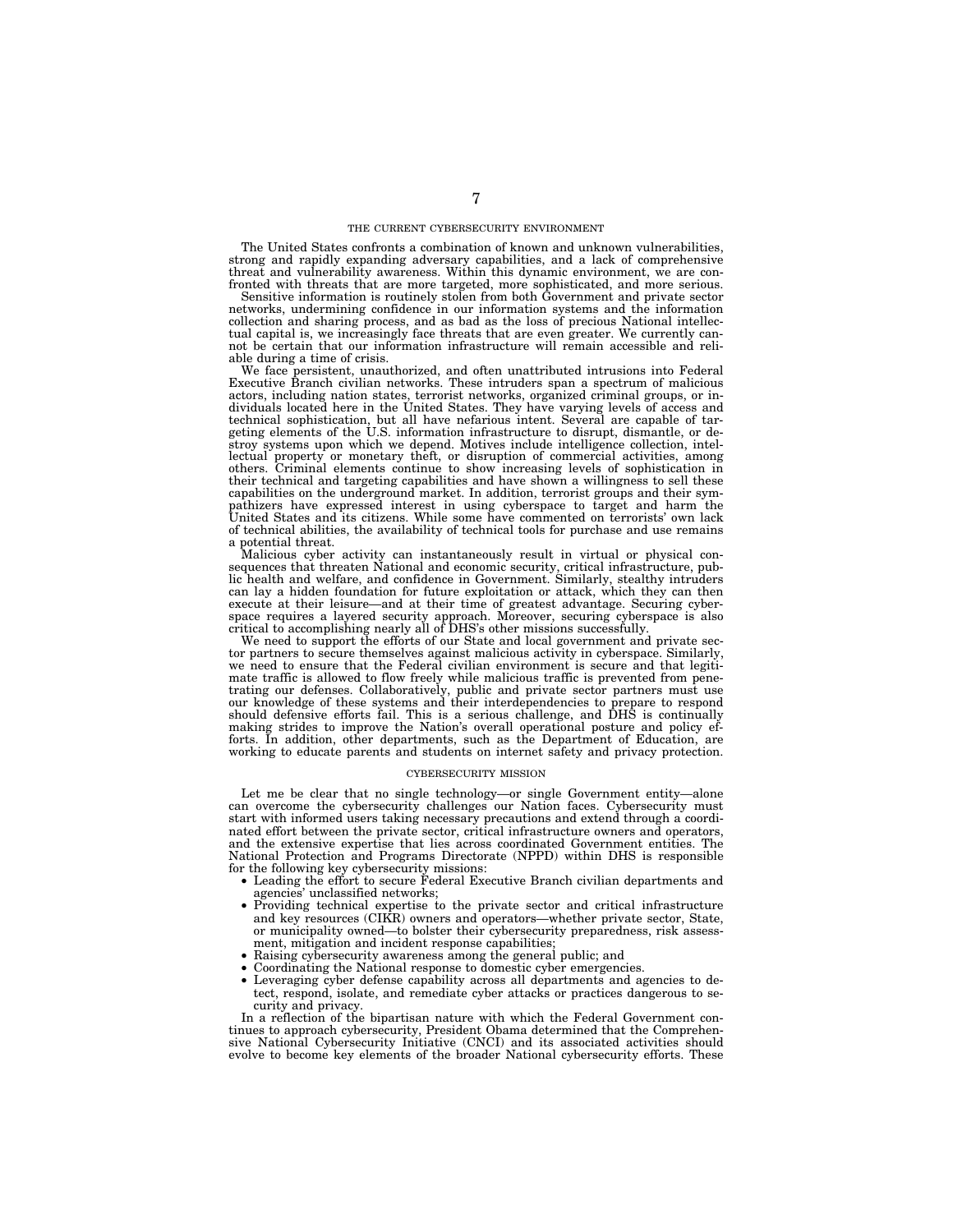CNCI initiatives play a central role in achieving many of the key recommendations of the President's *Cyberspace Policy Review: Assuring a Trusted and Resilient Information and Communications Infrastructure.* Following the publication of those recommendations in May 2009, DHS and its components developed a long-range vision of cybersecurity for the Department and the Nation's homeland security enterprise, which is encapsulated in the Quadrennial Homeland Security Review (QHSR). The QHSR provides an overarching framework for the Department and defines our key priorities and goals. One of the five priority areas detailed in the QHSR is safeguarding and securing cyberspace. Within the cybersecurity mission area, the QHSR identifies two overarching goals: To help create a safe, secure, and resilient cyber environment; and to promote cybersecurity knowledge and innovation.

In alignment with the QHSR, Secretary Napolitano consolidated many of the Department's cybersecurity efforts under NPPD. The Office of Cybersecurity and Communications (CS&C), a component of NPPD, focuses on reducing risk to the Nation's communications and information technology infrastructures and the sectors that depend upon them, as well as enabling timely response and recovery of these infrastructures under all circumstances. The functions and mission of the National Cybersecurity Center (NCSC) are now supported by CS&C. These functions include coordinating operations among the six largest Federal cyber centers. CS&C also coordinates National security and emergency preparedness communications planning and provisioning for the Federal Government and other stakeholders. CS&C comprises three divisions: the National Cyber Security Division (NCSD), the Office of Emergency Communications, and the National Communications System. Within NCSD, the United States Computer Emergency Readiness Team (US–CERT) is working more closely than ever with our public and private sector partners to share what we learn from EINSTEIN 2, a Federal executive agency computer network intrusion detection system, to deepen our collective understanding, identify threats collaboratively, and develop effective security responses. EINSTEIN enables us to respond proactively to warnings and other indicators of operational cyber attacks, and we have many examples showing that this program investment has paid for itself several times over.

Teamwork—ranging from intra-agency to international collaboration—is essential to securing cyberspace. Simply put, the cybersecurity mission cannot be accomplished by any one agency; it requires teamwork and coordination. Together, we can leverage resources, personnel, and skill sets that are needed to achieve a more secure and reliable cyberspace.

NCSD collaborates with Federal Government stakeholders, including civilian agencies, law enforcement, the military, the intelligence community, State and local partners, and private sector stakeholders, to conduct risk assessments and mitigate vulnerabilities and threats to information technology assets and activities affecting the operation of civilian government and private sector critical infrastructures. NCSD also provides cyber threat and vulnerability analysis, early warning, and incident response assistance for public and private sector constituents. To that end, NCSD carries out the majority of DHS' non-law enforcement cybersecurity responsibilities.

#### NATIONAL CYBER INCIDENT RESPONSE

The President's *Cyberspace Policy Review* called for ''a comprehensive framework to facilitate coordinated responses by government, the private sector, and allies to a significant cyber incident.'' DHS coordinated the interagency, State and local government, and private sector working group that developed the National Cyber Incident Response Plan. The plan provides a framework for effective incident response capabilities and coordination among Federal agencies, State and local governments, the private sector, and international partners during significant cyber incidents. It is designed to be flexible and adaptable to allow synchronization of response activities across jurisdictional lines. In September 2010, DHS hosted Cyber Storm III, a response exercise in which members of the domestic and international cyber incident response community addressed the scenario of a coordinated cyber event. During the event, the National Cyber Incident Response Plan was activated and its incident response framework was tested. Based on observations from the exercise, the plan is in its final stages of revision prior to publication.

Cyber Storm III also tested the National Cybersecurity and Communications Integration Center (NCCIC)—DHS' 24-hour cyber watch and warning center—and the Federal Government's full suite of cybersecurity response capabilities. The NCCIC works closely with Government at all levels and with the private sector to coordinate the integrated and unified response to cyber and communications incidents impacting homeland security.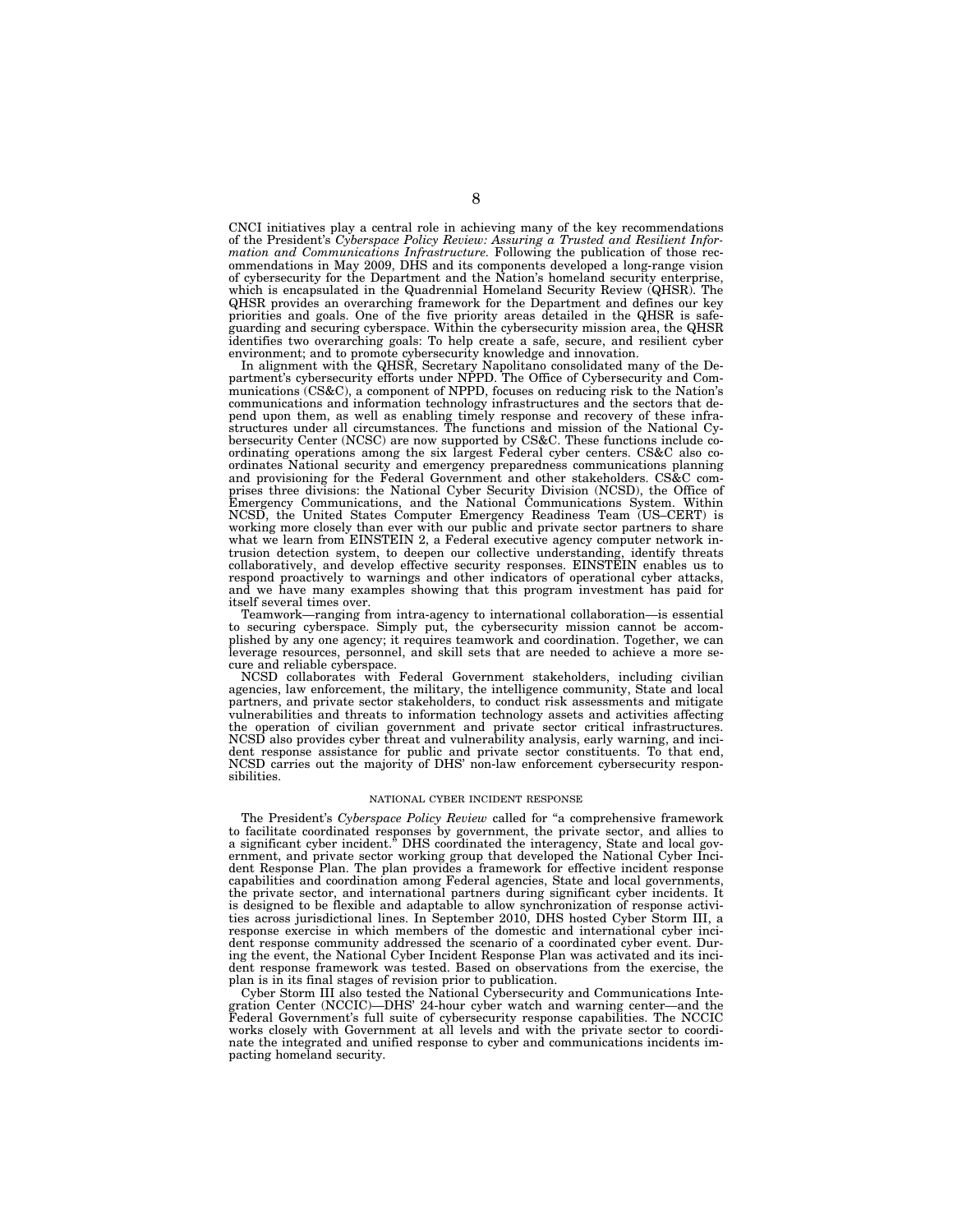Numerous DHS components, including US–CERT, the Industrial Control Systems Cyber Emergency Response Team (ICS–CERT), and the National Coordinating Center for Telecommunications (NCC), are collocated into the NCCIC. Also present in the NCCIC are other Federal partners, such as the Department of Defense (DoD) and members of the law enforcement and intelligence communities. The NCCIC also physically collocates Federal staff with private sector and non-Governmental partners. Currently, representatives from the Information Technology and Communications sectors are located at the NCCIC. We are also finalizing steps to add representatives from the Banking and Finance sector, as well as the Multi-State Information Sharing and Analysis Center (MS–ISAC).

By leveraging the integrated operational capabilities of its member organizations, the NCCIC serves as an ''always on'' cyber incident response and management center, providing indications and warning of imminent incidents, and maintaining a National cyber ''common operating picture.'' This facilitates situational awareness among all partner organizations, and also creates a repository of all vulnerability, intrusion, incident, and mitigation activities. The NCCIC also serves as a National point of integration for cyber expertise and collaboration, particularly when developing guidance to mitigate risks and resolve incidents. Finally, the unique and integrated nature of the NCCIC allows for a scalable and flexible coordination with all interagency and private sector staff during steady-state operations, in order to strengthen relationships and solidify procedures as well as effectively incorporate partners as needed during incidents.

#### PROVIDING TECHNICAL EXPERTISE TO THE PRIVATE SECTOR AND CRITICAL INFRASTRUCTURE

DHS has significant cybersecurity capabilities, and we are using those capabilities to great effect as we work collaboratively with the private sector to protect the Nation's CIKR. We engage with the private sector on a voluntary basis to provide onsite analysis, mitigation support, and assessment assistance. Over the past year, we have repeatedly shown our ability to materially and expeditiously assist companies with cyber intrusion mitigation and incident response. We are able to do so through our trusted and close relationships with private sector companies as well as Federal departments and agencies. Finally, our success in assisting the private sector is due in no small part to our dedication to properly and fully addressing privacy, civil rights, and civil liberties in all that we do. Initiating technical assistance with a private company to provide them analysis and mitigation advice is a sensitive endeavor—one that requires trust and strict confidentiality. Within our analysis and warning mission space, DHS has a proven ability to provide that level of trust and confidence in the engagement. Our efforts are unique among Federal agencies' capabilities in that DHS focuses on computer network defense and protection rather than law enforcement or intelligence functions. DHS engages precisely to mitigate the threat to the network to reduce future risks.

Our approach requires vigilance and a voluntary public-private partnership. Indeed, we are continuing to build our capabilities and our relationships; we must because the cyber threat trends only more sophisticated and more frequent.

Over the past year, we stood up the NCCIC and are adding staff to that center, both from existing DHS personnel and from partner organizations in the public and private sectors. More broadly, we are continuing to hire more cybersecurity professionals and are increasing training available to our employees. We have an operational National Cyber Incident Response Plan (NCIRP), and we continue to update and improve it with input from senior cybersecurity leaders. We will be releasing the NCIRP publicly in the coming weeks. We are executing within our current mission and authorities now: Receiving and responding to substantial netflow data from our intrusion detection technologies deployed to our Federal partners, and leveraging that data to provide early warnings and indicators across Government and industry. With our people, processes, and technology, we stand ready to execute the responsibilities of the future.

US–CERT provides remote and on-site response support and defense against malicious cyber activity for the Federal Executive Branch civilian networks. US–CERT also collaborates, provides remote and on-site response support and shares information with State and local government, critical infrastructure owners and operators, and international partners to address cyber threats and develop effective security responses.

In addition to specific mitigation work we conduct with individual companies and sectors, DHS looks at the interdependencies across critical infrastructure sectors for a holistic approach to providing our cyber expertise. For example, the electric, nuclear, water, transportation, and communications sectors support functions across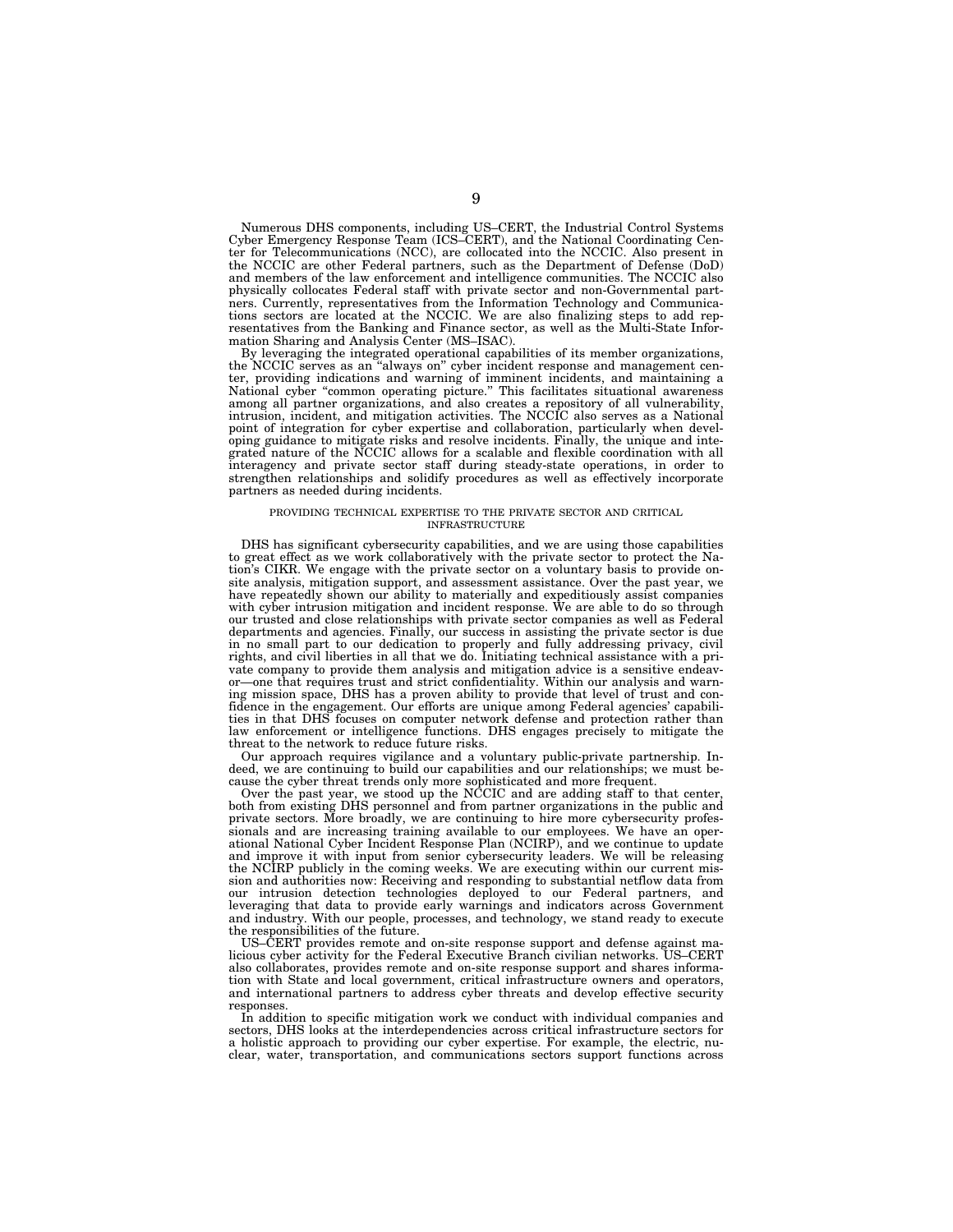all levels of government including Federal, State, local, and Tribal governments, and the private sector. Government bodies and organizations do not inherently produce these services and must rely on private sector organizations, just as other busi-nesses and private citizens do. Therefore, an event impacting control systems has potential implications at all these levels, and could also have cascading effects upon all 18 sectors. For example, water and wastewater treatment, chemical, and transportation depend on the energy sector, and failure in one of these sectors could subsequently affect Government and private sector operations.

NCCIC's operations are complemented in the arena of industrial control systems<br>by ICS–CERT. The term "control system" encompasses several types of systems, in-<br>cluding Supervisory Control and Data Acquisition (SCADA), proc other automated systems that are found in the industrial sectors and critical infrastructure. These systems are used to operate physical processes that produce the goods and services that we rely upon, such as energy, drinking water, emergency services, transportation, postal and shipping, and public health. Control systems security is particularly important because of the inherent interconnectedness of the CIKR sectors and their dependence on one another.

As such, assessing risk and effectively securing industrial control systems are vital to maintaining our Nation's strategic interests, public safety, and economic well-being. A successful cyber attack on a control system could result in physical damage, loss of life, and cascading effects that could disrupt services. DHS recognizes that the protection and security of control systems is essential to the Nation's overarching security and economy. In this context, as an example of many related initiatives and activities, DHS—in coordination with the Department of Commerce's National Institute of Standards and Technology (NIST), the Department of Energy, and DoD—has provided a forum for researchers, subject matter experts and practitioners dealing with cyber-physical systems security to assess the current state of the art, identify challenges, and provide input to developing strategies for addressing these challenges. Specific infrastructure sectors considered include energy, chemical, transportation, water and wastewater treatment, health care and public health, and commercial facilities. A 2010 published report of findings and recommendations is available upon request.

ICS–CERT provides on-site support to owners and operators of critical infrastructure for protection against and response to cyber threats, including incident re-sponse, forensic analysis, and site assessments. ICS–CERT also provides tools and training to increase stakeholder awareness of evolving threats to industrial control systems.

A real-world threat emerged last year that significantly changed the landscape of targeted cyber attacks on industrial control systems. Malicious code, dubbed Stuxnet, was detected in July 2010. DHS analysis concluded that this highly complex computer worm was the first of its kind, written to specifically target missioncritical control systems running a specific combination of software and hardware.

ICS–CERT analyzed the code and coordinated actions with critical infrastructure asset owners and operators, Federal partners, and Information Sharing and Analysis Centers. Our analysis quickly uncovered that sophisticated malware of this type potentially has the ability to gain access to, steal detailed proprietary information from, and manipulate the systems that operate mission-critical processes within the Nation's infrastructure. In other words, this code can automatically enter a system, steal the formula for the product being manufactured, alter the ingredients being mixed in the product, and indicate to the operator and the operator's anti-virus software that everything is functioning normally.

To combat this threat, ICS–CERT has been actively analyzing and reporting on Stuxnet since it was first detected in July 2010. To date, ICS–CERT has briefed dozens of Government and industry organizations and released multiple advisories and updates to the industrial control systems community describing steps for detecting an infection and mitigating the threat. As always, we attempt to balance the need for public information sharing while limiting the information that malicious actors may exploit. DHS provided the alerts in accordance with its responsible disclosure processes.

The purpose and function for responsible disclosure is to ensure that DHS executes its mission of mitigating risk to critical infrastructure, not necessarily to be the first to publish on a given threat. For example, ICS–CERT's purpose in conducting the Stuxnet analysis was to ensure that DHS understood the extent of the risks so that they could be mitigated. After conducting in-depth malware analysis and developing mitigation steps, we were able to release actionable information that benefited our private sector partners.

Looking ahead, the Department is concerned that attackers could use the increasingly public information about the code to develop variants targeted at broader in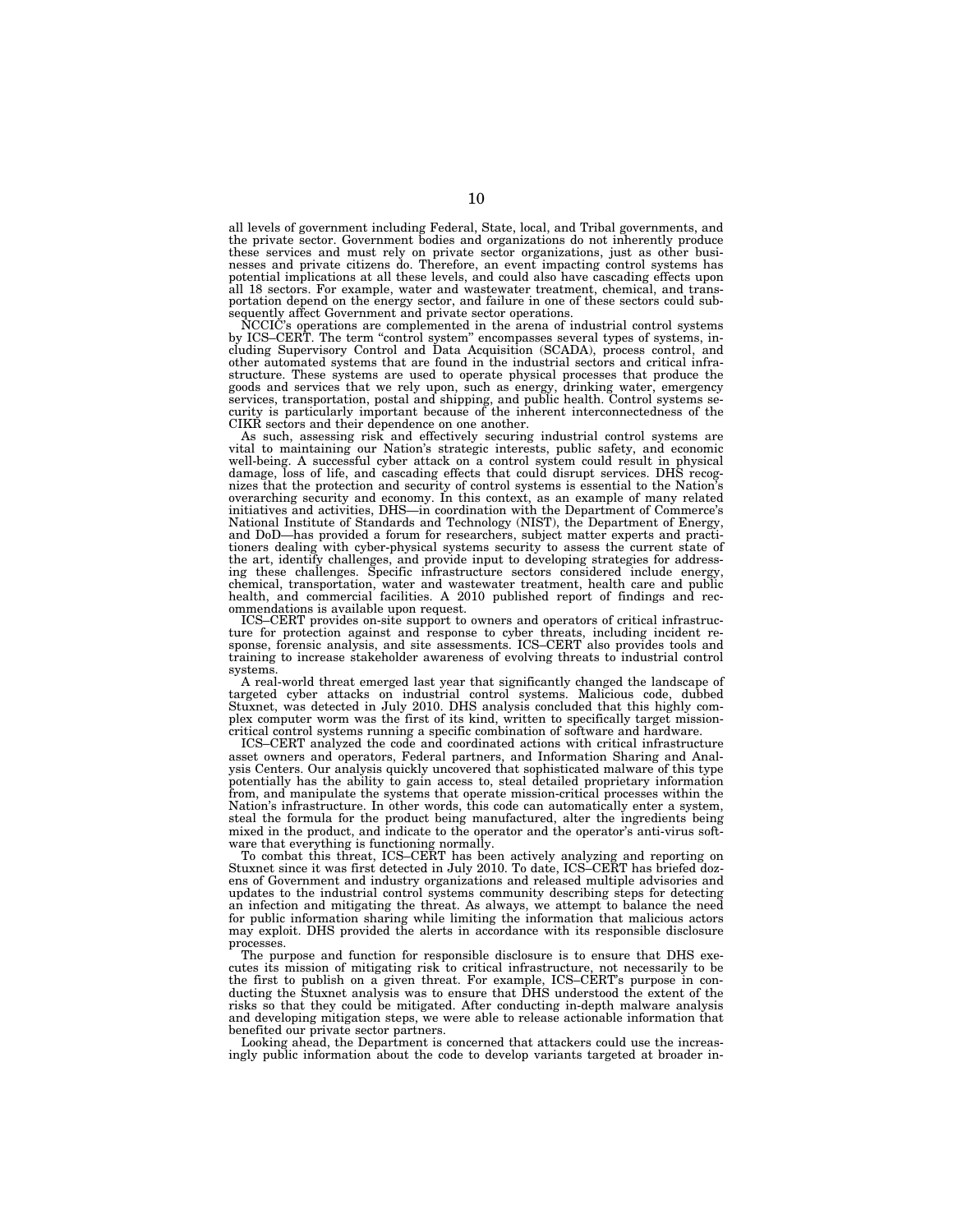stallations of programmable equipment in control systems. Copies of the Stuxnet code, in various different iterations, have been publicly available for some time now. ICS–CERT and the NCCIC remain vigilant and continue analysis and mitigation efforts of any derivative malware.

ICS–CERT will continue to work with the industrial control systems community to investigate these and other threats through malicious code and digital media analysis, on-site incident response activities, and information sharing and partnerships.

#### PROTECTING FEDERAL CIVILIAN GOVERNMENT NETWORKS

In addition to its support of private sector owners and operators of infrastructure, DHS also collaborates with its partners to increase the security of Federal Executive Branch civilian agency networks. The fundamental ways that DHS works to secure Federal networks are by improving the ability of departments and agencies to defend their systems and by directly providing expertise and specific technology that detects, mitigates, and prevents malicious activity on these networks.

As part of the CNCI, DHS works with the Office of Management and Budget (OMB) to reduce and consolidate the number of external connections that Federal agencies have to the internet through the Trusted Internet Connection (TIC) initiative. This initiative reduces the number of entry points for potential vulnerabilities into Government networks and allows DHS to focus monitoring efforts on limited and known avenues through which internet traffic must travel. DHS conducts onsite evaluations of agencies' progress toward implementing TIC goals.

In conjunction with the TIC initiative, the EINSTEIN system is designed to provide the U.S. Government with an early warning system for intrusions to Federal Executive Branch civilian networks, near real-time identification of malicious activity, and automated disruption of that malicious activity. The second phase of EIN-STEIN, known as EINSTEIN 2 and developed in 2008 as part of the CNCI, incorporates intrusion detection capabilities into the original EINSTEIN system. DHS is currently deploying EINSTEIN 2 to Federal Executive Branch civilian agency TIC locations and Networx Managed Trusted Internet Protocol Services (MTIPS) providers, which are private internet service providers that serve Federal agencies, to assist them with protecting their computers, networks, and information. EINSTEIN 2 has now been deployed at 15 of the 19 large departments and agencies who maintain their own TIC locations. Also, the four MTIPS providers currently provide service to seven additional Federal agencies. In 2010, EINSTEIN 2 sensors registered 5.4 million ''hits,'' an average of more than 450,000 hits per month or nearly 15,000 hits per day. A hit is an alert triggered by a predetermined intrusion detection signature that corresponds to a known threat. Each hit represents potential malicious activity for further assessment by US–CERT.

DHS is currently developing the third phase of the EINSTEIN system—an intrusion prevention capability which will provide DHS with the ability to automatically detect and disrupt malicious activity before harm is done to critical networks and systems. In advance of this development, DHS, in coordination with the National Security Agency (NSA), conducted the CNCI Initiative 3 Exercise, which advanced the potential capabilities of the EINSTEIN system by demonstrating defensive technology, sharing near real-time threat information with DoD for enhanced situational awareness, and providing a platform upon which an oversight and compliance process can be implemented for the evolving set of EINSTEIN capabilities. The Department's Privacy Office and its Office for Civil Rights and Civil Liberties carefully reviewed the exercise concept of operations, and the Privacy Office worked with US– CERT to publicly release a detailed Privacy Impact Assessment evaluating the exercise. US–CERT also briefed the exercise to the cyber subcommittee of the independent DHS Data Privacy and Integrity Committee.

Beyond the TIC initiative and the EINSTEIN system, DHS, OMB, and the National Institute for Standards and Technology work cooperatively with agencies across the Federal Government to coordinate the protection of the Nation's Federal information systems through compliance with the Federal Information Security Management Act of 2002 (FISMA). US–CERT monitors EINSTEIN 2 sensors for intrusion activity and receives self-reported incident information from Federal agencies. This information is reported to OMB for use in its FISMA oversight capacity. In 2010, DHS also began to administer oversight of the CyberScope system, which was developed by the Department of Justice. This system collects agency information regarding FISMA compliance and, as DHS, OMB, and their agency partners move toward automated reporting, the system will enable real-time assessments of baseline security postures across individual agencies and the Federal enterprise as a whole. This activity complements the development of reference architectures that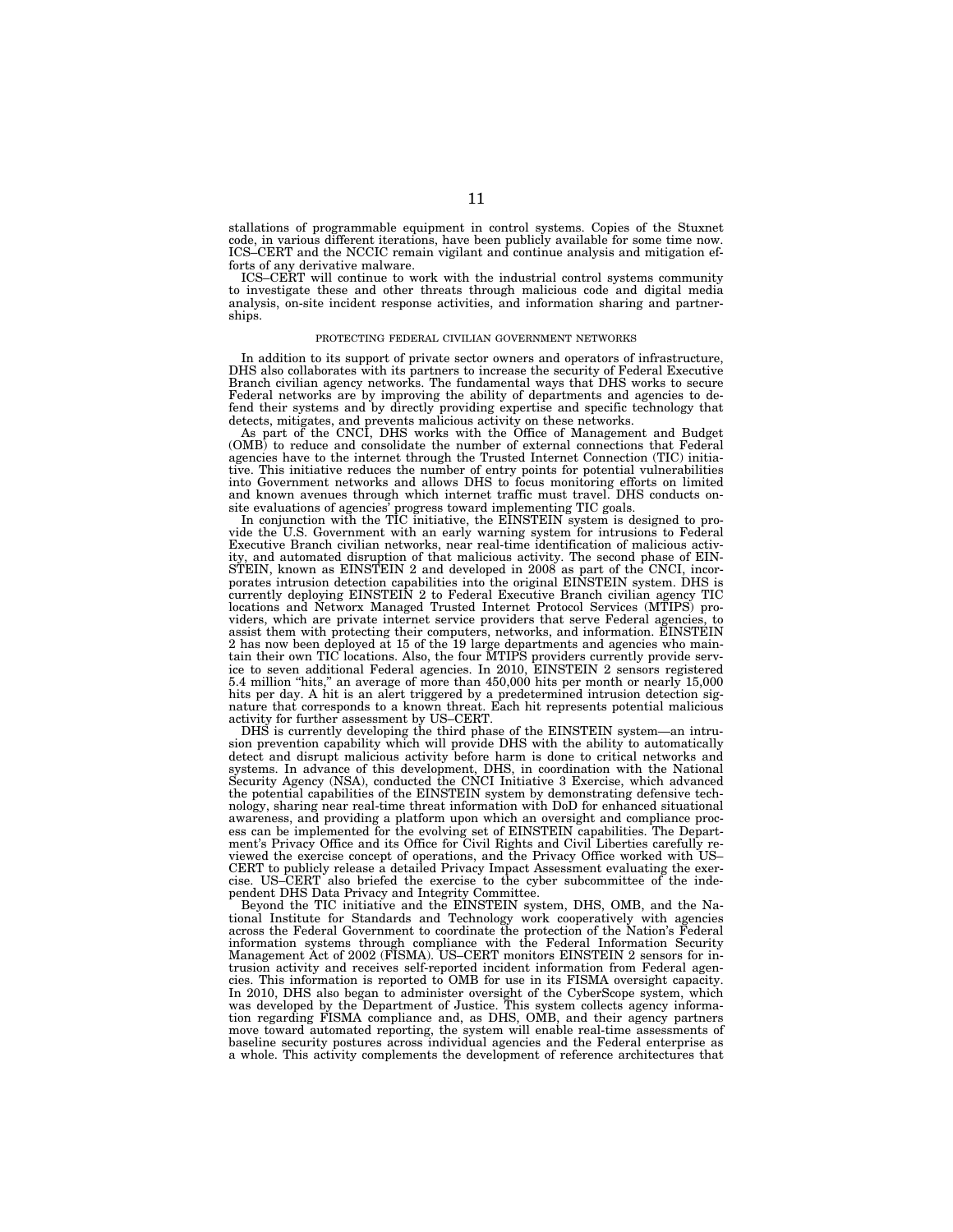DHS designs for Federal agency stakeholders that are interested in implementing security solutions based on standards and best practices. DHS also works with the General Services Administration to create Blanket Purchase Agreements that address various security solutions for Federal agencies.

#### THE DHS CYBERSECURITY WORKFORCE

As DHS continues to make progress on initiatives such as TIC and EINSTEIN, the Department is also mindful that the Nation's cybersecurity challenge will not be solved by a single technology solution. Multiple innovative technical tools are necessary and indeed, technology alone is insufficient. The mission requires a larger cybersecurity professional workforce, governance structures for enhanced partnerships, more robust information sharing and identity protection, and increased cyber-security awareness among the general public. Responsibility for these solutions is, and will remain, distributed across public and private sector partners.

DHS is focused on building a world-class cybersecurity team by hiring a diverse group of cybersecurity professionals—computer engineers, scientists, and analysts to secure the Nation's digital assets and protect against cyber threats to our critical infrastructure and key resources. NCSD continues to hire cybersecurity and information technology professionals, nearly tripling its cybersecurity workforce in fiscal year 2009 and nearly doubling that number again in fiscal year 2010. NCSD currently has more than 230 cybersecurity professionals on board, with dozens more in the hiring pipeline.

Several initiatives are designed to increase the Nation's number of highly qualified cybersecurity professionals. DHS and NSA co-sponsor the Centers of Academic Excellence in Information Assurance Education and Research programs, the goal of which is to produce a growing number of professionals with information assurance expertise in various disciplines. DHS and the Department of State co-hosted Operation Cyber Threat (OCT1.0), the first in a series of Government-wide experiential and interactive cybersecurity training pilots designed to apply learning concepts and share best practices in a secure, simulated environment to build capacity within the Federal workforce. In December 2010, the Institute of Electrical and Electronics Engineers Computer Society, the world's leading organization of computing professionals, formally recognized the Master of Software Assurance (MSwA) Reference Curriculum, which DHS sponsored through its Software Assurance (SwA) Curriculum Project. The MSwA program is the first curriculum of its kind to focus on assuring the functionality, dependability, and security of software and systems. Finally, DHS co-sponsored the annual Colloquium for Information Systems Security Education and the Scholarship for Services (SFS) Job Fair/Symposium, which brought together 55 Federal agencies and more than 200 SFS students.

The National Initiative for Cybersecurity Education (NICE) has the dual goals of a cyber-savvy citizenry and a cyber-capable workforce. Working with NIST, which is the overall interagency lead, DHS heads the NICE awareness elements and coleads the training and professional development components with DoD and the Office of the Director of National Intelligence.

## INTERAGENCY AND PUBLIC-PRIVATE COORDINATION

Overcoming new cybersecurity challenges requires a coordinated and focused approach to better secure the Nation's information and communications infrastructures. President Obama's *Cyberspace Policy Review* reaffirms cybersecurity's significance to the Nation's economy and security. Establishment of a White House Cybersecurity Coordinator position solidified the priority the administration places on improving cybersecurity.

No single agency controls cyberspace and the success of our cybersecurity mission relies on effective communication and critical partnerships. Many Government players have complementary roles—including DHS, the intelligence community, DoD, the Department of Justice, the Department of State, and other Federal agencies and they require coordination and leadership to ensure effective and efficient execution of our collective cyber missions. The creation of a senior-level cyber position within the White House ensures coordination and collaboration across Government agencies.

DHS works closely with its Federal, State, and local partners to protect Government cyber networks. In September 2010, DHS and DoD signed a memorandum of agreement that aligns and enhances America's capabilities to protect against threats to our critical civilian and military computer systems and networks, including deploying a National Security Agency support team to the NCCIC to enhance the Na-tional Cyber Incident Response Plan and sending a full-time senior DHS leader and support team to the National Security Agency.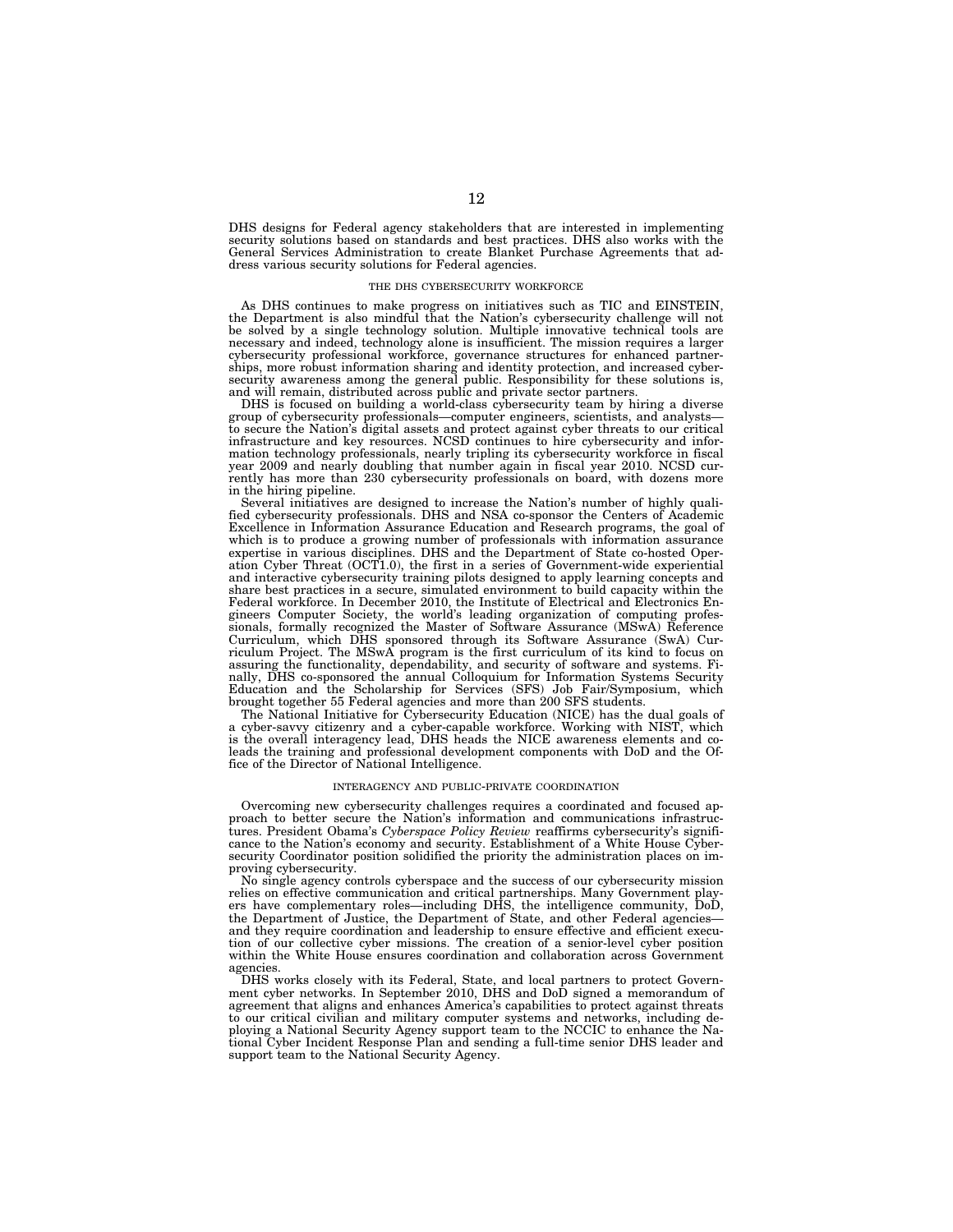In November 2010, the MS–ISAC opened its Cyber Security Operations Center,<br>a 24-hour watch and warning facility, which will both enhance situational aware-<br>ness at the State and local level for the NCCIC and allow the Fede to quickly and efficiently provide critical cyber risk, vulnerability, and mitigation data to State and local governments. An MS–ISAC analyst/liaison is collocated in the NCCIC.

Private industry owns and operates the vast majority of the Nation's critical infrastructure and cyber networks. Consequently, the private sector plays an important role in cybersecurity, and DHS has initiated several pilot programs to promote public-private sector collaboration. In its engagement with the private sector, DHS recognizes the need to avoid technology prescription and to support innovation that enhances critical infrastructure cybersecurity. DHS, through the National Infrastruc-ture Protection Plan partnership framework, has many years of experience in private sector collaboration, leveraging our relationships in both the physical and cy-bersecurity protection areas. Within current legal authorities, DHS engages with the private sector on a voluntary basis. We stand by to assist our private sector partners upon their request, and thus far have been able to do so successfully due

to our technical capabilities, existing private sector relationships, and expertise in matters relating to privacy and civil rights and civil liberties.<br>In February 2010, DHS, DoD, and the Financial Services Information Sh ical networks and infrastructure within the financial services sector by sharing ac-tionable, sensitive information. Based on lessons learned from the pilot, DHS is developing comprehensive information-sharing and incident response coordination processes with CIKR sectors, leveraging capabilities from within DHS and across the response community, through the NCCIC.

In June 2010, DHS implemented the Cybersecurity Partner Local Access Plan, which allows security-cleared owners and operators of CIKR, as well as State technology officials and law enforcement officials, to access secret-l tion Sharing and Analysis Center (IT–ISAC) to embed a full-time IT–ISAC analyst and liaison to DHS at the NCCIC, part of the on-going effort to collocate private<br>sector representatives alongside Federal and State government counterparts. The<br>IT–ISAC consists of information technology stakeholders from facilitates cooperation among members to identify sector-specific vulnerabilities and risk mitigation strategies.

In July 2010, DHS worked extensively with the White House on the publication of a draft National Strategy for Trusted Identities in Cyberspace, which seeks to secure the digital identities of individuals, organizations, services, and devices during on-line transactions, as well as the infrastructure supporting the transaction. This fulfills one of the near-term action items of the President's *Cyberspace Policy Review.* The strategy is based on public-private partnerships and supports the protection of privacy, and civil rights and civil liberties by enabling only the minimum necessary amount of personal information to be transferred in any particular transaction. Its implementation will be led by the Department of Commerce.

In December 2010, DHS and NIST signed a Memorandum of Understanding with the Financial Services Sector Coordinating Council. The goal of the agreement is to speed the commercialization of cybersecurity research innovations that support our Nation's critical infrastructures. This agreement will accelerate the deployment of network test beds for specific use cases that strengthen the resiliency, security, integrity, and usability of financial services and other critical infrastructures.

While considerable activity is focused on public and private sector critical infrastructure protection, DHS is committed to developing innovative ways to enhance the general public's awareness about the importance of safeguarding America's computer systems and networks from attacks. Every October, DHS and its public and private sector partners promote efforts to educate citizens about guarding against cyber threats as part of National Cybersecurity Awareness Month. In March 2010, Secretary Napolitano launched the National Cybersecurity Awareness Challenge, which called on the general public and private sector companies to develop creative and innovative ways to enhance cybersecurity awareness. In July 2010, seven of the more than 80 proposals were selected and recognized at a White House ceremony. The winning proposals helped inform the development of the National Cybersecurity Awareness Campaign, *Stop. Think. Connect.,* which DHS launched in conjunction with private sector partners during the October 2010 National Cybersecurity Awareness Month. *Stop. Think. Connect.,* a message developed with the private sector, has evolved into an on-going National public education campaign designed to increase public understanding of cyber threats and how individual citizens can develop safer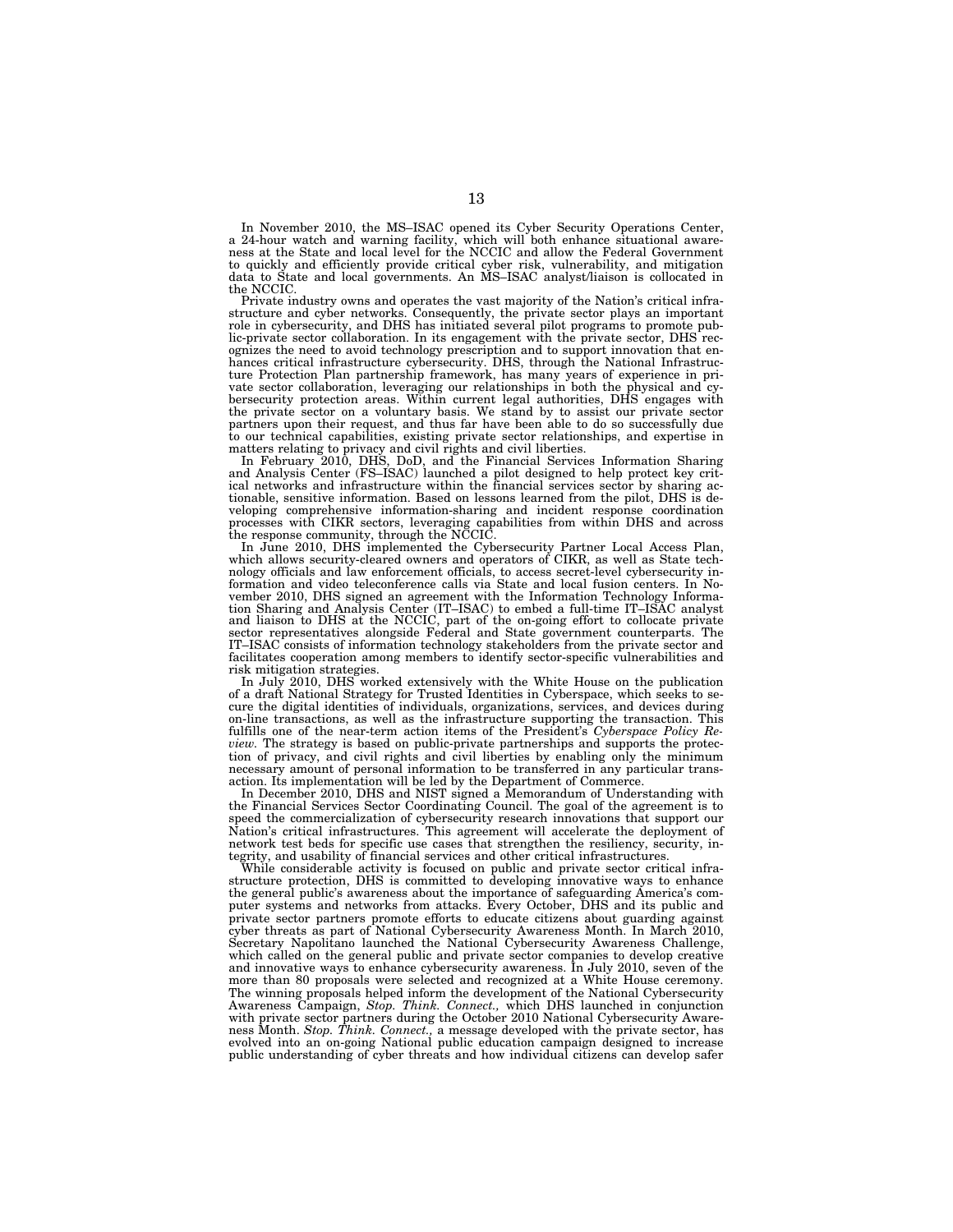cyber habits that will help make networks more secure. The campaign fulfills a key element of President Obama's *Cyberspace Policy Review,* which tasked DHS with developing a public awareness campaign to inform Americans about ways to use technology safely. The program is part of the NIST National Initiative for Cyber Education (NICE).

Throughout its public and private sector activities, DHS is committed to supporting the public's privacy, civil rights, and civil liberties. Accordingly, the Department has implemented strong privacy and civil rights and civil liberties standards into all of its cybersecurity programs and initiatives from the outset. To support this, DHS established an Oversight and Compliance Officer within NPPD, and key cybersecurity personnel receive specific training on the protection of privacy and other civil liberties as they relate to computer network security activities. In an effort to increase transparency, DHS also publishes privacy impact assessments on its website, *www.dhs.gov,* for all of its cybersecurity systems.

#### **CONCLUSION**

Set within an environment characterized by a dangerous combination of known and unknown vulnerabilities, strong and rapidly expanding adversary capabilities, and a lack of comprehensive threat and vulnerability awareness, the cybersecurity mission is truly a National one requiring collaboration across the homeland security enterprise. The Department of Homeland Security is committed to creating a safe, secure, and resilient cyber environment while promoting cybersecurity knowledge and innovation. We must continue to secure today's infrastructure as we prepare for tomorrow's challenges and opportunities. It is important to recognize that we do not undertake cybersecurity for the sake of security itself, but rather to ensure that Government, business, and critical societal functions can continue to use the information technology and communications infrastructure on which they depend.

Within our current legal authorities, DHS continues to engage and collaborate with partners in the private and public sectors. We are deploying intrusion detection and prevention technologies across the Federal enterprise, aiding departments and agencies in securing their networks, and providing analysis, vulnerability, and mitigation assistance to private sector CIKR partners. Our continued dedication to privacy, civil rights, and civil liberties ensures a positive, sustainable model for cybersecurity engagement in the future. Finally, we work closely with our interagency partners in law enforcement and intelligence, providing the full complement of Federal capabilities in preparation for, and in response to, significant cyber incidents.

Chairman Lungren, Vice Chairman Walberg, Ranking Member Clarke, and distinguished Members of the subcommittee, let me end by reiterating that I look forward to exploring opportunities to advance this mission in collaboration with the subcommittee and my colleagues in the public and private sectors. Thank you again for this opportunity to testify. I would be happy to answer your questions.

Mr. LUNGREN. Thank you very much, Mr. Reitinger.

Now Mr. Wilshusen, who is looking forward to tomorrow's basketball game, if you could give us about 5 minutes of your best pitch right now and then we can ask questions.

## **STATEMENT OF GREGORY WILSHUSEN, DIRECTOR OF INFOR-MATION SECURITY ISSUES, GOVERNMENT ACCOUNTABILITY OFFICE**

Mr. WILSHUSEN. Chairman Lungren, Ranking Member Clarke, and Members of the subcommittee, thank you for the opportunity to testify at today's hearing on cyber threats to critical infrastructure and the American economy.

As you mentioned in your opening statements, pervasive and sustained cyber attacks against the United States continue to threaten Federal and non-Federal systems and operations. The every-increasing interdependence on these systems to carry out essential everyday operations and activities makes us vulnerable to a wide array of cyber-based threats. Thus, it is increasingly important that Federal and non-Federal entities carry out concerted efforts to safeguard their systems and the information they contain.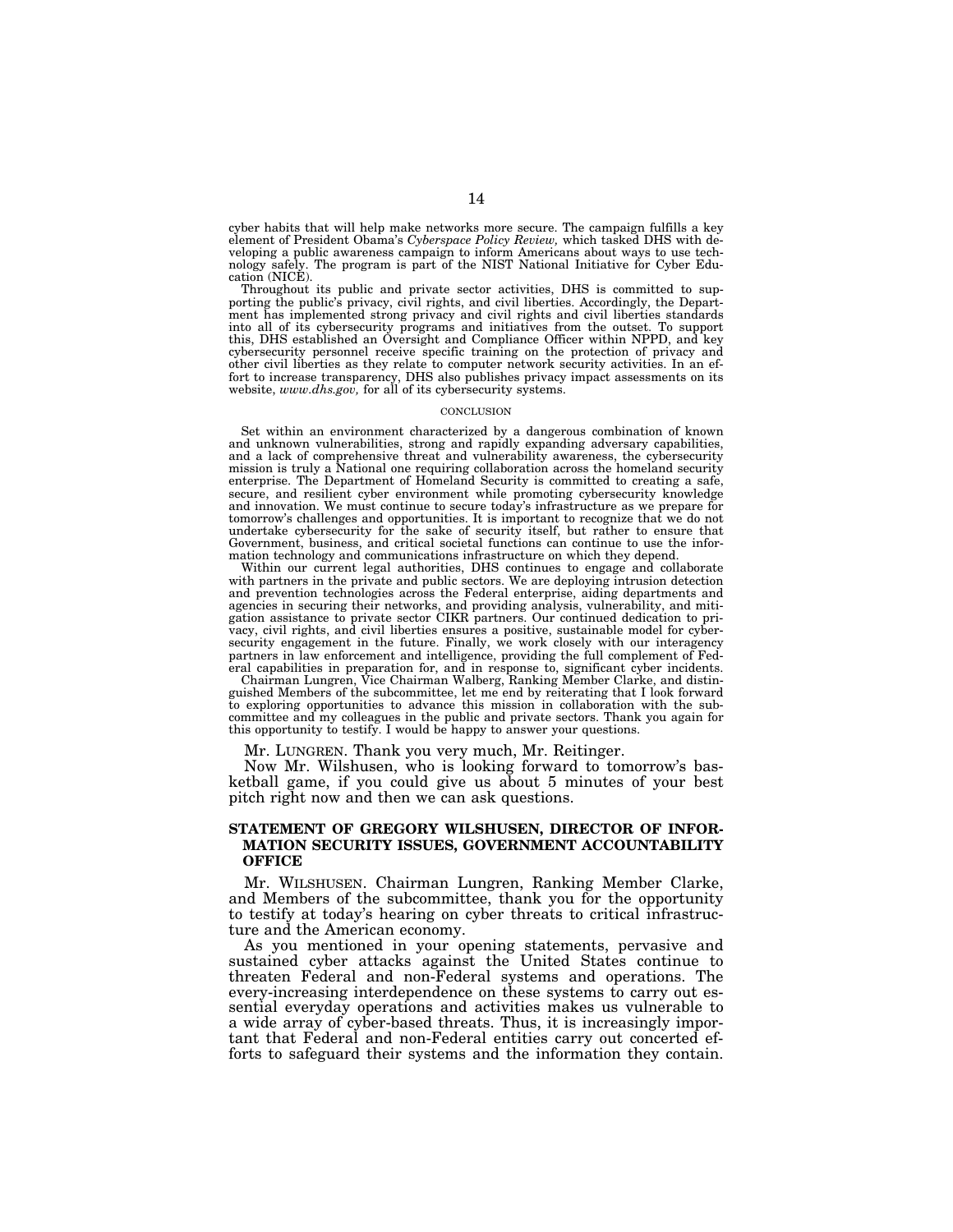Mr. Chairman, today we will discuss the threats to cyber-reliant critical infrastructures and with Federal information systems and the challenges agencies face in protecting them.

Cyber threats to critical infrastructure and Federal services are evolving and growing and can come from a variety of sources, including criminals and foreign nations, as well as hackers and disgruntled employees. It is important not to forget about the insider threat. Potential hackers have a variety of techniques at their disposal that can vastly expand the risk, the reach, and impact of their operations, including use of social engineering and malicious software. The interconnectivity between information systems, the internet, and other infrastructure also presents increasing opportunities for such attacks. Not surprisingly, security incidents reported by Federal agencies are on the rise, increasing over 650 percent during the past 5 years to nearly 42,000 in fiscal year 2010.

Cyber attack incidents can seriously impact our National and economic security and have resulted in the loss of classified information and intellectual property, and financial crimes reportedly totaling billions of dollars. Although the administration and Federal agencies continue to act to strengthen the Nation's cybersecurity posture, challenges remain. Key actions to improve our National approach to cybersecurity have not been fully implemented, Federal capacity to protect against cyber threats needs to improve, and Federal agencies have not fully addressed persistent control weaknesses or consistently implemented effective information security programs. For these reasons, GAO once again identified protecting the Federal Government's information systems and the Nation's critical infrastructure as a Government-wide high-risk area in its biennial report to the Congress on high-risk Government programs.

Mr. Chairman, much work remains to be done. Additional Federal efforts are needed to implement actions recommended by the President's Cybersecurity Policy Review, update the National strategy for securing the information and communications infrastructure, develop a National strategy for addressing the global aspects of cybersecurity, and create a prioritized National and Federal cybersecurity research and development agenda.

Federal agencies, and in particular DHS, need to enhance their cyber analysis and warning capabilities and help strengthen the effectiveness of public-private sector partnerships in securing cyber critical infrastructure. Federal agencies also need to mitigate known vulnerabilities, fully implement comprehensive information security programs, and facilitate Government-wide efforts to secure their systems.

GAO has made numerous recommendations to assist agencies in these areas, and agencies have implemented or are in the process of implementing many of them.

In summary, Mr. Chairman, the threats to information systems are evolving and growing, and systems supporting Federal operations and the Nation's critical infrastructures are not sufficiently protected to consistently thwart those threats. Until the administration and Federal agencies working with the private sector fully address the challenges before them, our Nation's cybersecurity critical infrastructure will remain vulnerable.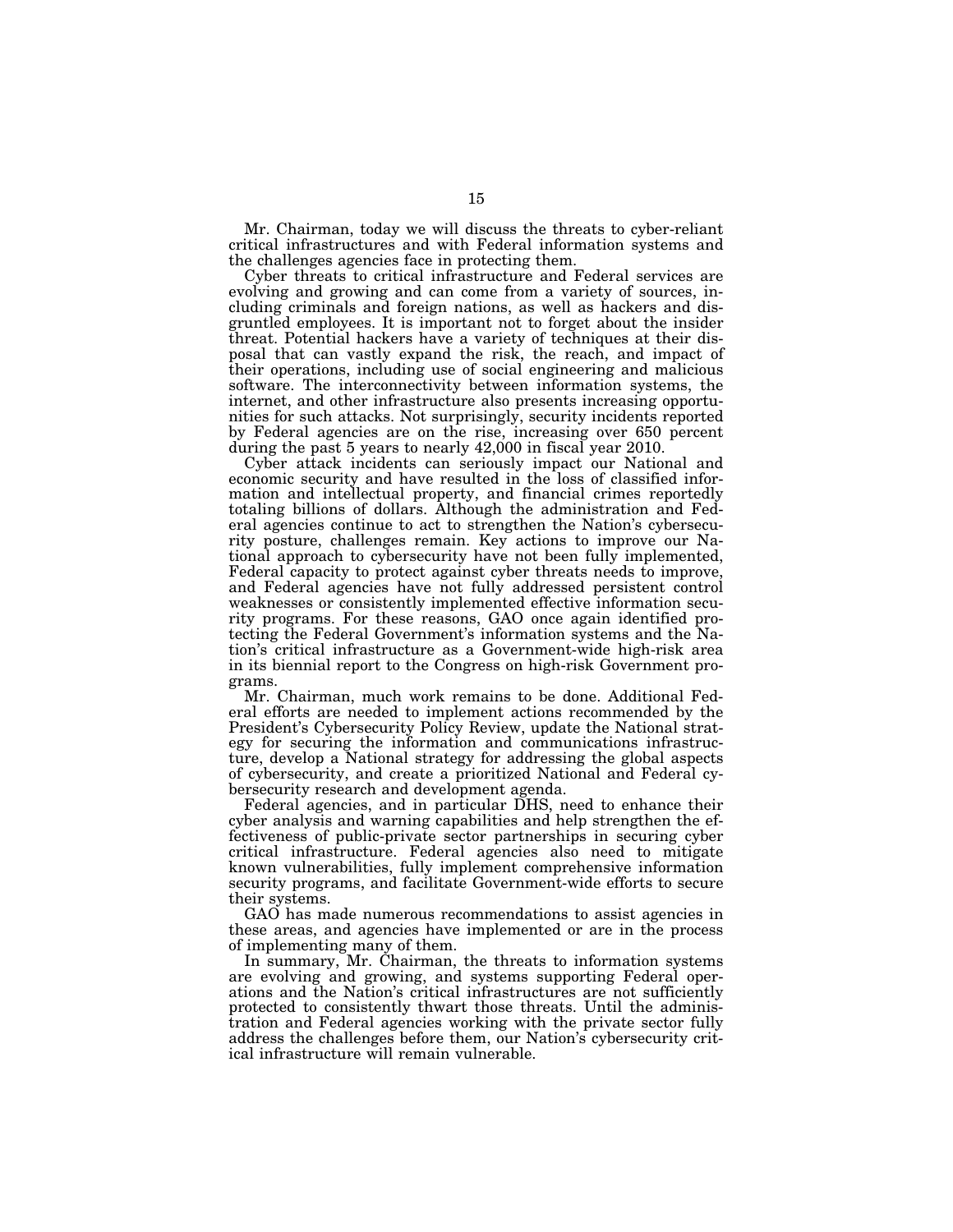Mr. Chairman, this concludes my statement. I would be happy to answer any questions.

## [The statement of Mr. Wilshusen follows:]

#### PREPARED STATEMENT OF GREGORY WILSHUSEN

#### MARCH 16, 2011

#### CYBERSECURITY: CONTINUED ATTENTION NEEDED TO PROTECT OUR NATION'S CRITICAL INFRASTRUCTURE AND FEDERAL INFORMATION SYSTEMS

Chairman Lungren, Ranking Member Clarke, and Members of the subcommittee: Thank you for the opportunity to testify at today's hearing on the cyber threats to critical infrastructure and the American economy.

Pervasive and sustained cyber attacks against the United States continue to pose a potentially devastating impact on Federal and non-Federal systems and oper-ations. In February 2011, the Director of National Intelligence testified that, in the past year, there had been a dramatic increase in malicious cyber activity targeting U.S. computers and networks, including a more than tripling of the volume of malicious software since 2009.1 Recent press reports that computer hackers broke into and stole proprietary information worth millions of dollars from the networks of six U.S. and European energy companies also demonstrate the risk that our Nation faces. Such attacks highlight the importance of developing a concerted response to safeguard Federal and non-Federal information systems.

Mr. Chairman, GAO recently issued its high-risk list of Government programs that have greater vulnerability to fraud, waste, abuse, and mismanagement or need transformation to address economy, efficiency, or effectiveness challenges.2 Once again, we identified protecting the Federal Government's information systems and the Nation's cyber critical infrastructure as a Government-wide high-risk area. We have designated Federal information security as a high-risk area since 1997; in 2003, we expanded this high-risk area to include protecting systems supporting our Nation's critical infrastructure, referred to as cyber critical infrastructure protection or cyber CIP.

In my testimony today I will describe: (1) Cyber threats to cyber-reliant critical infrastructures and Federal information systems and (2) the continuing challenges Federal agencies face in protecting the Nation's cyber-reliant critical infrastructures and Federal systems. In preparing this statement in March 2011, we relied on our previous work in these areas (please see the related GAO products page at the end of this statement). These products contain detailed overviews of the scope and methodology we used. The work on which this statement is based was performed in accordance with generally accepted Government auditing standard require that we plan and perform audits to obtain sufficient, appropriate evidence to provide a reasonable basis for our findings and conclusions based on our audit objectives. We believe that the evidence obtained provided a reasonable basis for our findings and conclusions based on our audit objectives.

### BACKGROUND

As computer technology has advanced, Federal agencies and our Nation's critical infrastructures 3—such as power distribution, water supply, telecommunications, and emergency services—have become increasingly dependent on computerized information systems to carry out their operations and to process, maintain, and report essential information. Public and private organizations rely on computer systems to transfer increasing amounts of money and sensitive and proprietary information, conduct operations, and deliver services to constituents.

The security of these systems and data is essential to protecting National and economic security, and public health and safety. Conversely, ineffective information security controls can result in significant risks, including the loss of resources, such as Federal payments and collections; inappropriate access to sensitive information, such as National security information, personal information on taxpayers, or propri-

<sup>1</sup>Director of National Intelligence, *Statement for the Record on the Worldwide Threat Assess-ment of the U.S. Intelligence Community,* statement before the Senate Select Committee on In-

telligence (Feb. 16, 2011).<br><sup>2</sup> GAO, *High-Risk Series: An Update,* (Washington, DC: February 2011).<br><sup>3</sup> Critical infrastructures are systems and assets, whether physical or virtual, so vital to the<br>Nation that their incap rity, National economic security, National public health or safety, or any combination of those matters.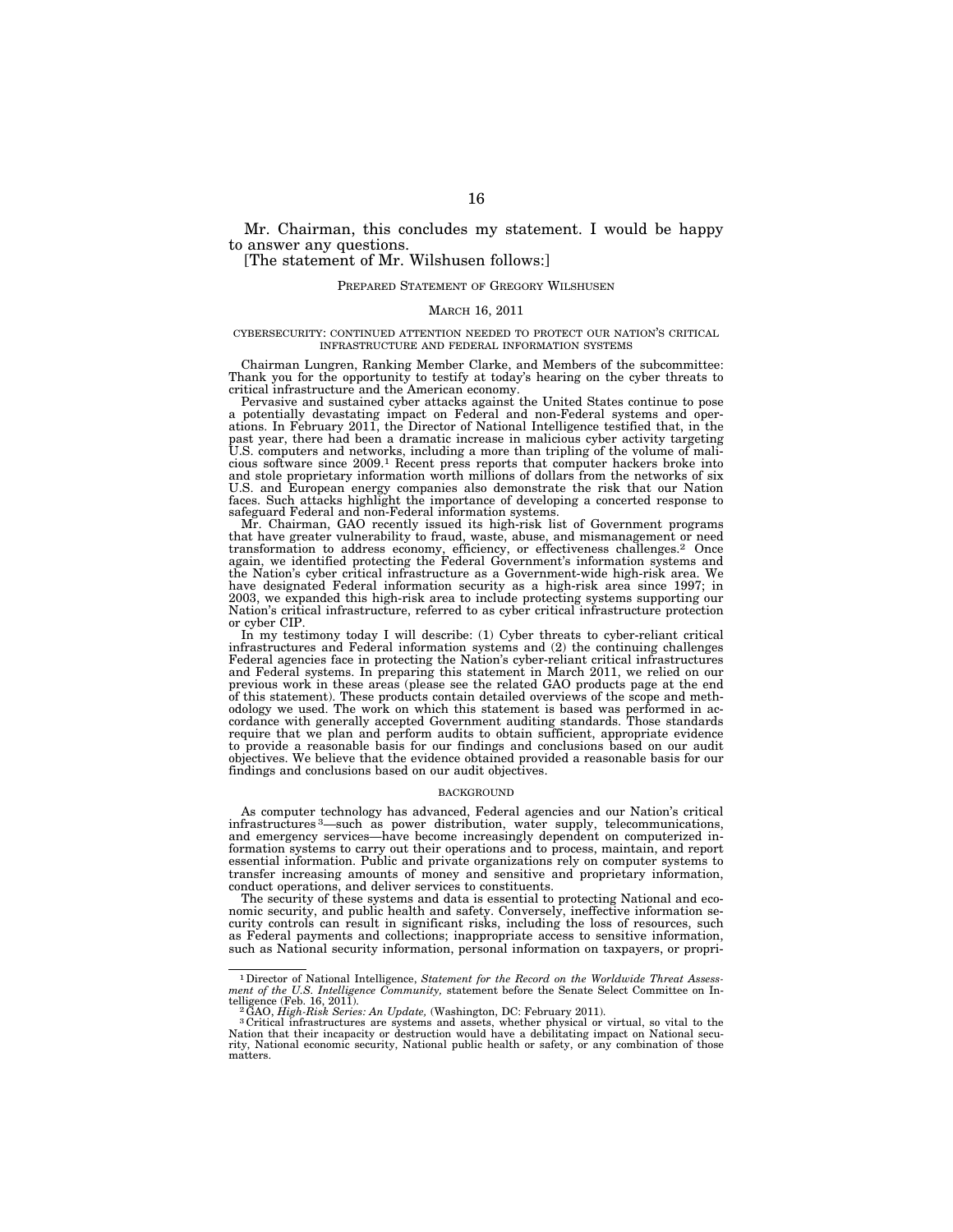etary business information; disruption of critical operations supporting critical infrastructure, National defense, or emergency services; and undermining of agency missions due to embarrassing incidents that diminish public confidence in Government.

#### CYBER-RELIANT CRITICAL INFRASTRUCTURE AND FEDERAL SYSTEMS FACE INCREASING CYBER THREATS

Threats to systems supporting critical infrastructure and Federal information systems are evolving and growing. Government officials are concerned about attacks from individuals and groups with malicious intent, such as criminals, terrorists, and foreign nations. Federal law enforcement and intelligence agencies have identified multiple sources of threats to our Nation's critical information systems, including foreign nations engaged in espionage and information warfare, criminals, hackers, virus writers, and disgruntled employees and contractors. These groups and individuals have a variety of attack techniques at their disposal that can be used to determine vulnerabilities and gain entry into targeted systems. For example, phishing involves the creation and use of fake e-mails and websites to deceive internet users into disclosing their personal data and other sensitive information.

The connectivity between information systems, the internet, and other infrastructures also creates opportunities for attackers to disrupt telecommunications, electrical power, and other critical services. For example, in May 2008, we reported that the Tennessee Valley Authority's (TVA) corporate network contained security weaknesses that could lead to the disruption of control systems networks and devices connected to that network.<sup>4</sup> We made 19 recommendations to improve the implementation of information security program activities for the control systems governing TVA's critical infrastructures and 73 recommendations to address weaknesses in information security controls. TVA concurred with the recommendations and has taken steps to implement them. As Government, private sector, and personal activities continue to move to networked operations, the threat will continue to grow.

#### *Reported Security Incidents Are on the Rise*

Consistent with the evolving and growing nature of the threats to Federal systems, agencies are reporting an increasing number of security incidents. These incidents put sensitive information at risk. Personally identifiable information about U.S. citizens has been lost, stolen, or improperly disclosed, thereby potentially exposing those individuals to loss of privacy, identity theft, and financial crimes. Agencies have experienced a wide range of incidents involving data loss or theft, computer intrusions, and privacy breaches, underscoring the need for improved security practices. Further, reported attacks and unintentional incidents involving critical infrastructure systems demonstrate that a serious attack could be devastating.

When incidents occur, agencies are to notify the Federal information security incident center—the United States Computer Emergency Readiness Team (US–CERT). Over the past 5 years, the number of incidents reported by Federal agencies to US– CERT has increased dramatically, from 5,503 incidents reported in fiscal year 2006 to about 41,776 incidents in fiscal year 2010 (a more than 650 percent increase). The three most prevalent types of incidents and events reported to US–CERT during fiscal year 2010 were: (1) Malicious code (software that infects an operating system or application), (2) improper usage (a violation of acceptable computing use policies), and (3) unauthorized access (where an individual gains logical or physical access to a system without permission). Additionally, according to Department of Homeland Security (DHS) officials, US–CERT detects incidents and events through its intrusion detection system, supplemented by agency reports, for investigation (unconfirmed incidents that are potentially malicious or anomalous activity deemed by the reporting entity to warrant further review).

Reports of cyber attacks and information security incidents against Federal systems and systems supporting critical infrastructure illustrate the effect that such incidents could have on National and economic security.

• In July 2010, the Department of Defense (DOD) launched an investigation to identify how thousands of classified military documents (including Afghanistan and Iraq war operations, as well as field reports on Pakistan) were obtained by the group WikiLeaks.org. According to DOD, this investigation was related to an on-going investigation of an Army private charged with, among other things, transmitting National defense information to an unauthorized source.

<sup>4</sup>GAO, *Information Security: TVA Needs to Address Weaknesses in Control Systems and Networks,* (Washington, DC: May 21, 2008).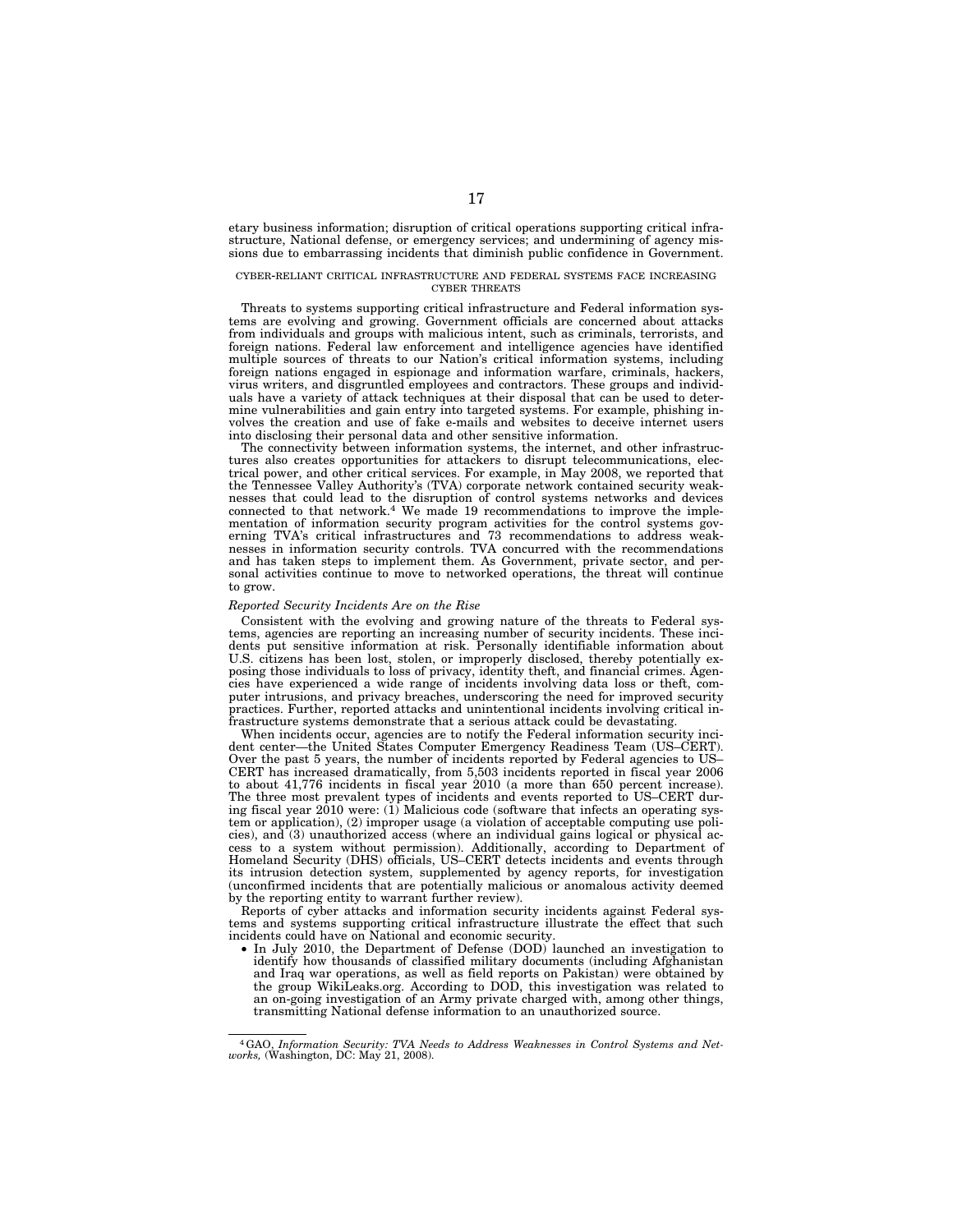- In 2010, the Deputy Secretary of Defense stated that DOD suffered a significant compromise of its classified military computer networks in 2008. It began when a flash drive's malicious computer code, placed there by a foreign intelligence agency, uploaded itself onto a network and spread on both classified and unclassified systems.5
- In February 2011, media reports stated that computer hackers broke into and stole proprietary information worth millions of dollars from the networks of six U.S. and European energy companies.

#### THE FEDERAL GOVERNMENT HAS TAKEN ACTIONS TO ADDRESS CYBER THREATS, BUT CHALLENGES REMAIN IN PROTECTING CRITICAL SYSTEMS

The Federal Government has a variety of roles and responsibilities in protecting the Nation's cyber-reliant critical infrastructure, enhancing the Nation's overall cybersecurity posture, and ensuring the security of Federal systems and the information they contain. In light of the pervasive and increasing threats to critical systems, the Executive branch is taking a number of steps to strengthen the Nation's approach to cybersecurity. For example, in its role as the focal point for Federal ef-forts to protect the Nation's cyber critical infrastructures,6 DHS issued a revised National infrastructure protection plan in 2009 and an interim National cyber incident response plan in 2010. Executive branch agencies have also made progress instituting several Government-wide initiatives that are aimed at bolstering aspects of Federal cybersecurity, such as reducing the number of Federal access points to the internet, establishing security configurations for desktop computers, and enhancing situational awareness of cyber events. Despite these efforts, the Federal Government continues to face significant challenges in protecting the Nation's cyber-reliant critical infrastructure and Federal information systems.

#### *Key Actions to Improve Our Current National Approach to Cybersecurity Have Not Yet Been Fully Implemented*

The administration and Executive branch agencies have not yet fully implemented key actions that are intended to address threats and improve the current U.S. approach to cybersecurity.

- Implementing actions recommended by the President's Cybersecurity Policy Re*view.* In February 2009, the President initiated a review of the Government's cybersecurity policies and structures, which resulted in 24 near- and mid-term recommendations to address organizational and policy changes to improve the current U.S. approach to cybersecurity.7 In October 2010, we reported that 2 recommendations had been implemented and 22 were partially implemented.8 Officials from key agencies involved in these efforts (e.g., DHS, DOD, and the Office of Management and Budget (OMB)) stated that progress had been slower than expected because agencies lacked assigned roles and responsibilities and because several of the mid-term recommendations would require action over multiple years. We recommended that the National Cybersecurity Coordinator (whose role was established as a result of the policy review) designate roles and responsibilities for each recommendation and develop milestones and plans, in-
- cluding measures to show agencies' progress and performance.<br>• Updating the National strategy for securing the information and communications infrastructure. In March 2009, we testified on the needed improvements to the Na and private sector executives. The panel highlighted 12 key improvements that are, in its view, essential to improving the strategy and our National cybersecurity posture, including the development of a National strategy that clearly articulates strategic objectives, goals, and priorities. • *Developing a comprehensive National strategy for addressing global cybersecu-*
- *rity and governance.* In July 2010, we reported that the U.S. Government faced a number of challenges in formulating and implementing a coherent approach

<sup>&</sup>lt;sup>5</sup> Foreign Affairs, *Defending a New Domain: The Pentagon's Cyberstrategy*, William J. Lynn III, U.S. Deputy Secretary of Defense (New York, NY: September/October 2010).<br><sup>6</sup> As established by Federal law and policy, incl

Homeland Security Presidential Directive—7, and the *National Strategy to Secure Cyberspace.* 7The White House, *Cyberspace Policy Review: Assuring a Trusted and Resilient Information* 

and Communications Infrastructure (Washington, DC: May 29, 2009).<br><sup>8</sup> GAO, Cyberspace Policy: Executive Branch Is Making Progress Implementing 2009 Policy Re-<br>view Recommendations, but Sustained Leadership Is Needed, GAO–1

<sup>6, 2010). 9</sup>GAO, *National Cybersecurity Strategy: Key Improvements Are Needed to Strengthen the Na-tion's Posture,* GAO–09–432T (Washington, DC: Mar. 10, 2009).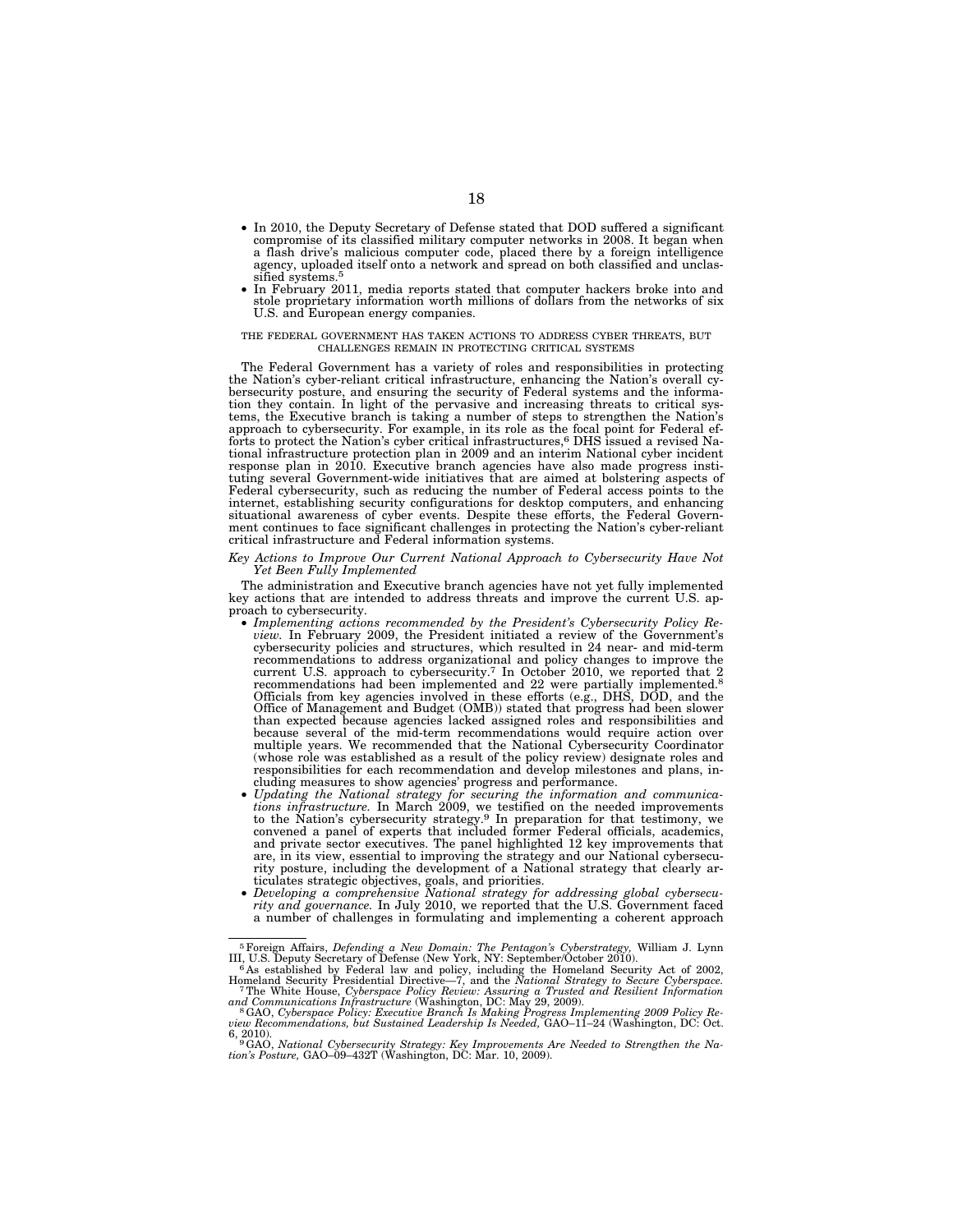to global aspects of cyberspace, including, among other things, providing top-<br>level leadership and developing a comprehensive strategy.<sup>10</sup> Specifically, we<br>found that the National Cybersecurity Coordinator's authority an effectively coordinate and forge a coherent National approach to cybersecurity were still under development. In addition, the U.S. Government had not documented a clear vision of how the international efforts of Federal entities, taken<br>together, support overarching National goals. We recommended that, among<br>other things, the National Cybersecurity Coordinator develop with o

- already been initiated to address them. *Finalizing cybersecurity guidelines and monitoring compliance related to elec-tricity grid modernization.* In January 2011, we reported on efforts by the National Institute of Standards and Technology (NIST) to develop cybersecurity guidelines and Federal Energy Regulatory Commission (FERC) efforts to adopt and monitor cybersecurity standards related to the electric industry's incorpora-tion of IT systems to improve reliability and efficiency—commonly referred to as the smart grid.11 We determined that NIST had not addressed all key elements of cybersecurity in its initial guidelines or finalized plans for doing so. We also determined that FERC had not developed an approach for monitoring industry compliance with its initial set of voluntary standards. Further, we identified six key challenges with respect to securing smart grid systems, in-cluding a lack of security features being built into certain smart grid systems and an ineffective mechanism for sharing information on cybersecurity within the industry. We recommended that NIST finalize its plans for updating its cybersecurity guidelines to incorporate missing elements and that FERC develop a coordinated approach to monitor voluntary standards and address any gaps
- Creating a prioritized National and Federal cybersecurity research and development (R&D) agenda. In June 2010, we reported that while efforts to improve cybersecurity R&D were under way by the White House's Office Science and Technology Policy (OSTP) and other Federal entities, six major challenges risk that research pursued by individual organizations will not reflect National priorities. We recommended that OSTP direct the subcommittee to take several actions, including developing a National cybersecurity R&D agenda. OSTP agreed with our recommendation and provided details on planned actions.

We are in the process of verifying actions taken to implement our recommendations. In addition, we have on-going work related to cyber CIP efforts in several other areas including: (1) Cybersecurity-related standards used by critical infrastructure sectors, (2) Federal efforts to recruit, retain, train, and develop cybersecurity professionals, and (3) Federal efforts to address risks to the information technology supply chain.

#### *Federal Capacity to Protect Against Cyber Threats Needs to Improve*

In addition to improving our National capability to address cybersecurity, Execu-tive branch agencies, in particular DHS, also need to improve their capacity to protect against cyber threats by, among other things, advancing cyber analysis and warning capabilities and strengthening the effectiveness of the public-private sector partnerships in securing cyber critical infrastructure. • *Enhancing cyber analysis and warning capabilities.* In July 2008, we reported

that DHS's US–CERT had not fully addressed 15 key attributes of cyber analysis and warning capabilities.<sup>13</sup> As a result, we recommended that the Department address shortfalls associated with the 15 attributes in order to fully establish a National cyber analysis and warning capability as envisioned in the National strategy. DHS agreed in large part with our recommendations and has reported that it is taking steps to implement them. We are currently working

<sup>&</sup>lt;sup>10</sup>GAO, Cyberspace: United States Faces Challenges in Addressing Global Cybersecurity and Governance, GAO-10-606 (Washington, DC: July 2, 2010).<br><sup>11</sup>GAO, Electricity Grid Modernization: Progress Being Made on Cybersecuri

*Key Challenges Remain to be Addressed,* GAO–11–117 (Washington, DC: Jan. 12, 2011). 12GAO, *Cybersecurity: Key Challenges Need to Be Addressed to Improve Research and Develop-*

ment, GAO–10–466 (Washington, DC: June 3, 2010).<br><sup>13</sup>GAO, Cyber Analysis and Warning: DHS Faces Challenges in Establishing a Comprehensive<br>National Capability, GAO–08–588 (Washington, DC: Jul. 31, 2008).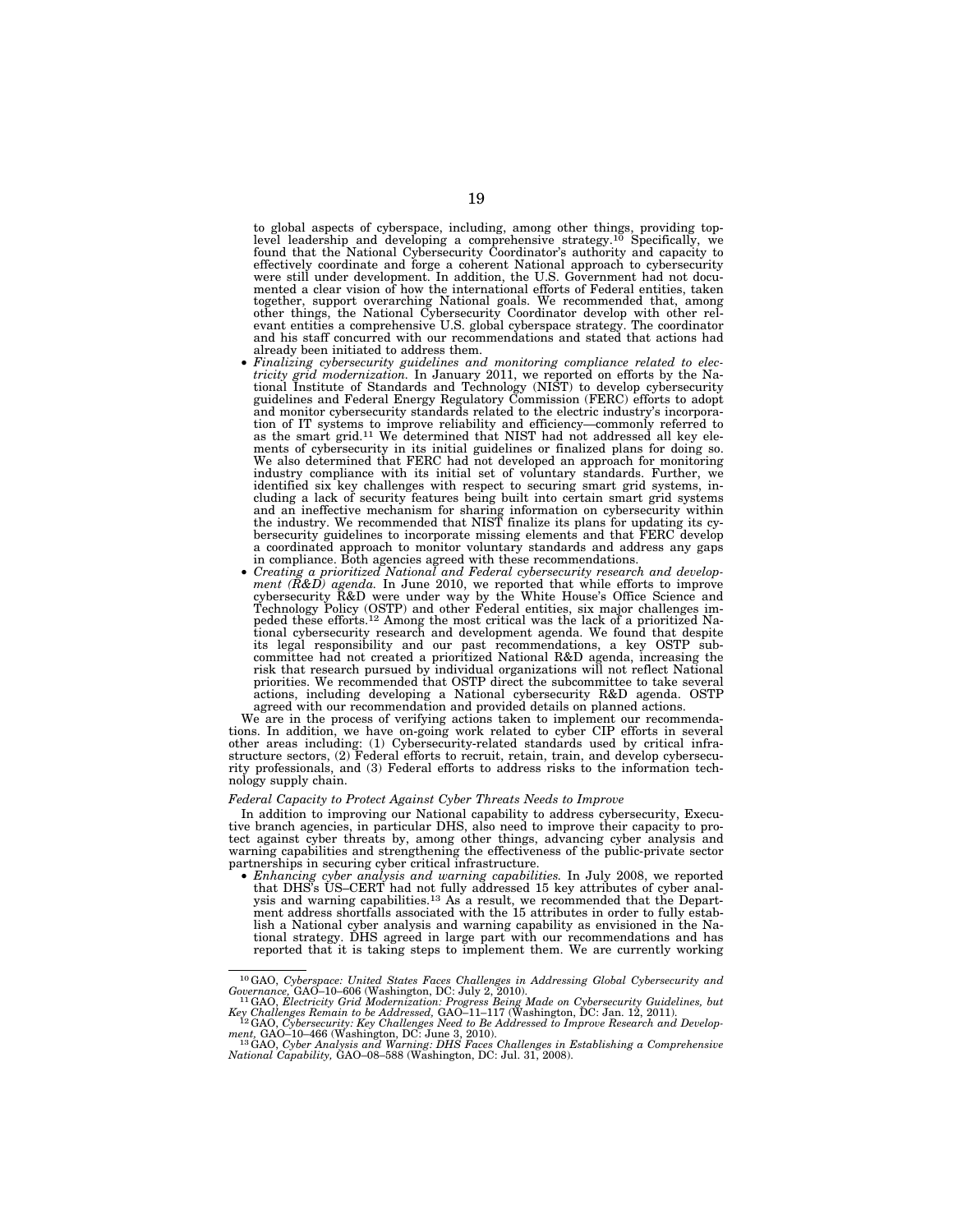with DHS officials to determine the status of their efforts to address these recommendations.

• *Strengthening the public-private partnerships for securing cyber critical infrastructure.* In July 2010, we reported that the expectations of private sector stakeholders were not being met by their Federal partners in areas related to sharing information about cyber-based threats to critical infrastructure.14 Federal partners, such as DHS, were taking steps that may address the key expectations of the private sector, including developing new information-sharing arrangements. We also reported that public sector stakeholders believed that improvements could be made to the partnership, including improving private sector sharing of sensitive information. We recommended that the National Cybersecurity Coordinator and DHS work with their Federal and private sector partners to enhance information-sharing efforts, including leveraging a central focal point for sharing information among the private sector, civilian government, law enforcement, the military, and the intelligence community. DHS officials stated that they have made progress in addressing these recommendations, and we will be determining the extent of that progress as part of our audit follow-up efforts.

### *Federal Agencies Have Not Addressed Persistent Control Weaknesses or Implemented Effective Information Security Programs*

Federal systems continue to be afflicted by persistent information security control weaknesses. Specifically, agencies did not consistently implement effective controls to prevent, limit, and detect unauthorized access or manage the configuration of network devices to prevent unauthorized access and ensure system integrity. Most of the 24 major Federal agencies had information security weaknesses in five key internal control categories,15 as illustrated in Figure 1. In addition, GAO determined that serious and widespread information security control deficiencies were a Government-wide material weakness in internal control over financial reporting as part of its audit of the fiscal year 2010 financial statements for the United States Government.



<sup>&</sup>lt;sup>14</sup>GAO, *Critical Infrastructure Protection: Key Private and Public Cyber Expectations Need to*<br>*Be Consistently Addressed*, GAO–10–628 (Washington, DC: July 15, 2010).<br><sup>15</sup>The five internal controls are access controls, risk that one individual can independently perform inappropriate actions without detection; con-<br>tinuity of operations planning, which provides for the prevention of significant disruptions of<br>computer-dependent operations management), which provides the framework for ensuring that risks are understood and that effective controls are selected and properly implemented.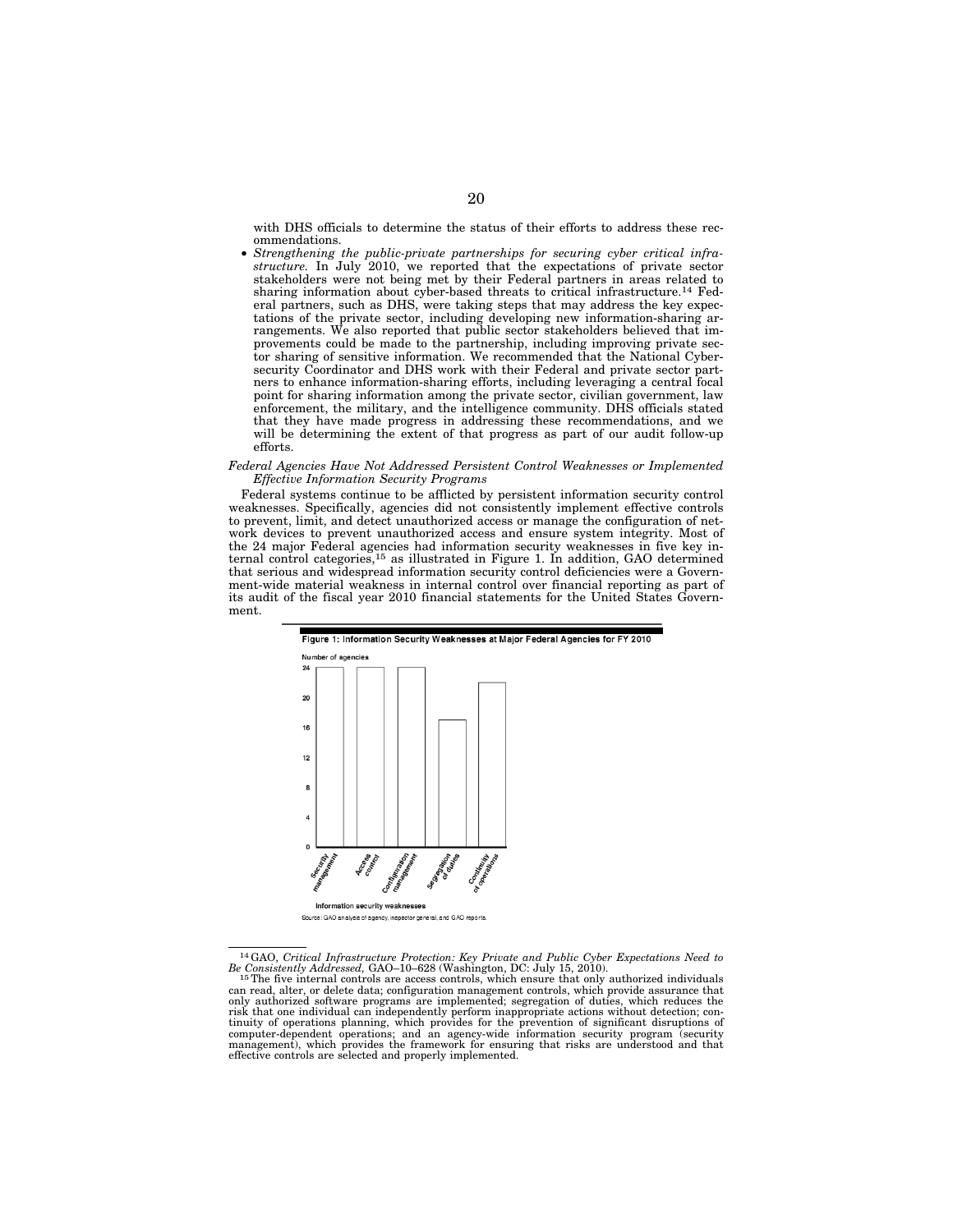Over the past several years, we and inspectors general have made hundreds of recommendations to agencies for actions necessary to resolve prior significant control deficiencies and information security program shortfalls. ommended that agencies correct specific information security deficiencies related to user identification and authentication, authorization, boundary protections, cryptography, audit and monitoring, physical security, configuration management, segregation of duties, and contingency planning. We have also recommended that agencies fully implement comprehensive, agency-wide information security programs by correcting weaknesses in risk assessments, information security policies and procedures, security planning, security training, system tests and evaluations, and remedial actions. The effective implementation of these recommendations will strengthen the security posture at these agencies. Agencies have implemented or are in the process of implementing many of our recommendations.

In addition, the White House, OMB, and selected Federal agencies have undertaken Government-wide initiatives to enhance information security at Federal agencies. For example, the Comprehensive National Cybersecurity Initiative, a series of 12 projects, is aimed primarily at improving DHS's and other Federal agencies' efforts to reduce vulnerabilities, protect against intrusion attempts, and anticipate fu-ture threats against Federal Executive branch information systems. However, the projects face challenges in achieving their objectives related to securing Federal in-formation, including better defining agency roles and responsibilities, establishing measures of effectiveness, and establishing an appropriate level of transparency. These challenges require sustained attention, which agencies have begun to provide.

In summary, the threats to information systems are evolving and growing, and systems supporting our Nation's critical infrastructure and Federal systems are not sufficiently protected to consistently thwart the threats. Administration and Executive branch agencies need to take actions to improve our Nation's cybersecurity posture, including implementing the actions recommended by the President's cybersecurity policy review and enhancing cyber analysis and warning capabilities. In addition, actions are needed to enhance security over Federal systems and information, including fully developing and effectively implementing agency-wide information se-curity programs and implementing open recommendations. Until these actions are taken, our Nation's Federal and non-Federal cyber critical infrastructure will remain vulnerable. Mr. Chairman, this completes my statement. I would be happy to answer any questions you or other Members of the subcommittee have at this time.

Mr. LUNGREN. Thank you very much. We will now start a round of questioning, and I yield myself 5 minutes.

Mr. Reitinger, it is so easy to be a Monday morning quarterback. As we look at what is happening in Japan, you see the effects of one of the largest recorded, most powerful earthquakes in history, a tsunami that, if you watch it via the internet, if you watch it via YouTube, you see something that is stronger than any words could present. Then you see the resulting failure at the nuclear power plants. I wonder if Japan, in analyzing threats, would ever have seen that triple whammy scenario.

So I wonder what is it that you worry most about, Mr. Reitinger? The only reason I ask you that is, I think we need to do something to get a sense of urgency about this particular subject matter, not only in the Congress, but in the public at large. So what is the most serious threat that you see to our critical infrastructure as a result of something that may visit it by way of cybersecurity, or a lack of cybersecurity, an invasion of our cyber system, penetration of our cyber system.

Mr. REITINGER. Thank you very much, Mr. Chairman.

I would like to take that in a slightly different direction, if I might. The threats are very serious, but I think it is somewhat difficult to say that this particular vector of attack is greater than this particular vector. Certainly I do worry very much about things like attacks on control systems, where it is not just, well, we can't get access to our data, but we can't have the power on; or it is not just we can't get access to our data or somebody access to our data,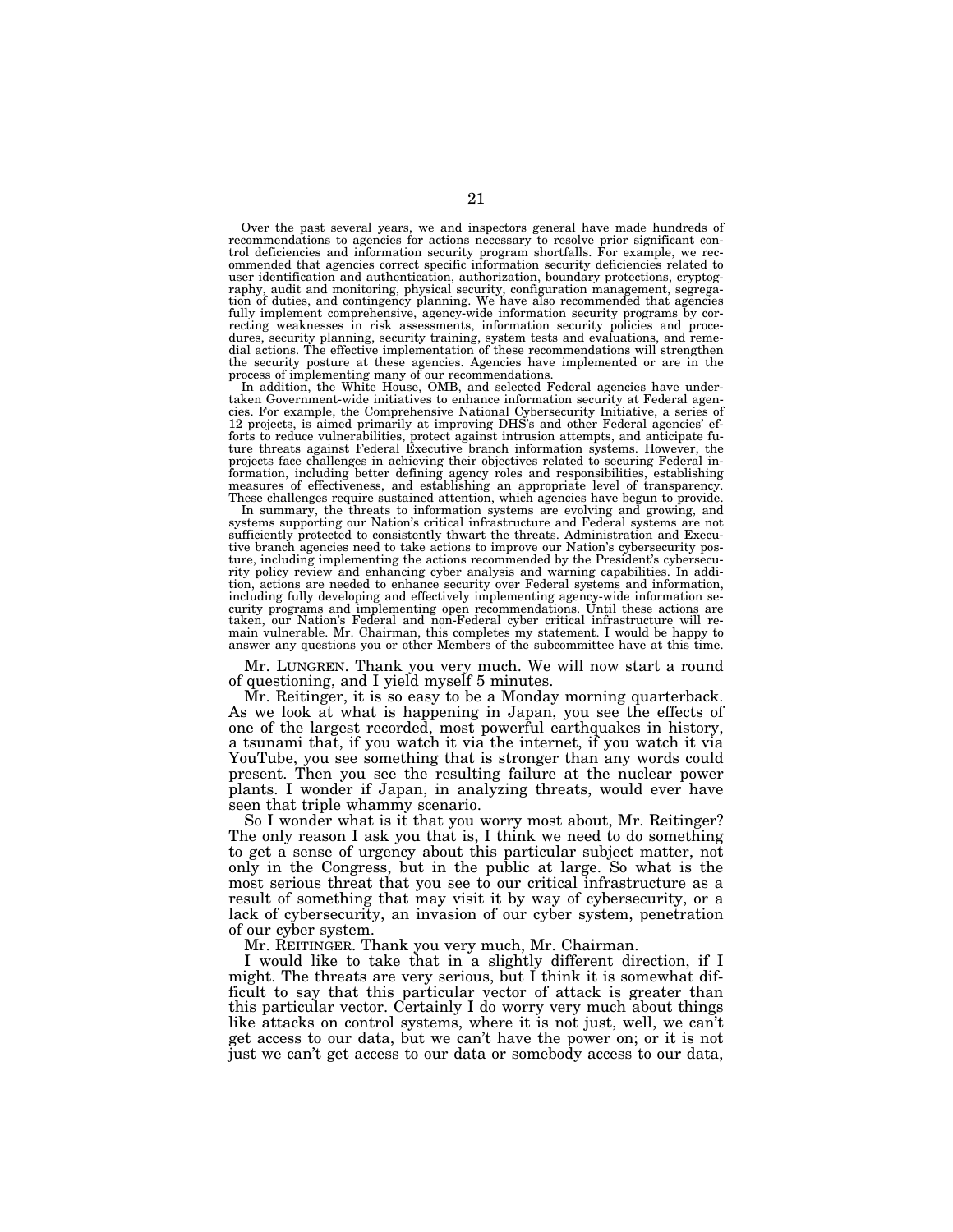somebody may have filled with our data, not just attacks on confidentiality, but integrity. So if someone got access to a major medical database and changed the contents of it, that could have significant consequences in terms of human life for a large number of people.

But what concerns me the most is not any of those particular things, it is what you started out your question with. Was Japan fully prepared? As much as they prepared, were they prepared? Are we now prepared for that type of cyber attack and are we doing the things that we need to do now to be ready when and if that sort of event takes place? We have done considerable things to raise the priority of cybersecurity.

Just last year, the Ranking Member mentioned the first-ever Quadrennial Homeland Security Review which identified cybersecurity as one of the top mission areas for the entire homeland security enterprise on a par with protecting our borders and having domestic security and providing resilience to disasters. On a par with those things, cybersecurity is just as important. But are we, as a Nation, going to do the things that we need to do to make sure that we have got the capabilities and ability to respond across the public and private sectors? Are we going to keep the focus and move forward rather than waiting to respond when it is too late?

Mr. LUNGREN. Mr. Wilshusen, looking at your report and your comments, your suggestion is we are not doing all that we need to do. Can you outline, in your opinion, for instance, what is hindering DHS's cybersecurity mission right now?

Mr. WILSHUSEN. Well, I think there are probably a couple of issues. Just to echo what Mr. Reitinger mentioned, too, is that preparation is key in order to address these threats because often you may not know exactly what will happen, but you will need to be able to respond to them and hopefully take corrective action before the need occurs.

One of the things that DHS could do to help the private sector and others to better protect their systems is to provide clear, actionable, and alert threat information and share techniques with the private sector to improve their security.

Mr. LUNGREN. Is that not being done, in your opinion, to the extent necessary?

Mr. WILSHUSEN. Well, we recently completed a review in which we asked private sector organizations what its key expectations are of the private sector/public partnerships. Over 98 percent of the respondents indicated that having actionable and timely threat and alert information was essential to a great or moderate extent, but only 27 percent felt that they were actually receiving that type of information to a great or moderate extent.

So clearly, one of the actions that DHS can do is to help provide value-added services to its constituents and to the private sector. It is attempting to and has taken actions to help improve its cyber analysis and warning capabilities, but as Mr. Reitinger mentioned in his opening remarks, more needs to be done.

Mr. LUNGREN. My time is up.

The Ranking Member is recognized for 5 minutes.

Ms. CLARKE. Mr. Reitinger and Mr. Wilshusen, DHS has many detractors on any number of issues, but we want to make sure that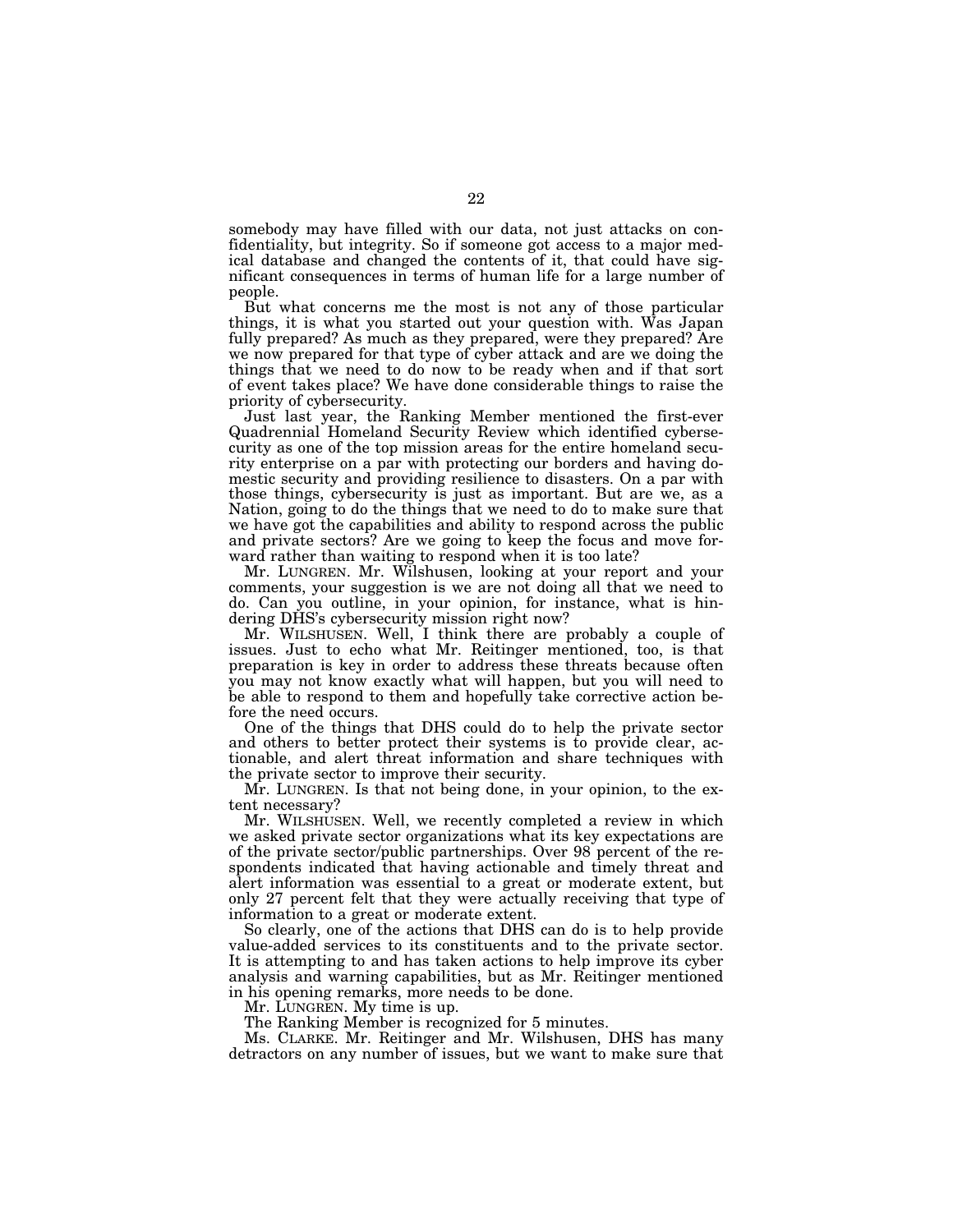the right people are tasked with doing the job of addressing cybersecurity to our critical infrastructure. The other agencies in the Federal Government with considerable cybersecurity expertise are the NSA and the DOD. Is DHS the proper agency to lead Federal cybersecurity efforts? Is there another Federal agency that should do this?

Mr. REITINGER. Thank you, ma'am. I think I will start, if that is all right.

I think DHS absolutely is the right place to lead efforts with regard to Federal civilian systems and the private sector. I would like to respond in part of response to your question to what Greg had indicated. There is a long way to go in terms of being able to share the right information with the private sector. We have made significant strides. If you just take the last couple of years, at the start of fiscal year 2009, DHS and the entire National Cybersecurity Division had, I think, 38 people at the start of the year. Over the last 2 years, we have roughly tripled that, and then roughly doubled it in 2009 and 2010, so we are up to about 240 right now. In the President's request in the fiscal year 2012 budget, we grow that to a little more than 400 people.

So we are significantly expanding our people, and expanding our people expands our capabilities. I think Greg would tell you that we have done a lot.

We have had significant successes, for example, in terms of sharing actionable information. We are in the course of a pilot right now with the financial services sector where we share information—and we partnered with DOD and the financial services sector for this. We have shared literally hundreds of pieces of actionable information with the financial services sector, which has also shared hundreds of pieces of information back to us. We then take that information, it comes back to us in an itemized form, we can glean data from it and pass that out. So we are moving forward on actionable activities that actually add value.

There are lots of roles to play here. DOD has an essential role to play protecting military systems and providing a core and deep technical expertise in the National Security Agency and Cyber Command on which all of us in appropriate cases rely. We at DHS have our own expertise. For example, we have deployed, in the much messier environment of the Federal civilian infrastructure, EINSTEIN 2, which is a system designed to detect attempts to break into Federal civilian systems. Just last year, it detected over 5.4 million events. We have not done that in a unitary network that is subject to command and control, but in, so far, 15 of 19 different major Federal agencies and at four internet service providers.

So we have developed the expertise on how to act in that environment, move forward to protect security, and to protect privacy at the same time.

Mr. WILSHUSEN. I would just like to add that DHS is building out its capabilities to provide services to its constituents. It has also received responsibility for providing increased oversight and assistance to other Federal agencies in implementing their information security programs and practices.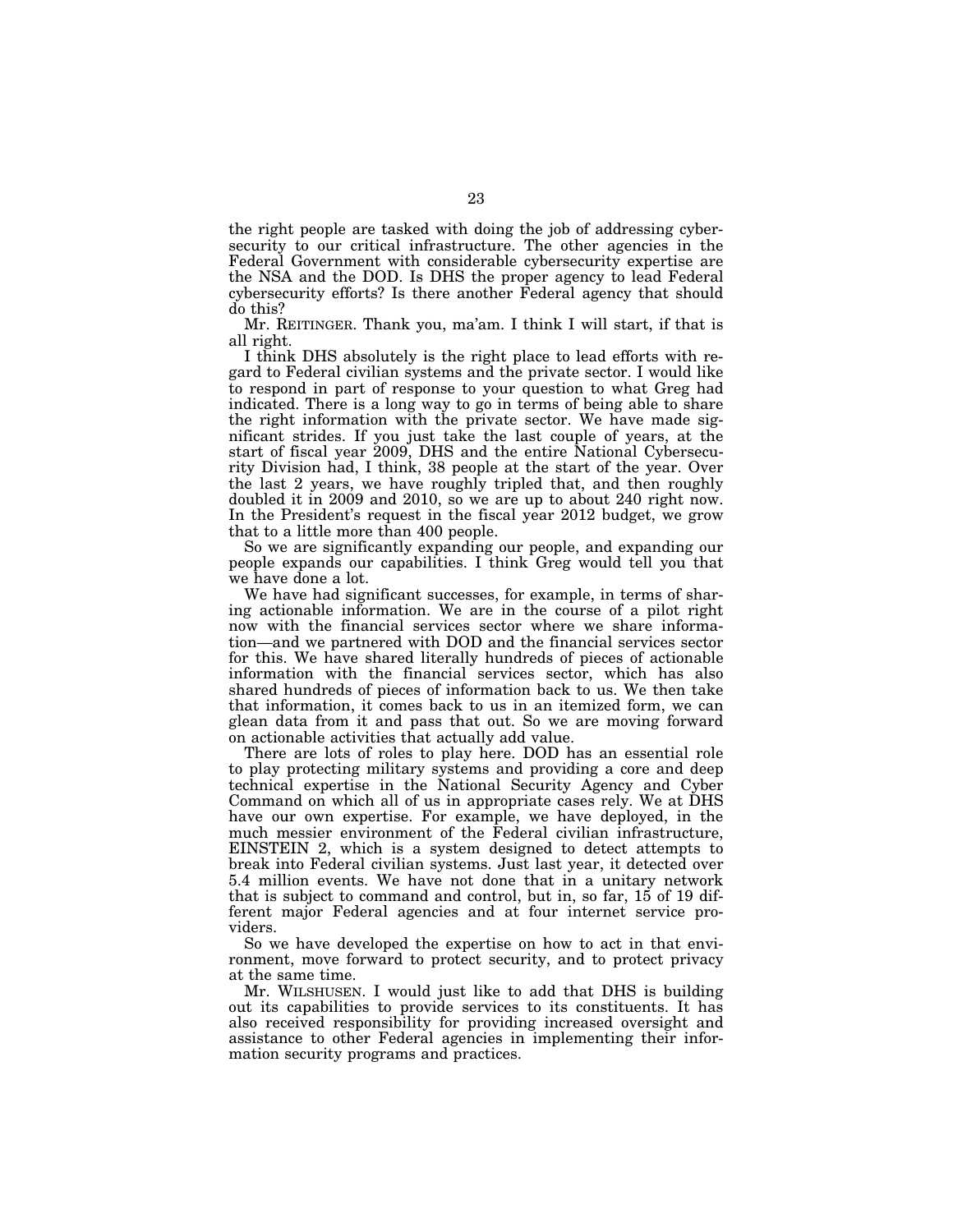One of the issues confronting DHS, at least as we see it, do they have the proper authorities to do that? There are challenges associated with one agency providing oversight over another agency. At present, under the Federal Information Security Management Act, many of the authorities are granted to the Office of Management and Budget. But last year, in July, OMB assigned some of those responsibilities over to DHS, and DHS is working to build out its capacity to perform those services.

Certainly, as you mentioned before with DOD and NSA, they have a high level of skill and capabilities in this area. To my knowledge, they have been working with DHS to some extent in transferring some of those skills and abilities as DHS builds out its own capabilities.

Ms. CLARKE. Just following up, Mr. Reitinger, on the EINSTEIN issue, the National Cybersecurity Division is currently planning to deploy five EINSTEIN monitors or five key nodes in the dot-gov domain that will be used to prevent and detect intrusions on computer systems. If the continuing resolution is adopted by Congress and you don't receive your requested funds for 2011, how would it affect this much-needed project and the request for \$226.6 million in the fiscal year 2012 budget?

I think the proposal under H.R. 1 would cut roughly \$60 million from the entire NPPD budget. It is actually a budget cut not specifically to cyber, but more broadly to NPPD, but there is no way in our budget to do that without a cut to cyber. So a big chunk of those resources would, in fact, be drawn from the resources we would use to deploy what you are referring to, the EINSTEIN 3 system, and it would adversely affect the time line for deployment of those sensors, yes, ma'am, and our ability to provide advice and assistance to agencies on the data that we receive.

Ms. CLARKE. Thank you very much.

I yield back, Mr. Chairman.

Mr. LUNGREN. Mr. Reitinger, you are not here to testify as to whether or not we should have another month in which we have a \$228 billion addition to the debt, are you? I didn't think so.

Mr. Walberg is recognized for 5 minutes.

Mr. WALBERG. Thank you, Mr. Chairman. Thanks to the panel for being here talking about an area that is expanding my mind daily, as I think about it—so far not causing me a lot of loss of sleep because I know that there are people who are thinking about it regularly, but I appreciate your testimony this morning.

The question I would just begin with to each of you is a short question with an answer that probably I would ask you to consider answering in relationship to what you know today and what you perceive today.

In which sector could a cyber attack do the most damage?

Mr. REITINGER. So, sir, I am somewhat hesitant simply because it is hard to say that one sector grown large is critical from top to bottom whereas another sector is not critical from top to bottom. There are, however, critical entities in many sectors, and some of the sectors we worry most about are, for example, financial services and electric power, primarily because those are sectors, along with information and communications, where you notice adverse effects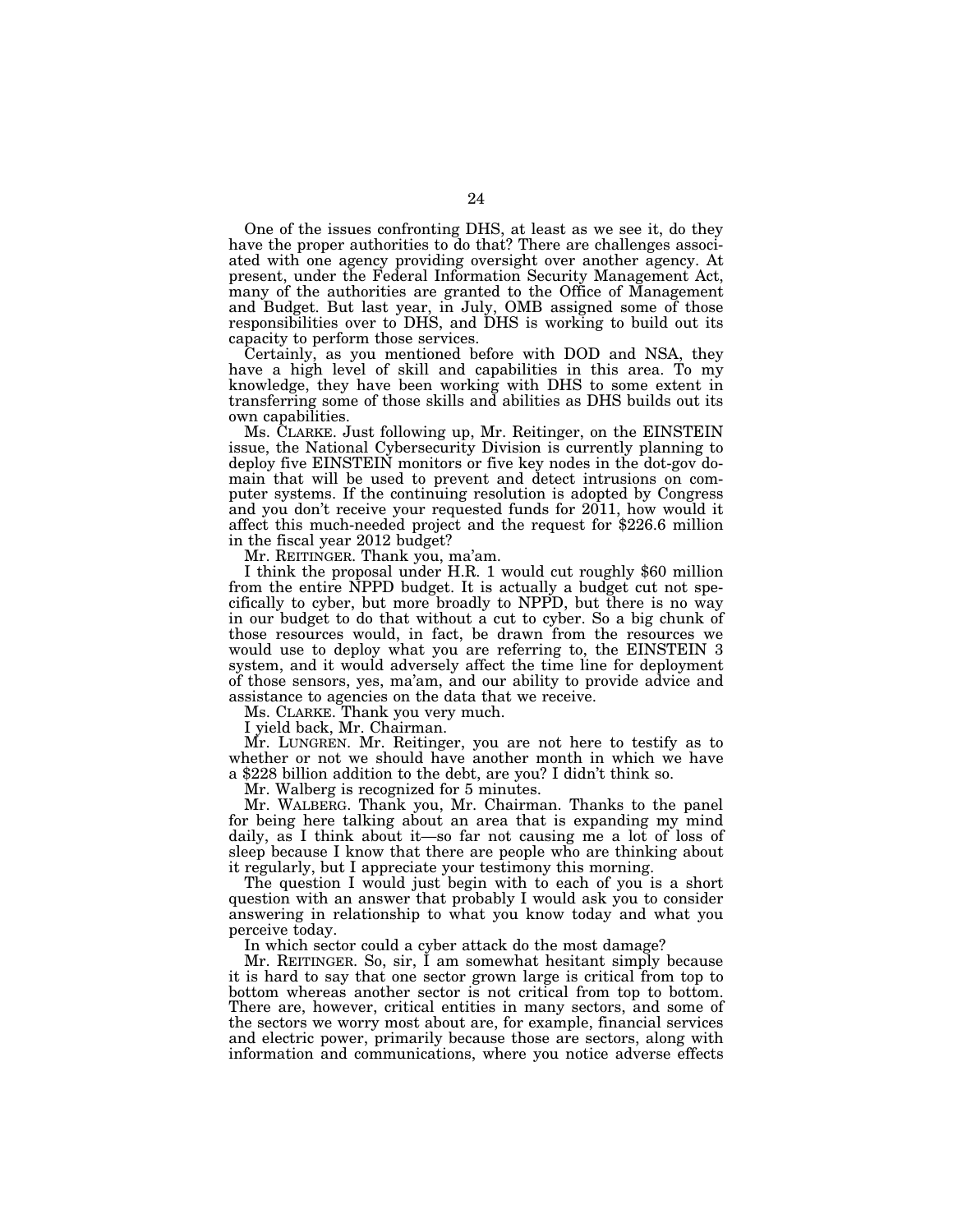in milliseconds—and I mean that, milliseconds—as opposed to seconds, minutes, hours, or days.

Mr. WALBERG. Thank you.

Mr. Wilshusen.

Mr. WILSHUSEN. I would agree with Mr. Reitinger's remarks, particularly as it relates to the financial services and electrical power sectors.

There was an incident a couple years ago at a power plant, nuclear power plant in Alabama. Now this was an unintended incident, it was not due to a cyber attack, but it does represent and illustrate the impact that could occur from such an attack. It was due to an equipment failure on a network that was connected to one of the control systems. Through a series of events that occurred as a result of that equipment failure, the plant had to bring down its nuclear reactor for a time. Its due to, in part, because of the interconnectivity of these systems to control systems. So it can have a potentially devastating effect.

Certainly on the financial services side, there have been numerous reports where literally millions of dollars have been lost and absconded with through cyber attacks.

Mr. WALBERG. Thank you.

Mr. Reitinger, moving on from that—and I would suggest that your answers coincided with my thoughts, as elementary as they may be, in talking with energy providers and financial institutions in the past several weeks, that just the effect of a keystroke is amazing.

But let me ask you, Mr. Reitinger, are private sector entities responsive to the efforts the Government makes with them to warn of threats and mitigate the consequence of attacks? What is the experience there?

Mr. REITINGER. I think, sir, you would find that the experience in the private sector is similar to that in Government agencies. There are a lot of entities who get it and some who don't. The private sector has created wholly new technical capabilities over the last 10 years and has itself built new ways of working together and sharing information, not only expanding their information sharing and analysis centers, but creating other mechanisms to work together.

All that said, we are not yet where we need to be in terms of broad awareness, but within the business community and among individuals, in terms of what the threat is and what actions they need to take. One of the things that we are trying very much to do in the Department of Homeland Security is do less of the talking to ourselves, and as we raise awareness, making sure we are talking to the right people, talking not just to CISs, chief information security officers or chief risk management officers, but talking to chief financial officers and chief operating officers, the people who cut the checks and say this will affect your bottom line.

There is broad willingness and interest across the public and private sectors to work together. There is still a long way to go to have uniform action.

Mr. WALBERG. Mr. Wilshusen, you mentioned that the Government must improve the public-private partnership by improving in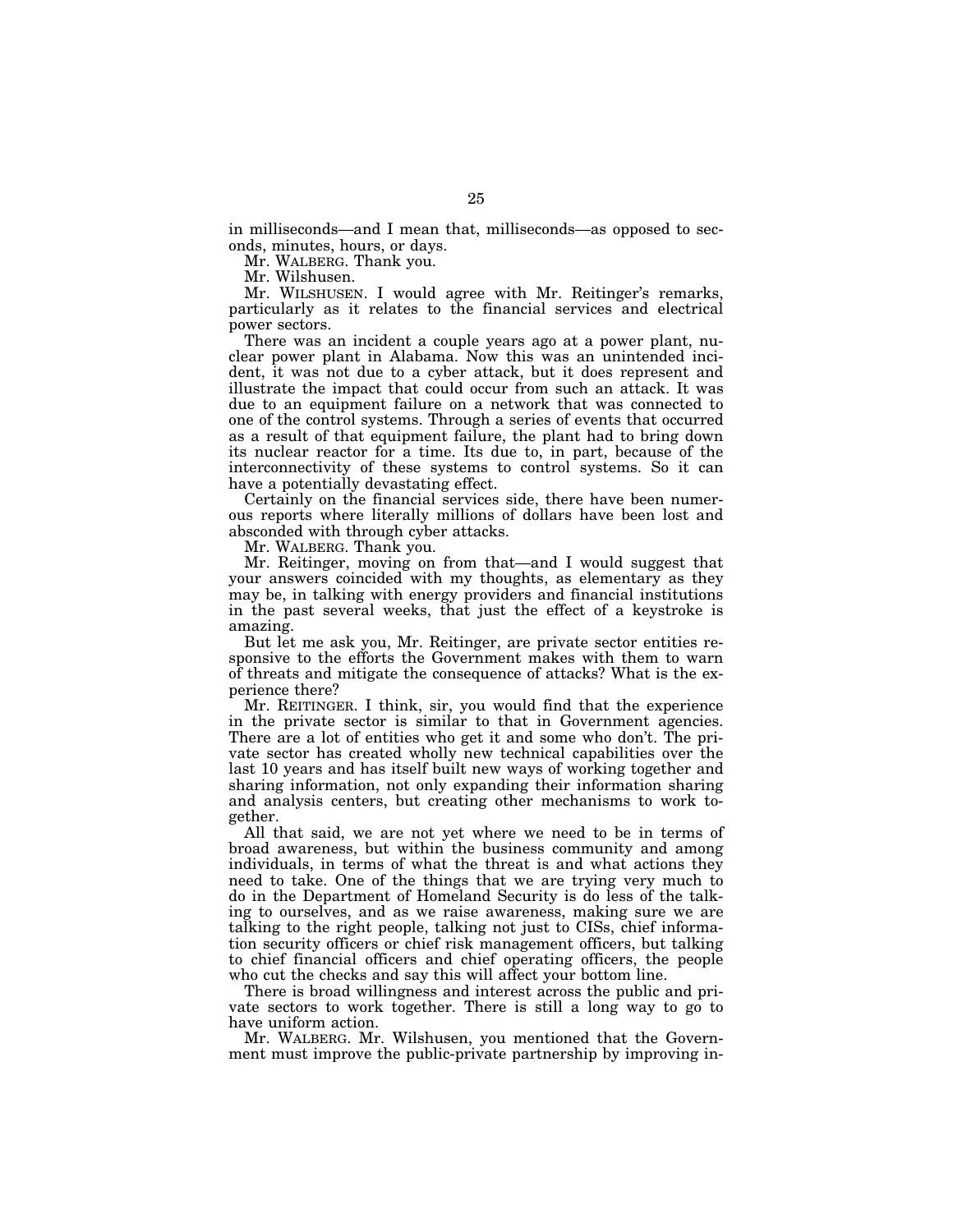formation sharing. What are some specific recommendations you would have?

Mr. WILSHUSEN. Well, one is, as I mentioned before, for DHS, in its role as a key focal point with dealing with the private sector, is to provide actionable, timely notices of either warnings, threat warnings, as well as alerts of specific actions currently underway. That has been one of the key services that the private sector organizations have indicated that they expect to receive but have not yet fully received to the levels of expectations. So that would be one area that DHS could work on. Indeed, as Mr. Reitinger mentioned earlier, they are taking steps to address those areas.

Mr. WALBERG. I see my time is up. Thank you.

Mr. LUNGREN. The gentleman from Louisiana, Mr. Richmond, is recognized for 5 minutes.

Mr. RICHMOND. Thank you, Mr. Chairman.

I guess my question is for whoever wants to answer. Part of what at least I saw in the BP Horizon oil spill in Louisiana was that as soon as it happened, there was a clear chain of command and there was a set up protocol and people who took over at certain points. Do we have, in the event of a cyber attack, a clear chain of command with defined roles and responsibilities within Government?

Mr. REITINGER. Sir, to be frank, I think we could use further clarity. We have made significant strides in that regard. Overall, cyber incidents are going to be incredibly complex, and so it is hard to generalize. But it is clear that the President is in charge overall, that with regard to domestic response, the Secretary of Homeland Security, under her Homeland Security Act and authorities under the various Presidential directives, is responsible, and DOD is responsible for National defense. We built the mechanisms to work effectively together. We now have a National cyber incident response plan that defines roles and responsibilities, and we are going to continue to improve that as our experience develops.

We have also established a mechanism so that two of the largest players—DOD and DHS—can work effectively together, notably signing a memorandum of agreement which was driven, I will tell you, at the Secretarial level; so directly between the Secretary of Homeland Security and the Secretary of Defense to enable effective synchronization between DOD. So we have a team of senior people, are deploying a team of senior people at NSA and Cyber Command, and they are deploying two groups—one from NSA and one from Cyber Command—to our cyber operation center so they can effectively support us.

One of the things that we are doing in DHS is—and this is not just about cyber, it is also about infrastructure protection—is, as we develop capability, we are becoming an operational entity. We think it is very important that we be not about discussing, but about doing and enabling others to do. So that is where our focus is.

Mr. WILSHUSEN. I would just add that one of the key aspects to this that would also be helpful to have a straight line of chain of command is for the administration and Federal agencies to establish and update the National Policy for Securing Cyberspace. This is a document that is many years old. It has had a number of issues with it that have impeded its progress in being able to be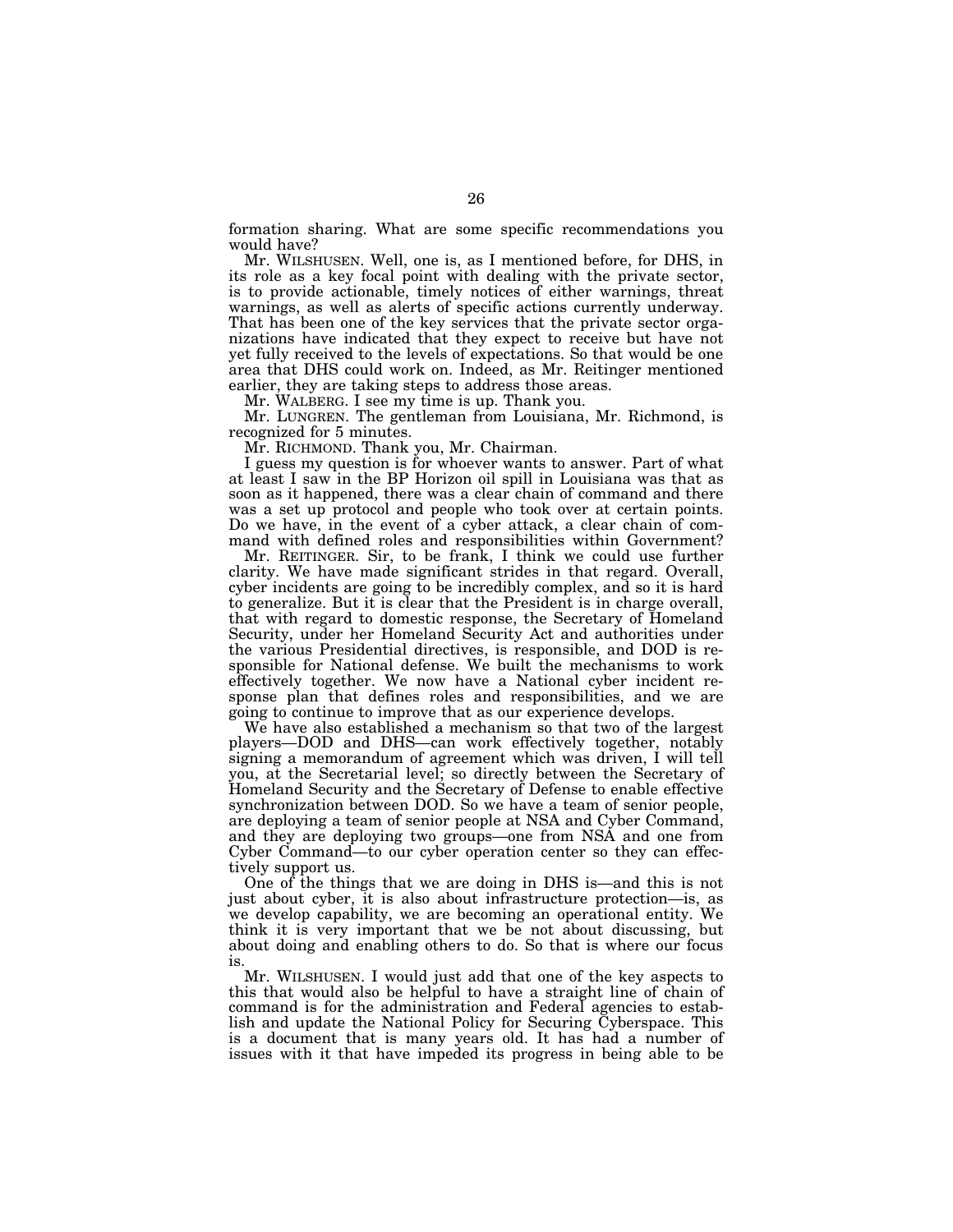implemented. One thing that needs to be developed is just a clear articulation of the objectives, goals, and priorities for Federal agencies and the private sector to implement security over cyberspace and the systems that they operate.

Mr. RICHMOND. Thank you.

As I was talking to my community health centers yesterday, we started talking about electronic health records and they mentioned to me that there were 60 companies just in my area that provided those services. Then I started thinking about smart grids. Do we have an industry standard or is there a published standard that these companies have to have in relation to protecting their electronic health records? Or have we set a baseline that they have to at least adhere to to make sure that we protect people's privacy and we protect the risk of an attack in that area?

Mr. WILSHUSEN. Well, the Department of Health and Human Services, under HIPAA, issues a security rule that health care providers are required to follow certain security and privacy guidelines. So that is probably as close as anything that exists to a standard, if you will, or guidelines and requirements for protecting the confidentiality and integrity of health information.

Mr. RICHMOND. But under HIPAA, have they—I hate to put it this way, have they gotten to the level of sophistication to address cybersecurity in terms of protecting those health records? I know traditionally we just said don't leak people's medical condition, don't publish it, you have to protect it and put it in a safe place. But now when we start going to electronic health records, the question is whether somebody has put out the technical guidelines and the technical responsibilities to make sure that at least those companies are not easily hacked. That will be my question, and I yield back, Mr. Chairman.

Mr. WILSHUSEN. Well, the security rule does provide some guidelines, but probably not to the level that you are referring to in terms of the very detailed technical standards that may be required.

One of the issues that also comes up is in terms of data interoperability between various different health organizations and States to make sure that this health information is actually interoperable among different States as they develop their own individual standards. So that is another issue that is attendant to the one you are asking about.

Mr. LUNGREN. The gentleman's time has expired.

Mr. Meehan is recognized for 5 minutes.

Mr. MEEHAN. Thank you, Mr. Chairman. Thank you to each of our panelists for their very revealing testimony today.

Let me ask both of you, 15 million reports in the course of a year, and yet we are trying to communicate with the private sector simultaneously, particularly those with these control systems. How do you triage to know what to communicate down the line and say this is something we ought to be reaching out to without becoming a point in time where you are—what is the old adage—crying wolf and they don't know when to really be alerted?

Mr. REITINGER. Sir, I would say you have to do a couple of things. One, you broadly have to find the broader points of influence. In a time that we all have those scarce resources, what is the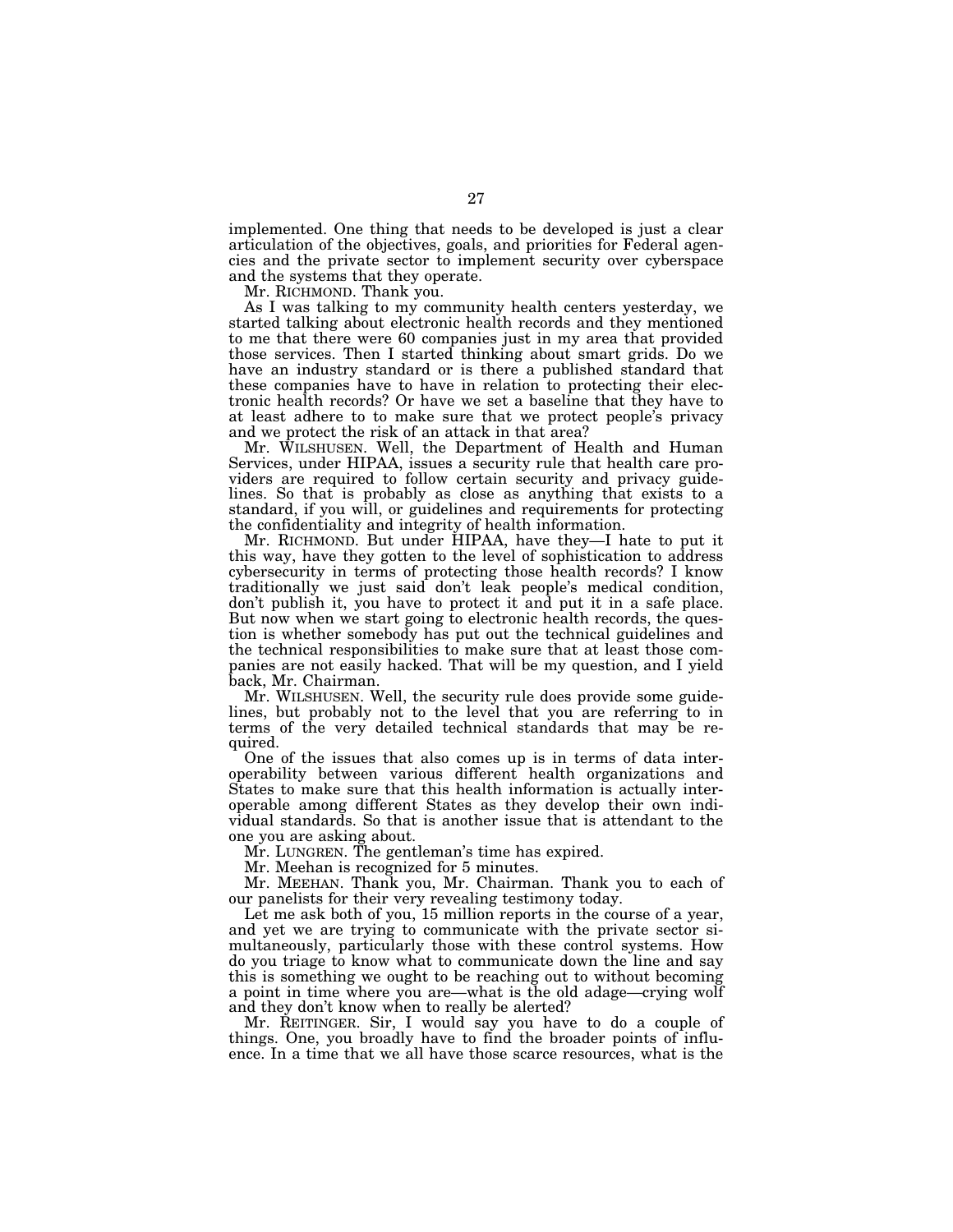most effective way to institute protections to get the private sector not only to understand the threat, but implement the threat? So we focus very much on that.

You try to have broad campaigns. So one of the things that we did this year for the first time as a response to the President's Cyberspace Policy Review, instead of just having an annual Cybersecurity Security Awareness Month, we have now got an annual campaign, the "Stop. Think. Connect." Campaign, which we are advocating for. It was developed—not by DHS, but actually by a partnership. That is something a partnership can do; it is people in the private sector and the public sector working together to come up with a message that we can all work together to implement, something fairly actionable.

The last thing is that you do have to make choices, you do have to triage. That is something we do generally in the space. We have 5.4 million events. You can't look in detail at every one of them. You have to figure out fairly rapidly, look for indicators for what are the most severe? You try to expand our capabilities.

One of the things we have done in DHS is established fly-away teams. So we have a team of people that we can deploy if there is a significant incident in at a private sector company and they need our assistance.

In some sense it is because of the act, in some sense it is because of a prioritization, that team is typically deployed for control systems-type incidents because that is one of the things that we worry about significantly. So there are a lot of processes that one has to go through to try to figure out where you are most effectively applying resources to the effect you need.

Mr. MEEHAN. Do you agree with that sort of assessment?

Mr. WILSHUSEN. Yes, I would.

Mr. MEEHAN. The thing that really strikes me again is the interoperability. We keep talking about these control systems and the capacity to be able to impact entire areas which are interdependent. How can we create the kind of requirement, so to speak, from the private sector to collaborate with you to be able to, as we say, meet some kind of National policy standards or objectives so that we are working together? We have effectively independent agencies that have oversight over critical pieces of this infrastructure which are at risk.

Mr. REITINGER. So, sir—I feel like I keep jumping ahead of Greg. Do you want to go first or I will?

I would say there are a number of things we need to do. We at DHS are focused on executing within our existing authorities to accomplish that mission. There are a number of things we can do. We talked a lot about awareness, so raising awareness among the companies is a key part of this. As Greg has indicated, sharing classified and unclassified threat information so that they are really sensitized to what the issues are.

Second, we can work on things like helping develop standards and working with the private sector to make sure that they have available solutions so that there is a known path to better security.

Mr. MEEHAN. My time will run out, but are there minimal standards right now that we have in the industry that we can expect people to abide by so that at least there is some kind of a baseline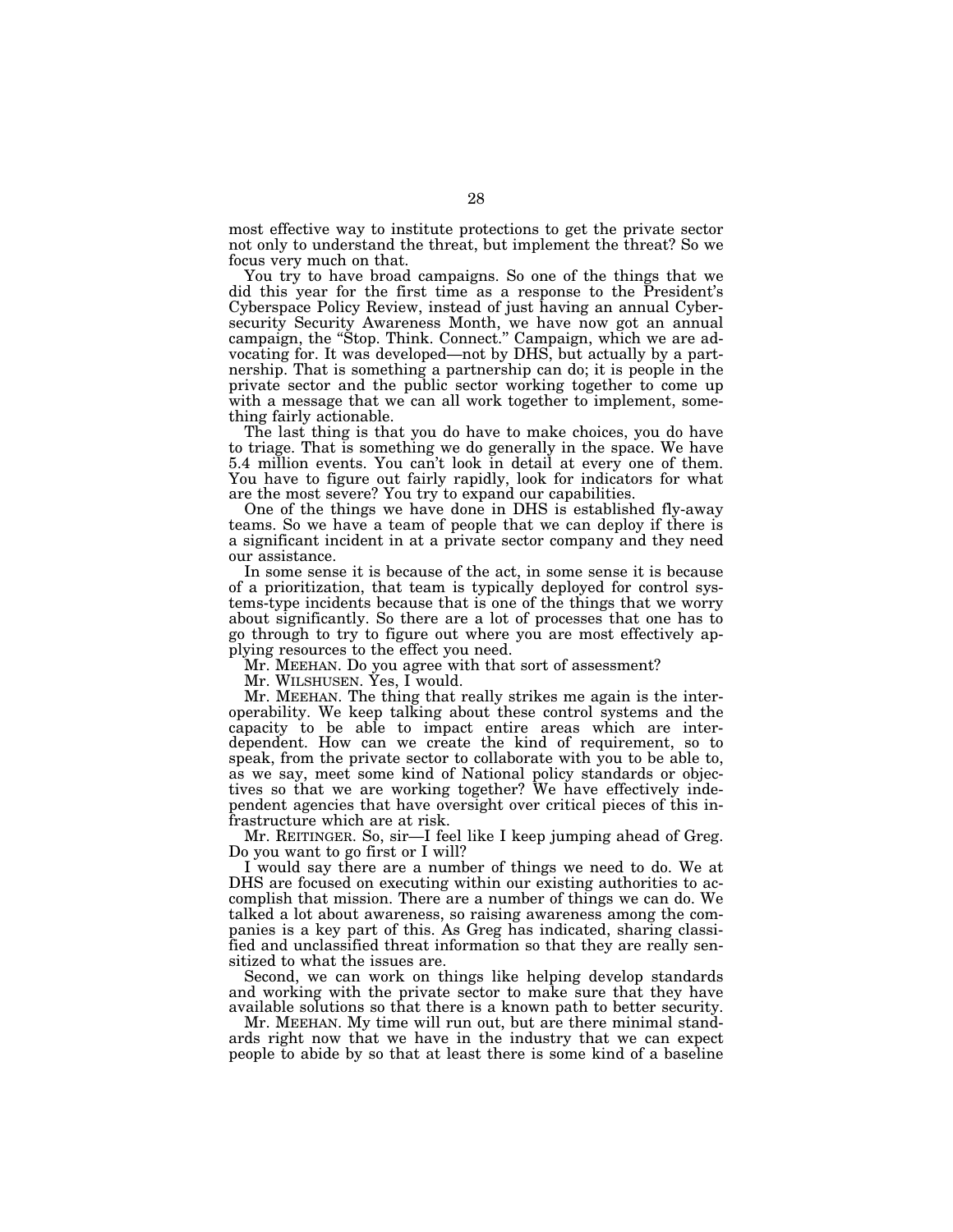that we can expect collaboration that they will address within their own institution so that they are capable of communicating with you about these issues?

Mr. REITINGER. So there are many standards, sir, of differing degrees or prescriptiveness, if you will, and effectiveness. One of the things that I don't think we have right now is what one might think of as a baseline ability to say across all of the critical infrastructures we are meeting the standard that we need. So one of the things that we are doing is working with not only other agencies within the Federal Government so that they are aware of what the requirements are, but we have, in one case, DHS has specific authority, and that is for the chemical facilities sector, or the chemical sector where we have put in a risk-based performance standard into the existing CFATS regime related to cybersecurity. We will be continuing to look at that going forward to make sure that it meets National requirements.

Mr. WILSHUSEN. If I may add, we have an on-going engagement right now looking at what standards are in effect at various different critical infrastructure sectors and to assess, to the extent that those standards exist, whether they are voluntary; and how those sectors either enforce or assure that their members actually implement those standards. We expect to be reporting out on that later this year.

Mr. MEEHAN. Thank you, Mr. Chairman.

Mr. LUNGREN. I will just tell the gentleman that we will shortly schedule a markup on the CFATS bill so that we will have that issue going forward.

I understand Mr. Keating has no questions at this time, so Mr. McCaul is recognized for 5 minutes.

Mr. MCCAUL. Thank you, Mr. Chairman. Phil, it is good to see you again. Thank you for your hard work on the CSIS Commission. It is a great report, outstanding.

I mean, the threats are real, we all know what they are—the power grids, financial sectors. You know, when I was Ranking Member of this subcommittee two Congresses ago, we held hearings and talked about what is the coordination between DHS? DHS has a primary mission to defend. Are they talking to DOD or NSA that has the offensive capability, not that one is charged with defensive, are those coordinating as well?

I will say, I think, DHS has come a long way since those hearings, and that is very good news. I noticed, Phil, in your testimony you talked about an MOU that has been signed between DHS and the DOD, and I was very glad to see that. Can you explain how that is working? Also, do you anticipate doing something similar with NSA?

Mr. REITINGER. Absolutely, sir. So I talked a little bit about that before. We signed, at the Secretarial level, an MOA, a memorandum of agreement—sorry, I fall back into acronyms too much between the Department of Defense and the Department Homeland Security. There are two points of contact on that; one is me, and the other is Dr. Jim Miller, who is the Principal Under Secretary of Defense for Policy at DOD. Under that agreement, DHS, so that we can stay fully synched with our partners in the Department of Defense, has and is deploying a team of people to Fort Meade that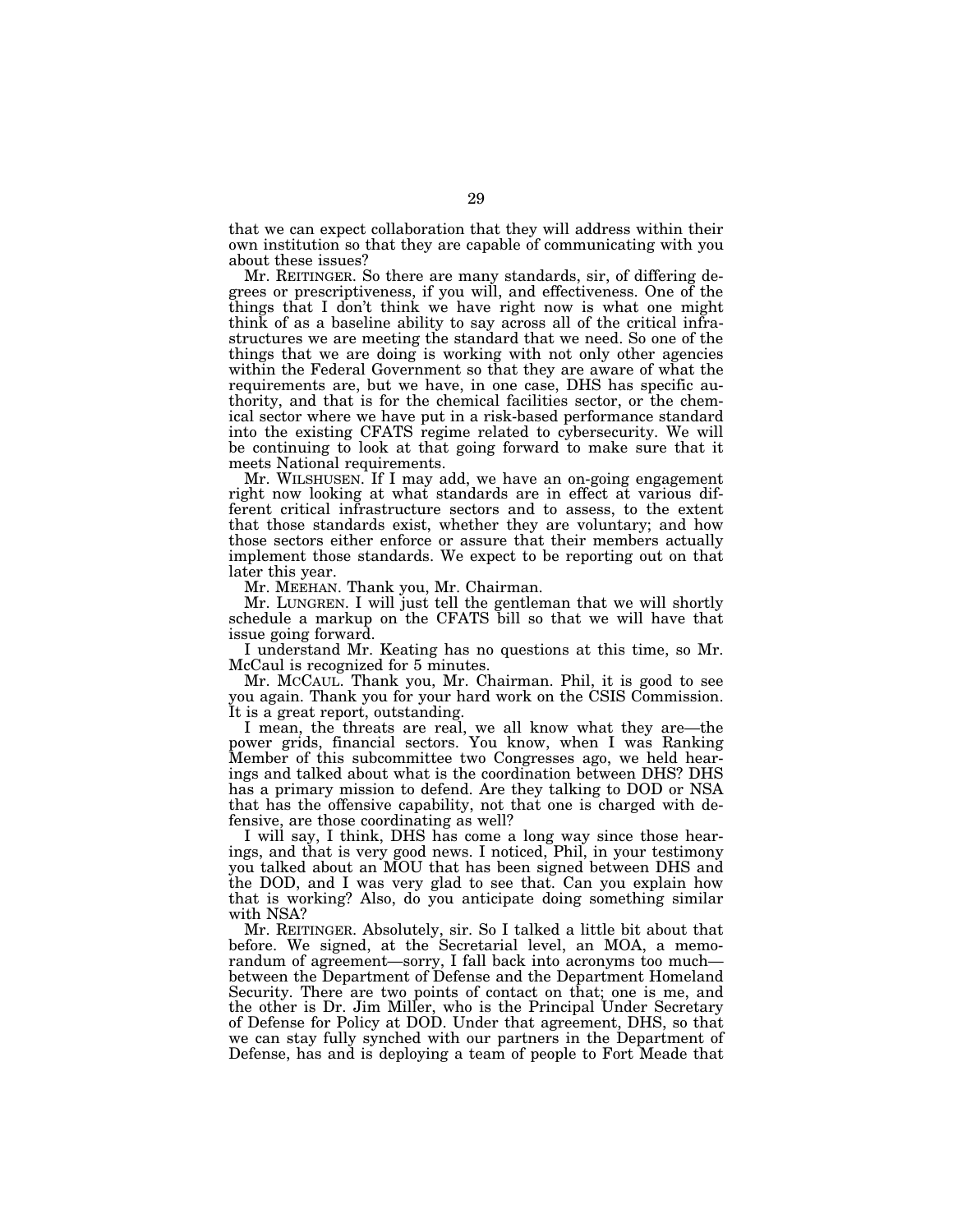will be led by a DHS senior, who is currently Rear Admiral Mike Brown, who has been in the Department of Homeland Security on detail from DOD for a number of years.

He will have a team of people that will comprise first a joint coordination element to do joint planning at DOD, make sure we can stay operationally synched, a group of people who are going to work with NSA on its technology, and another group of people who will be embedded in the NTOC at NSA so that we have full assay of the NSA's knowledge of the threat.

NSA and Cyber Command are both deploying teams of people to our Cyber Operation Center to support our domestic cyber operations. So there will be a cryptologic support group from NSA and a cyber support element—I am more comfortable with CSG and CSE, but those are what they are called—from Cyber Command that will directly support us. We are in the initial stages of developing these capabilities, but it is already working very well. I would also say that those are not the only means that we have to coordinate. So we literally hold a weekly SVTC, a secure video teleconference, with our partners in DOD to make sure we are staying coordinated. We work with them at deputies committee meetings and lots of other administrative policy and other processes. So we have come a long way between these two departments in our ability to support each other and our respective mission spaces.

Mr. MCCAUL. That is certainly good news, and I do want to commend you for that. Again, from two Congresses ago, that is great progress, and I am very glad to hear that. They have the assets, the expertise, and the capabilities, so it makes no sense for them not to work with you and share that.

Private sector sharing threat information, it is always difficult for the private sector to share that with the Federal Government. The incentives are still lacking, I think, to some extent. They have a duty to their shareholders, they don't want to report this kind of stuff. How do you incentivize them to do that? Would an exception to FOIA be helpful in terms of that threat information not being subjected to a FOIA request?

Mr. REITINGER. With regard to at least some information submitted under the Protected Critical Information Infrastructure program, the PCII program, there is a FOIA exception. The issue I think is a little broader, and that is that there remains a lack of clarity about the costs and risks of sharing information from the private sector to the Government. So sometimes one has the problem that when the private sector and Government want to talk— I think generally if something is happening, the private sector will lean forward to figure out a way to share information, as will the Government. Because when you get operators talking with operators, they have a problem to solve. If it is more on-going, the problem is, nowadays, if you get together and you want to work together, you want to share information, not just to share information to solve a particular problem, sometimes the first thing you have to do is call the lawyers into the room. You and I, sir, are both lawyers, we love lawyers, but-

Mr. MCCAUL. I wouldn't necessarily say that.

Mr. REITINGER. So we have some internal processes going now to try and generate some clarity with the private sector about what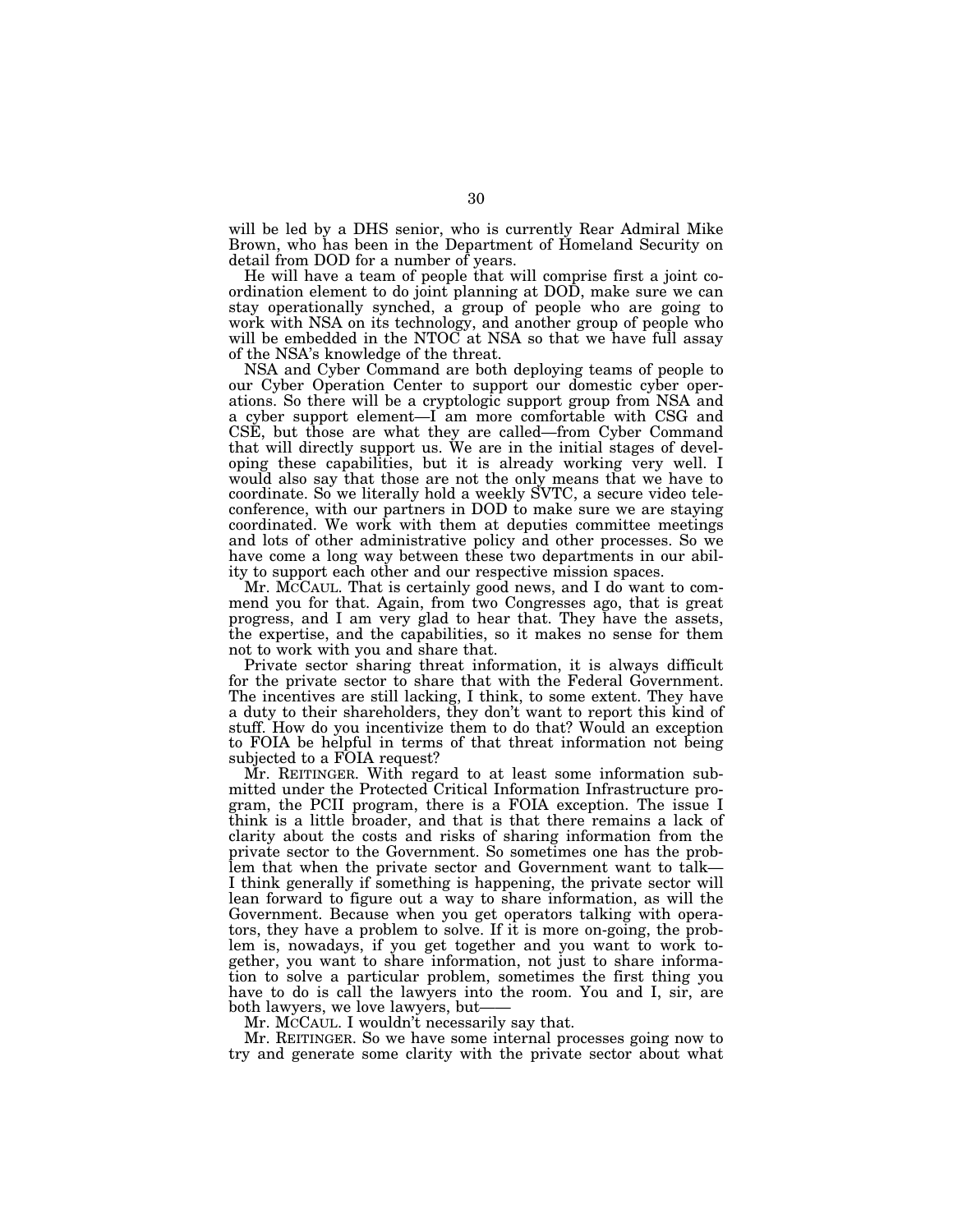the rules are so that you can have a more rapid and effective conversation.

Mr. MCCAUL. Last, if I could indulge the Chair, the National Policy for Cyberspace—it was mentioned earlier—sir, the last one was developed in 2003, I think one of the recommendations we had with the Commission was to develop a National policy. That is within the jurisdiction and authority of the White House. Can you demonstrate why that is so important and so critical?

Mr. REITINGER. Well, I think having a National policy is critical. I would personally favor, while I think we knew new ways to do things, focusing very heavily on implementation. We at DHS are working right now on the strategy which will underlie the cybersecurity part of the Quadrennial Homeland Security Review that the Ranking Member brought up. So for us this is mission four or cybersecurity across the Homeland Security enterprise. We are working now across Government and with the private sector to develop that strategy that will roll out to the broader National strategy.

Mr. MCCAUL. Thank you so much.

Mr. LUNGREN. I want to thank our panelists for not only your oral testimony here today but your written testimony. You have helped us considerably.

Mr. Reitinger, and also in classified briefings, I just want to tell you that members of this panel very much appreciated your participation and the participation of others, and that has helped us a great deal.

I will be calling on both of you in the future to help us a little bit more as we go forward on an issue that will not go away and only needs greater clarity and greater visibility. So we thank both of you.

Now, we would move to our second panel, and I know it will take a little while for the three of them to get there.

We are very pleased to have our second panel. We have outstanding panelists in both panels, and we very much appreciate your time and your effort and the knowledge that you are relaying to us here today.

Dr. Phyllis Schneck is the vice president and chief technical officer of Global Public Sector for McAfee. She also serves as a volunteer as chairman of the board of directors of the National Cyber-Forensics & Training Alliance, which is an important partnership between Government, law enforcement, and the private sector for information analytics and has been used to prosecute over 150 cyber criminals worldwide.

Earlier Dr. Schneck worked as vice president of Threat Intelligence at McAfee and was responsible for the design and application of McAfee's internet reputation intelligence. She has Ph.D. in computer science from Georgia Tech where she pioneered the field of information security and security-based higher-performance computing.

Thank you for being here.

Dr. James Lewis is a senior fellow and program director at CSIS where he writes on technology, National security, and the international economy.

Before joining CSIS, he worked in the Federal Government as a Foreign Service officer and as a member of the Senior Executive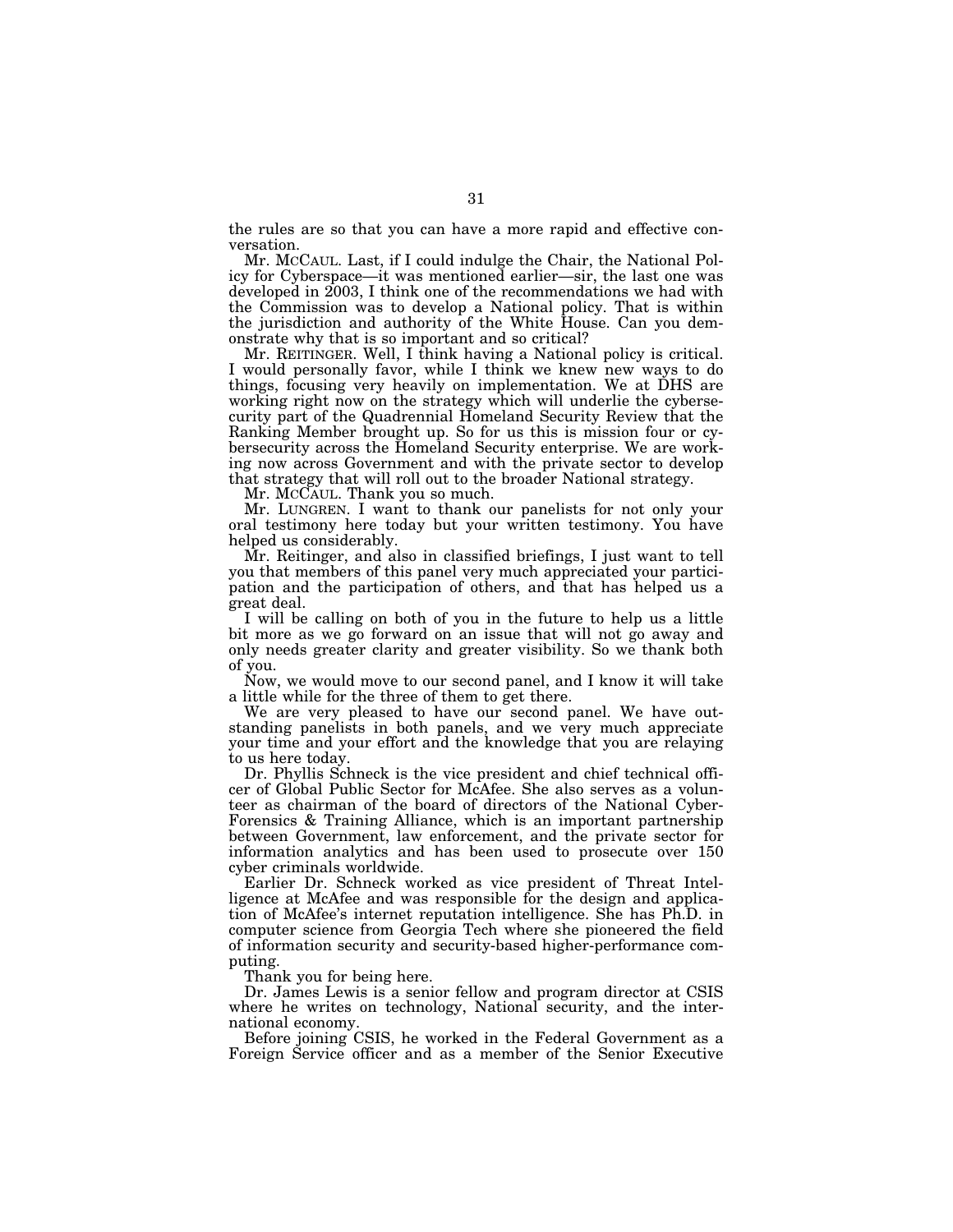Service. Most recently he was the project director of CSIS's Commission on Cyber Security for the 44th Presidency. That report has been downloaded, I understand, more than 40,000 times, so no secrets there. He received his Ph.D. from the University of Chicago in 1984.

Mischel Kwon is an IT executive with more than 29 years of experience ranging from application, design, and development to building organizational and National level computer emergency instant response and readiness teams. She is most recently the vice president of Public Sector Security for RSA, the security division of the EMC Corporation, and prior to that, she was the director of the United States Computer Emergency Readiness Team, US–CERT, at DHS.

We welcome all of our witnesses. We are pleased that you are able to share your perspective with us. As I said, your written testimony will be made part of the record. We would like to recognize each of you in order for 5 minutes, and I know that is a short period of time, but we will try and stay with that as much as possible and then ask you questions.

So, first of all, Dr. Schneck.

## **STATEMENTS OF PHYLLIS SCHNECK, VICE PRESIDENT AND CHIEF TECHNICAL OFFICER, MC AFEE INC.**

Ms. SCHNECK. Good morning.

Chairman Lungren, Ranking Member Clarke, and other distinguished Members of the subcommittee, thank you for requesting McAfee's views on cyber threat to critical infrastructure and the American economy. It is an honor and a pleasure to be part of the process and to be here today.

Your committee is playing a vital role in helping to define the contours of cybersecurity debate, and your aim to write thoughtful and incentives-based legislation must be commended.

As you mentioned, I focused my entire career on cybersecurity, looking at both the technology and the applications and certainly the trust engaged in public-private partnership and the need for more information sharing.

McAfee is the largest dedicated cybersecurity company in the world, and we are also a wholly-owned subsidy of the Intel Corporation. We protect the cyber spectrum, from the biggest computers and the big cloud computing, as we all refer, to the smallest components, even down to our cell phones or airplane avionics systems and our cars and certainly now to the chip.

My testimony will focus on the following key areas: The evolution of the cyber threat landscape; McAfee's Global Threat Intelligence Solution; and the paradigm change that we need to make in order to protect our cyber infrastructures and thus our global critical infrastructures; two major cyber security events, advanced persistent threats that we have seen, these are just two of many, many, just two that have been vocalized; and certainly some policy recommendations to improve public-private sector information sharing.

Our adversary is strong. Our adversary is smart. They act faster than we do. They have full funding, in many cases, from governments, from nation states. They have malicious intent, and they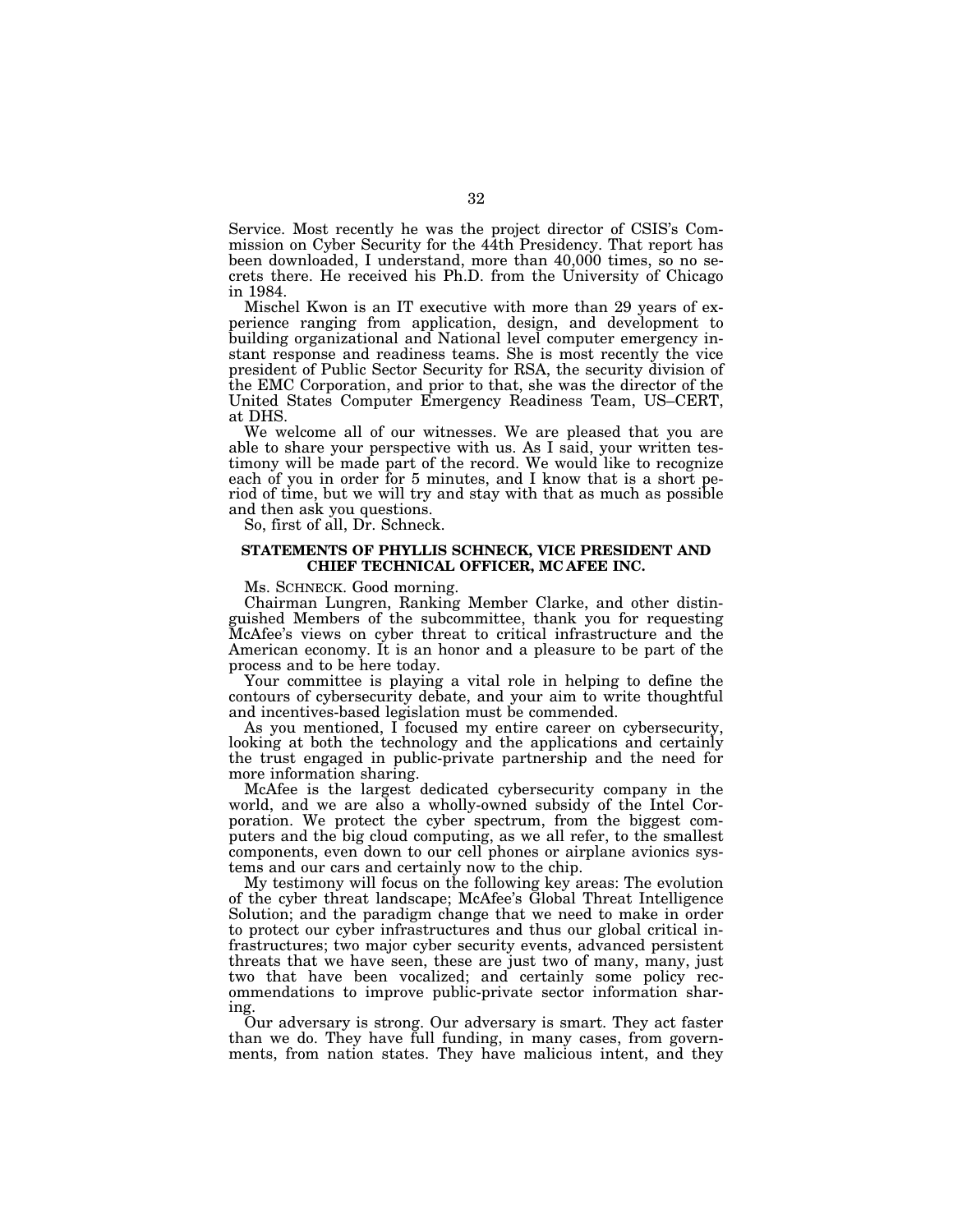don't have the intellectual property barriers that we do. They don't have the legal barriers that we do to execute. They are criminals; there is nothing to lose.

So when you look at the landscape from 20 years ago and you look at "antivirus," all of the adversary's ability over the past 2 decades, all of the damage we have talked about this morning, has been enabled by malicious code, the ability of an adversary to execute their will somewhere else, and whether it causes, as in the old days, just something to prove that somebody can do something all the way to financial organized crime with a financial motivation, and now, as we are seeing, government-structured or nation-state attacks that look for destruction and/or the taking of intellectual property.

As we look at how we fight that, a signature will not beat this adversary. Signature was a legacy model. We should know about the attack. We will protect everybody, and boom, they are fine when they get it, sort of like a vaccination.

That doesn't work anymore. We need a full paradigm shift to retake the global cybersecurity picture that we have as a private industry and Government and infuse that into our network fabric, again from cloud to chip, where the enemy's will is blocked before it reaches a target.

When you think about global threat intelligence and what we mean by that, McAfee and other companies in the IT infrastructure and other infrastructures have the ability and have developed very sophisticated information-gathering capabilities where we have a weather map, a cyber weather map of events that happen all over the world, an understanding of traffic volumes, an understanding of what machines are doing, what harm and to where, where they are targeting, where malicious code that looks just like other malicious code is being sent.

We have to react in two ways: We have to react first and foremost to beat this adversary in milliseconds. The one thing this enemy can't do is understand how the entire system works and block it in real time, so the disease never reaches your body or your body can fight the disease in real time without understanding the name of the germ first.

The second thing we have to do is better enable ourselves to share information at the human level. While that is not real time, it helps us understand the motivation, understand future targets and, first and foremost, protect ourselves.

We looked at two major threats over the past couple of years and led the investigations at McAfee. There are many others like this, but first one was Operation Aurora, same name as the diesel generator explosion at INL; however, we kept the name for this one. That is the name the bad guys gave it. It is in the file path.

This was the most sophisticated event we have ever seen targeted toward the private sector. They usually save this for our friends in Government. We estimate it took teams of people many weeks to target the 20 or so companies they looked for, the information they wanted to get, and, most powerfully, the people in those companies that had an access to code stores of that size, meaning the people that tested the code, the people that have to see all of it working together.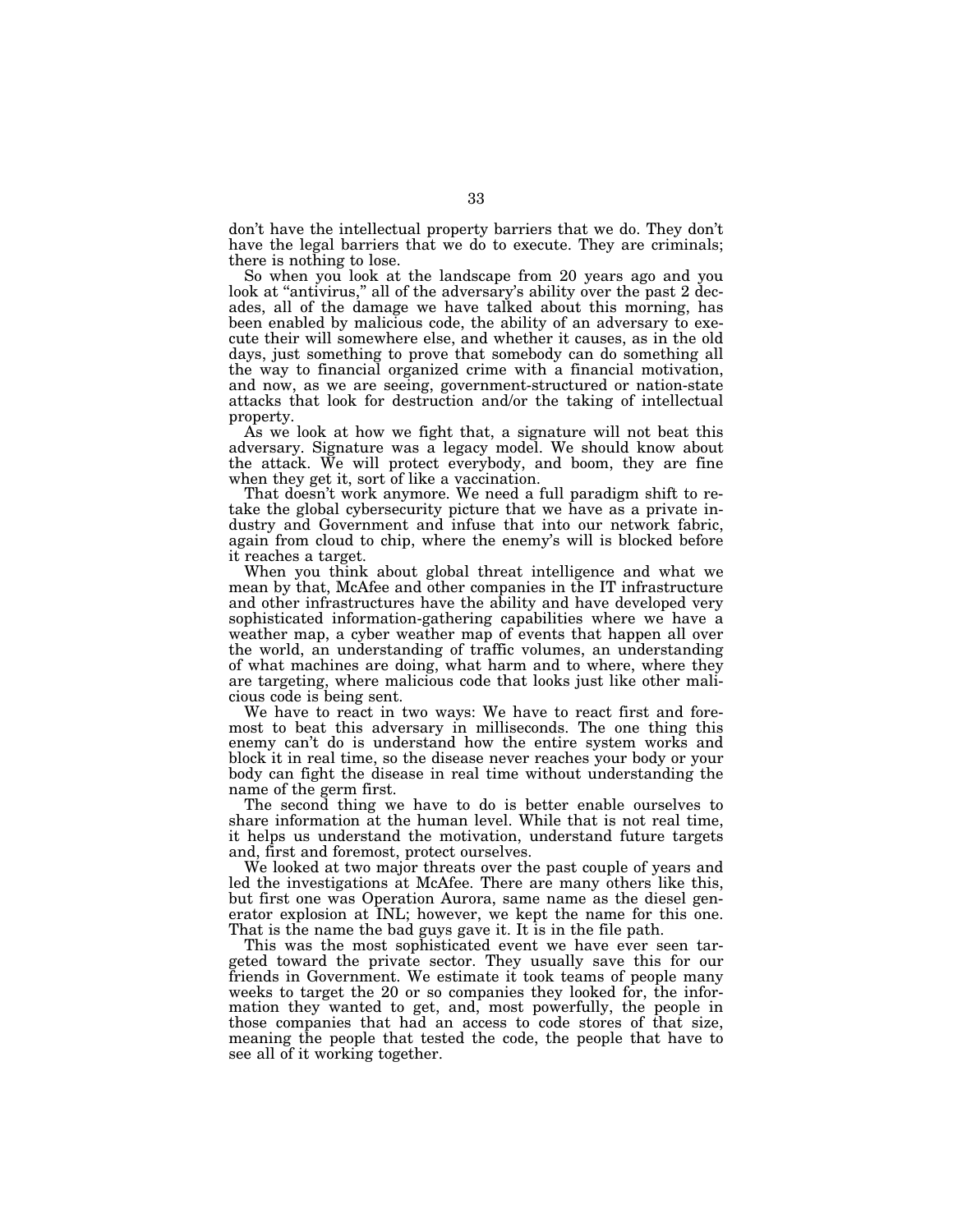They exfiltrated or took the copies of the code out to servers placed in different countries, and they are using that likely today. Many attacks exist that look just like this today. They lurk; they are often called advance persistent threat.

The other one we recently discovered and investigated was called Night Dragon, similar set up but less sophisticated, again one of many. But they were looking specifically at architectural plans for pipelines in the oil and gas sector, and this one was around the world.

Leading to the policy recommendations, the private sector needs some stronger protections to share information with Government and law enforcement. It was said in the earlier panel, in the middle of the crisis, the operators will talk, and they do. But we need to be better protected.

We and other companies put little pieces of the puzzle together, and we get a very big picture, and we want to share that with our colleagues in Government and in law enforcement.

We want to do that faster. We can't. It creates in many cases material information that affects shareholders, companies' bottom lines, and it can breach trust. We need much stronger protection, so that when someone in law enforcement, as they did, called me up and says, why didn't I have this yesterday when you knew it, my answer doesn't have to be, because I could get fired.

We have to beat this adversary, and we have to—we all of the we have a lot of the information we need among the private sector to use the great collaborative organizations that DHS and the FBI and others have created for us with the private sector. Great construct exists. If we can put more information into those, we can use those constructs to their fullest potential.

So, in conclusion, I do want to thank you very much for having us today, for being a part of the process. McAfee is very committed to working with the U.S. Government to solve the cybersecurity challenges and to beat this adversary.

[The statement of Ms. Schneck follows:]

# PREPARED STATEMENT OF PHYLLIS SCHNECK

# MARCH 16, 2011

Chairman Lungren, Ranking Member Clarke, and other distinguished Members of the subcommittee, thank you for requesting McAfee's views on the cyber threat to critical infrastructure and the American economy. Your committee is playing a vital role in helping to define the contours of the cyber security debate, and your aim to write thoughtful, incentives-based legislation must be commended.

My name is Phyllis Schneck and I have dedicated my entire professional career to the security and infrastructure protection community. My technical background is in high performance computing and cryptography. In addition to serving as Vice President and Chief Technology Officer, Global Public Sector, for McAfee, I serve as Chairman of the Board of Directors of the National Cyber Forensics and Training Alliance, a partnership between Government, law enforcement, and the private sector for information analytics that has been used to prosecute over 150 cyber criminals world-wide. Earlier, I worked as Vice President of Threat Intelligence at McAfee and was responsible for the design and application of McAfee's<sup>TM</sup> internet reputation intelligence. I have also served as a commissioner and working group cochair on the public-private partnership for the CSIS Commission to Advise the 44th President on Cyber Security.

Additionally, I served for 8 years as chairman of the National Board of Directors of the FBI's InfraGardTM program and as founding president of InfraGard Atlanta, growing the InfraGard program from 2,000 to over 33,000 members Nation-wide. Before joining McAfee, I was Vice President of Research Integration at Secure Com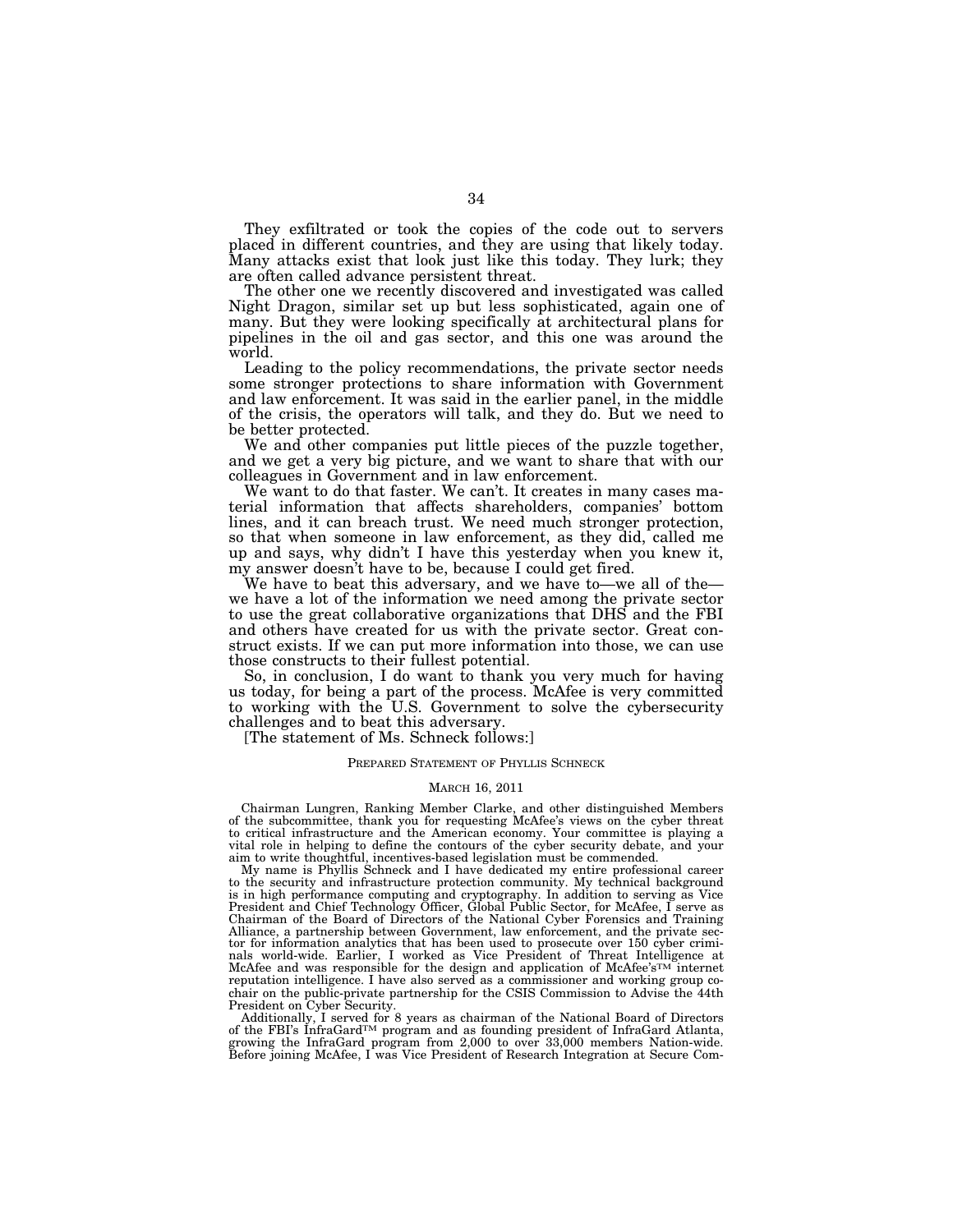puting. I hold a Ph.D. in Computer Science from Georgia Tech, where I pioneered the field of information security and security-based high-performance computing.

- My testimony will focus on the following key areas:
- 
- The evolution of the cyber security threat landscape; McAfee's Global Threat Intelligence Solution and the role it plays in enabling us to detect and remediate a wide range of cyber security attacks on our Na-
- tion's critical infrastructures;<br>• Two major cyber security attacks, Night Dragon and Operation Aurora, and<br>their implications for our homeland security; and
- Policy recommendations to improve public/private sector information sharing that is essential to give the Government the capabilities it needs to respond to

the modern cybersecurity challenge. First I would like to provide a little background on McAfee and some of our cybersecurity initiatives.

## MC AFEE'S ROLE IN CYBER SECURITY

McAfee, Inc. protects businesses, consumers, and the public sector from cyber attacks, viruses, and a wide range of on-line security threats. Headquartered in Santa Clara, California, and Plano, Texas, McAfee is the world's largest dedicated security technology company and is a proven force in combating the world's toughest security challenges. McAfee is a wholly owned subsidiary of Intel Corporation.

McAfee delivers proactive and proven solutions, services, and global threat intelligence that help secure systems and networks around the world, allowing users to safely connect to the internet and browse and shop the web more securely. Fueled by an award-winning research team, McAfee creates innovative products that empower home users, businesses, the public sector and service providers by enabling them to prove compliance with regulations, protect data, prevent disruptions, identify vulnerabilities, and continuously monitor and improve their security.

To help organizations take full advantage of their security infrastructure, McAfee launched the Security Innovation Alliance, which allows organizations to benefit from the most innovative security technologies from thousands of developers who can now snap into our extensible management platform. Today, more than 100 technology partners—large and small businesses all committed to continuous innovation in security—have joined the alliance, with more to be announced soon.

Two years ago, McAfee announced an initiative to fight cybercrime, a wide-ranging initiative aimed at closing critical gaps in assisting victims of cybercrime and preventing new events. The initiative is anchored by a multi-point plan that includes calls for action from law enforcement, academia, service providers, Government, the security industry and society at large to deliver more effective investigations and prosecutions of cybercrime.

Key elements of the plan include:

- *Education and Awareness*.—McAfee works to ensure that officials around the world have the capacity to properly fight cybercrime, while helping users build "street smarts" so that they don't become easy victims.
- *Legal Frameworks and Law Enforcement*.—McAfee works to facilitate international collaboration and mutual assistance on cybercrime among governments, industry, and non-governmental organizations (NGOs).
- *Innovation*.—McAfee works with the technology industry to provide technology solutions that stay one step ahead of the threats.

McAfee is also supportive of the National Strategy for Trusted Identities in Cyberspace (NSTIC), working with our partners in Government and industry to enable innovation for more efficient authentication and other technologies facilitating a safer and more pleasant experience for electronic transactions.

McAfee is committed to bringing the best security products and services to the market, partnering with leading IT vendors to ensure that customers have the ability to pick and choose the best solutions to close their security gaps, and giving consumers and organizations additional resources and support to fight cyber-crime ranging from organized financial crime to attacks that user the cyber infrastructure to gain access to intellectual property or physical infrastructure. Likewise, McAfee is committed to taking part in a constructive dialogue with policy makers on cyber security initiatives, as we are pleased to do in this hearing today.

# THE EVOLUTION OF THE CYBER SECURITY THREAT LANDSCAPE

For purposes of this testimony, we define malware as a set of instructions for a computer that causes the computer to behave in the will of the malware owner, such as providing unauthorized access to information or systems that control physical/kinetic infrastructure. Computers execute instructions. Malware puts the enemy's in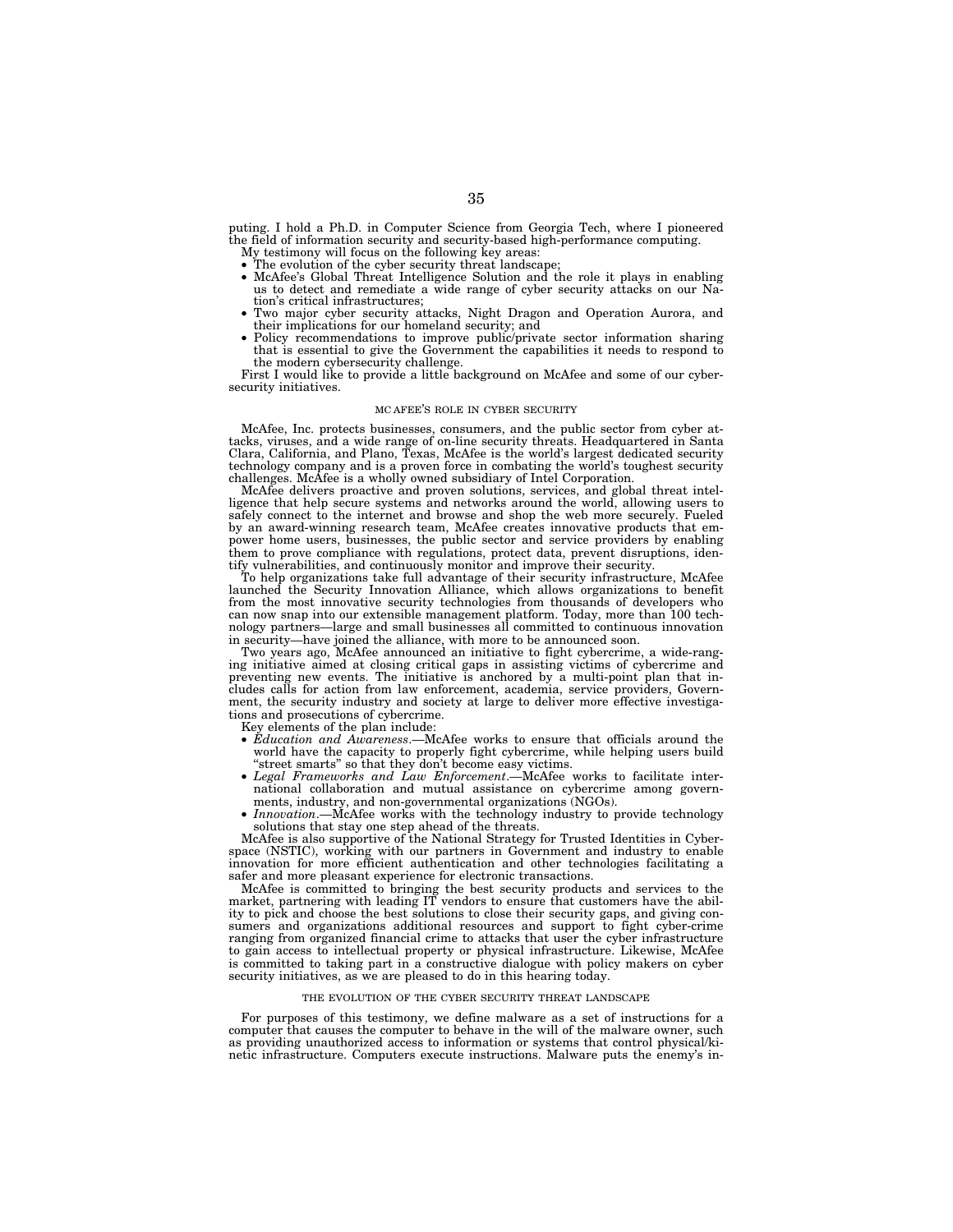struction next on the list, and then the adversary controls all actions forward, sometimes hiding its presence. Malware enters a machine from a variety of ports, typically email, web, or connection-level access that is unprotected or ill advised to admit these harmful instructions. Malware can also be referred to commonly as a ''virus.'' As in biology, when a machine has a virus it is compromised and its functions can cause harm.

Historically, security software relied on antivirus ''signatures'' to recognize and block malware. Once a virus was detected, a signature was developed by the security software vendor and deployed in the form of a DAT file downloaded to the security software on customers' computers. That software would then be in a position to recognize and block the malware—an approach much like a vaccine that requires advance knowledge of the threat. However, this approach is not sufficiently fast to fight today's cyber adversary, and that is why McAfee is changing the paradigm to proactive defence in real-time: to make our networks sufficiently intelligent to prevent malicious instructions from reaching the target—instead of requiring that the target be vaccinated with a signature.

Today, malware developers combine web, host, and network vulnerabilities with spam, rootkits, spyware, worms, and other means of attack. Significantly, malware is often distributed with micro-variations (polymorphism), or the ability to change quickly, with the effect that a signature developed when the malware is first discovered is ineffective against the multiple, very slightly different forms of the same malware. This is analogous to a disease mutating so that the vaccine is no longer effective. Malware may be distributed indirectly by networks of computers that have been corrupted by a criminal (a ''botnet'').

Criminals, terrorists, and nation states often invest great efforts to deploy their software in hundreds of thousands or indeed millions of computers owned by innocent third parties, in order then remotely to command their botnet to launch an attack on a particular set of targets. The malicious software distributed by botnets will often actively evolve to become whatever is needed by its controller and is not limited by the boundaries of antivirus labels. This means that code that appears otherwise harmless in order to be let into the network can be told to spread rapidly. This is why we refer to this type of code as a worm. It means, for example, that malware originally configured to generate spam messages can be instructed to steal banking information. Again, cyber actions rely on the execution of instructions, and a compromised machine often follows the adversary's instructions to reach out to a server in another location for its next set of instructions, which can vary widely

By leveraging multiple threat vectors and ''one-time usage,'' hackers are able to extend the time period in which their malware remains undetected and are thus able to steal the money, personal data, and other valuable information of users throughout the United States and the world. In this way, what might be called classic ''viruses'' have been blended in recent years with other types of malware and techniques used by malicious hackers intent on stealing personal data. Hackers have discovered that direct external attacks are unnecessary and risky. It is now easier to engineer malicious software that is delivered to a system remotely through various means.

Modern malware thus can no longer be classified by its perceived purpose or propagation method, because those change in an instant. Some types of software can be engineered to gain access to and maintain control over the victim's machine. Once the malware is on the system, it seeks to communicate with its controlling entity the criminal actor. Once communication is established over the internet, any compromised machine can be instructed both to pass over any data of value to the criminal and to act as an instrument of attack against other computers and networks.

# MC AFEE GLOBAL THREAT INTELLIGENCE

McAfee and other sophisticated cyber security providers have developed multi-vector, real-time, predictive protection against these more sophisticated attacks on information systems. McAfee's solution is known as Global Threat Intelligence, or GTI. Cybersecurity solutions based on this GTI approach protect the customer's computer by calculating the potential risk of a piece of content based on experience with the IP address from which it originates, the website, or other elements associated with the content in question.

Thus cybersecurity providers offer solutions enabling the customer to stop content that is analyzed as having a risk probability score that in the customer's view is ''too risky'' to be loaded into the memory of the customer's computer. McAfee GTI tracks the anomalous behavior and proactively adjusts an entity's reputation—its website, IP address, domain, file, network connection, and so forth—so that McAfee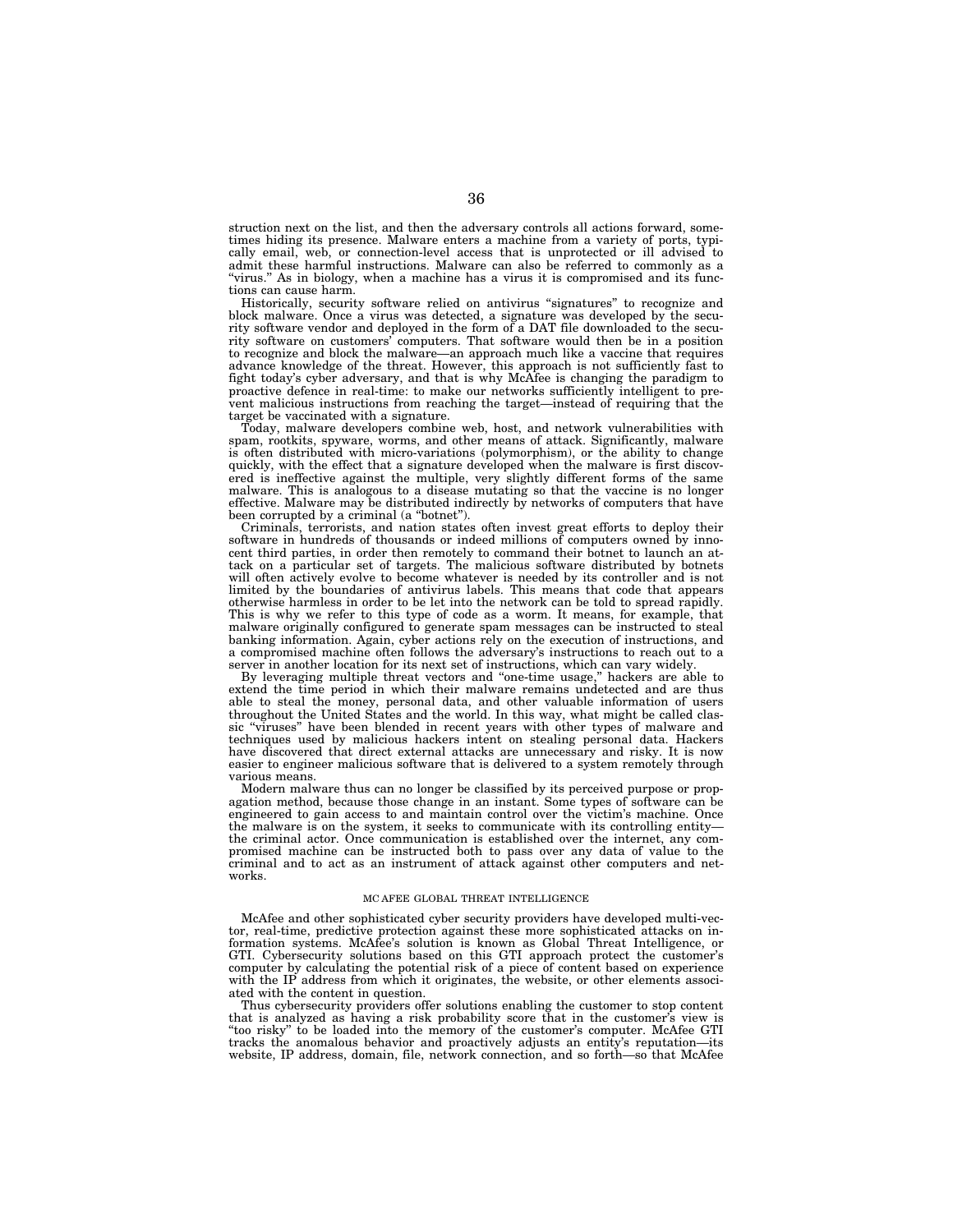products can block the threat and protect customers. Then McAfee GTI looks out across its broad network of sensors and connects the dots between the website and associated malware, email messages, IP addresses, and other associations, adjusting the reputation of each related entity so that McAfee's security products—from endpoint to network to gateway—can protect users from cyber threats at every angle.

McAfee GTI offers the most comprehensive threat intelligence in the market. With visibility across all threat vectors—file, web, message, and network—and a view into the latest vulnerabilities across the IT industry, McAfee correlates real-world data collected from millions of sensors around the globe and delivers real-time, and often predictive, protection via its security products.

Our cyber enemies are smart and fast. They maintain their knowledge of networks and techniques by freely sharing information, enjoying a lack of legal or intellectual property barriers that often block the defenders. The adversary is well-funded, often by governments, and has no barrier to swift execution. This is why our cyber infrastructures have become their play land. The ability to see a global cyber picture and to have situational awareness is what the adversary cannot do. This is where we can win—by making the network fabric reject malicious instructions in real-time, at the speed of light, before they can hit a target. This is how we can be faster than the adversary, and this is the paradigm shift from vaccines to a cyber immune system that enhances cross-sector cyber resiliency.

Our Global Threat Intelligence service as well as a number of our other products and services helped us first detect and then remediate two important global cyber security attacks—Night Dragon and Operation Aurora. These attacks are significant because they were managed by coordinated and organized teams that succeeded in extracting billions of dollars of intellectual property from leading American companies in the information technology, defense, and energy sectors—strategic industries vital to the country's long-term economic success and National security.

## OPERATION AURORA

On January 14, 2010 McAfee Labs identified a zero-day (previously publicly unknown) vulnerability in Microsoft Internet Explorer that was used as an entry point for Operation Aurora to exploit Google and at least 20 other companies. Microsoft has since issued a security bulletin and patch.

Operation Aurora was a coordinated attack that included a piece of computer code that exploits the Microsoft Internet Explorer vulnerability to gain access to computer systems. This exploit is then extended to download and activate malware within the systems. The attack, which was initiated surreptitiously when targeted users accessed a malicious web page (likely because they believed it to be reputable), ultimately connected those computer systems to a remote server. That connection was used to steal company intellectual property and, according to Google, additionally gain access to user accounts.

We also discovered that intruders used a social engineering message, known as spear-phishing, to target employees with a high level of access in these companies (either software developers, quality assurance engineers, or domain administrators). The message would come from a previous acquaintance of the targeted user and would ask them to click on a web link pointing to a web server in Taiwan. As we uncovered and then reported to Microsoft, the web link hosted an obfuscated and encoded exploit for a zero-day vulnerability in Internet Explorer.

If a user had clicked on a link with Internet Explorer version 6, their machine would be automatically compromised and malicious code would be downloaded and executed stealthily on the computer. The Trojan would establish an evasive backdoor command and control channel to the same server in Taiwan through which live attackers would jump onto the system and proceed to escalate their privileges on the local machine as well as other servers within the network. As they moved rapidly through the network, they would identify and compromise repositories of intellectual property and exfiltrated data of interest out of the company. In many cases, this data included source code—the crown jewels of these information technology companies—which then could be used by attackers to discover new vulnerabilities in software that is used by the critical infrastructure industry, Government agencies, and many other organizations across the globe.

McAfee is continuing to work with multiple organizations that were impacted by this attack, as well as with various Government agencies, to address this major supply chain attack in the U.S. commercial sector.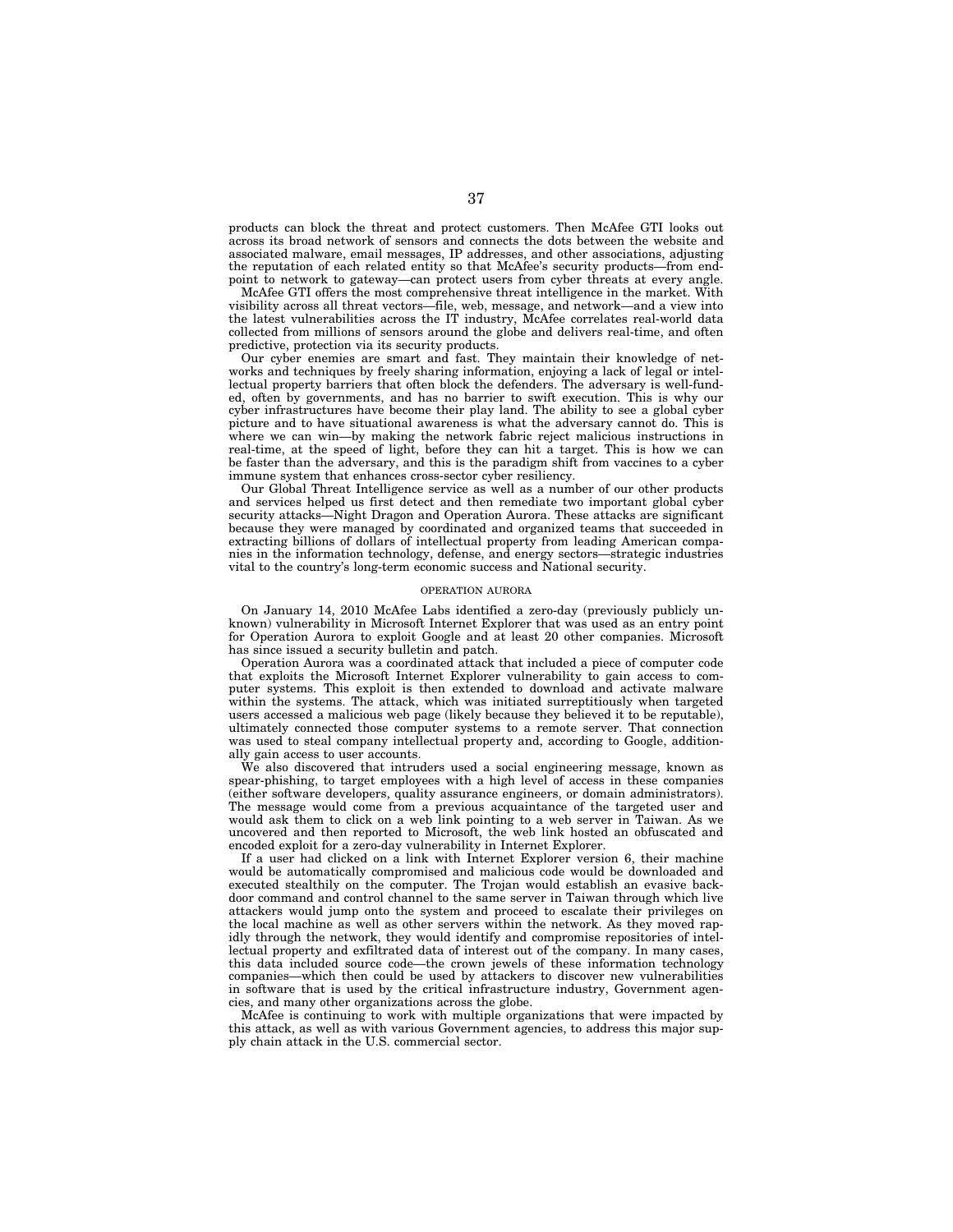# NIGHT DRAGON

McAfee has identified a string of attacks designed to steal sensitive data from targeted organizations. Unlike opportunistic attacks, the perpetrators appear to be highly organized, premeditative, and motivated in their pursuits.

Night Dragon attacks are similar to Operation Aurora and other advanced persistent threats, or APTs, in that they employ a combination of social engineering and well-coordinated, targeted cyber attacks using remote control software and other malware. McAfee has linked these attacks to intrusions starting in November 2009, and there is circumstantial evidence suggesting they may have begun as early as 2007. Currently, new Night Dragon victims are being identified almost weekly.

Night Dragon attacks leverage coordinated, covert, and targeted cyber attacks involving social engineering, spear-phishing, vulnerability exploits in the Windows operating system, Active Directory compromises, and remote administration tools, or RATs. The attack sequence is as follows:

- Public-facing web servers are compromised via SQL injection; malware and RATs are installed.
- The compromised web servers are used to stage attacks on internal targets.
- Spear-phishing email attacks on mobile, VPN-connected workers are used to gain additional internal access.
- Attackers use password-stealing tools to access other systems—installing RATs and malware as they go.
- Systems belonging to executives are targeted for emails and files, which are captured and extracted by the attackers.

McAfee has evidence of Night Dragon malware infections in the Americas, Europe, and Asia. McAfee has also identified tactics, techniques, and procedures (TTPs) utilized during these continuing attacks that point to individuals in China as the primary source. The Night Dragon attackers are currently targeting global oil, energy, and petrochemical companies with the apparent intent of stealing sensitive information such as operational details, exploration research, and financial data related to new oil and gas field bid negotiations. As we saw with the WikiLeaks document disclosures brought about by a malicious insider, sensitive data theft can be highly damaging beyond regulatory penalties and lost revenue. And unlike Stuxnet, the tools and techniques behind Night Dragon are not specific to critical infrastructure and can be used to launch attacks against any industry.

#### POLICY RECOMMENDATIONS

Officials have made tremendous progress in the creation of information-sharing constructs comprising multiple agencies and the private sector. With good information, the collaboration enabled by these constructs will help us to achieve what the enemy already has: Speed and alacrity of information sharing and acting on it for high impact.

In many cases, private sector companies can solve a cybersecurity puzzle by evaluating many disparate clues. Private companies need protected ways to share their big-picture research findings with the Government without loss of trust or creation of material events for stockholders, so that the most significant cybersecurity information is expeditiously actionable. This is the human component of what Global Threat Intelligence does at machine speed. We need both in order to defeat cyber adversaries, whose aim is to harm our way of life.

Existing public/private partnerships should ensure that senior corporate and Government officials are positioned to share vital information and best practices. Among other things, this means access to sensitive (or classified) information and a secure mechanism for sharing it.

Broad-based situational awareness is vital to securing our global cyber systems and ensuring our National security. Policies that enable companies and governments to work together, using global threat intelligence (e.g., combining cyber, energy, finance, and other data) to enhance correlation and predictive capabilities, are critical to real-time responsiveness within the network switching/routing fabric. The Lieberman-Collins-Carper bill supports such information sharing by requiring the Government to share information, including threat analysis and warning information, with owners and operators regarding risks to their networks. Legislation developed in the House of Representatives would benefit from similar language.

#### **CONCLUSION**

The cybersecurity challenge faced by our country is a serious matter that requires an evolution in the way in which both the public and private sectors collaborate. Each sector has its own set of core capabilities; only the Government can implement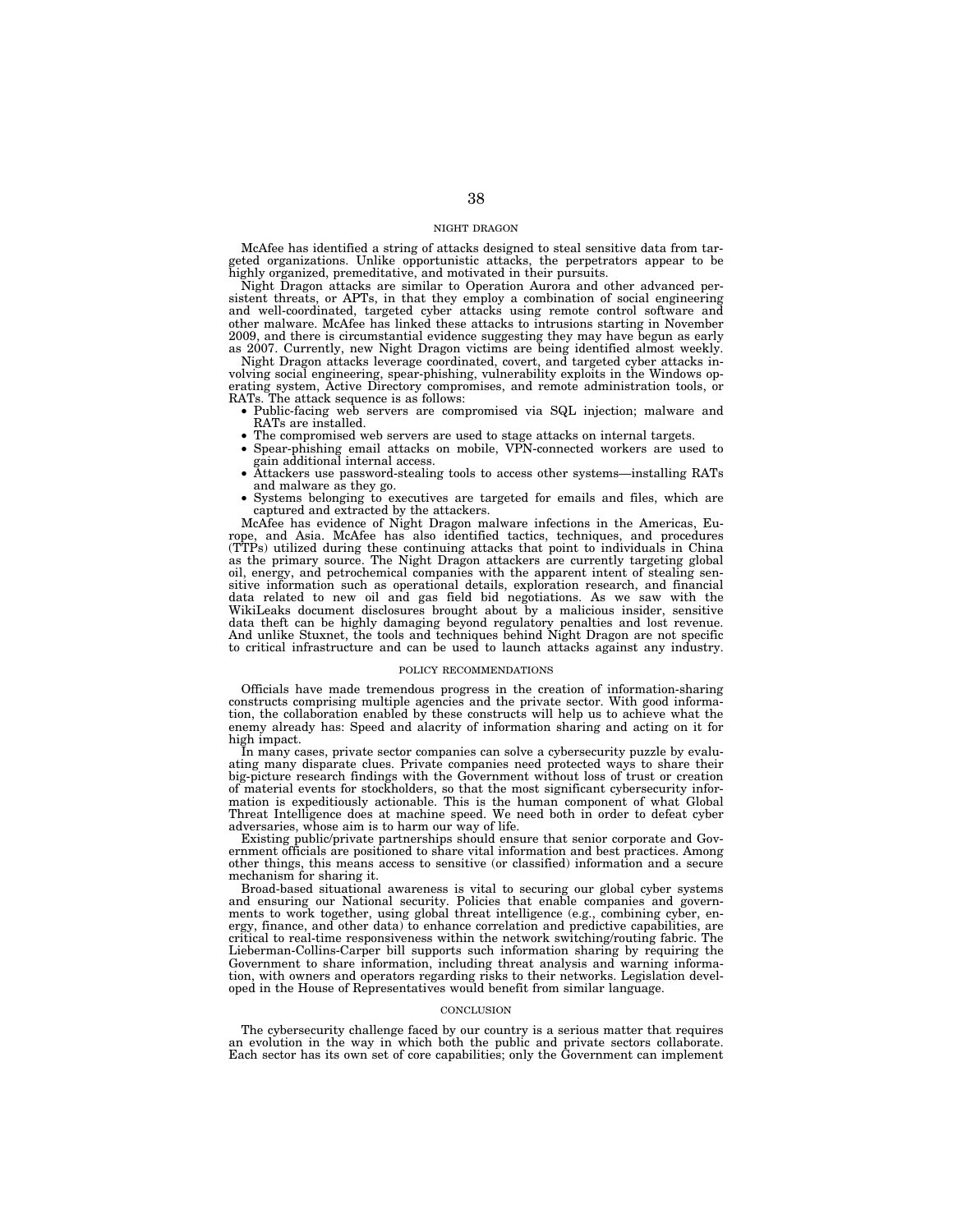the complex set of organizational and policy responses necessary to counter the growing cybersecurity threat. Leading information technology companies and their customers are uniquely positioned to act as early warning systems that can identify and help address cybersecurity attacks as a real-time cyber immune system.

With the right industry-Government collaboration, networks of the future can comprise intelligence and create resiliency by instantly rejecting harmful code in milliseconds as opposed to the hours it traditionally takes to make a signature, just as our bodies reject viruses even though we may not know the name of the particular disease. Information technology companies focused on cybersecurity in particular have the resources and the economic incentives to continue to invent and develop the technologies and solutions needed to stay ahead of sophisticated cyber attackers. In the best American tradition of collaboration, the public and private sectors have made important strides to address the cybersecurity challenge and to enhance trusted working relationships. As we work together to further evolve our collaboration models, we can succeed in protecting our homeland from the threat of cyber attacks.

Thank you for asking me to take part in this hearing on behalf of McAfee. I would be happy to answer your questions.

Mr. LUNGREN. Thank you very much.

Mr. Lewis.

# **STATEMENT OF JAMES A. LEWIS, DIRECTOR AND SENIOR FEL-LOW, TECHNOLOGY AND PUBLIC POLICY PROGRAM, CEN-TER FOR STRATEGIC AND INTERNATIONAL STUDIES**

Mr. LEWIS. Thank you very much, Mr. Chairman, and thanks to Ranking Member Clarke and, of course, hello to Congressman McCaul, who was invaluable as the cochair in leading the CSIS commission. So one of the reasons it has been downloaded so many times is due to him.

This will be a good year for cyber security because of the work of this committee and others. With luck, I think in this Congress, we will see real progress in making our Nation more secure.

But this outcome is not guaranteed. We have been trying for years to secure our networks, and we have not succeeded, right.

So you have heard the litany of problems, major corporations, banks, Government agencies; they have all been victims. We have lost sensitive military information, oil exploration data, valuable commercial technologies and millions of dollars from banks.

The interesting thing about these crimes is that they are riskfree. No one has ever been punished for them, and so, of course, when you have a crime and no one gets punished, they are just going to do it again, right.

What we are doing now to secure cyberspace is not working. There has been real progress at some agencies, like DHS, but we need to rethink our approach. To put this in perspective, think about the threats we face. First, a few advanced militaries have the ability to use cyber attacks to disrupt critical infrastructure and service. They have done the reconnaissance on critical infrastructure. They have planned how to do this.

They will not launch a cyber attack because they are not going to start a war for no reason with the United States; they are deterred by our military. But if they ever did attack us, we are prepared to defend ourselves.

Terrorists do not yet have the capability to launch cyber attacks, but groups like al-Qaeda in the Arabian Peninsula are seeking to acquire these capabilities. Perhaps more worrisome, Iran and North Korea are developing cyber attack capabilities. When these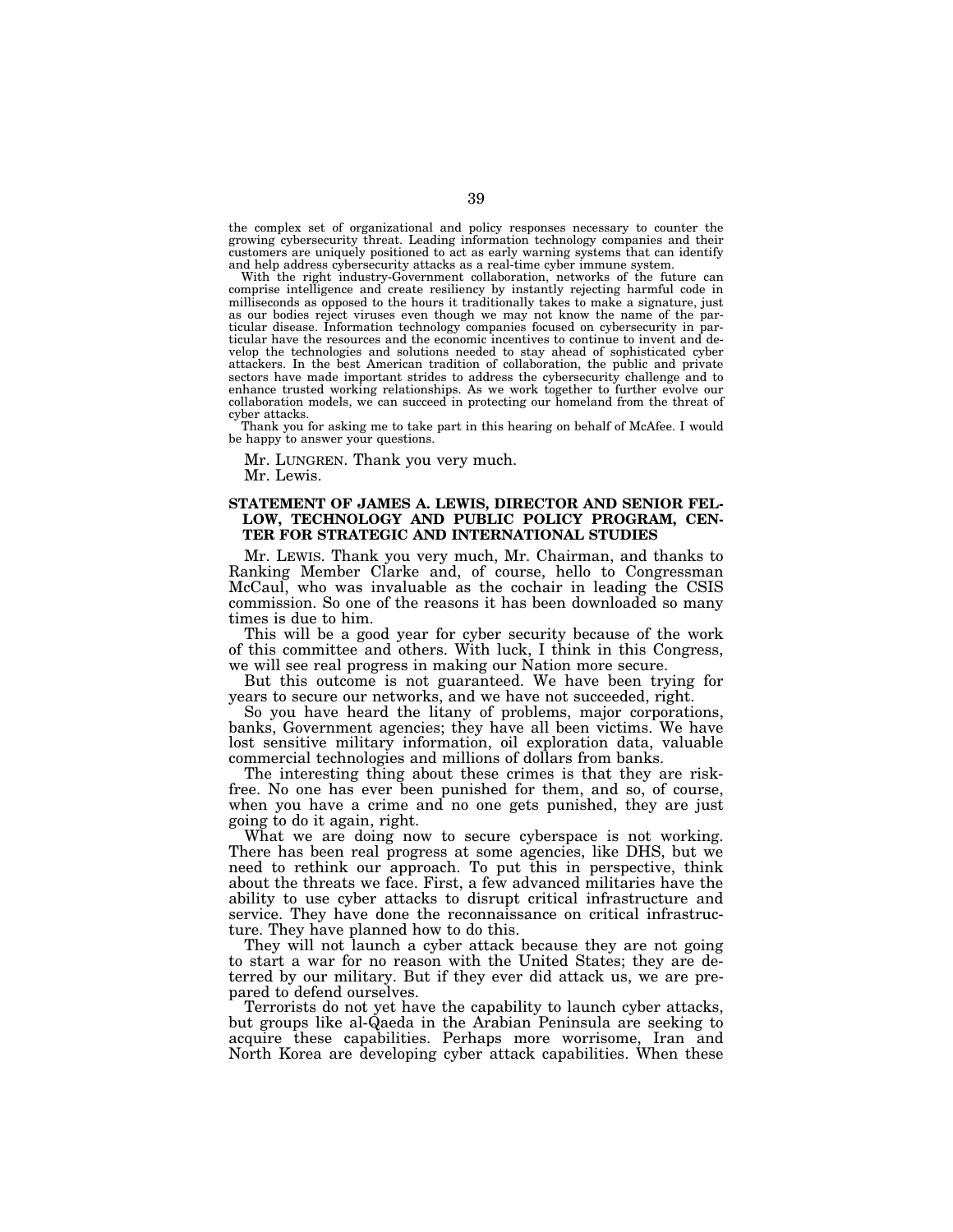terrorist and rogue states can launch a cyber attack, they, too, will find that we are unprepared.

Cyber espionage and cyber crime are daily occurrences in the United States, and they do long-term damage to our economy and to our global competitiveness. They also help set the stage for cyber attack. Some of our opponents use cyber criminals as mercenaries, as proxy forces. Our most advanced opponents in cyber crime and cyber espionage can overpower even the most technologically sophisticated U.S. company, and we have seen many examples of that.

Agencies have made strenuous efforts, but we are not yet prepared to defend ourselves. There are three key issues that I call to the committee's attention, how to give Government a leading role in cybersecurity, how to ensure cybersecurity at critical infrastructure, something we cannot do now, and how to create international rules to reduce the risk of cyber crime and the risk of cyber war?

These are all hard problems, but they are not impossible. CSIS' Cyber-Security Commission, which Congressman McCaul helped lead, has released two reports with recommendations. Our fundamental point, and this gets to the question about the 2003 National strategy, our fundamental point is that the old approach doesn't work, and we need a new strategy that uses all the tools of American power, military, law enforcement, Homeland Security, partnership with the private sector. If we can come up with this new combined strategy, we will be able to do something effective to protect ourselves, but we are not there yet by any stretch of the imagination.

With this, I thank the committee and look forward to your questions.

[The statement of Mr. Lewis follows:]

# PREPARED STATEMENT OF JAMES A. LEWIS

# MARCH 16, 2010

Chairman Lungren, Ranking Member Clarke, and Members of the committee. Let me begin by thanking you for this opportunity to testify on this important subject. Cybersecurity first came to the attention of the public in the mid-1990s, some 15

years ago. The first major policy for cybersecurity, Presidential Decision Directive 63, appeared in 1998.

In the intervening years, there has been much discussion and a few new ideas. We can get a sense of the state of cybersecurity and whether there has been any progress the United States by reviewing major cybersecurity events that have oc-

- *January 2010.*—Google announced that an attack had penetrated its networks, along with the networks of more than 80 other U.S. high-tech companies. The goal of the penetrations, which Google ascribed to China, were to collect technology, gain access to activist Gmail accounts and to Google's password manage-
- $January \ 2010.$  —Intel Corporation also disclosed that it has experienced a harm-ful cyber attack at the same time.
- ful cyber attack at the same time. *January 2010*.—Global financial services firm Morgan Stanley experienced a ''very sensitive'' break-in to its network by the same hackers who attacked Google, according to leaked e-mails.
- *March 2010*.—NATO and the European Union warned that the number of successful cyber attacks against their networks have increased significantly over the past 12 months.
- *March 2010*.—Australian authorities say there were more than 200 attempts to hack into the networks of the legal defense team for executives from Australian energy company Rio Tinto, to gain inside information on the trial defense strategy.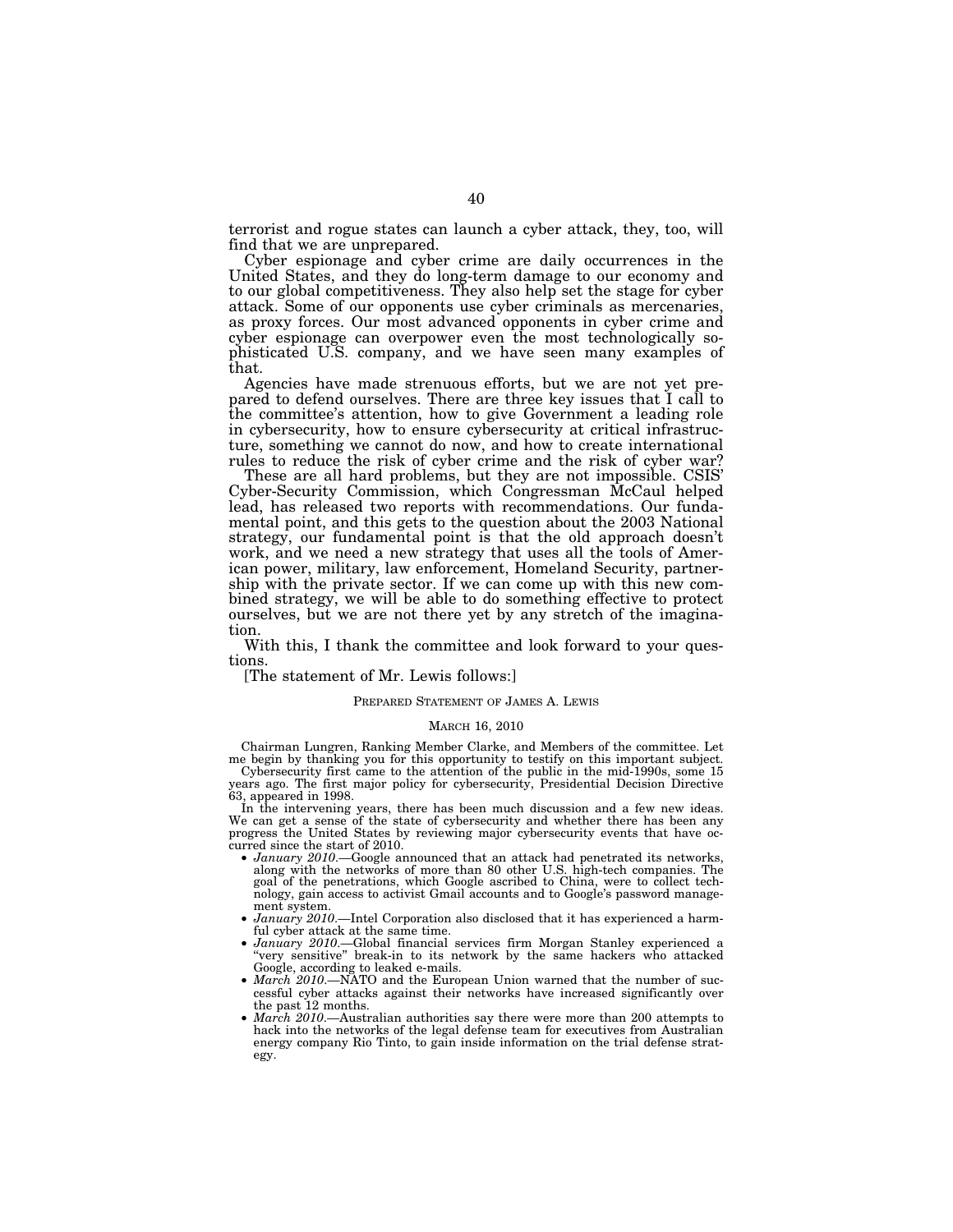- *April 2010*.—Hackers break into classified systems at the Indian Defence Ministry and Indian embassies around the world, gaining access to Indian defense and armament planning.
- *May 2010*.—A leaked memo from the Canadian Security and Intelligence Service (CSIS) says, ''Compromises of computer and combinations networks of the Government of Canada, Canadian universities, private companies and individual customer networks have increased substantially . . . In addition to being virtually unattributable, these remotely operated attacks offer a productive, secure, and low-risk means to conduct espionage.''
- *October 2010*.—Stuxnet, a complex piece of malware designed to interfere with Siemens Industrial Control Systems discovered in Iran, Indonesia, and elsewhere, results in significant physical damage to the Iranian nuclear program.
- *October 2010*.—The Wall Street Journal reports that hackers using ''Zeus'' malware, available in cybercrime black markets for about \$1,200, were able to steal over \$12 million from five banks in the United States and United Kingdom.
- *December 2010*.—British Foreign Minister William Hague reported (in February 2011) attacks by a foreign power on the U.K. Foreign Ministry, a defence contractor and ''other British interests.'' The attack succeeded by pretending to come from the White House.
- *January 2011*.—The Canadian government reports a major cyber intrusion involving the Defence Research and Development Canada, a research agency for the Department of National Defence, the Department of Finance, and the Treasury Board, Canada's main economic agencies. The intrusions forced the Finance Department and the Treasury Board, to disconnect from the internet.
- *March 2011*.—Hackers penetrate French government computer networks in search of sensitive information on upcoming G–20 meetings.
- *March 2011*.—The Republic of Korea said that foreign hackers penetrated its defense networks in an attempt to steal information on the U.S.-made Global Hawk unmanned aircraft, provided to Korea as it considers whether to buy the UAV.

Major corporations, financial firms, Government agencies, and allies have all been victims, and these are just the events we know about. There are of course many more incidents stretching back into the 1990s, that include the loss of tens of thousands of pages of sensitive military information, market and exploration data worth millions from oil companies, the loss of valuable commercial technologies, and hundreds of millions of dollars from banks and other financial institutions. Classified military networks have been penetrated by foreign intelligence agencies. Best of all, from the perpetrators' perspective, no one has ever been punished for any of these actions.

This is not a record of success. Whatever we are doing is not working. Since 1998, we have repeatedly tried a combination of information sharing, market-based approaches, public/private partnership and self-regulation in a vain effort to strengthen our cyber defenses. However, despite this dispiriting record of opponent success, I feel confident in predicting that this year, the old, failed formulas will be trotted out again this year. Many of the reports and essays we see emerging now will advocate tired ideas in order to block change rather than increase cybersecurity. While individual Government agencies have made strenuous efforts to improve our cyber defenses, as a Nation, despite all the talk, we are still not serious about cybersecurity.

This is due to a reluctance to make the changes cybersecurity requires. People still advocate strategies and policies that appeared more than a decade ago and which have not worked. We have consistently underestimated the risks and damage from weak cybersecurity. Everyone is for better security, but there has always been some other objective that seemed more important.

Cybersecurity is another of those situations in American history, ranging from Pearl Harbor to 9/11, where we knew there was risk and that we were unprepared, but assumed it would never happen because America is too powerful or too big to attack.

Nothing has yet punctured this misplaced sense of invulnerability. America is still powerful, and it is easy to say that the sky is not falling and there is no need for haste. The effect of this over confidence is to make tolerable the slow erosion of our National power due to feeble cybersecurity. Some call it the ''death of a thousand cuts,'' where each tiny cut goes unnoticed by the victim. There are warning signs that even a Nation as rich and as powerful as the United States is at risk. The challenges to our financial system and the loss of manufacturing and innovative capabilities are subjects for another hearing, but weak cybersecurity exacerbates these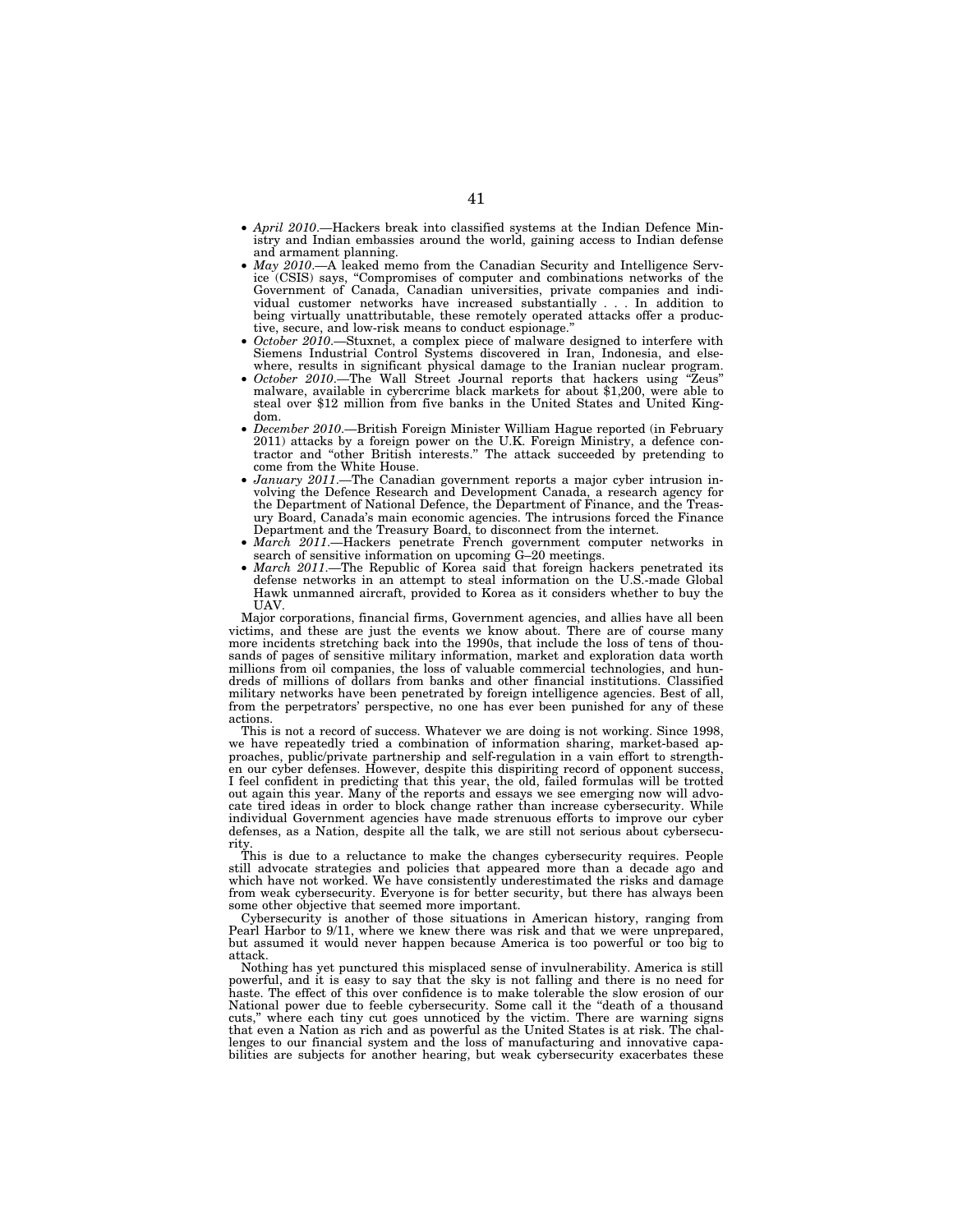problems. Business as usual means long-term decline as our economic and technological leadership is damaged by cyber espionage. There are also two sets of risk. One is immediate and real. Two of our potential

military opponents have the capability to launch damaging cyber attacks against America's critical infrastructure. The Aurora test at the Idaho National Labs and the Stuxnet worm showed that cyber attacks can do physical damage. These opponents have carried out network reconnaissance against critical infrastructure to allow them to plan their attacks. The issue for this committee is that after 12 years of information sharing, public private partnership, and voluntary action, critical infrastructure in the United States is not ready for an attack.

While these militaries have the capability to launch a damaging cyber attack, they are unlikely to do so short of an armed conflict. They are deterred by the threat of an American military response. Only if we were to get into a shooting war with them, over Taiwan or Estonia, could we expect to see cyber attacks. However, while we can deter military attack, our military strength does not deter espionage and crime in cyberspace. Deterrence not a solution for cybersecurity's most pressing problems.

Cyber terrorism is still a distant threat, but it is a threat that is increasing. Ter-rorists lack the capability to launch cyber attacks. If they had this capability, they would have already used it. Our original emphasis on ''cyber terrorism'' was wrong. The day a terrorist group gets cyber attack capabilities, they will use them. At that moment, if we have not improved our cyber defenses, they will succeed in causing disruption and damage. It is concerning to note that a few terrorist groups have expressed interest in acquiring cyber attack capabilities—the most recent was al-Qaeda in the Arabian Peninsula (AQAP). This group is worrisome. They are inventive in using the internet for propaganda and organization, and they have said one of their goals is to disrupt the American economy—this was the alleged motive for<br>their effort using printer cartridges in air shipments. We have some number of<br>years—I hope—before AQAP or another group, or an irresponsibl deter them from attacking and our defenses are inadequate.

If there is one conclusion that we can draw from the long list of cyber incidents, it is that we are not prepared to defend ourselves. So we are vulnerable, but the risk of attack is low for the moment. As long as our opponents do not attack us, we are safe. This is not an ideal strategy for a superpower. Our current approach to cybersecurity leaves initiative and control to our opponents. It also is ineffective in stopping the slow but steady damage to our economy and to our National security that comes from cyber espionage.

Remedying the situation will take a concerted effort, but we are far from consensus on how to proceed. We will hear that public-private partnership is essential, because the private sector owns 85% of critical infrastructure. The private sector owns 100% of the airlines in the United States as well, but no one uses this as an excuse to say we do not need an air force. We will hear that the internet must be protected because it is a source of innovation. Now, in other fora, it is common to hear that the United States is lagging behind in innovation, so it is fair to ask just how much the internet has helped. Innovation is a complex process and focusing on the internet as its source is probably wrong, perhaps a last left-over form the dotcom bubble. But the notion that ability to better protect intellectual property and proprietary business information will somehow hurt innovation is bound to reappear. We will hear that technology moves too fast for regulation, but this is true only if you try to write prescriptive regulations. It is an avoidable mistake. And there will be a call for incentives, as if paying for an inadequate defense will somehow make it better.

No sector has a greater incentive than banks to protect their networks. They are a constant target. Some banks, particularly the top tier banks, have sophisticated defenses. Despite this, they are hacked. This is not surprising considering the thousand of probes they face each year, but even with all the incentives in the world and with a strong focus on cybersecurity that is matched in few other critical sectors, they cannot be secure. If the banks cannot protect themselves, why do we think other sectors will be able to do so?

The business implications for spending on cybersecurity by private companies, especially critical infrastructure companies, are straightforward. Investing in increased cybersecurity requires them to spend on nonproductive assets. They will not get an increased return on investment from this spending. There is a notion that if we could only demonstrate the scope of the losses, companies would be incentivized to recalculate the business case for cybersecurity and spend more. This may not make sense for critical infrastructure. The bulk of the losses come from the theft of intellectual property from commercial research and manufacturing compa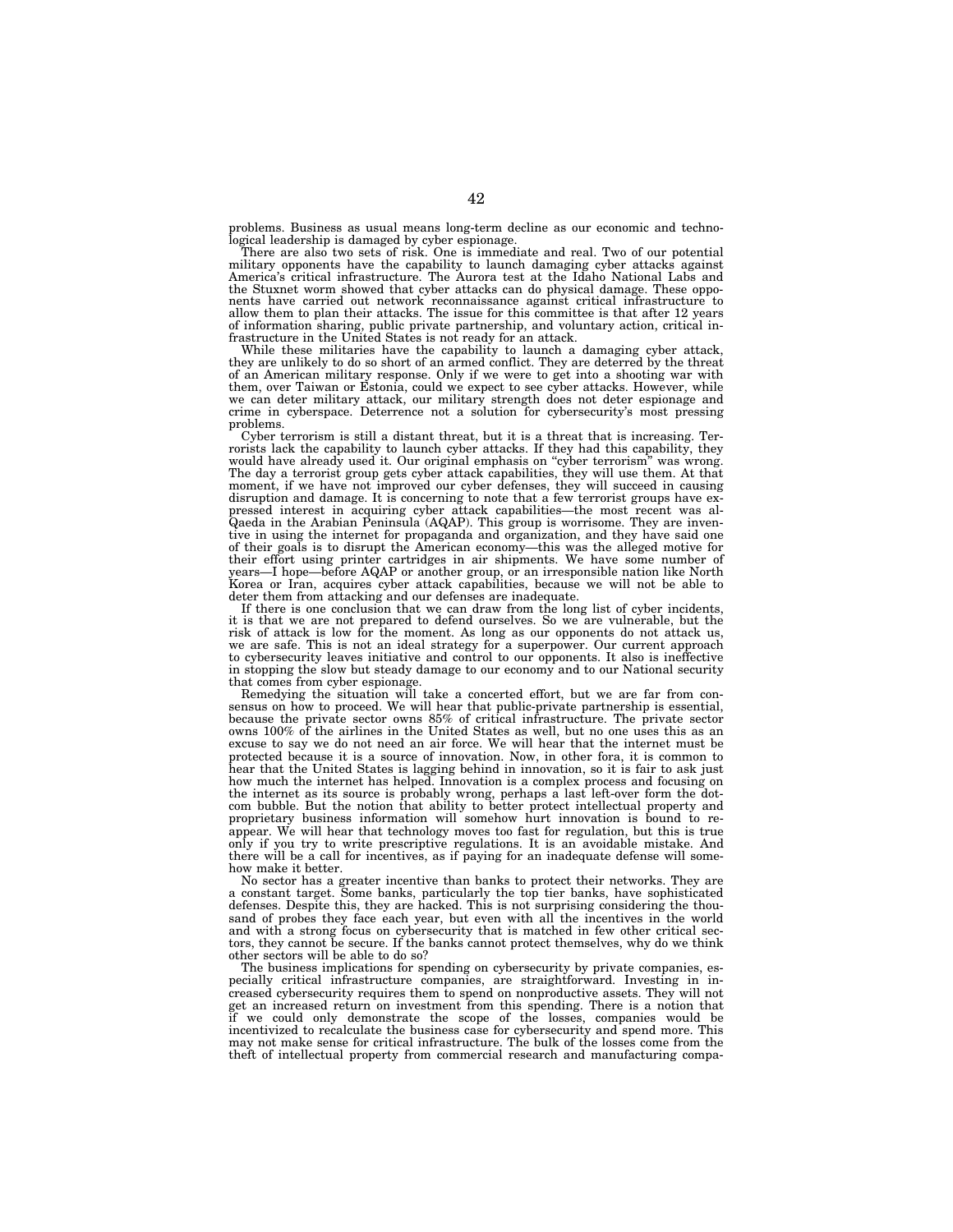nies. Critical infrastructure companies are likely experience less loss of this kind of data. The risk they face is the potential for service disruption, but before the disrup-tion occurs, the cost may be so low as to be unnoticeable.

Additionally, it is likely that some industry sectors are more important than others for cybersecurity. Opponents may consider the defense, high-tech, or energy sectors as higher-value targets for economic espionage. Electrical and telephone grids may be high-value targets for critical infrastructure attacks, as disrupting them could have cascading effects through the economy. The financial sector may be particularly attractive as it is both a critical infrastructure—stop the flow of money and you trigger immense disruption—and attractive as a target for crime. There are indications that the financial sector and the electrical grid face increasing risk because of heightened opponent interest (whether State or criminal) in these sectors as targets.

This has implications for a National resiliency strategy. Without external incen-tives, companies will be unwilling to invest in redundant infrastructure to provide resilience. On the other hand, providing incentives without also being able to en-force compliance means at best, we will get a very uneven level of implementation and continued vulnerability. Incentives only make sense if increased authority for the Department of Homeland Security (DHS) accompanies them. Incentives by

themselves are a give-away without benefit to security. Incentives will not solve the problem of our reliance on a disaggregated, point cyber defense, where each network or user is responsible for their own defense. This is the worst possible defense against a skilled opponent. Every company is on its own, and they can be picked off one by one. Providing incentives without being able to coordinate our cyber defenses and ensure a common level of performance is not an improvement.

Voluntary action is also not enough. Is there a more sophisticated technology com-pany than Google? Google has unparalleled skills and resources. The same is true for Intel, Adobe, Microsoft, and the many other companies that have allegedly been hacked. Voluntary action by even the most sophisticated tech companies is inad-equate. The reason for this is simple. Pros always beat amateurs. We are asking corporations to take on the most powerful military and intelligence agencies in the world, agencies that do not observe our laws and that do not like us. It is no contest. It is like sending the company softball team against the Giants or the Yankees. Voluntary action by itself will always be inadequate against dangerous foreign opponents.

Efforts to secure the Smart Grid are a good example of the problems with a voluntary approach. Security standards published by the National Institute for Standards and Technology in August 2010 were developed by a consensu included 475 participants from the private sector participants. A consensus process involving 475 people is itself problematic. This is why the founders wisely opted for majority rule in the Constitution. A report by the General Accountability Office from January 2011 found that since these consensus standards are voluntary, there is no way to enforce them or even know if companies are following them. Perhaps unsurprisingly, the GAO also found that critical smart grid elements "do not have adequate security built in, thus increasing their vulnerability to attack.''1

Voluntary action has not worked, but some argue it deserves another chance and that we should pay companies to put better cybersecurity in place, using incentives, but that we should also not tell them what to do. This is a recipe for disaster. There is no other area of National security were we rely on voluntary action reinforced by incentives. A policy of voluntary efforts for better cybersecurity reinforced by incentives is not a serious effort to protect National security against real damage and a growing threat. These proposals are best seen as intended to block reform rather than to promote cybersecurity.

Information sharing is a more difficult problem. No single agency or company knows the full range of threats we face in cyberspace. The National Security Agency, Cyber Command, and DHS have part of the puzzle, the big telecom companies have another part, the antivirus companies and big internet service providers another. If we could put these parts together, our ability to protect the Nation would be significantly improved. Perhaps 20 or 30 companies and two or three agencies would need to share information and be partners in a National defense. This would be a public-private partnership that could make a difference.

And of course, it is impossible do to this in the United States. Our laws and our policies block the one area where we could have meaningful public private partnership and information sharing that could make a difference. Some of the very organizations that stoutly proclaim the need for public-private partnership also object to

<sup>1</sup>GAO, Electricity Grid Modernization *(http://www.gao.gov/new.items/d11117.pdf)*.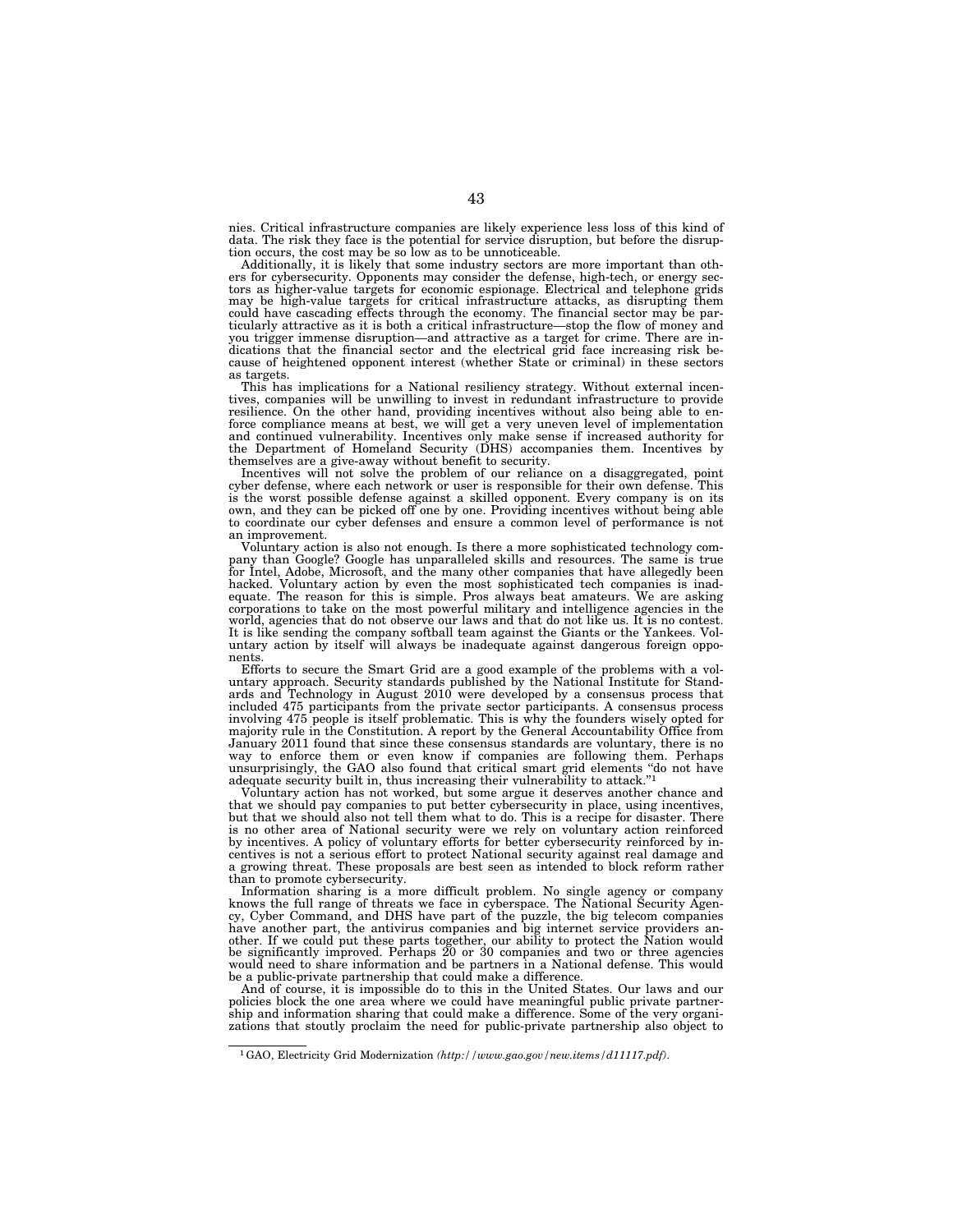meaningful information sharing, the one area where public-private partnership makes sense.

After 12 years of experience, we can now say with confidence that a voluntary approach to cybersecurity based on public-private partnership and information sharing is inadequate to defend America. These are elements of a comprehensive defense, but by themselves they are not enough. They must be reinforced by an active defense that uses our military and intelligence assets, by flexible regulation of critical infrastructures and internet service providers, by a strong diplomatic effort to extend the rule of law into cyberspace, and by expanding law enforcement cooperation in every country to which we are connected.

In December 2008, CSIS issued a report by its Commission on Cybersecurity for the 44th Presidency that laid out a number of recommendations for a comprehensive National approach to cybersecurity.2 While the report was well received, the implementation of the recommendation has been slow. In February 2011, the Commission issued a second, final report<sup>3</sup> that assessed where progress still needs to be made. We identified ten key areas and listed the tangible steps that need to be taken. The most important of these were the need for coherent Federal leadership, clear authority to mandate better cybersecurity in critical infrastructure, and a foreign policy that used both military and diplomatic tools to bring the rule of law to cyberspace.

These are crucial areas for improvement, but each raises significant issues for the upcoming legislative debate. One issue is whether DHS or at the White House should lead cybersecurity efforts. In this case, there is not simple answer. DHS is best placed, working with the Department of Defense and the National Institute of Standards and Technology (NIST), to develop standards and regulations. DHS is best placed to work with first-party regulators—FERC, FCC, FFIEC, and others to ensure compliance. On the other hand, the White House is best placed to develop a National strategy, to coordinate military, intelligence, law enforcement, and diplo-matic activities, and to provide Executive branch oversight and guidance for cyber-

security activities and for privacy protection. The first CSIS report discussed a new, flexible approach to regulation that gave the private sector a greater role in designing the rules while leaving enforcement to the Federal Government. Now, it is quite true that regulation done badly can be very damaging. There are countless example of that kind of prescriptive overregulation and finding ways to streamline regulation is an essential task for America. It is also true that no regulation leads to disaster. Even the strongest proponents of deregulation do not call for the elimination of the Federal Aviation Authority. All the airlines mean well and do their best, but we do not feel comfortable leaving air safety to voluntary action because lives are at stake. We do not feel comfortable saying to companies, you make the decision on whether to sell nuclear or missile technology to a foreign customer. We regulate them. Public safety and National security require it. Regulation is unpleasant, but in some cases, the alternative is worse.  $C_y$ bersecurity is one such case. The approach proposed in draft legislation, which is based on the Chemical Facilities Anti-Terrorism Standards found in the Homeland Security Act, offers a reasonable approach to better cybersecurity.

Precedents for a new approach can be found in recent changes to the implementation of the Federal Information Systems Management Act Reporting Guidelines or in the Consensus Audit Guidelines developed by a consortium of Federal agencies<br>including NSA and private organizations. These guidelines identify technical secu-<br>rity controls that are effective in blocking high-priority possible to identify practices that improve cybersecurity and measure their effectiveness, since technology does not change too fast. I recently spoke to the Deputy Chief Information Officer of an agency that had implemented the guidelines—this was an agency that suffered major losses to hacking a few years ago—and he said the improvement in their defenses has been dramatic. I asked if the Guidelines are not getting out of date, as they are 2 years old, and he replied that not only are they are still effective, that implementing the first four guidelines stops most of the attacks. It is now possible to identify effective practices and continuously measure how well they work—if they are implemented.

A comprehensive strategy that coordinates military, intelligence, law enforcement, and diplomatic activities is essential for securing a global network. Reducing cyber crime will require a strategic, National-level approach that uses law enforcement, intelligence, and diplomacy. The most sophisticated cyber criminals live overseas, in countries that do not cooperate with U.S. law enforcement. The problem is complicated by the fact that a few countries tolerate and even encourage cyber criminals. They use them as proxies, as irregular forces to carry out operations for the

<sup>2</sup>*http://csis.org/files/media/csis/pubs/081208*l*securingcyberspace*l*44.pdf*. 3*http://csis.org/files/publication/110128*l*Lewis*l*CybersecurityTwoYearsLater*l*Web.pdf*.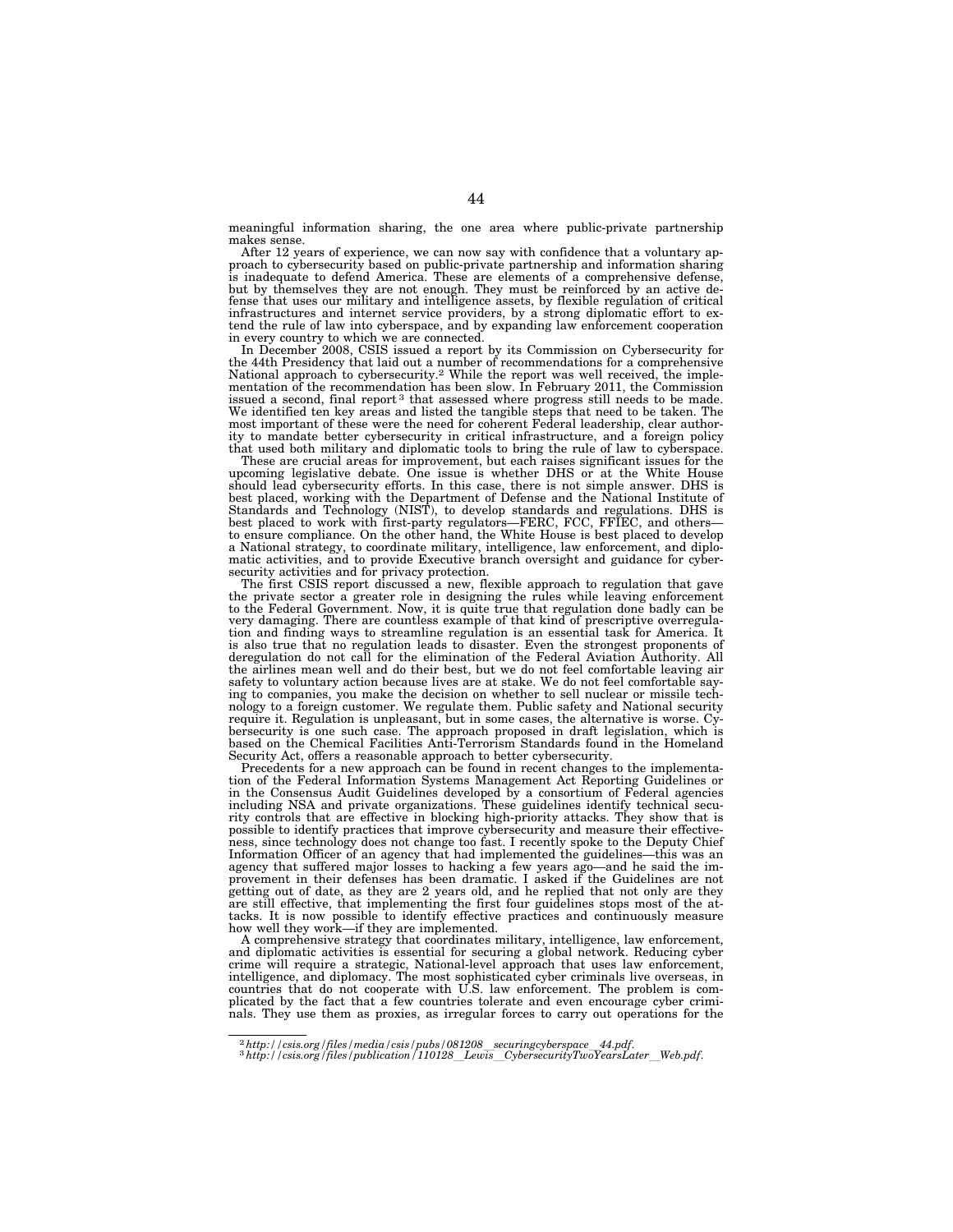Government. The provide resources and sometimes training. It will not be an easy task to get these countries to stop cybercrime, and there is little that the private sector can do.

Limitations on the use of our military and intelligence capabilities continue to weaken cybersecurity in the United States. A case from last year shows the situation. We are told that a leading American bank had its networks penetrated by Russian hackers. The hackers extracted millions of dollars. The bank, of course, said nothing publicly. But while the crime was in progress, it was detected by an American intelligence agency. As an intelligence agency with no domestic authority, there was nothing it could do other than relay the information to law enforcement agencies, a cumbersome process under today's laws. By the time this was done, the crime was over. Active defense would have let the intelligence agency detect the incoming attack on the internet backbone, on the borders of America's National networks, and stop it. Active defense could be structured to operate like NORAD, where the Air Force protects our skies, by focusing on foreign threats. It is not perfect, but it works and other nations are deploying this kind of defense against foreign attacks.

Active defense is the future of cybersecurity. It raises two key issues, the first being the need for additional privacy safeguards and oversight and the second being the division of responsibility between DHS and DOD. Stronger cybersecurity probably requires a new approach to privacy and a strengthening of existing oversight mechanisms. To give two examples, the Privacy and Civil Liberties Oversight Board, PCLOB, does not have cybersecurity in its legislative charter, nor is there Executive branch guidance (along the lines of Executive Order 12333, which governs intelligence activities) for agencies in how to perform their cybersecurity missions. Both of these reflect the need to adjust our laws and regulations to the new cyber environment.

DHS and DOD both have important and potentially complementary roles to play in cybersecurity. DHS is best placed to work with critical infrastructure and to ensure domestic preparedness. Only DOD has the capability to respond to foreign opponents. There are still coordination issues that need to be worked through, and some of these issues will be resolved only when the White House has a stronger role in cybersecurity, but the recently signed Memorandum of Understanding signed between Secretaries Napolitano and Gates is an important first step in building a coordinated defense.

The problem of international engagement is challenging, in part because for years the United States believed that cyberspace would be some kind of self-governing utopia. As the security situation worsened, as cyberspace became a new domain for conflict, and as the political implications of the new technologies became apparent, other nations have decided to extend government control into cyberspace. This trend is irreversible. The United States must engage with these nations in order to influence, if not lead, this restructuring of cyberspace governance, in order to ensure that the political values we cherish—openness, global connectivity, and freedom of speech—continue to guide development of the global network. Thinking on how to do this is at a very early stage. New kinds of expertise are required and there are only a handful of people with relevant experience. The State Department has just created a new cyber coordinator position and with the right support form Congress, this could allow the United States to regain international influence.

These are complicated issues and the account above is necessarily summary. They receive more detailed treatment in the CSIS reports. However, in drafting the final report, we found that as the prospect for change increases, so will resistance to it. People are wedded to old ideas, even if they do not work. New kinds of expertise are required for understanding cybersecurity. Above all, many still place some other priority above securing our Nation's networks.

It is this last point that worries me the most. When we look at nations that have fallen on hard times, losing their power and their international standing, very often it was because of internal problems. Often, the leaders of these countries knew what the problems were. They even knew what the solutions were, but their beliefs and reliance on old approaches kept them from making the needed changes. So far, this has been the case with cybersecurity in America. We are in a new world and face new problems that old ideas will not solve, but it is hard to give them up. Better cybersecurity is possible, but not if we continue to use failed approaches.

This puts a great responsibility on Congress and the White House. We have a real opportunity in the next 2 years to improve our cyber defense. Doing this will require leaving old ideas behind, even though many will still advocate them, and moving to a new, comprehensive approach to cybersecurity that treats it as a major compo-nent of National defense and homeland security. I thank the committee for the opportunity to testify and will be happy to take any questions.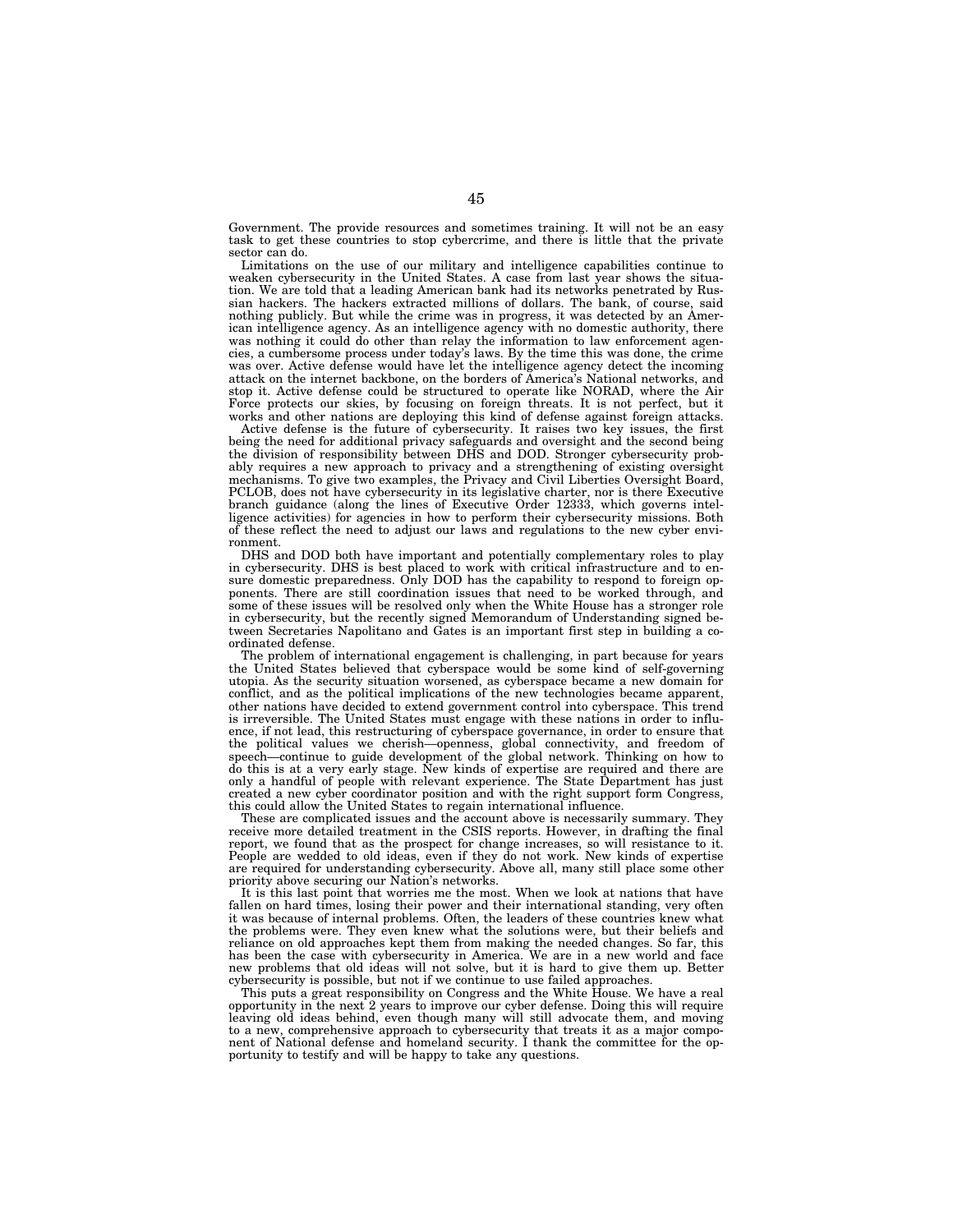Mr. LUNGREN. Ms. Kwon.

# **STATEMENT OF MISCHEL KWON, PRESIDENT, MISCHEL KWON ASSOCIATES**

Ms. KWON. Thank you.

Good morning, Chairman Lungren, Ranking Member Clarke, and other distinguished Members of the subcommittee.

My name is Mischel Kwon, and I am the president of Mischel Kwon and Associates, LLC, a consulting firm specializing in technical defense security, security operations, and information assurance.

It is interesting to look at the changes and advances and struggles of IT over the 30 years of my experience. If we look out into the future, if I were to be testifying before this committee in 10 years, I predict a very different situation. No longer will governments or car manufacturers or hospitals or electric power companies be in the business of IT.

None of these organizations will have large data centers and infrastructures, e-mail servers, or application programmers. Instead, we will have IT providers, just as we have power providers and health care providers.

The cloud today is the first move to this new paradigm. This movement is our opportunity to fix many of the problems that rapid individualized IT growth has caused. We have the opportunity to build security in, to fix the IT refresh problem, to enable innovative technology, and to collapse the IT community, allowing better collaboration, communication, and sharing.

In looking to the future, it is important to recognize where we have been successful and where we are stuck. We must look at where IT is going in the next 10 years and prioritize what we are working on so that we are addressing the issues head on.

We have had significant progress over the 10 years in heightening the importance of securing our IT systems and infrastructures. We now understand the importance of policy, process, technology, and detection.

We clearly understand the need for information sharing. We now also realize we are all in the same infrastructure, the internet, and that the idea of sharing infrastructure is the wave of future.

Much-needed progress is being made in the modernization of FISMA, understanding the need for continuous monitoring and cyber scope that will enable the departments and agencies to have a real understanding of the health and well-being of the systems and networks supporting the Federal missions.

It is critical that as we move into this era of the cloud that we are careful not to create home-grown solutions but rely on the private sector and the COTS, commercial off-the-shelf products, that can accomplish the requirements needed.

Difficulties have challenged us in security governance, authorities, and information sharing. Many of these issues have been complicated because we are trying to solve the policy issues and the operational issues at the same time.

I do believe good efforts by good people with good intentions have been made at the Department of Homeland Security and across the U.S. Federal Government.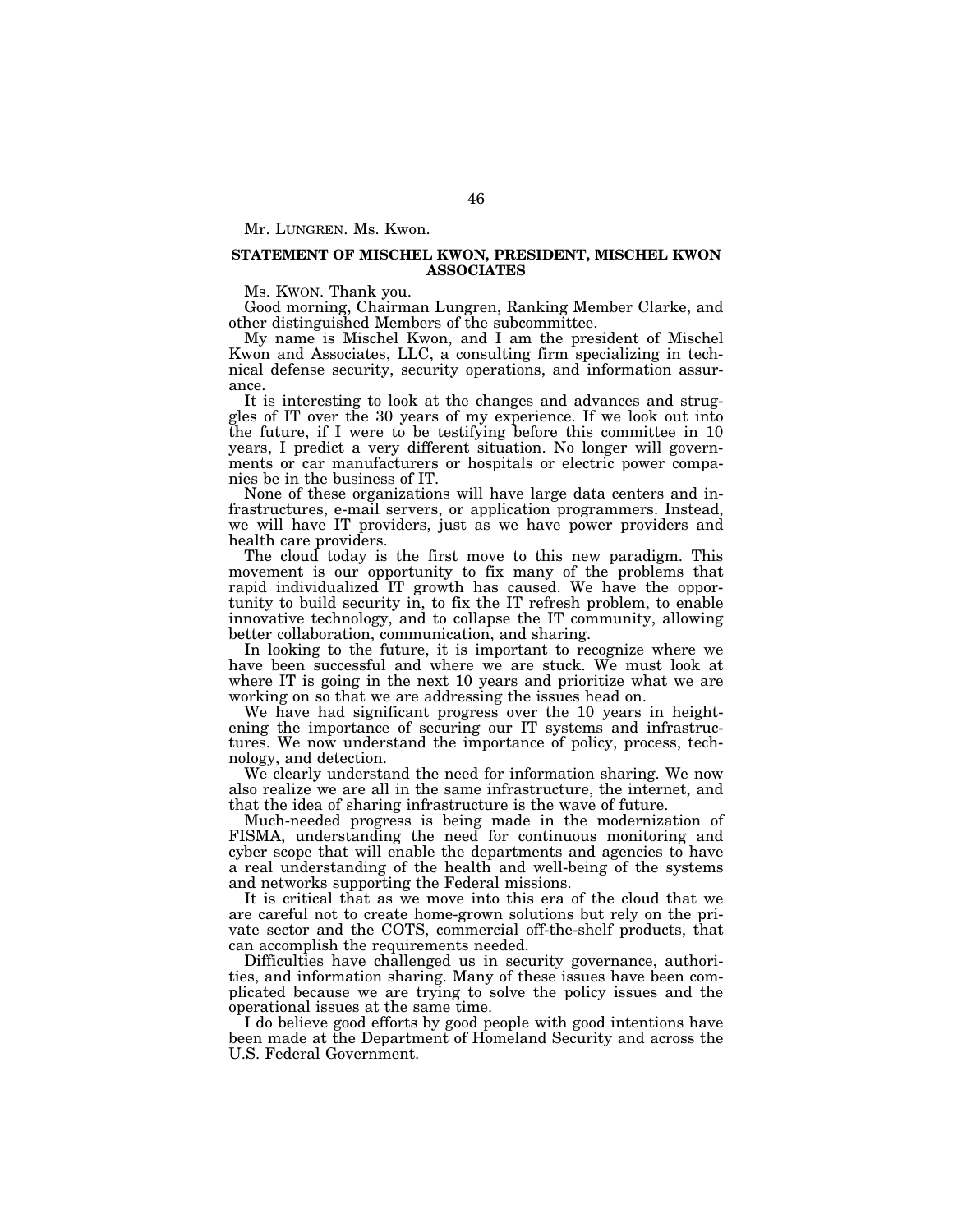Today, many of the impediments in Federal Government that slow down efforts to improve cybersecurity are caused by a lack of clear governance structure, clear defined mission spaces, and the authorities and budgets to successfully accomplish those missions and understanding where collaboration is needed.

I do believe DHS has a primary role in cyber. Though I have not always thought DHS could handle the important and broad mission of cyber because of the maturation level of this young agency, I do believe the operational mission of US–CERT belongs to DHS, but as an autonomous, operational component, similar to FEMA, with direct reporting capabilities to the Secretary.

I believe the mission of US–CERT must be more clearly defined to enable it to be successful. It must be enabled to succeed in the important operational mission and firewalled away from the struggles of policy and relationship development. The appropriate authorities must be given to US–CERT to allow it to carry out the assigned mission.

Effective and actionable information sharing and a public-private partnership is essential for cyber today and for the future. We have made significant progress over the years but now seem to be in a holding pattern, struggling with procurement and legal issues that have frozen progress.

As we move to the new model of IT and the cloud, we will need to take two steps: One to understand how we can technologically share information more efficiently; and two, how the private sector can take a leadership role, possibly through a non-profit organization, to help free us from the holding pattern from both sides.

We are moving rapidly to the new world in IT, a new world in cyber with many opportunities. We must be prepared with a strong, well-defined operational US–CERT that has the autonomy, authority, budget to be successful in protecting the Federal-civilian space. We must defend the shared space together with the ability to share information through a healthy, public-private partnership.

Thank you very much for the opportunity to testify.

[The statement of Ms. Kwon follows:]

# PREPARED STATEMENT OF MISCHEL KWON

#### MARCH 16, 2011

Good morning Chairman Lungren, Ranking Member Clarke, and other distinguished Members of the subcommittee. Thank you for the opportunity to testify before the Subcommittee for Cybersecurity, Infrastructure Protection, and Security Technologies.

My name is Mischel Kwon and I am the President of Mischel Kwon and Associates, LLC, a consulting firm specializing in Technical Defensive Security, Security Operations and Information Assurance.

Previously I served as the Director of the United States Computer Emergency Readiness Team (US–CERT) at the Department of Homeland Security (DHS), and as the Deputy Chief Information Security Officer and Director of the Justice Security Operations Center at the Department of Justice. Most recently I was the Vice President of Public Sector Security Solutions for RSA, the Security Division of EMC Corporation. I received my Bachelor of Science and Master of Science from Marymount University and a Master Certificate in Information Assurance from George Washington University. I was a Cyber Corps Scholar. In the nearly 30 years of my career to date as an IT professional I have been a programmer, systems developer, network engineer, program manager, and security professional.

Over the past 10 years the U.S. Federal Government has been struggling, learning, and discovering what to do about ''cyber''. We have been moving on a continuum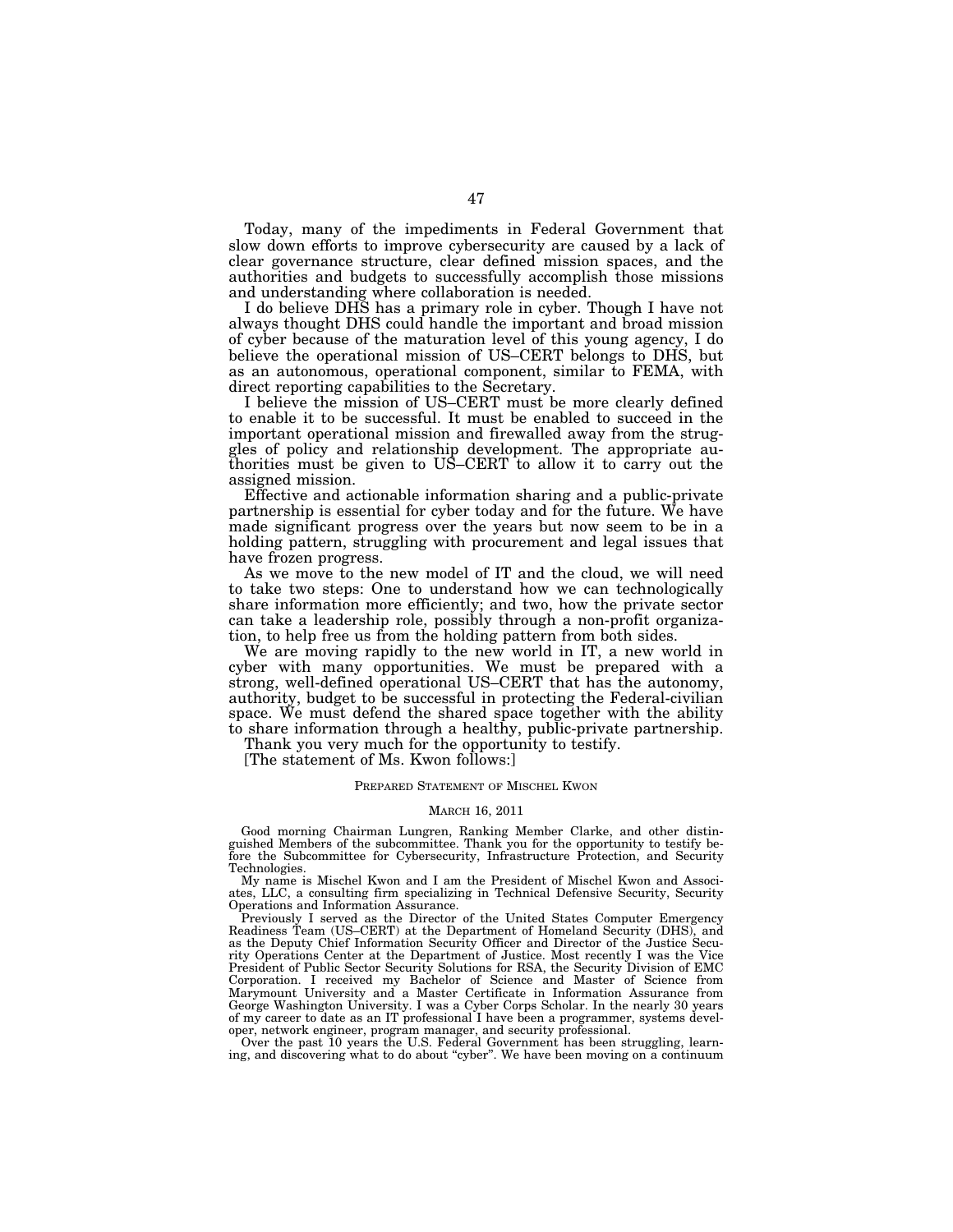that started with the discovery of adversaries in our networks, has found us struggling with how to manage our systems through the Federal Information Security and Management Act (FISMA) and compliance, how to identify threats, attacks, vulnerabilities, and how to work together to defend our networks. As we move forward in a constantly evolving world of technology, life as we know it is changing rapidly. Soon, most companies, even Government departments and agencies, will no longer have data centers or continue to own or manage their own e-mail servers, applications, or desktops.

The use of virtualized IT infrastructure is the future. Virtualization, as the foundation of cloud computing infrastructure will enable the ''Cloud'' to be the provider of most IT services. You may say this is jumping ahead, but we must look at the answers to the questions you are asking with the near-term future in mind, and the near-term future is now—as many departments and agencies are already moving applications such as e-mail to the cloud, many are building private clouds, and many private sector companies are rapidly moving to the cloud. This is not only an innovative solution to a much-needed technology refresh in the civil government space, but if done correctly, could be the answer to information sharing, infrastructure-based defensive security, the cyber talent pool shortage and guaranteed life-cycle management of our infrastructure resources. No longer will companies or departments and agencies with missions different than Information Technology need to be in the ''IT'' business. No longer will we need to educate the heads of these organizations and have them making IT risk decisions outside of the scope of their knowledge base. We will deliver the requirements to the vendors; the vendors will then supply the appropriate infrastructure and services, with security built right into the technologies and the offerings.

This brings us to a critical crossroads in the continuum of cybersecurity. Not only are we at the point where we realize the need for governance, leadership, and cooperation between the Government and private sector in order to have a chance at combating the adversaries in an efficient manner, but we also are now at the part of the continuum where the responsibility of protecting our assets processed on IT systems—whether it is data or an operational function—will be the responsibility<br>of the private sector infrastructure providers. This point was driven home during<br>the initial phases of the Comprehensive National Cybersecur when the Federal Government realized just how much of the internet is private sector-owned and -operated, and that even if we do better at securing Federal systems, we can't improve our Nation's cybersecurity posture without improvements in the private sector in partnership with industry. As we continue to move infrastructure and services to the "cloud", effective and lasting partners

Understanding the Information Technology roadmap that we are all moving rapidly on also increases the importance of enhancing the governance, authorities, and relationships that the Federal Government has between and among the civilian departments and agencies, the homeland security and law enforcement communities, the defense and intelligence community and of course, the private sector.

As I move into the portion of my testimony where I will be identifying obstacles and problems I have encountered during my Federal Government service, there are a few caveats and points I would like to make clear. First of all, cyber is a new field. At most, we can say this is a 25–30-year-old industry. We must understand this is going to take some time to mature. We will and have encountered issues, we will learn of new problems... but we must work together to overcome these challenges, quickly and effectively. Second, the Department of Homeland Security (DHS) is a new Department and because of that it struggles with the fundamental daily functions of being a Department from procurement and budgets to hiring and operations. DHS is going to take some time to develop the processes, policies, and procedures needed to run smoothly and efficiently. It will not happen overnight and will not occur without specific actions and programs to improve the baseline operations. In addition, DHS has a very broad set of missions and duties. Cybersecurity often takes a back seat to physical threats and natural disasters in the daily and weekly grind of the Department. Congress should do more to enable the cybersecurity components in the Department to operate more effectively and independently without getting bogged down in other DHS mission spaces, allowing cyber to effectively operate as an independent component; allowing cyber to separate itself from the quagmire of internal politics and jostling for resources and mindshare. Third, there are a lot of really good people who have worked this problem in the past and are working on cybersecurity challenges today. As we point out the weaknesses and problems, we must be cautious of tying the hands of dedicated security professionals who are currently doing battle on a daily basis (unfortunately not just with adversaries in cyberspace, but with the bureaucracy within DHS). We cannot afford to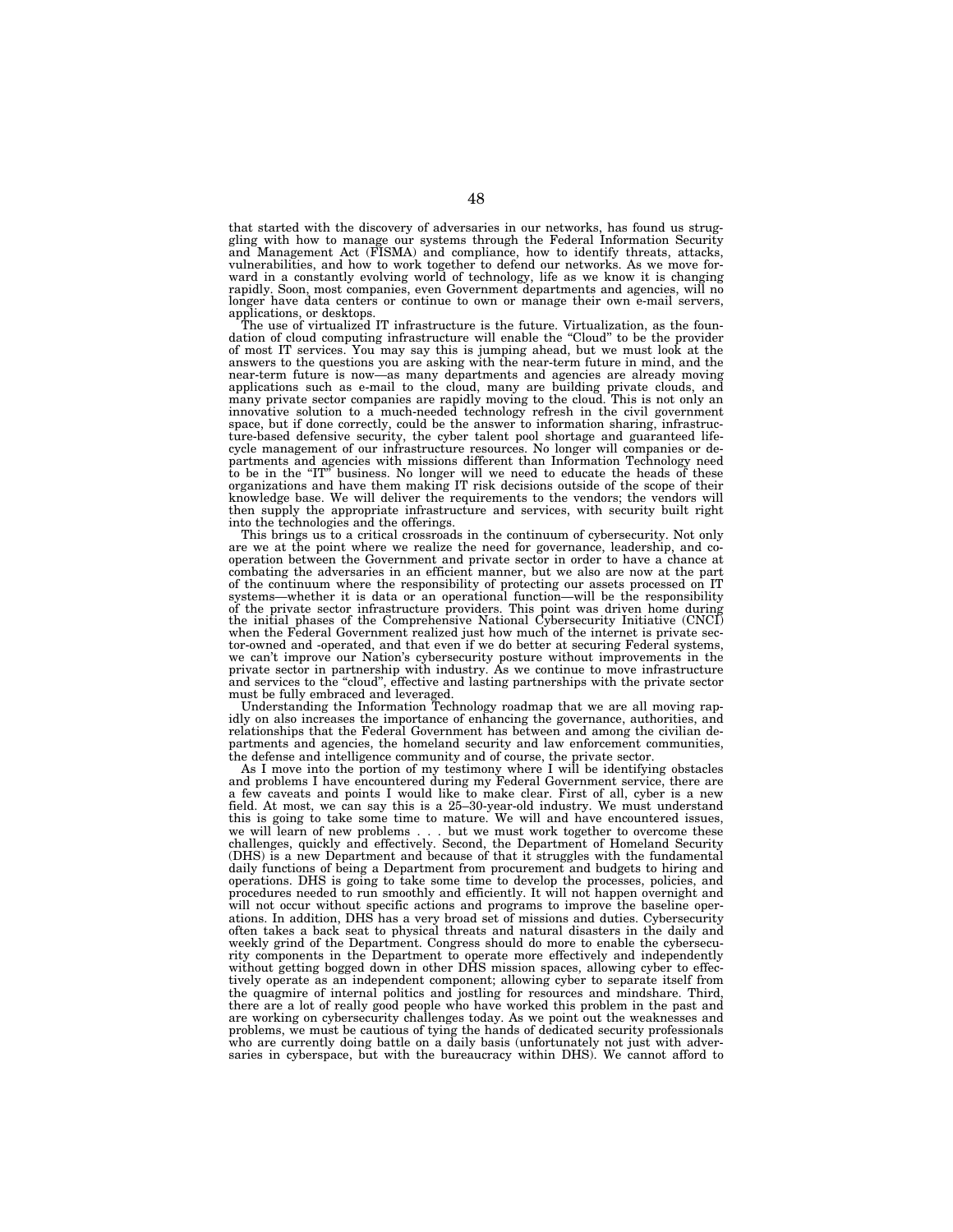forget these people. We need these qualified individuals in this young and growing field. They make sacrifices with their families, careers, and personal sanity to serve our country in trying to fix these problems. We should take the time to remember their service and take care not to diminish their contributions as we examine and

address cybersecurity challenges in both the public and private sector. During my tenure at US–CERT, we were at the very early stages of developing critical relationships with Federal civilian departments and agencies as well as relationships with the homeland security, law enforcement, defense and intelligence communities, and the private sector. It was clear there was a lack of governance and lack of authorities to carry out the poorly-defined mission US–CERT set out to accomplish. To examine this problem it is critical to break down the US–CERT mission into: (1) Protecting the Federal civilian departments and agencies, and (2) coordinating and collaborating with the private sector.

Governance over IT in the Federal space has been an issue for many years and to date has not been solved. FISMA, which was enacted in late 2002, was a start in attempting to set up roles and responsibilities, including defining the roles of Federal CIOs and CISOs enabling security structures to be built in Federal Executive branch departments and agencies, as well as establishing reporting process for incidents to US–CERT. This all being said, there were overarching and important components of a success risk management strategy that have been missing. As it stands today, the only requirement a Federal department or agency has is to report the incident to US–CERT in the dictated time frame based upon incident categorization using a 20-year-old taxonomy that no longer describes the types of attacks that organizations are experiencing. This creates inaccurate metrics, and little to no real data on the actual attacks that are occurring in the Federal civil space. US–CERT does not have the authority to require the departments or agencies to share detailed information, or follow any specific instructions. Departments and agencies interpret their reporting requirements differently and therefore each reports incidents using different definitions and methodologies. When I was the Director of US–CERT if we needed Federal departments and agencies to follow specific instructions, we would have to have the Office of Management and Budget (OMB) require them to follow the instructions. Despite even OMB guidance, the cooperation from Federal civilian agencies was consistently on the low end.

Because many of the existing IT systems are owned and operated by Federal departments and agencies, there is no existing direct authority for DHS to require co-<br>operation with US–CERT. This being said, it should also be understood that some<br>of the departments and agencies have more sophisticated o the Federal Aviation Administration have a much higher technical monitoring and response capability than US–CERT. In order for US–CERT to accomplish the mission of protecting the Federal civilian agencies and departments day in and day out, US–CERT must be empowered and its capabilities must continue to be developed. It must have a clearly defined mission, authority, and budget. It must have tools. These tools must be determined by what will support the mission, not be tied to legacy systems, management, or contractors. This must be a collaborative mission between US–CERT and the departments and agencies. A "dictatorship" is not what is needed. Collaboration and cooperation will enable the road to success. Even more important is to clearly define US–CERT's role and the authorities the organization and Director carry. Developing a ''council'' of Federal department and agency Security Operations Center Directors and the Director of US–CERT to help guide this mission makes sense in order to ensure the mission of US–CERT stays on track, serves its Government customers, and has a focused and effective mission strategy.

Today US–CERT is buried too deep within DHS. To even confuse the issue more, US–CERT is a part of the National Cybersecurity and Communications Integration Center. Instead of integrating the NCC into US–CERT, yet another functional area has been opened, creating and compounding the confusion. US–CERT must be given autonomy to allow it to function as a successful operational entity—not laden in the political quagmire of DHS, NPPD, CS&C, NCSD. In my view, in order to be successful, US–CERT should be removed from the National Cybersecurity Division (NCSD) and treated as a component organization similar to FEMA. It should have its own budget that is not constantly diluted by other, projects, programs and internal politics in NPPD, CS&C and NCSD. US–CERT should have a clearly defined mission with attainable goals and the autonomy to succeed in this operational mission. Yes, operational. This is a roll up your sleeves and respond mission. This mission cannot be performed anywhere else in the Federal civilian government... the White House cannot carry out an operational function, the DoD cannot perform an operational function of this nature domestically based on the Constitution, and no other department or agency has the overarching mission that allows for both emergency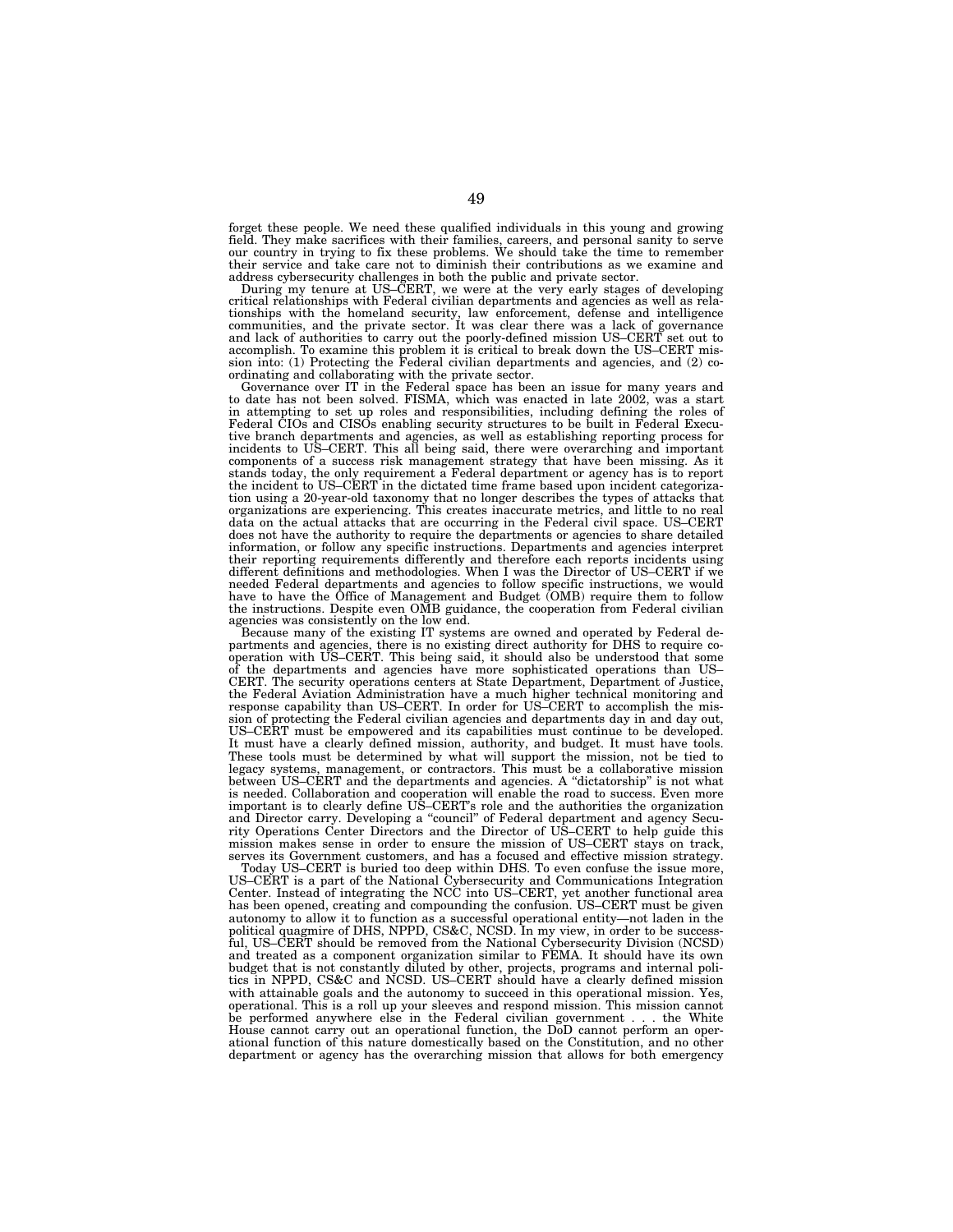response and homeland protection. DHS makes functional sense; US–CERT must be empowered to fulfill its operational mission. As it stands today, US–CERT is constantly caught up in political priorities and much time is spent thrashing around, attempting to service too many projects and stakeholders. A clear governance process in the Federal space, a clearly defined mission and the authorities to support that mission, a budget to carry out this operational mission, as well as autonomy to operationally perform the operational duties are the steps to US–CERT having the capability to make a difference in supporting the departments and agencies as a part of DHS.

US–CERT's other mission is to coordinate and collaborate with the private sector—specifically with critical infrastructure owners and operators—is equally as important. Again, great mission, but rarely accomplished. The work is often clouded by poorly defined expectations and internal politics. US–CERT has absolutely no authority within critical infrastructure that is owned or operated by the private sec-tor—nor should it. The Federal Government has no claims or authority over privately held companies. Even in some of the current draft legislation in both the House and Senate, participation in Government-led cyber activities is by invitation only. Today's private-public partnership efforts are bogged down with the same rhet-<br>oric, politics, and legal barriers of the past 20 years. I will say that presently US–<br>CERT does little of the coordination. This is done ing Group, a working group of the ISACs) and most of the members are not actual security professionals running security organizations, but a confusing mix of IT and communications companies with individual company-focused agendas and little or no focus on the operational agenda. An operational unit like US–CERT must be firewalled away from this kind of dysfunction to allow it to concentrate on the operation response mission.

The relationship between US–CERT and the private sector must be a focused and well-defined mission. Prioritizing work with the infrastructure providers—not indi-<br>vidual IT product vendors—such as ISPs, web hosting and caching, cloud providers<br>and IT infrastructure providers—to enable the focus on th to participate in future policy creation, but that function must not be mixed with the operational mission US–CERT must succeed in.

So far, I haven't painted a very pretty picture of what is going on at DHS in re-gards to cyber, but I want to re-iterate that I do believe DHS is the right place for cyber. I also believe changes need to be made in order for DHS to have a successful cyber mission. Giving US–CERT the autonomy to embrace a well-defined operational response mission (both with the departments and agencies as well as with critical private sector players), with a budget and capabilities to execute on the mis-sion, and authorities to enable them to execute on the mission is a very important step to success.

Creating a successful public-private partnership to help secure cyber space is yet another mission that must be addressed. I think we need to approach this problem from a different direction. We must not look at it as a ''cyber space'' problem. That mission space is far too broad. We must look at this problem in digestible pieces. Internet infrastructure: Internet Service Providers, Cloud Providers, Web Providers and Information Infrastructure Providers. Separate this from the ''cyber war'' issue, separate this from the policy and legislative issues. Move these layers away from the operational mission of US–CERT. Take on the protect the infrastructure problem first. Work on the information sharing problem with an operational lens. I truly believe a technical solution must come in order to break the stalemate we find ourselves in with regards to cooperation and information sharing. The stalemate is centered on procurement, legal, privacy and proprietary information issues. We must determine a technical function for anonymously exchanging information. In addition, we must start articulating the problem with the same vernacular. We must spend time redefining the taxonomy and vernacular we use to work the cyber problem. We must do this in order to establish meaningful metrics, solutions, and focused solutions to the problem.

The ancient category one through eight taxonomy, where 99% of all incidents are categorized as category three ''malware''—is useless in the world of complex attacks and sophisticated adversaries. I do believe this will become easier as we move on our continuum to the cloud. I believe as it becomes a more defined industry and who actually runs the ''IT infrastructures'' (i.e. clouds) becomes more defined, information sharing will become better as a function of how many entities must actually participate in the defense of IT as a whole. It must be understood that a publicprivate relationship is a two-way street. Often the Government is left holding the bag of failure when it comes to this relationship. The burden here is not and should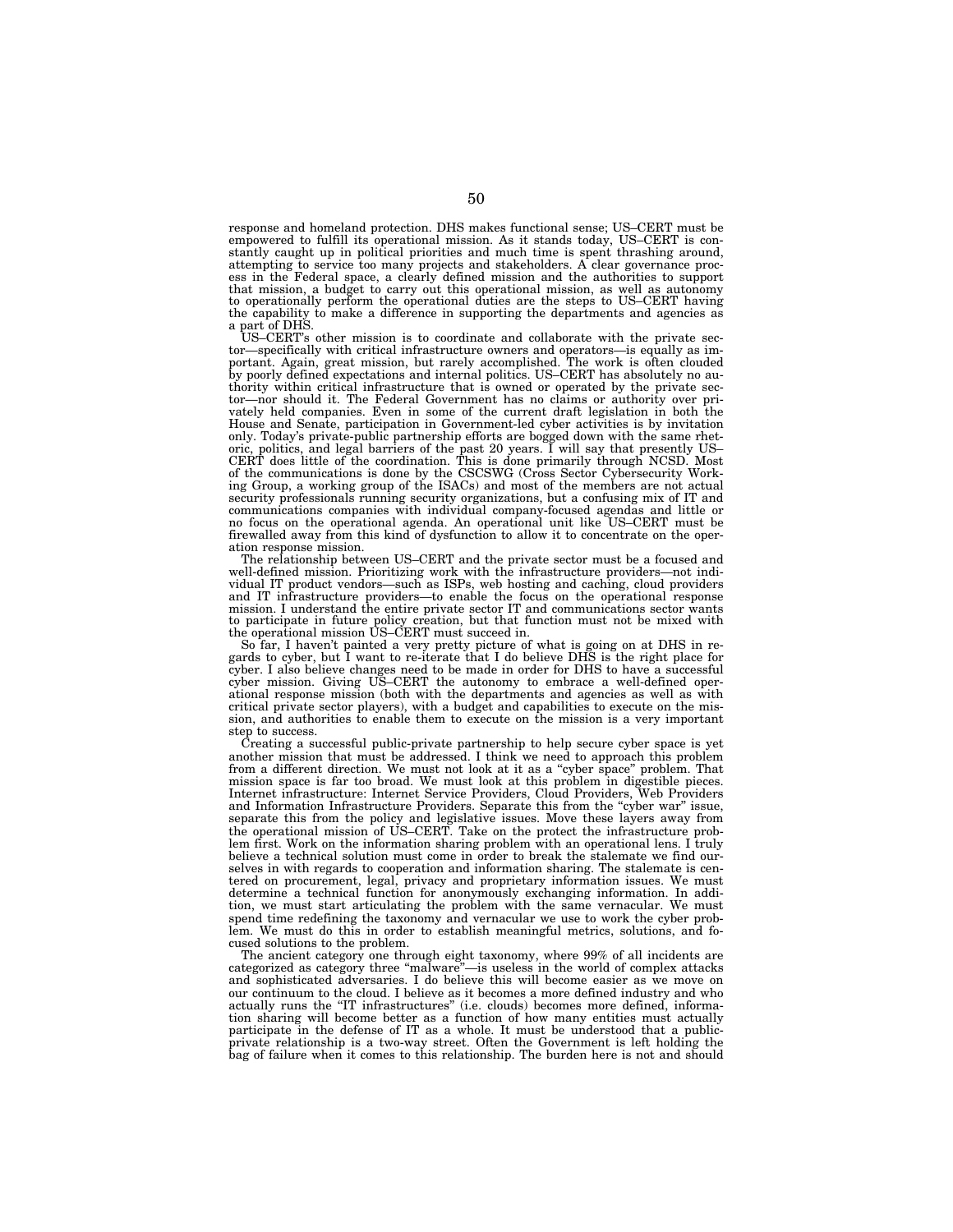not be solely on the Government. We all have critical information that, if shared, would help the community as a whole. In the near future, the Government will be squarely in the customer role as we move on the IT continuum to the Cloud. We must look at how the Government and private sector can shape a healthy relationship. I am a firm believer that the private sector needs a private non-profit entity that would facilitate the relationships of the many privately held IT companies. This non-profit entity would facilitate the information sharing both on the private side as well as a focused conduit for information sharing with the Government. I do not see this as an inherent Government-only role. I clearly understand there is a National defense role for the Government in times of war, but we need to clearly define what that means in terms of cyber, and yes that is clearly a DoD role—not a civil Government role.

This being said, I do see technology developments that will remove the legal and privacy issues around information sharing. We must technologically come to a place where we can exchange information on a technical level about threats, attacks, and mitigations without disclosing information about the entity or entities involved. We must focus as a community—not as a Government—on moving this solution track along. We must be mindful of the circular rhetoric trap we get caught in when we hear the words—public-private partnership—and realize the actual work that needs to happen to accomplish the goal—defending our IT assets and missions. The work that needs to be done is to create technical processes, overcome procurement and legal issues. This must be done as a community, lead by the private sector. The Government's participation should be as a member of the community.

In conclusion, I do believe DHS has a primary role in cyber. Though I have not always thought DHS could handle the important mission because of its maturation level, I do believe the operational mission of US–CERT belongs in DHS—but as an autonomous operational component with direct reporting capabilities to the Secretary. I believe the mission of US–CERT must be more clearly defined to enable it to be successful. The appropriate authorities must be given to US–CERT to allow it to function. Public-private partnerships need to be rescued from the circling drain of rhetoric and lead by the private sector with Government participation.

We are moving rapidly to a new world—we must clear our plates of the static yada yada of stale circular discussions, identify the operational function and technical solutions. Empower US–CERT to succeed. Empower the private sector to lead. Empower the Government to participate.

Thank you for this opportunity to testify. I would be happy to answer any questions you may have at this time.

Mr. LUNGREN. I thank you all for your testimony.

I thank you all for being cognizant of our time limits, and I appreciate that.

Dr. Schneck, how do we solve this problem of stronger protections for sharing information from the private sector to the Government? The reason I say that is, you have members of the public who are naturally suspicious or skeptical of the Government working with the private sector and not protecting the individual rights of consumers and so forth.

If I am a credit card holder and all of a sudden, I find that my credit card has been cancelled through no action of my own, which happened one time when I tried to present it at a restaurant, and then 2 days later, after we called one of the major credit—that night when we tried to call them—well, first of all, my wife went on the internet to find out what our account was, and our account was gone. Then they told us, well, they would send us a card in a couple of days. Now, obviously there had been some sort of a loss of security within their operation, but they didn't tell me what it was all about.

I suppose, so long as I didn't suffer anything beyond that—however, if I had been traveling in the middle of the country and only had one credit card, I would have been in real trouble. But they obviously didn't want to share with me whatever that was; they believe that they took care of it internally.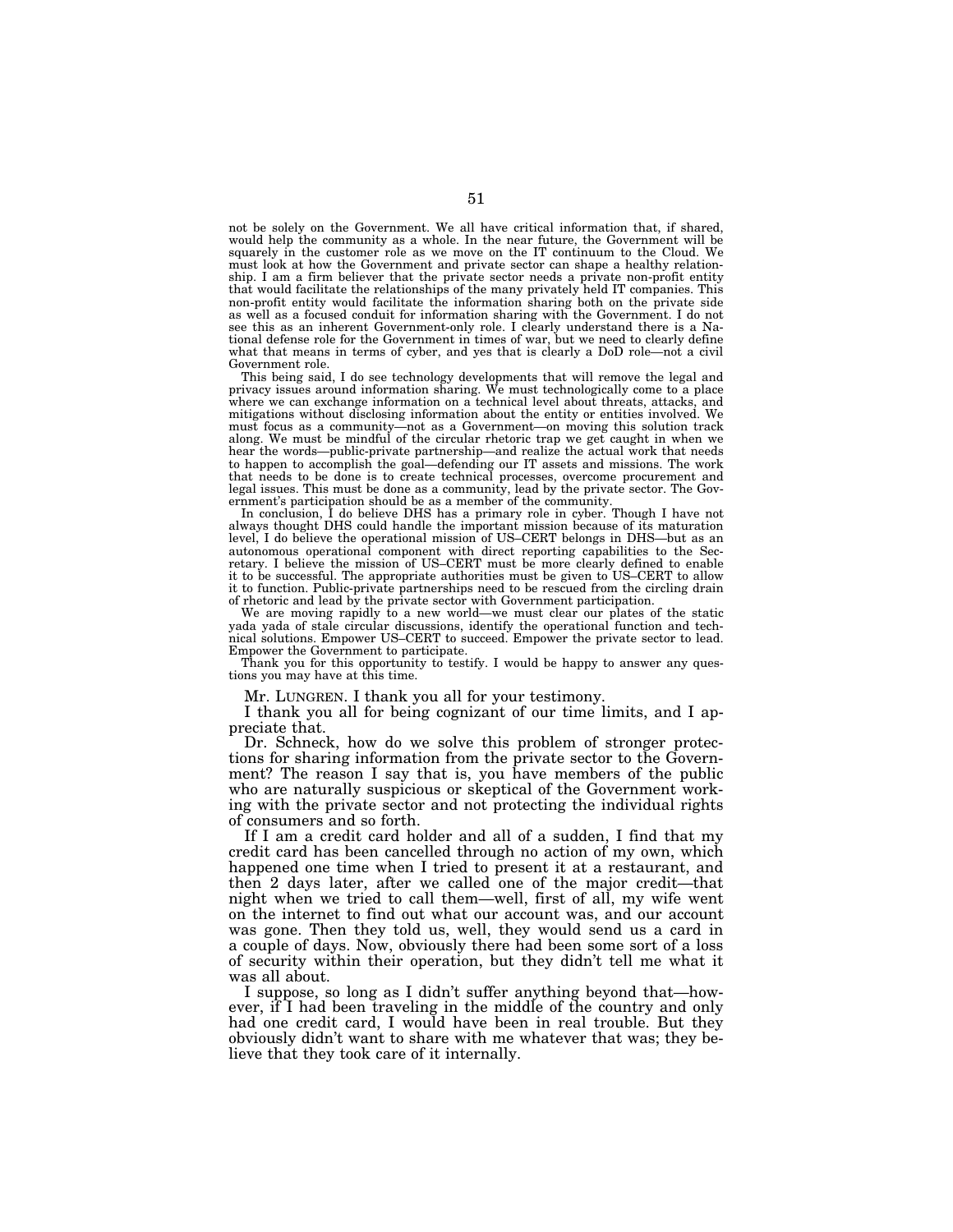But members of the public might be a little skeptical if there is this broad protection that no matter what the company involved with that information did, as long as they shared it with the Government, they were protected from any liability, on the one hand.

On the other hand, we want companies to come forward with information about how there has been an intrusion. We want that shared.

Where do we strike that balance? How do we strike that balance from your point of view?

Ms. SCHNECK. So, thank you, Chairman Lungren, I will start out by saying I am not a lawyer. I surround myself with a lot and actually find it fun.

Mr. LUNGREN. Well, we have an abundance of lawyers here, so we need some help.

Ms. SCHNECK. So, first, on the note of your lost account, it likely is somewhere in Romania, and we can help with that later.

The issue is difficult at best from what we see. You said the word that I would choose, and that is balance. So, first and foremost, we are not talking about sharing any kind of PII or private information.

This type of data looks at volumes of traffic, malicious code, malicious code that we can say, at a human level and at a machine level for a lot of math, looks the same for a variety of parameters. One might be an encryption algorithm that is not commonly used, but, look, it is used here and it was used here on the other side of the planet within the same 2 hours from machines that have the same pattern of sending traffic.

That is the kind of data that our analysts and we call our colleagues within the sector and across the critical infrastructure sectors, and we reach out to the US–CERT. We reach out to the FBI National Cyber Investigative Joint Task Force with this kind of data of, and then it builds into a much bigger picture.

The analogy I would use is from my days working as an intern in a weather lab. If you see a lot of cold air above a lot of hot air with wind direction in the opposite waves at certain levels from the altitudes and then an air pressure that is fairly low over a large region, any one of those things could mean just a little storm. But if you put those together, and you have a tornado, high probability.

What we want to share is not the air temperature in every county; what we want to share is the people that need to leave their homes, and we need to be able to do that more quickly. So there is a big picture that we draw.

The problem is when you share out that big picture, such as XYZ is happening in this sector, are we endangering the companies in those sectors that we have already protected, both electronically as well as informing the humans in those companies, do we risk them having material shareholder issues? This is such a new area for policy. That is the problem.

Mr. LUNGREN. Well, I would love to work with you and any lawyers that you might run into on that, because I do think that we have to have a greater accessibility of information in both directions, and sometimes liability issues will interfere.

Let me ask you this. You used a great analogy, you said vaccination doesn't work any more. Golly, I have McAfee on my computer,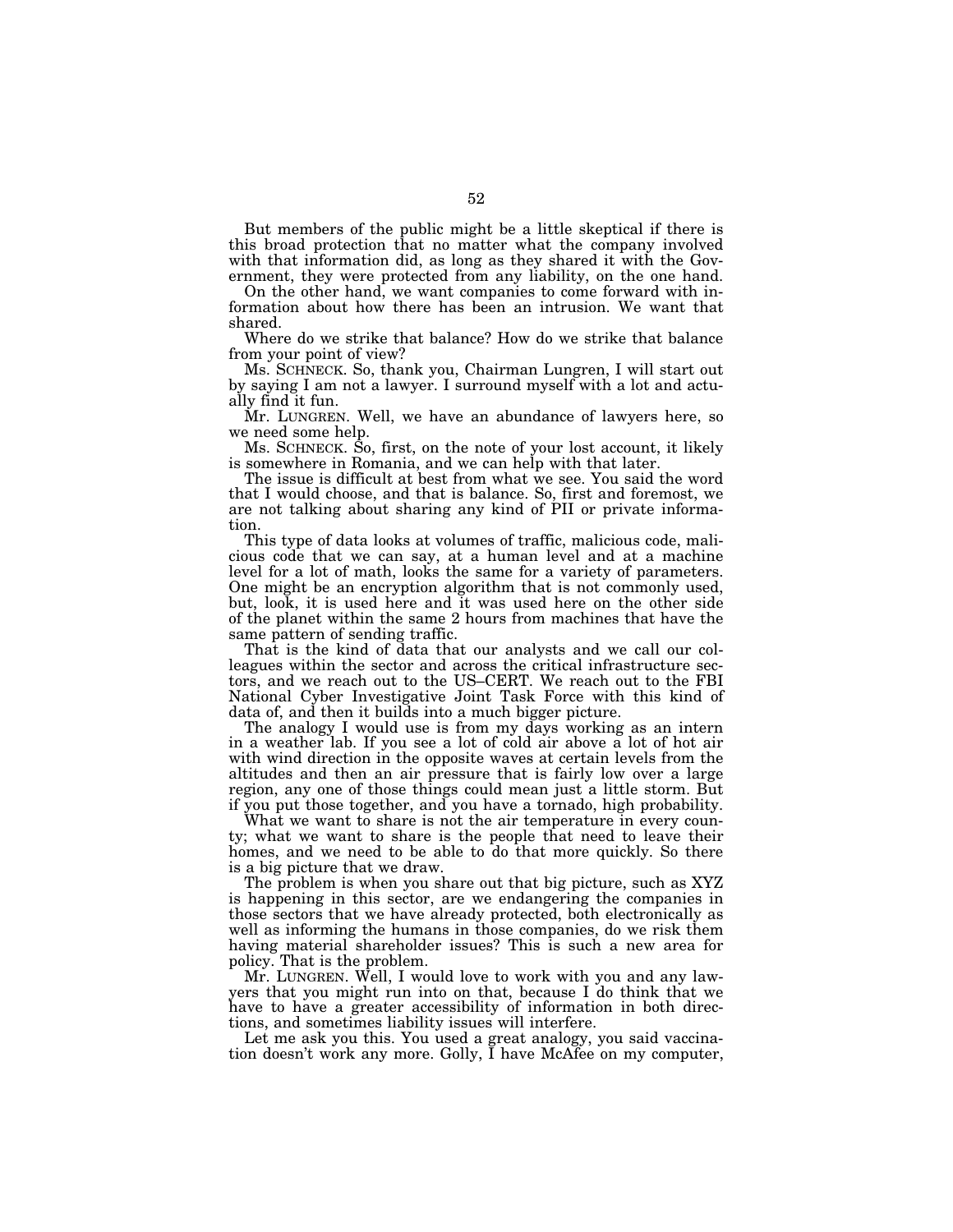and I thought I had vaccinated myself against intrusions. Now you are telling me that my attempt at vaccinating myself, my computer system, isn't enough?

Ms. SCHNECK. First of all, any security provider that says you are 100 percent safe, I would get rid of them.

Mr. LUNGREN. Well, McAfee has never told me that.

Ms. SCHNECK. All right. So, second, you are vaccinated against everything that we in the community know about.

The problem is the bad guy creates this code that changes itself, just like the flu mutates, so we worry about the new vaccine, in case your body can't deal with the mutation of the disease and you get sick anyway.

What you are protected by with McAfee is the view of the whole world now, so not just what we know about but what we are seeing happening right now. Believe it or not, you are able to be protected against something that might have been developed on the other side of the planet that comes in with a risk score so high it may not have a name, but you are going to block it.

That is the new paradigm we need, and it is not just our data. We need the ability to combine our data with data from other sectors, across the energy sector. What is the energy sector seeing in cyber?

As a vision for the future, to Mischel's point, it will look a lot different and a lot better in the future and we can leverage the power of the cloud that was mentioned by being able to put this kind of data together, infuse it into the fabric, and make things more intelligent.

Mr. LUNGREN. Thank you.

My time has expired.

The gentlelady from New York is recognized for 5 minutes.

Ms. CLARKE. Thank you very much, Mr. Chairman.

Ms. Kwon, cyber intrusions affect the private sector even more than Government networks. Some of these private networks involve critical infrastructures necessary for our society and our economy to function.

What can DHS do to foster better cybersecurity practices in the private sector? Does DHS need regulatory or enforcement authority for critical infrastructure sectors, and should the private sector be doing more on its own? If so, why isn't it happening?

Ms. KWON. Well, this has been always the very difficult question because our critical infrastructure is not owned or operated by the Government. Therefore, the Government does not have any authority over the private sector.

What is needed here is better collaboration and better communication.

Whether regulation is needed or not, I am not a regulator. I am not in that kind of business. I am a technical geek by nature. So I will leave that decision to the lawmakers and the regulators.

But enabling us to more clearly communicate amongst the Government and the private sector and share that critical threat information is actually—is very important. But even more than that, DHS helping the security teams that work in those critical infrastructure environments to communicate with their executives and their board members to enable the financing that needs to be put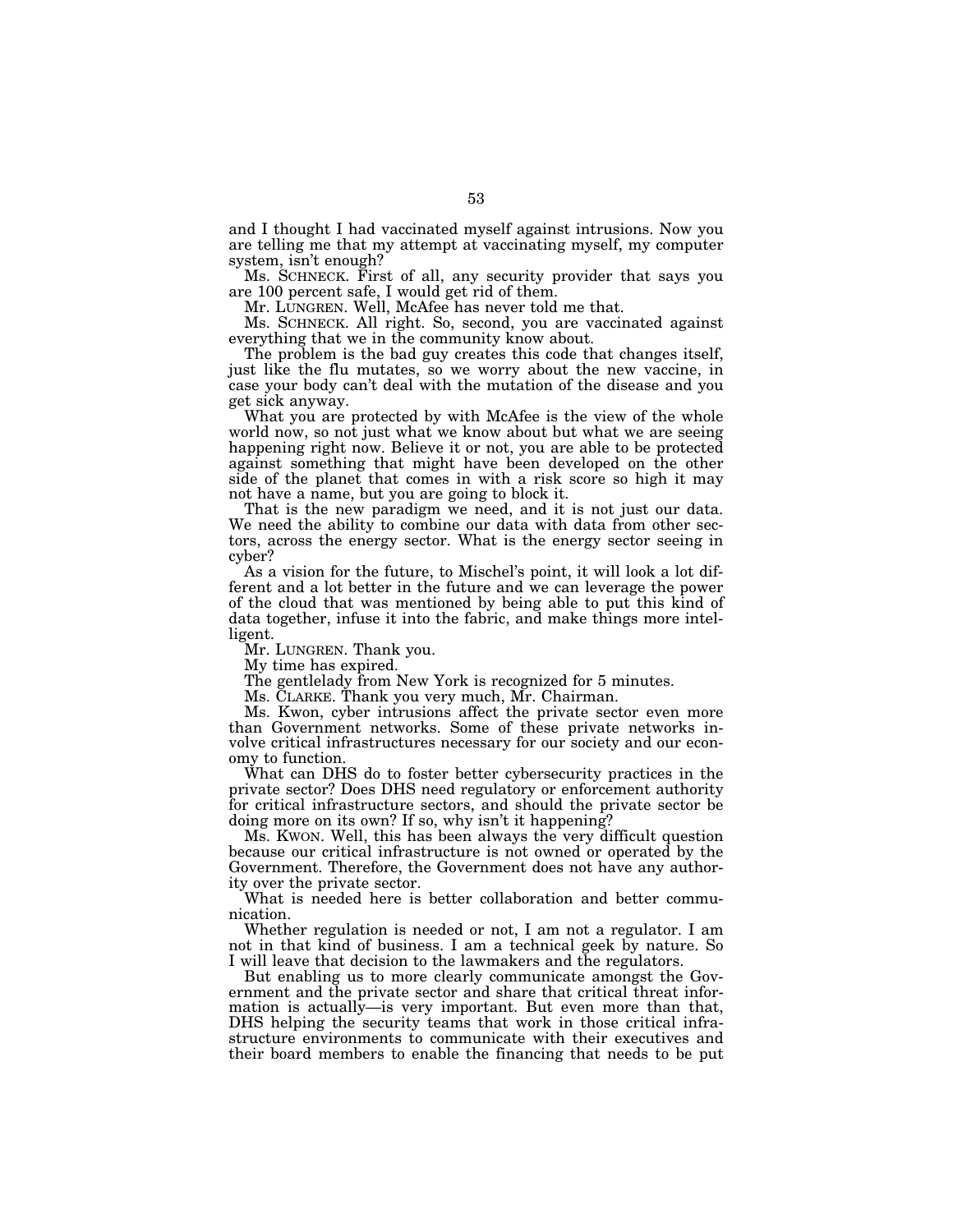behind securing critical infrastructure is critical and important and to helping them accomplish their mission.

Mr. LEWIS. Can I just jump in on that one for a second? We did a poll with McAfee recently, and it found that two-thirds of the electrical companies in the United States had found Stuxnet on their system, two-thirds. Of those two-thirds, only 40 percent had taken steps to remove it.

Does that make you feel good? Not me.

I think if we don't give DHS more authority, we will not succeed at this, and I think CFATS might be a useful model to think about.

Ms. CLARKE. Thank you.

Dr. Schneck, your recent report on Chinese-sponsored hacking into our energy sector computers was very concerning. Is the industry now fully aware of this issue, and if so, have you seen evidence that they have acted to protect themselves? If not, why not, and where is the disconnect?

Ms. SCHNECK. So, on the question of, is the industry fully aware, from reports like these that we have done with CSIS, we consistently get surprise answers back. So, for example, security spending last year went down with the recession, even though awareness of the threat went up. So awareness and acting may not always be related.

In addition, when you talk about being aware, although many are aware there is a threat, I think that both public and private can do a better job of explaining what that threat really means. For example, you can have, you can have the malicious code on your system, and it wouldn't be a threat, and there are two cases why this is true.

One is, if you are not running any systems that that code can actually access or use to your harm, you don't need to worry about that particular threat, so we need to do some risk analysis, back to the comment earlier about looking to the CFOs and the risk people in each company; this is all a question of the risk.

But the second thing is there is technology today that can sit very quietly on a system and just decide these X processes may run, that is it. Anything outside of those processes simply should not run. So we are working with our colleagues and our partners on how you embed this kind of technology into the big component levels of industrial control systems, because we can't always assume everyone is aware. This rose so quickly, we can't make everyone aware, and we certainly can't predict the next threat as quickly as the bad guy can send it.

You are leveraging the power of light. This is happening in bits and bytes at the speed of light. So what we can do is say, only those authorized can act.

Ms. CLARKE. Thank you.

Mr. Lewis, in your writings, you have talked a lot about publicprivate partnerships for the cybersecurity mission. Can you explain to us what roles you feel each side needs to play? What, for example, are the inherently Government functions, the public side, and what components are best left for or even must be left for the private sector?

Mr. LEWIS. Thanks. That is a great question. The obvious place to start for me is that development of technology has to be left to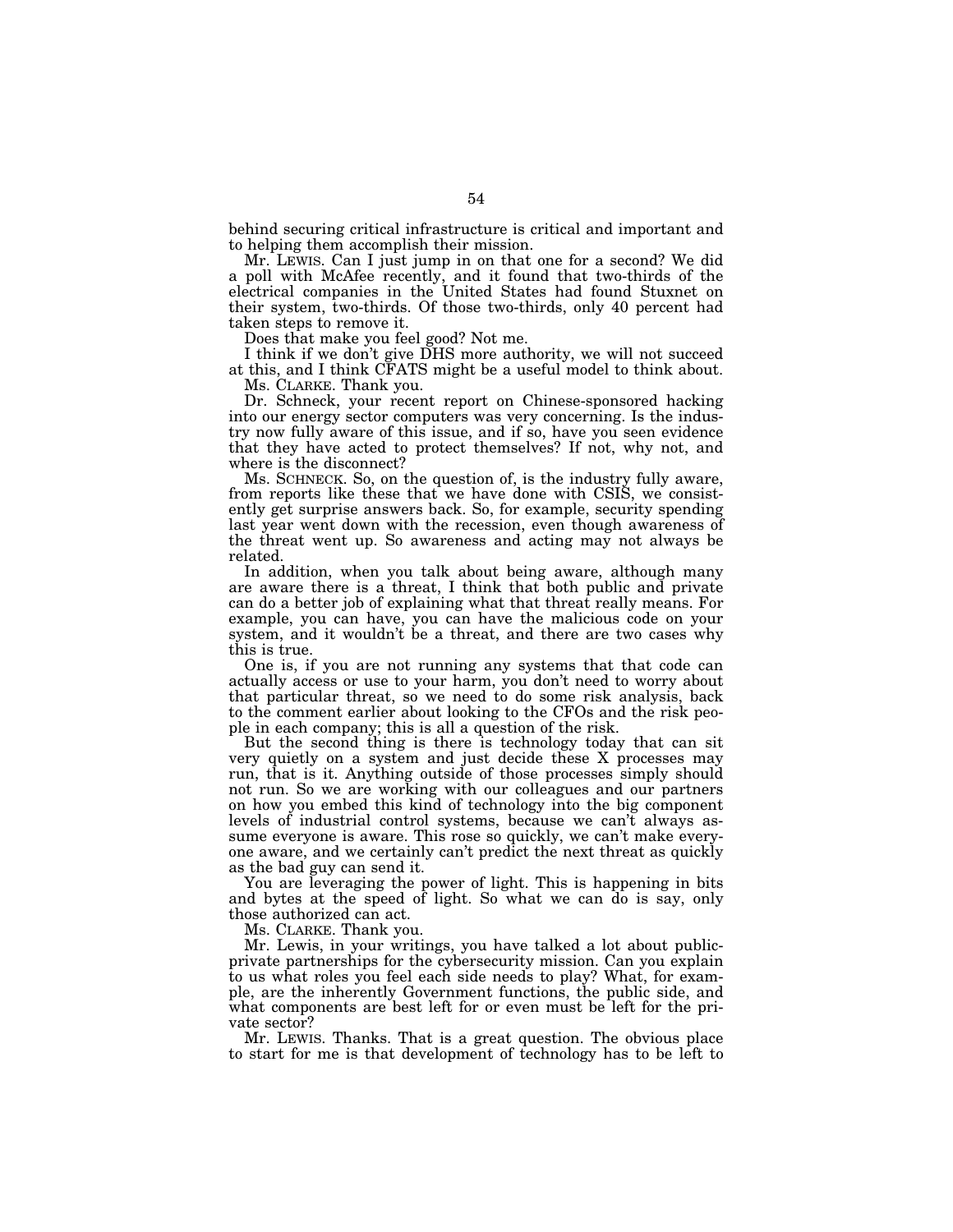the private sector, and they are just the masters at it. We have to let them do it.

A place where public-private partnership makes sense is on information sharing, and it is easy to get sort-of distracted by the numbers in information sharing, but basically, there is a small set of companies that have, including McAfee and Symantec and others, the big telco operators, the big ISPs like Comcast or Cox, put them together with DHS and with NSA, and we will have a pretty complete picture of what is going on, on the internet.

Now there are legal impediments to doing that, right, and that is a harm to the ability to secure our Nation's networks. But that kind of focused information sharing with a small group of companies is a perfect place for a public-private partnership.

On the other hand, there are some threats that only the government can deal with. If we are talking about the Russian military or the German military or al-Qaeda or the Iranian and North Korean military, that is a government response, and there is no company—the story I like to show is Google, greatest technology company in the world, some would say, didn't take the Chinese very long to get through their defenses. There are some things only government can do.

Mr. LUNGREN. The gentleman from the second-largest State in the union, Mr. McCaul, is recognized.

Mr. MCCAUL. California is close behind, I might add.

Jim, it is great to see you again.

Dr. Schneck, thank you for your service on the commission as well.

I assure the Chairman that I was not personally responsible for the 40,000 downloads of that report, but I will, I just want to commend your leadership, which was far greater than mine, in really herding cats on some of the top experts in the Nation, putting that report together. Perhaps we should call you the bots herder in cyber terms, I don't know.

You know, 15,000 Federal intrusions take place per day, so you are going to have 40,000 downloads over a period of a year or so, but 15,000 intrusions per day on the Federal Government. As was pointed out, the three levels we always talk about is the criminal aspect, the espionage and the warfare piece.

God knows how many are taking place in the private sector. I am sure it is far greater than that. When you look at the amount of data that has been stolen from just the Federal Government alone, it rivals the Library of Congress, so it is a very serious issue.

Jim, I just want to throw out just a very generic question. Since the time of the report, I think the threat level has increased. Do you feel that we have made any progress, and do you feel that in any way we are safer?

Mr. LEWIS. Thank you, and I do want to say that I believe Congressman McCaul is right in that there were lots of clicking noises late at night from both of our offices, but that wasn't the cause of the downloads. So are we making progress? The answer, I think, is, "Depends."

When you look at the Department of Defense, some tremendous efforts with the creation of Cyber Command. When you look at the Department of Homeland Security, significant improvement. I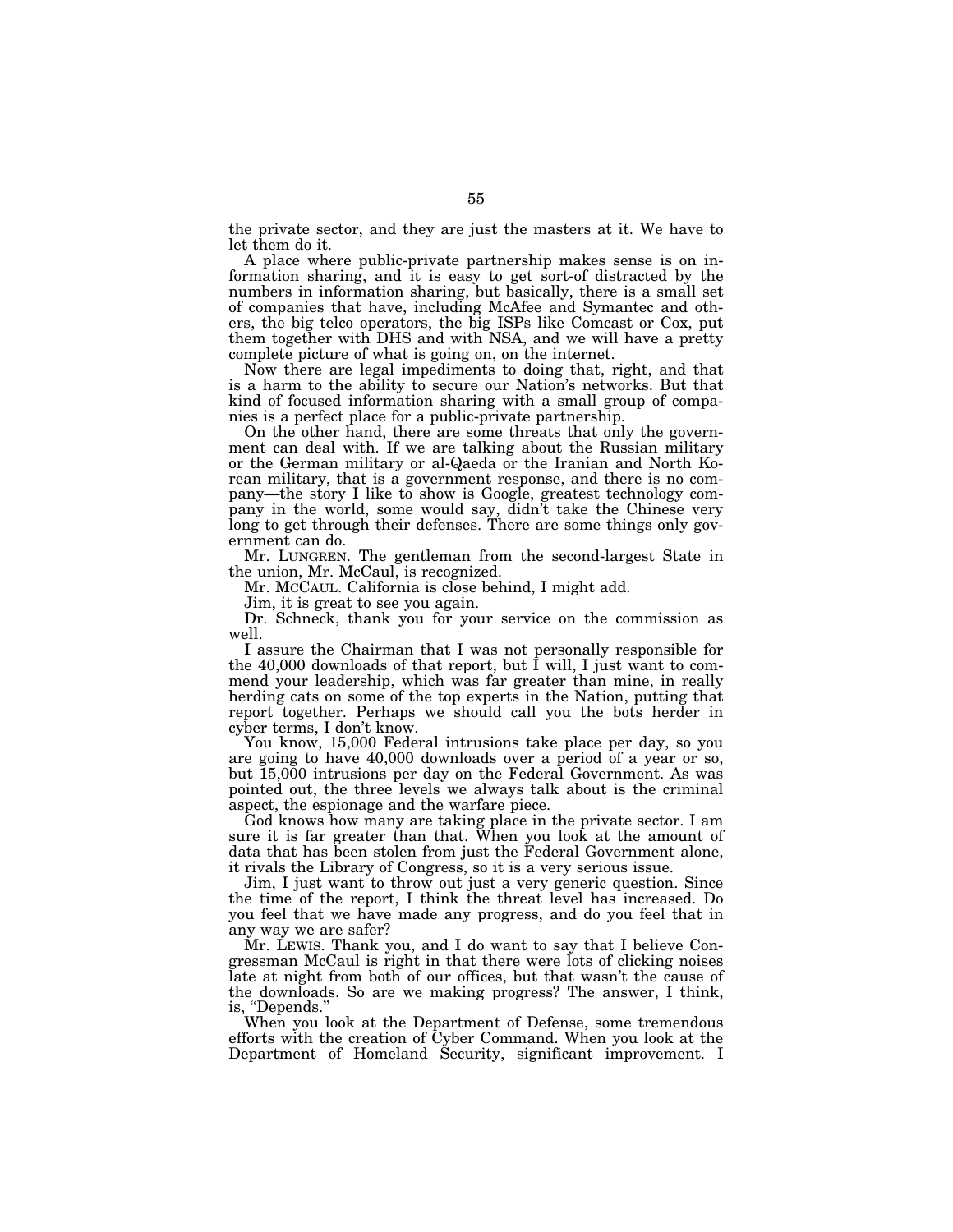think you heard Phil describe that. Other departments, State, Commerce, have made some efforts.

So, overall as a Nation, OMB with its efforts to revise FISMA and to find a better way to secure Federal systems, those are all signs of progress, but it is not enough. We were behind when we started, as you know, and we have not caught up.

So do I feel like we were more secure? We were on the path to being more secure, and I think the work that this committee and others in Congress can do might get us there by 2012, but we are not there yet.

Mr. MCCAUL. With respect to—I am sorry, Ms. Kwon.

Ms. KWON. Yes. I just want to add something to that in that we do spend a lot of time talking about the success of DHS, but I also want to say that there has been a lot of great success among the departments and agencies. They have, over the past several years, stood up several security operation centers and have improved the security amongst some of the larger departments and agencies, and I think that needs to be recognized.

I think a lot of that comes from the actual awareness that has been brought to bear through the CSIS Commission and other efforts in getting the word out that cyber needs to be a priority.

But I do think, in looking towards the future and things that we need to improve is improving that communication within the Government on the Federal, civil, civilian side of the house, getting DHS to work more closely, not only with private sector but with the civil agencies, CIOs and CISOs and work that improvement across the Federal space together.

Mr. MCCAUL. One thing I noticed both you, Ms. Kwon, and Jim mentioned was that DHS needs more authorities and that you, I think you mentioned appropriate authorities must be given to US– CERT. Can you be more specific?

Ms. KWON. Well US–CERT does not—the authorities US–CERT has today are centered around what they have with FISMA and the reporting that the departments and agencies must do with them.

The problem with that is reporting is simply reporting, working together is not working together.

So being able to work from a position of authority during an incident with the departments and agencies, to request information from them, to have certain actions performed, it is very important for them to have that authority over the space they are trying to protect, and they don't have that authority today.

But in giving them the authority, they also have to have the relationship with those departments and agencies. I think that is where we are falling short; we are talking a lot about authorities and more of a dictatorship and what we really need to have is a collaborative partnership with those departments and agencies so that they can take the actions needed in the time of an event.

Mr. MCCAUL. I couldn't agree with you more on that.

You said something interesting that caught my attention that I hadn't heard before, and that is that the nonprofit could play a role in protecting the private sector.

Ms. KWON. Well, I often find that private sector also has a problem sharing with themselves. So sharing information about a cyber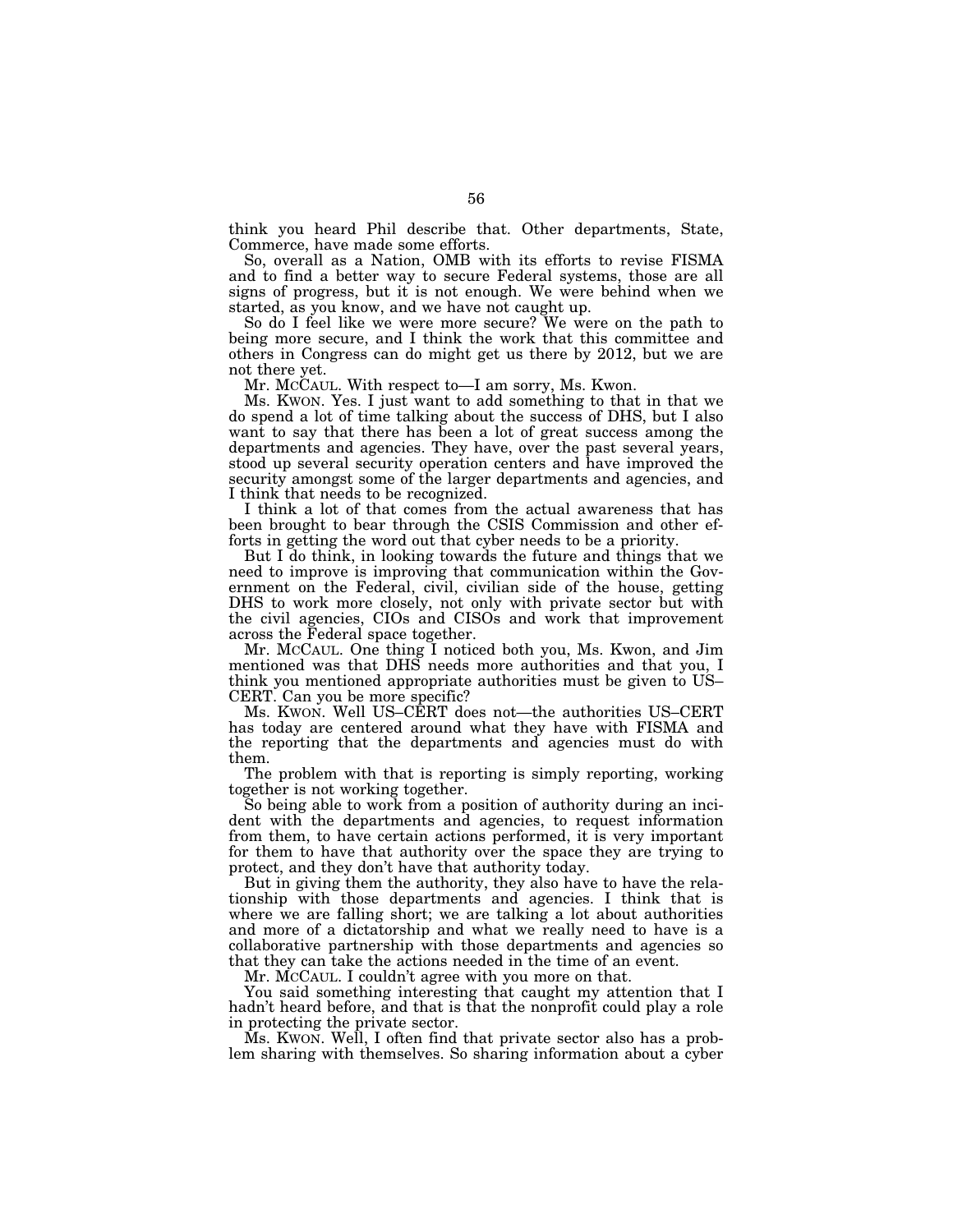attack is very difficult. I mean, it goes to reputation. It has financial implications. It can ruin and crush companies, as we have seen in the near recent past.

So it is important to be able to share. I think if we take the Government out of the picture and allow private sector to create a nonprofit together and start that sharing with the Government as being a member but not the leader, I think we might be able to find some success.

I also think that there are different levels of information that we are talking about here, whether we are talking about broad-threat information with attribution or whether we are talking about technical TTPs, ways in which the malware works, the actual code itself, how to detect it.

Being able to put together an organization that can share those very granular, technical bits of information I think is critical and important in moving forward and a way in which we can do it circumventing some of the problems of law.

Mr. MCCAUL. I wanted to ask a question about Einstein–3, but I see my time has expired.

Mr. LUNGREN. We might come back to you.

Mr. MCCAUL. Or somebody else. I would love a grade on Einstein–3. Maybe I will ask it in a written question.

Mr. LUNGREN. The gentleman from Louisiana, Mr. Richmond, is recognized for 5 minutes.

Mr. RICHMOND. Thank you, Mr. Chairman.

I guess this question is to Mr. Lewis. You were here when I was asking the question about the health, electronic health records and a baseline or a set of standards that we should have, and I am looking at part of your testimony where we talk about the smart grids and the voluntary approach.

I guess I am interested in your opinion on both with electronic health records and the small grid and how vulnerable we are, where we should be going and where we are today in light of where we should be.

Mr. LEWIS. Certainly. Thank you.

You know, a lot of times you will hear people say that we don't know what standards to put in place and there are too many standards or there are lots of standards, and that was probably true a few years ago.

But we are now at the point where between our ability to collect data, our ability to identify best practices, we can now start to do things. We can now start to think of standards or mandatory best practices that would improve cybersecurity, either in health or in smart grids, in the electrical sector.

So I think we are on the cusp of being able to make that leap. You can look at places like the Department of State that have put into place a set of standards that have been very effective.

In 2003, State lost 3 to 4 terabytes of information to an unknown foreign opponent who probably lived in China. Three or 4 terabytes is about the equivalent of a third of the Library of Congress. Today that couldn't happen because they have identified best practices and things you can do.

So I think we can say now, do this and we will be safer, right.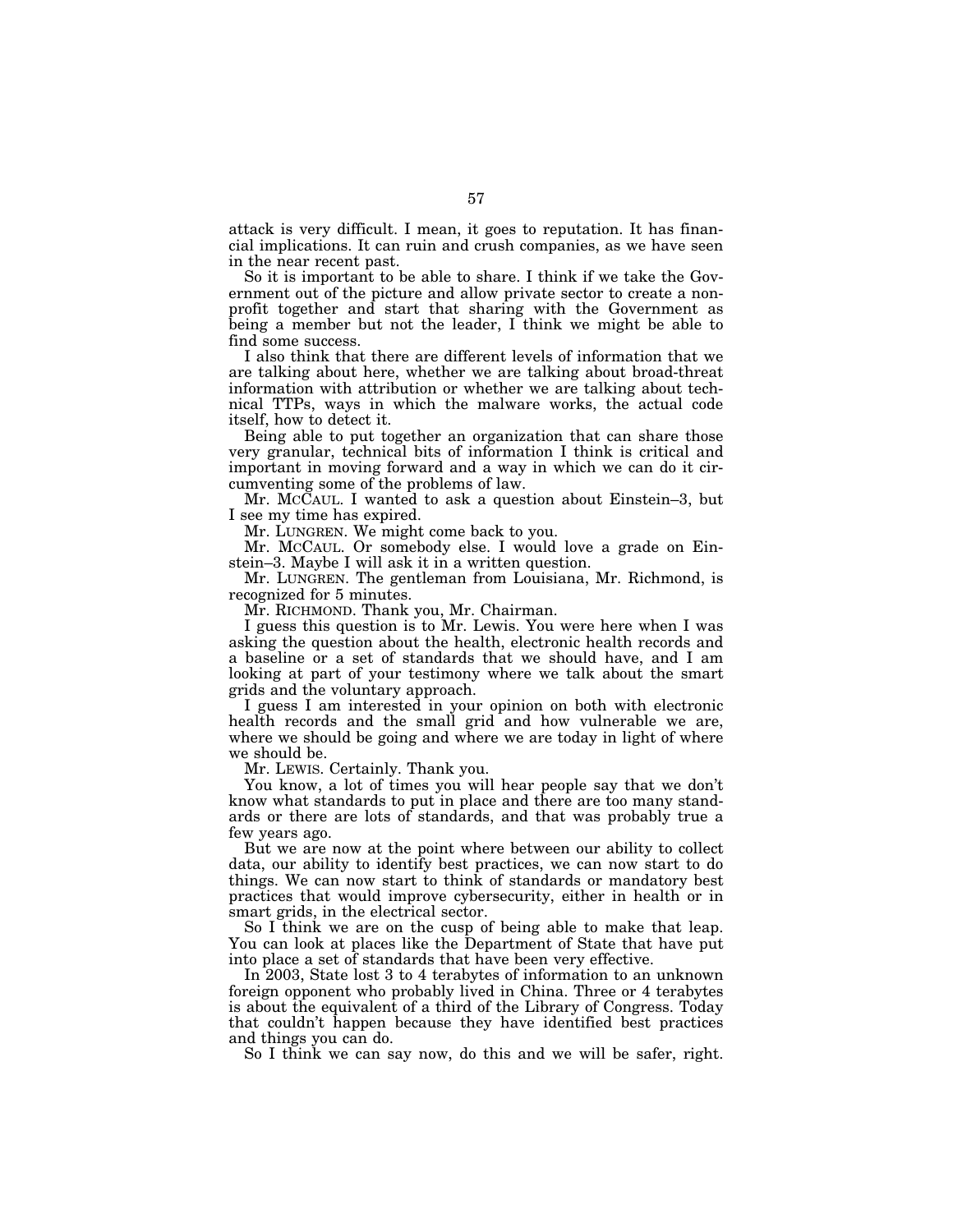When it comes to actually putting those in place, HIPAA, very old, very prescriptive regulations have immense drawbacks, and we need to find a more flexible approach.

Smart grids, well, it will take a while before it's secure, that might be the nicest thing to say. It is not secure now.

People are trying hard, but as I think I mentioned in my written testimony, the process that the National Institute of Standards and Technology used was a consensus process of 475 members. One way to put that in perspective is that is about as many people as there are in the Congress. Suppose you had to get every single person in the Congress to agree to a rule. It would be a challenging exercise, and I think that is what is in front of us.

We can come up with standards. It is possible to say what works, but we don't have the processes in place to do that yet.

Mr. RICHMOND. Well, which is very long and especially when you talk about the smart grid, and now I think that my utility is starting to experiment with smart meters on homes. Is that just as vulnerable?

Mr. LEWIS. No, fortunately, because it means that an individual home or perhaps a block of homes would be more vulnerable, right, because the smart grid itself can be hacked. But it doesn't mean you will be able to hack the actual power-generating facility. It doesn't increase the vulnerability there.

So are you as an individual more vulnerable? Yes. But as a Nation, is our critical infrastructure more vulnerable? Not as much.

Mr. RICHMOND. It appears that in, I think it is just a given that we can accept is true, that this changes every minute, every second of every day, the risk assessment. I know, as a lawyer, the law changes a little less frequently, but we are required to do continuing education on changes in the law.

Is there an industry practice where the chief technology officer or whoever is responsible for threat assessments, do we have an industry standard or something where they stay up-to-date with the new threats, new technology, and as it comes abroad? I am sure McAfee probably has it; they do it on their own. But what I am thinking about, just smaller businesses, to make sure that they are aware of the seriousness of the threats.

Mr. LEWIS. I think we all want to talk on this one.

Ms. SCHNECK. So, thank you. I can speak for McAfee, and I can speak for the colleagues with whom we work. I will leverage a little bit of my experience.

A few years ago I ran, for about 8 years, the private-side sector of the FBI's InfraGard program. We grew that from 2,000 members to 33,000 members, bringing subject-matter experts across the critical infrastructure sectors into relationships with their Federal, State, and, most importantly, local community law enforcement officers and Government officials to share information about cyber and about all the sectors as they are all connected.

One of the things we learned very quickly is our small to medium business base, about 60 percent of our GDP, was probably the biggest beneficiary of these relationships because without that, they don't have the access and the resources that we are privileged to have in larger companies to educate our executives, to give our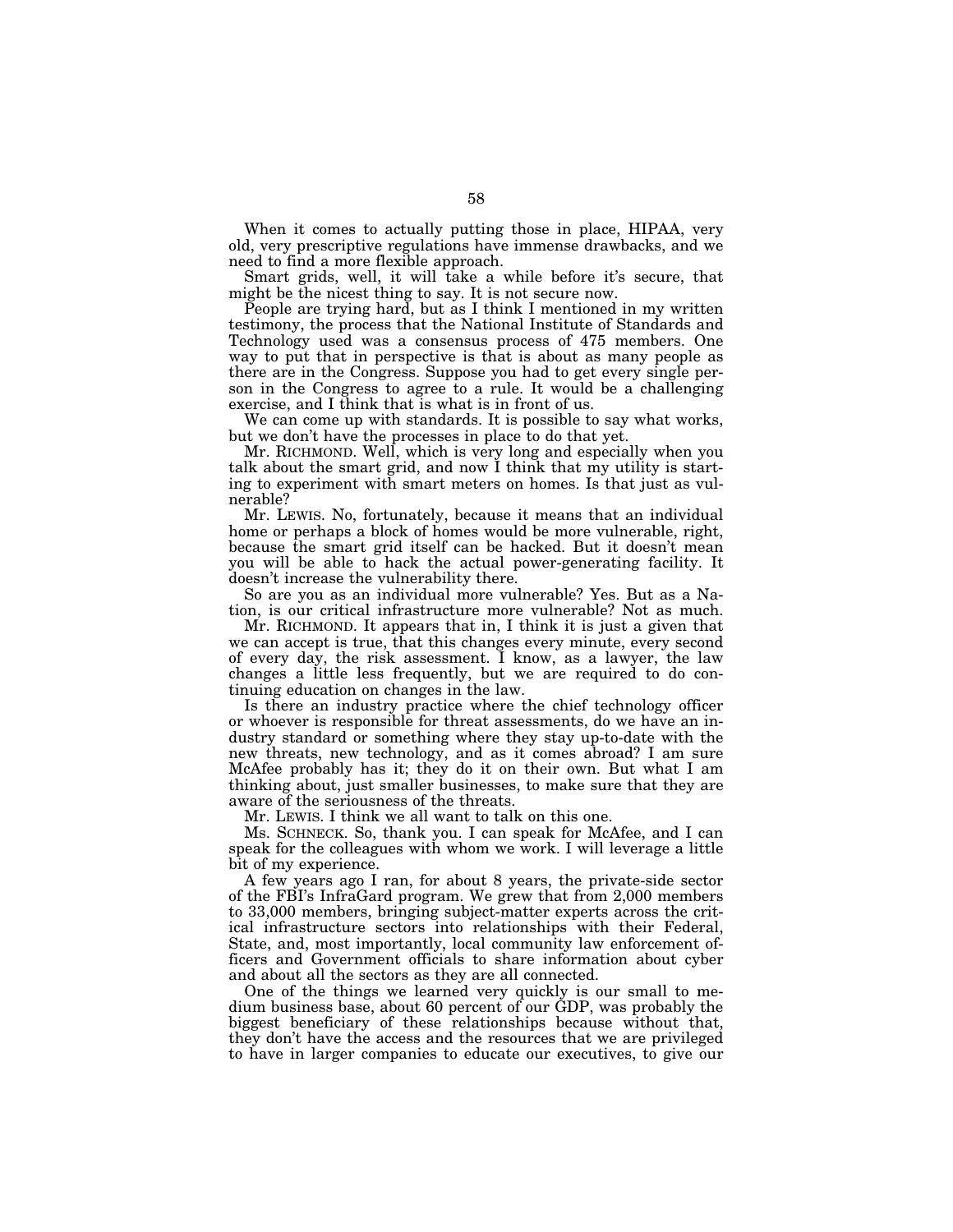executives the time to go out and learn what is really outside of your four walls.

I would recommend that, not just our organization but others, small to medium businesses, to your point, need to educate their executives on the crossover between the legal, the policy, and the technical because it really—they work together so much now. The point was made, a beautiful point earlier, about how we are now focusing on the chief financial officers and the risk officers.

When we need to tell a company not to sell something but to understand that there is a big risk, we go to the CEO or the CFO, so you will see law and policy, I believe, greater value placed on that and more effused used in our businesses' future.

Mr. RICHMOND. Thank you, Mr. Chairman. I yield back.

Mr. LUNGREN. The gentleman from Missouri, Mr. Long, is recognized for 5 minutes.

Mr. LONG. Thank you, Mr. Chairman. Mr. Lewis, I don't understand if I understood you right, were you talking about CFATS program when you said we should emulate that? CFATS, can you elaborate on that?

Mr. LEWIS. Sure, I think it was in Phil Reitinger's testimony as well. This is a program for the Department of Homeland Security that lets the Department set standards in cooperation with the operators and owners of chemical facilities for anti-terrorism purposes to make the chemical facilities more secure.

It is a little bit of a regulatory authority. It is a little bit of a partnership. CFATS is not a bad model, and there are things that need to be fixed in it, I think, and there are probably some issues on liability. But it is a way to say to the companies, here is our goal, you need to make your network secure and here are some hints, here are some suggestions on how you can do that. But you can do whatever you think is best to secure your networks. We have the ability to come in and look and say is it actually working.

So CFATS, not a perfect model, but it is a little more flexible than a heavy-handed regulatory approach, and it does seem to have had some success.

Mr. LONG. I, as a precautionary note, we had the folks from CFATS in a couple of weeks ago, and I asked them, after 4 years of their program and hundreds of millions of dollars, if they could name their top three accomplishments, things they had done. They said, well, Mr. Long, we would say, No. 1, we have identified the problem. So I didn't listen too hard to 2 and 3. So before we go dovetailing in and trying to emulate CFATS, I just want to make sure I understood which program you were talking about.

Dr. Schneck, I think that you kind of answered my question that I was going to ask you and on Mr. Richmond, however, I just wanted to for the record state that there is a small business in my district, a title company, that had \$400,000 electronically removed, and we think, over the weekend, this is within the last 12 months, \$400,000 removed from their bank account, and we believe, the authorities are telling us, that it ended up in Pakistan.

When we had Secretary Napolitano in, I was asking her about if the Secret Service is the one that is in charge of that. She didn't seem to think they were. The Secret Service had told us all please listen all along that they are. So I guess, is there any way small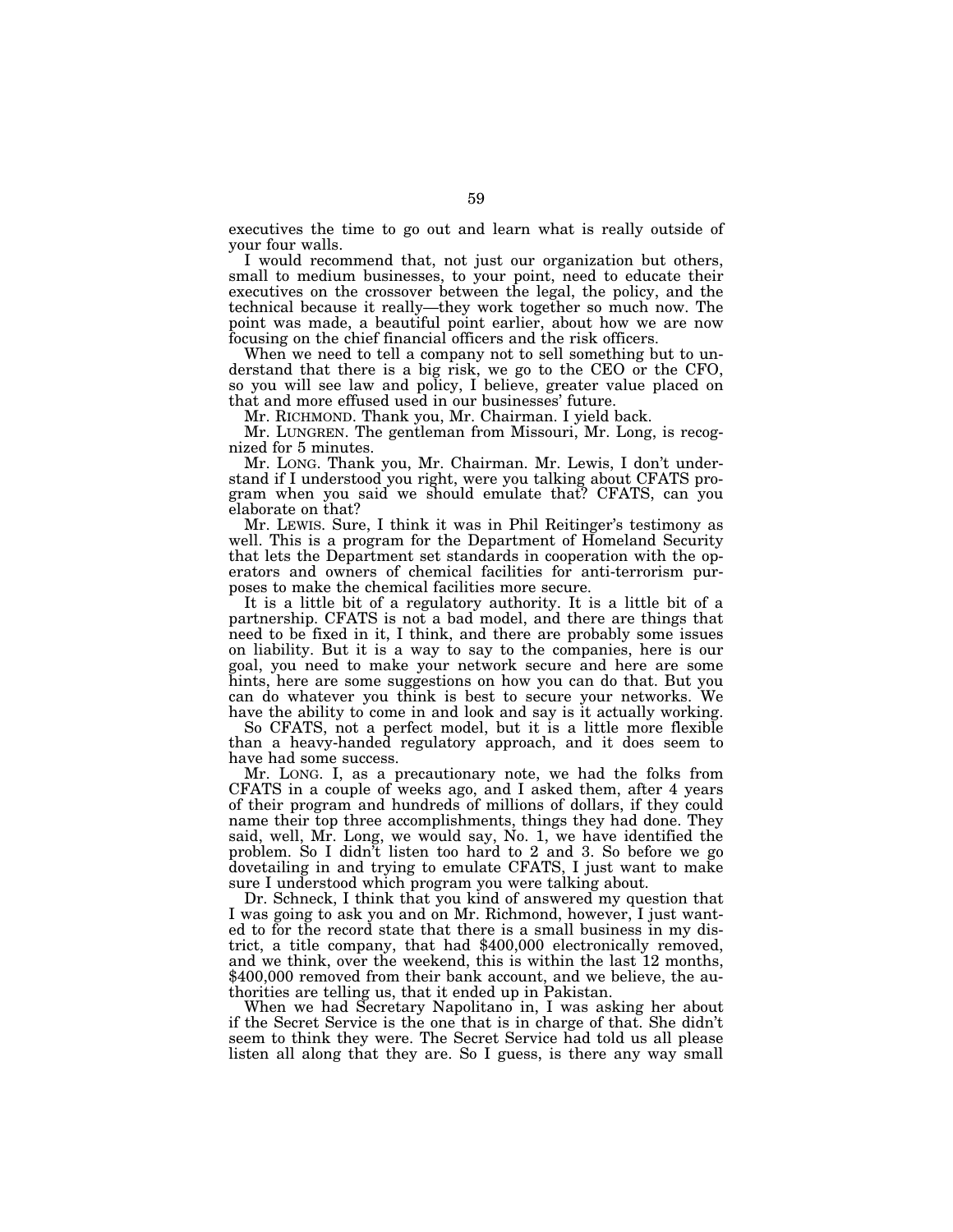businesses like that can protect themselves? So you did kind of cover part of it in Mr. Richmond's testimony.

Ms. SCHNECK. Absolutely. I think it is a good point to note also, and Ms. Kwon made this point earlier, there are many agencies that work together in this cyber endeavor. The FBI or the Secret Service, there are ways that they are interconnected. I think sometimes when we name one agency over another, we don't give enough credit to that point.

The Secret Service, not only part of DHS and their efforts, but they are an integral part of the National Cyber Investigative Joint Task Force, which I analogize a little bit to Noah's ark. There are one or two of each in that task force, so when we have a cyber investigation, we call them directly because I know that that data that we can share will get all across the agencies more quickly than if I make 20 phone calls.

So the Secret Service or the FBI, one may be working it at one point; the other organizations, like the US–CERT, the NCIC, everybody is engaged at that point.

There are things that small to medium businesses can do. My best advice from personal experience driving news programs at the local level as well, build those relationships before you need them. You can meet your State Homeland Security officers. You can meet your local police. You can meet—every FBI, every State has an FBI field office, some have more than one. Go in and meet, I would recommend, the cyber people, meet the Secret Service people that work there. They are all friendly, and they really do want that outreach.

DHS actually has a Protective Service Advisor Program, the CSAs. These are Federal employees that are positioned in each of our States. Some States, the bigger ones, have more than others. Their job, part of their job is to know the community, know the people there and know the mission of that State, and those are also great people and know they can tie you directly back to DHS.

The resources are there. I don't think we as a country have done enough to tell the smallest communities and the small to medium businesses that they are available.

Mr. LONG. Okay, thank you.

Ms. Kwon, for you, the large U.S. banks have tremendous security setups, and they still get hit, and if the largest U.S. banks can't defend themselves, how are regulations that we are going to impose, or what can we do to help the small businesses?

Ms. KWON. Well, this actually goes back to the question with Mr. Richmond and is a very difficult question because often implementing defensive security is expensive and often it is not affordable for a small business or even a medium-sized business, or in large corporations where large budget cuts have been seen over the past year, this is often a problem.

I do see the future of moving IT out of the individual organizations and into a hosted environment, into a cloud environment, is a good defensive mechanism for a lot of small companies. You are seeing a lot of that happening today, particularly in health care, as we are going to electronic health care records.

You are seeing a lot of doctors moving to IT services instead of hosting it in their own offices. That way the security costs can be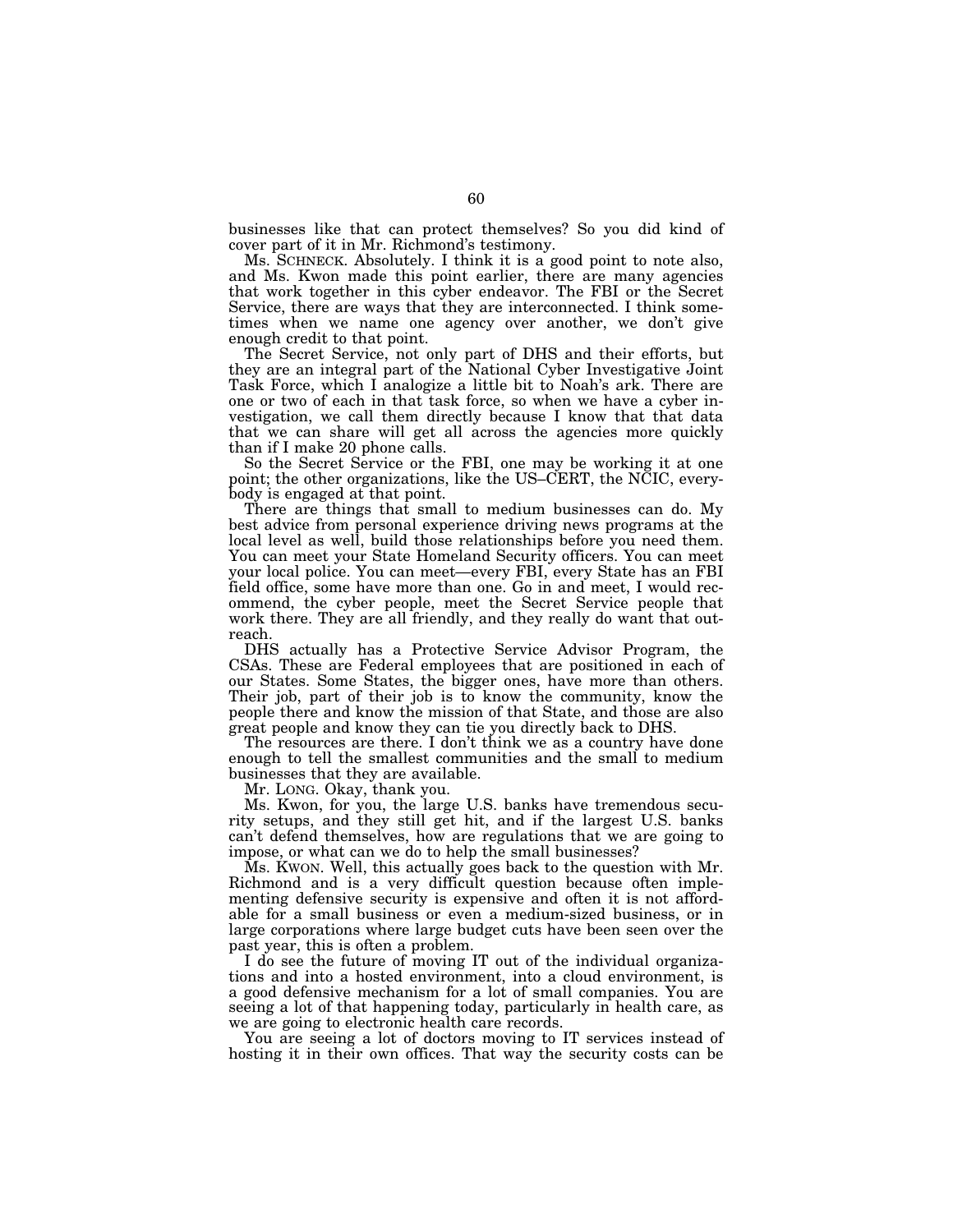spread over many doctors' offices as opposed to being burdened with one. So I definitely see moving to new ways of implementing IT as a good solution for particularly small businesses.

Mr. LONG. Okay, thank you.

I yield back.

Mr. LUNGREN. I thank the gentleman for yielding back.

I thank the witnesses for your valuable testimony, both this panel and the previous panel. You have both help us very much as we are on this journey to ask the right questions and to come up with some of the right answers and to see what the proper role of the Federal Government is in this and where regulation is appropriate, where cooperation is appropriate.

I have also wondered where the insurance industry is appropriate in this, since they seem to have a record for risk management in the world, and how you join all those things together? Those are some of the things that we will be pursuing with this subcommittee.

Some Members of the committee may have additional questions for our witnesses, and I would ask you, if you would, to respond to those in writing. The hearing record will remain open for 10 days.

Without objection, the subcommittee stands adjourned.

[Whereupon, at 11:55 a.m., the subcommittee was adjourned.]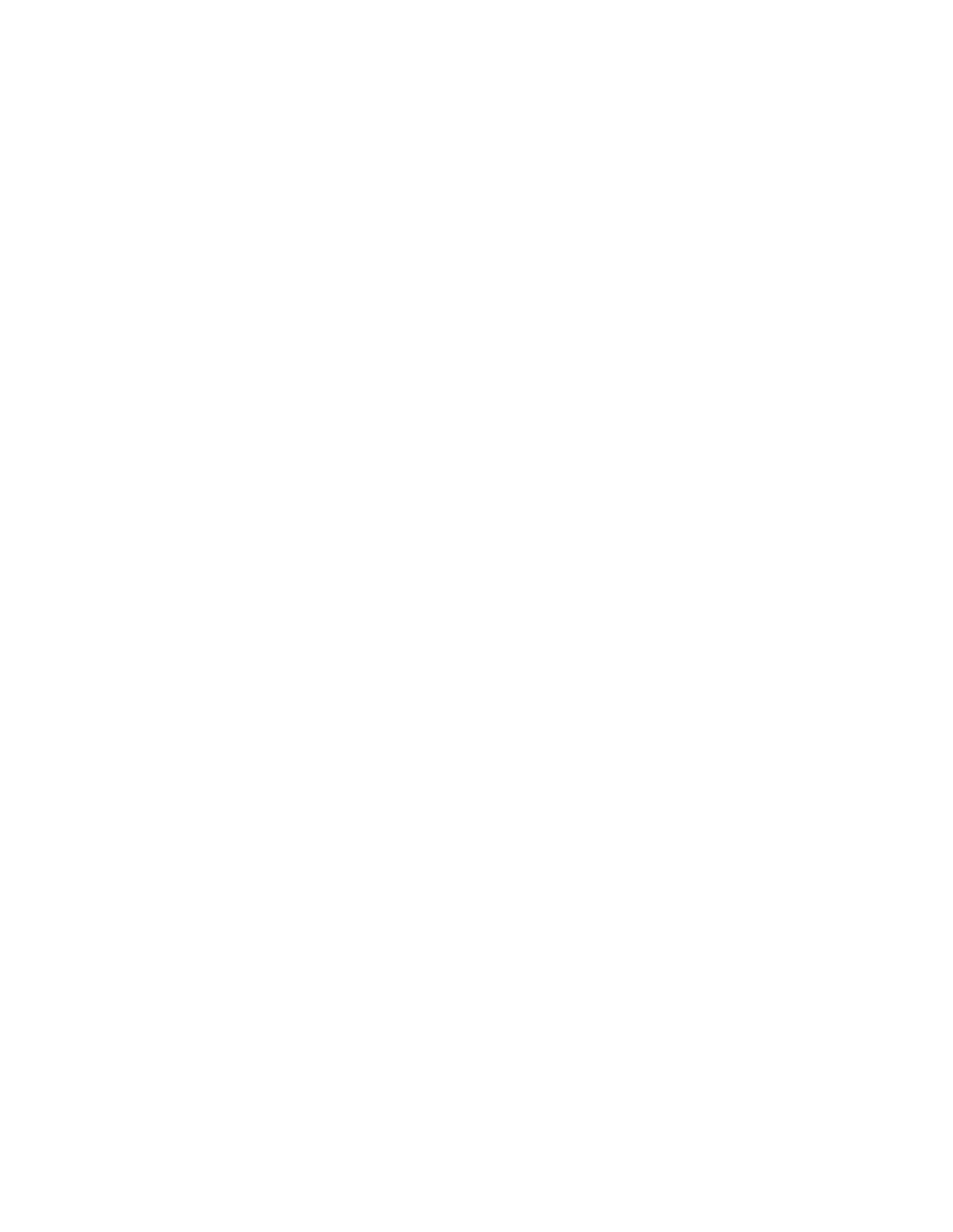# **A P P E N D I X**

# QUESTIONS FROM CHAIRMAN DANIEL E. LUNGREN OF CALIFORNIA FOR PHILIP **REITINGER**

*Question 1.* The various drafts of comprehensive cyber legislation that have been circulating recently have attempted to re-organize the Department. In fact, the former Director of US–CERT states today in her written testimony that US–CERT should report directly to the Secretary.

Is this necessary?

What are the positives and negatives, as the Department sees them, to re-organization?

Answer. As detailed in the Quadrennial Homeland Security Review (QHSR), cybersecurity is a recognized and vital mission responsibility of the Department of Homeland Security (DHS). The United States Computer Emergency Readiness Team (US–CERT) is the operational component of the integrated capabilities within the Department to satisfy its cybersecurity responsibilities. US–CERT has an enhanced ability to keep DHS informed about important cybersecurity events since 2009. US–CERT provides watch, warning, and response functions through the National Cybersecurity and Communications Integration Center to the Government and to our international and private sector partners. The US–CERT provides daily input to the Secretary of Homeland Security. The current reporting arrangement has proven successful through CyberStorm III as well as all cyber events that have occurred over the past year.

Moreover, the QHSR was followed by the Bottom-Up Review (BUR), which included a plan for DHS to:

''*Increase the focus and integration of DHS's operational cybersecurity and infrastructure resilience activities.* DHS has substantial operational cybersecurity responsibilities, which are inextricably intertwined with its responsibilities to manage all hazards risk to critical infrastructure. DHS typically manages its operational responsibilities through operating components. However, the majority of DHS's operational activities relating to cybersecurity and infrastructure protection and resilience are currently administered by NPPD, which is designated as a DHS headquarters element. DHS will focus NPPD's activities on operations and more closely align cyber and critical infrastructure protection and resilience efforts, in cooperation with the private sector, to secure cyber networks and make critical infrastructure resilient.''

Thus, DHS is moving to increasingly integrate physical and cybersecurity operations across critical infrastructure. Isolating US–CERT from that integration could degrade the Department's ability to respond to complex incidents.

*Question 2.* You mentioned in your statement that DHS signed an MOU with DoD that ''aligns and enhances America's capabilities to protect against threats to our critical civilian and military computer systems and networks.'' How does this MOU benefit the private sector, if at all?

Answer. The Department of Defense (DOD) and the Department of Homeland Security (DHS) already work closely together, and this agreement formalizes a process to increase the ability of each agency to work in its mission space. In particular, DHS leverages DOD's significant technical capabilities through its National Security Agency (NSA). To support DHS activities in protecting Government civilian networks and critical infrastructure, DOD has collocated a Cryptologic Services Group and a Cyber Support Element at DHS's National Cybersecurity and Communications Integration Center (NCCIC), the hub for responding to domestic cyber incidents.

Through enhanced joint planning and better visibility into each others' operational processes, the Memorandum of Agreement (MOA) will increase each agency's effectiveness and build on the capabilities of each. This in turn will enhance the re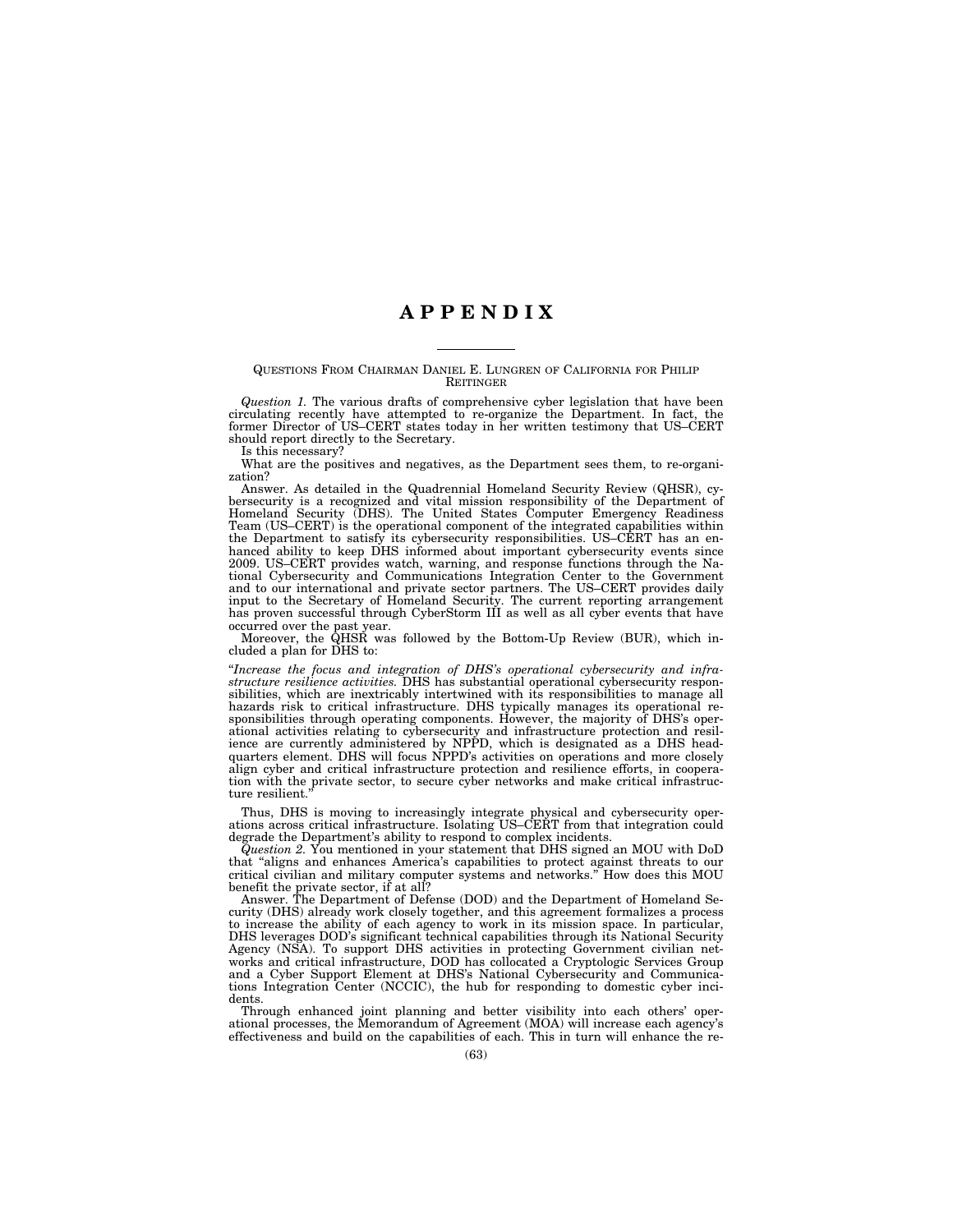sponse capabilities of both agencies while dealing with incidents that may affect the private sector.

The MOA does not alter existing DOD and DHS authorities, command relationships, or other oversight relationships. The MOA will not extend DOD's cyber involvement with the private sector beyond its current role. DOD already operates within DHS's National Infrastructure Protection Plan (NIPP) framework as the Sec-tor Specific Agency for the Defense Industrial Base. Within the critical infrastructure and key resources community, DOD works directly with defense industrial base partners, DHS and Sector Specific Agencies (SSA), and other critical infrastructure partners in developing plans to assist in reducing risk and better securing critical infrastructure information systems.

Moreover, the MOA provides a framework that enables DHS to fuse DOD and NSA information, through the NCCIC, with that of the private sector. This provides all parties with a more comprehensive situational awareness of cyber activity impacting the Nation, and permits all parties to respond more effectively to those threats.

*Question 3.* How has the OMB memo providing DHS with operational review of Federal CIO's compliance with FISMA going to affect the cybersecurity program within NPPD?

Will taking on such wide responsibilities alter the priorities within the cybersecu-rity mission? How will the cyber mission be affected?

Answer. Office of Management and Budget (OMB) Memorandum M–10–28 "out-<br>lines and clarifies the respective responsibilities and activities of OMB, the Cybersecurity Coordinator, and the Department of Homeland Security (DHS), in particular with respect to the Federal Government's implementation of the Federal Information Security Management Act of 2002 (FISMA).'' It assigns DHS immediate primary responsibility for the operational aspects of Federal agency cybersecurity with respect to FISMA, including, but not limited to:

1. Overseeing the Government-wide and agency-specific implementation of and reporting on cybersecurity policies and guidance;

2. Overseeing and assisting Government-wide and agency-specific efforts to provide adequate, risk-based and cost-effective cybersecurity;

3. Overseeing the agencies' compliance with FISMA and developing analyses for OMB to assist in the development of the FISMA annual report;

4. Overseeing the agencies' cybersecurity operations and incident response and providing appropriate assistance; and, 5. Annually reviewing the agencies' cybersecurity programs.

The memorandum enables new, proactive protection activities, which complement the Department's pre-existing, reactive incident response activities in the area of Federal Executive branch agency cybersecurity. While the United States Computer Emergency Readiness Team (US–CERT) is already focused on detecting malicious activity and providing incident response support, the new activities permit DHS to better understand the Federal Executive branch's cybersecurity posture from both an agency-specific perspective and on an enterprise-wide basis. Examples of specific activities include: FISMA reporting to OMB based on agency periodic reporting through the CyberScope platform; recurring Cybersecurity Compliance Validation (CCV) program engagements with agencies; and establishment of Government or private sector Shared Service Centers (SSCs) and Blanket Purchase Agreements (BPAs) that deliver cost-effective security solutions to Federal agencies and further permit those agencies to allocate limited resources to more mission-critical activities.

As it continues to implement the memorandum, DHS will conduct annual agency Chief Information Officer (CIO)/Chief Information Security Officer (CISO) interviews to maintain awareness of agency-specific successes and challenges. Interview input enables DHS to better assess Government-wide and agency-specific needs and gaps, which ultimately leads to establishing new, targeted capabilities or processes. DHS recently also began conducting CyberStat reviews with Agency CIOs and CISOs in coordination with the National Security Staff and OMB to assist agencies in defining action plans to improve FISMA-related cybersecurity capabilities.

Undertaken by the Federal Network Security (FNS) branch within DHS' National Cyber Security Division, the activities pursuant to the memorandum enable DHS and its agency partners to enhance their security posture before incidents occur. They also provide US–CERT with a clearer picture of an agency's networks, systems, and policies when investigating an incident and providing support.

*Question 4.* With regard to the private sector the Department is still more of a coordinator rather than a directive authority, is that an effective role?

Is the private sector being best served by DHS?

What additional authorities does the Department feel are necessary to better serve and protect the private sector, and especially critical infrastructure?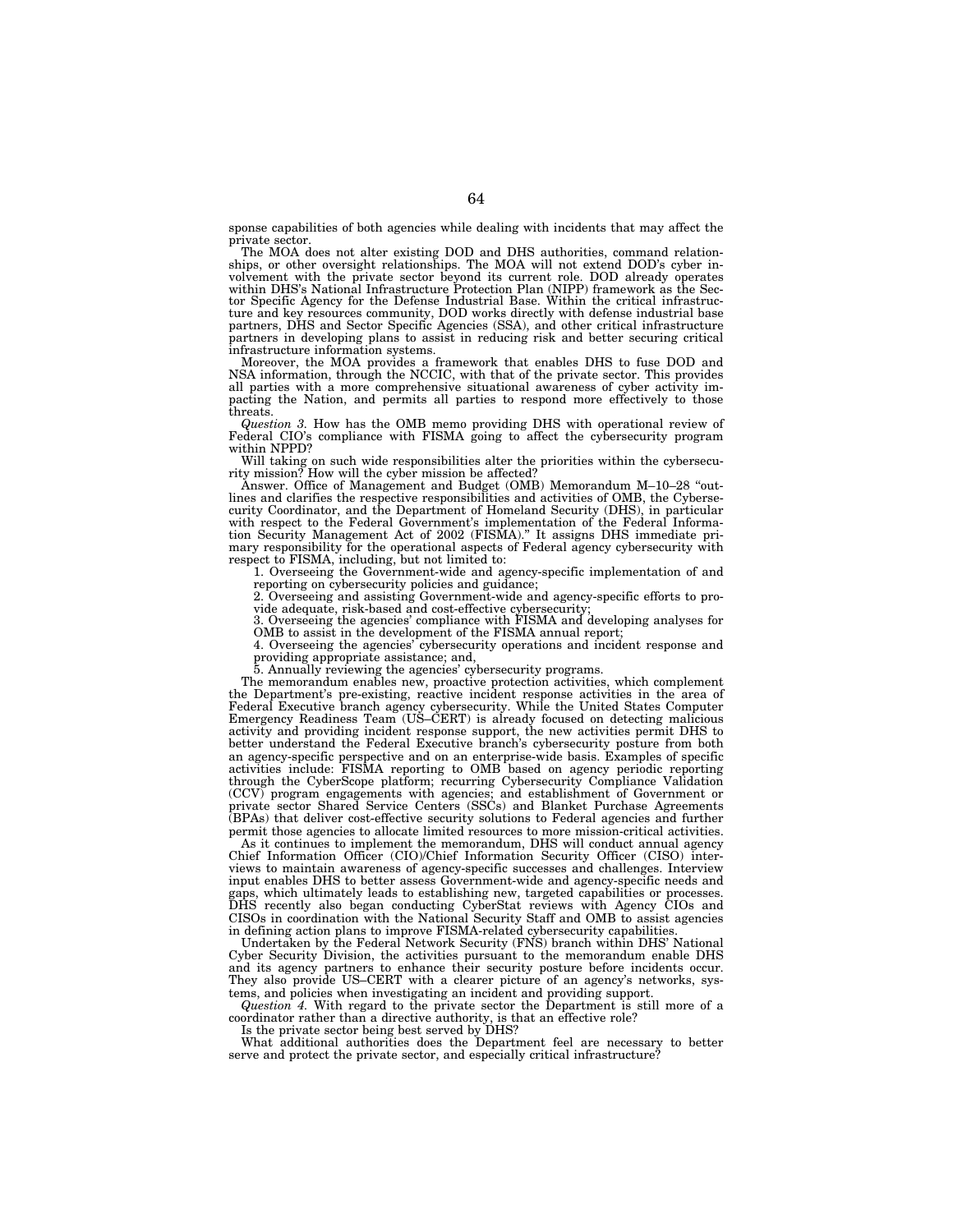Answer. The Department of Homeland Security (DHS) has a clear authority to conduct analysis, develop mitigation plans, and provide warnings with regards to cybersecurity. DHS serves the private sector in these capacities on a daily basis. However, nearly all of our private sector programs are built on voluntary participation. These programs have provided valuable, timely, and actionable vulnerability information, risk assessments, and mitigation strategies to our private sector partners.

For instance, both the Cyber Security Evaluations Program and the Control Systems Security Program (CSSP) conducted more than 50 on-site voluntary assessments in fiscal year 2010. Within CSSP, the Industrial Control Systems Cyber Emergency Response Team (ICS–CERT) provides on-site support to owners and operators of critical infrastructure for protection against and response to cyber threats, including incident response, forensic analysis, and site assessments. ICS–CERT also provides tools and training to increase stakeholder awareness of evolving threats to industrial control systems. The United States Computer Emergency Readiness Team (US–CERT) also provides similar vulnerability, assessment, and mitigation information for private sector business networks, upon request. Similarly, a large number of private sector participants take part in the Cyber Exercise Program, including the recent Cyber Storm III. These exercises are designed to increase the preparedness of individual participants, and across the public-private response community as a whole.

*Question 5.* What is the goal 10–15 years down the road for dot-gov protection? Answer. Dot-gov protection is a complex, multi-enterprise issue. The challenge for dot-gov protection increases as the complexity of the Information Technology (IT) environment and the data and services consumed become more distributed. The technologies used to manage information and to create services that defend information must evolve with the larger environment.

Dot-gov protection must transition from network and signature-based security to security that also incorporates information and user-centric security. Government must adopt IT innovations that better serve Federal dot-gov users and the users who interface with Government systems. To effect this transition, Government must make fundamental changes in the following areas:

## *Security Operations*

*Coordinated Risk Management*.—Policy and standards must build on knowledge and experience drawn from various sources, including intelligence, law enforcement, industry, Government departments and agencies (D/As), and others. The Federal Government will continue to play a significant role in the development of policy, standards, and countermeasures.

*Information Sharing*.—Information sharing that ensures the rights, privacy, and protection of individuals and their information is critical—particularly with the continued expansion of cloud computing, solutions as a service, and social networking.

*Distributed Execution*.—Distributed execution requires increased partnership with D/As and industry. D/As must continuously monitor their networks and hosts in order to provide insight into the health and status of Federal systems. Government relies on industry to: (1) Build product capabilities that secure customers, (2) develop system capabilities to provide increased capability to self-heal, and (3) provide prevention-oriented solutions to seek out, detect, and protect the user from malicious actors.

# *Technology Attributes*

*Identity Awareness*.—Full protection of dot-gov requires development of ''identity awareness," which is a capability that provides every component in the "service chain'' with the ability to validate identity, ensure its authenticity, and provide access based on the role of that identity.

*Agility*.—Advances in mobile computing, cloud-based systems, and telework are posing new security challenges to the traditional concept of a static security perimeter protecting private Government systems and information. Government must be able to adapt as Government information is stored and accessed wherever an agency mission requires it. The security challenge associated with this agility is deciding which new risks are, or are not, acceptable when operating in a dynamic, mobile, and cloud-based computing environment, which may be only partially under the agency's control.

*Diversity*.—In the past, Government agencies operated relatively homogenous computing environments; Intel-based workstations running Microsoft operating systems were the norm. Now, we see a proliferation of device types (netbooks, smartphones, and tablets) joining traditional workstations and laptops. The industry development cycle is now measured in months. We can't predict the next great device or program, however, we know the trend runs towards smaller, more capable, and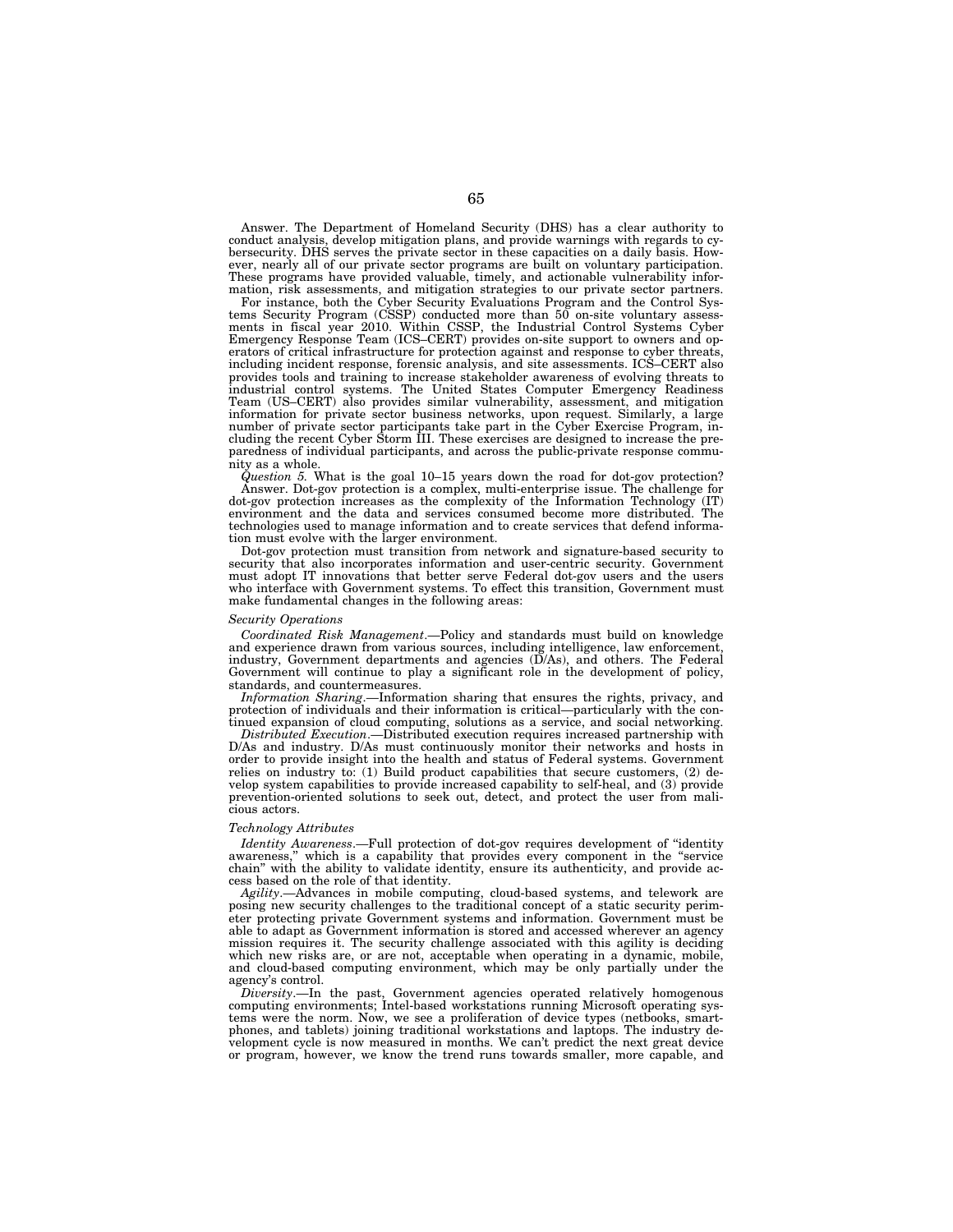cheaper devices. Furthermore, capabilities begin to blur as new generations of devices emerge. For example, we now judge phones on their ability to run applications and computers on their ability to make calls. The security challenges associated with this diversity of devices ultimately impacts our ability to secure these devices without degrading their capabilities.

*Convergence*.—As device diversity grows, we begin to see a convergence in net-work space and functionality. Accessing dot-gov no longer requires a user to sit in front of a computer. They may access our networks from any type of network, in-cluding traditional Ethernet, telephone systems, cellular lines, or wireless networks. Gone are the days when we could devise protections based on relatively stable, predicable network paths. The security challenge associated with this convergence ultimately concerns our ability to secure these pathways without disrupting connectivity.

In order to address these changes, Government must partner with the private sec-tor and academia to develop new security ideas. These new ideas must be based on an information- and user-centric view that enhances new capabilities, rather than impeding them. These considerations are among those addressed in *Enabling Distributed Security in Cyberspace: Building a Healthy and Resilient Cyber Ecosystem with Automated Collective Action.* This paper, recently published by DHS, presents a five-level maturity model for ecosystem focus and convergence that is associated with increasing agility and provides an approach for achieving and employing these various levels. Ecosystem maturity is further explored through a discussion of  $\label{eq:1} \begin{array}{ll} \text{healthly attributes.}\\ \text{Source:}~http://blog.dhs.gov/2011/03/enabling-distributed-security-in.html. \end{array}$ 

Source: *http://blog.dhs.gov/2011/03/enabling-distributed-security-in.html*. *Question 6.* Are private sector entities responsive to the efforts the Government makes with them to warn of threats and mitigate the consequences of attacks?

Answer. Due to the variety of Department of Homeland Security (DHS) programs and activities engaged in collaboratively improving cybersecurity, and the diverse nature of the private sector, private sector responsiveness varies considerably. Several examples of private sector responsiveness are outlined below.

*United States Computer Emergency Readiness Team (US–CERT)*.—Formed in 2003, US–CERT is the operational arm of DHS' National Cyber Security Division. US–CERT's mission is to lead and direct efforts to improve the Nation's cybersecurity posture, coordinate cyber information sharing, and proactively manage cyber risks to the Nation while protecting the Constitutional rights of Americans.

If a private-sector entity requests assistance from the Government, DHS may provide on-site or remote assistance to perform analysis and recommend mitigation actions through US–CERT. This assistance, which is based on a signed request for technical assistance, is designed to assist private sector entities in detecting the scope of the malicious activity and determining mitigation actions to protect the system from current and future attacks or breaches. In addition, US–CERT provides standardized warning and mitigation information products to its private sector partners and constituents through its secure portal and through its public facing website.

The private sector's response varies depending on the entity and circumstances. However, we have seen growing private sector interest in receiving DHS on-site or remote analytical support. Some issues that may inhibit private sector responsiveness include concerns about: (1) Exposure of proprietary data; (2) prosecution or regulatory action; and (3) negative publicity.

*Cyber Security Evaluations Program*.—Since 2009, the National Cyber Security Division's (NCSD) Cyber Security Evaluations Program has conducted on-site assessments through its Cyber Resilience Review. In 2010, NCSD deployed its first Cyber Security Advisor (CSA), located in the mid-Atlantic region, to promote cyber preparedness, risk mitigation, and incident response. In this short period of time, it has become apparent that many critical infrastructure owners and operators have a general awareness of cybersecurity issues, but only those partnering with fusion centers, the Federal Bureau of Investigation's (FBI) Infragard program, local communities-of-interest, or those that subscribed to the United States Computer Emergency Readiness Team (US–CERT) informational products, routinely receive Government-provided threat warnings. To date, only a limited set of owners and operators have been directly engaged in assessments or other targeted cybersecurity activities.

Private sector entities, however, respond well when the Government solicits their participation in specific initiatives and they readily work with the Government to identify appropriate subject matter experts within their organizations. They also work with DHS personnel and other Government representatives to develop threat mitigations. For example, recent Cyber Unified Coordination Group Integrated Management Team operations, under the National Cyber Incident Response Plan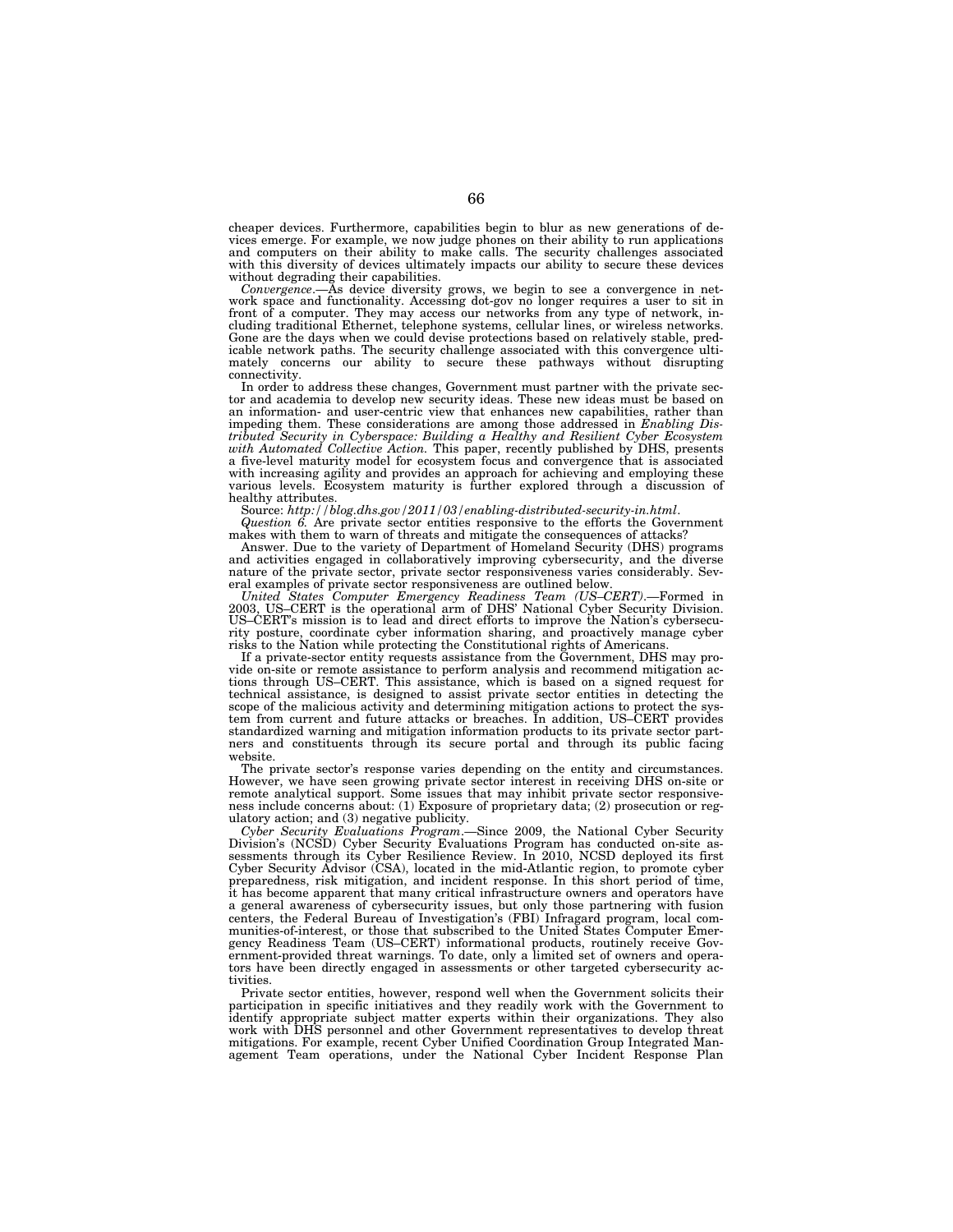(NCIRP), used joint private-public partnerships to raise alerts, and to focus subject matter expertise and create tractable risk mitigations.

*Cyber Exercise Program*.—Private sector partners repeatedly mention that Cyber Storm and other DHS-sponsored exercises help improve their individual and collective cybersecurity and incident response capabilities. The number of private sector<br>organizations that played in Cyber Storm III represented a 75 percent increase over<br>Cyber Storm II (from 40 to 70 participants). Private s tively participated in initiatives resulting from Cyber Storm III, including development of the Cyber Storm III summary and observations report, making edits to the NCIRP, and continuing active membership in the Unified Coordination Group, an interagency and inter-organizational coordination body that incorporates public and private sector officials. Private sector organizations from three critical infrastructure sectors already have engaged with NCSD to conduct follow-on exercise activities

that examine operational changes made as a result of Cyber Storm III.<br>Control Systems Security Program.—The private sector has shown growing inter-<br>est in the services of the DHS Control Systems Security Program (CSSP), wh works with public and private sector partners to improve cybersecurity of critical infrastructure industrial control systems. Since the advent of their activities, CSSP and the Industrial Control Systems Cyber Emergency Response Team (ICS–CERT) have grown in scope and received increasingly more requests for on-site incident re-sponse, assessments, control systems training, and other offerings. The statistical trend from year-to-year indicates that the community as a whole is showing an increased interest in the Government program. Their interest also serves as an indi-

cator of the effectiveness of the program's outreach and awareness efforts. More specifically, ICS–CERT works on a voluntary basis with critical infrastructure owner-operators to respond to and analyze control systems related incidents, vulnerabilities, and threats. The team can perform a comprehensive range of services and activities, including providing sophisticated analysis of malware and de-ploying full fly-away teams. ICS–CERT incident response teams (also known as flyaway teams), which are routinely requested by the private sector, deploy to critical infrastructure facilities bringing advanced and unique malware evaluation capabilities and leveraging our control systems expertise and f The team then works with the company to develop and implement a mitigation plan<br>to eliminate the malicious activity and limit the risk of future incidents. The team<br>appropriately addresses sensitive information using Prote ture Information (PCII) protections and works to mitigate any privacy and civil lib-erties issues. ICS–CERT is then able to carefully aggregate and anonymize data about the incident and disseminate early warning alerts and advisories to critical infrastructure owners and operators on a sector-by-sector basis. Actionable alerts to our stakeholder communities include threat information, validated vulnerabilities, and related patches and mitigation strategies.

Once the ICS–CERT actively engages with a specific private sector entity via the voluntary incident response process, oftentimes the company will continue to implement the mitigation solutions that are offered, and, if needed, request additional support from DHS in the area of control systems security. Quite often these engagements evolve into trusted long-term information-sharing relationships that benefit both the Government and the private sector.

In addition to sending fly-away teams, DHS is also able to proactively work with companies to conduct cybersecurity assessments using the Cyber Security Evaluation Tool (CSET). These no-cost assessments enable users to assess their network and ICS security practices against recognized industry and Government standards, guidelines, and practices. The assessment tool can be used independently by the asset owner, or upon request, CSSP teams can assist with a full assessment on-site. The completed CSET assessment provides a prioritized list of recommendations for increasing the cybersecurity posture of an organization's ICS or enterprise network and identifies what is needed to achieve the desired level of security within the specific standard(s) selected. The CSET has increased in popularity among our partners over the years; in 2010, for example, the CSSP conducted 50 on-site assessments spanning 12 critical infrastructure sectors (including the Electric subsector) and is on target to complete 75 in fiscal year 2011. The tool is now publicly available for download on the CSSP website, and countless copies of the CSET have already been handed out at conferences and other events.

CSSP also works closely with the Department of Energy Idaho National Laboratory (INL) to provide cybersecurity training to private sector employees. The training consists of a weeklong class held at INL, instructing in cyber protection and intrusion mitigation techniques. Response to the classes has been highly positive— thus far, DHS and Idaho National Labs have trained over 16,000 control system officials, from chief executive officers to technical operators.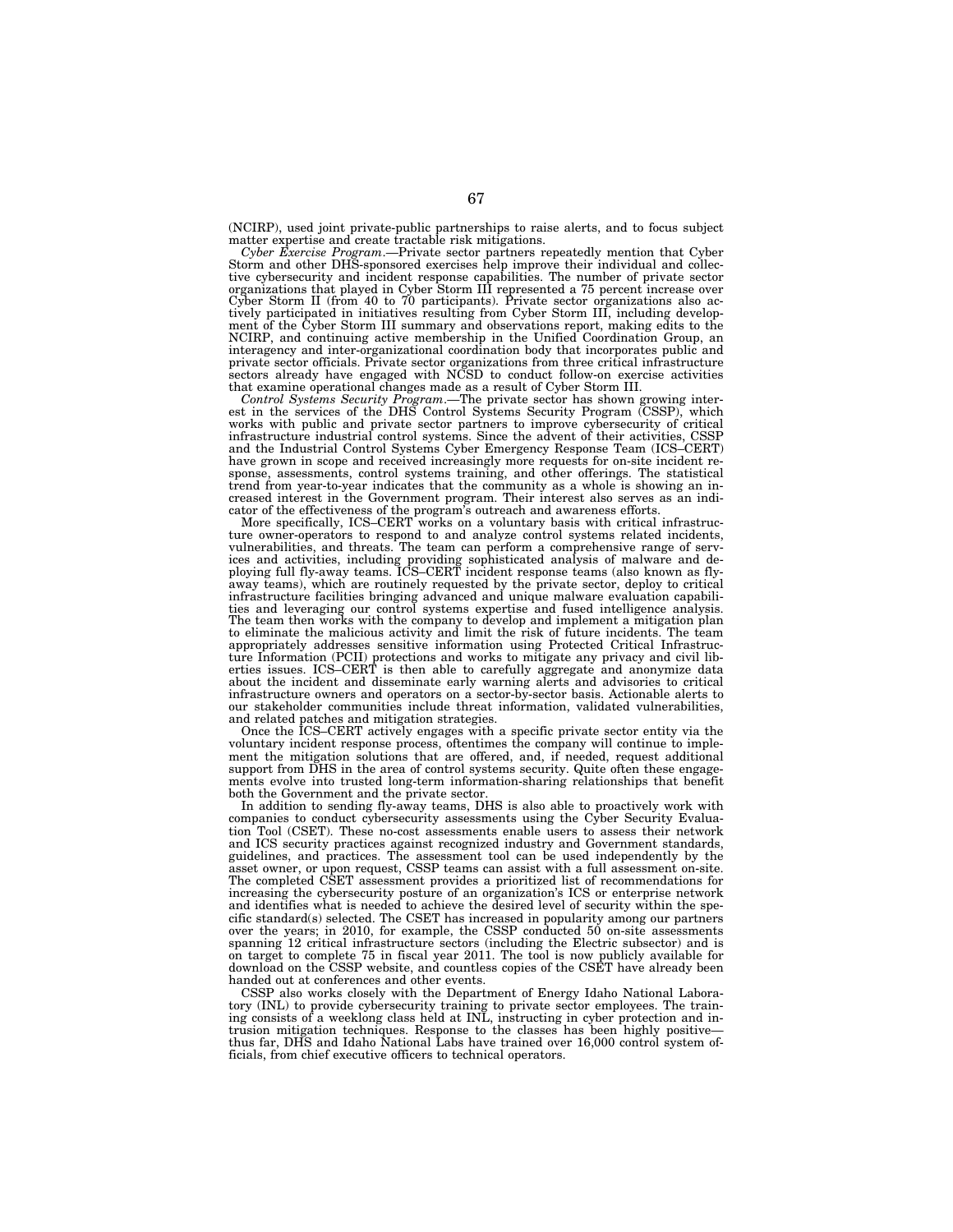DHS has worked closely with the private sector as it expands its diverse set of resources available to the private sector, including threat and vulnerability situational awareness, risk assessment, and mitigation, and remote and on-site assistance. The trusted relationships DHS has with the private sector—through engagements, working groups, co-location on the NCCIC operations floor, and outreach have allowed DHS to incorporate private sector input at every step as we build our capabilities. Private sector engagement is a cornerstone of the Department's cybersecurity mission and we look forward to working with Congress to continue to improve private sector outreach efforts.

*Question 7.* How does the cloud, or computing as a service, change the cybersecurity mission?

Is the Department prepared for the Government's effort to move more and more computing resources to "the cloud"?

Answer. The cyber threat environment changes continuously as malicious actors adjust their tactics and adopt new technologies. Similarly, the evolution of network architectures necessitates a cybersecurity posture that is adaptable and focused on risk mitigation. Regardless of changes in network architecture, the Department of Homeland Security (DHS) will continue to execute its critical mission to create a safe and secure cyberspace.

Cloud computing, computing as a service, time-sharing, and utility computing raise many of the same security issues that emerged when shared computer services were created in the 1960's. Yet, the cybersecurity mission remains the same. The many advantages of cloud computing also create many security challenges. We can never eliminate all the risks inherent to cloud computing. Instead, we must accept that differing levels of acceptable risk will exist for different users. Even if private, community, and public cloud computing business models use the same security techniques and tools, different business models create different security risk environments.

DHS encourages cloud computing providers to propose innovative security solutions that effectively protect Federal systems, information, communications, and ultimately, the agency's mission.

DHS has avoided requiring providers to follow particular designs or architecture for cloud computing. For example, due to a constantly evolving threat environment, the Federal Risk and Authorization Management Program (FedRAMP) was established to provide a standard approach to assessing and authorizing cloud computing services and products. The National Cyber Security Division is actively participating in the FedRAMP development. FedRAMP allows joint authorizations and continuous security monitoring services for Government and commercial cloud computing systems intended for multi-agency use.

These considerations are among those addressed in *Enabling Distributed Security in Cyberspace: Building a Healthy and Resilient Cyber Ecosystem with Automated Collective Action.* This paper, recently published by DHS, presents a five-level maturity model for ecosystem focus and convergence that is associated with increasing agility and provides an approach for achieving and employing these various levels. Ecosystem maturity is further explored through a discussion of healthy attributes. Source: *http://blog.dhs.gov/2011/03/enabling-distributed-security-in.html*.

#### QUESTIONS FROM CHAIRMAN DANIEL E. LUNGREN OF CALIFORNIA FOR GREGORY C. WILSHUSEN

*Question 1a.* In your testimony you comment how the Government is lacking a National cybersecurity strategy. I have three related questions for that issue:

How is the lack of a National cybersecurity strategy hindering the Governmentwide cybersecurity mission?

*Question 1b.* How, in your opinion, is it hindering DHS's cybersecurity mission? *Question 1c.* How is it affecting the private sector?

Answer. The lack of an updated National cybersecurity strategy can hinder the effective implementation of the Government-wide cybersecurity mission. Our work has demonstrated the importance of comprehensive strategies that specify overarching goals, subordinate objectives, supporting activities, roles, and responsibilities, and outcome-oriented performance metrics, as well as time frames to help ensure accountability and align agency activities with National priorities. National strategies help shape the policies, programs, priorities, resource allocations, and standards that can enable Federal agencies and other stakeholders to implement the strategies and achieve the intended results. Without such an updated comprehensive National strategy for cybersecurity, increased risk exists that our Nation will not be able to obtain the desired posture against sophisticated threats.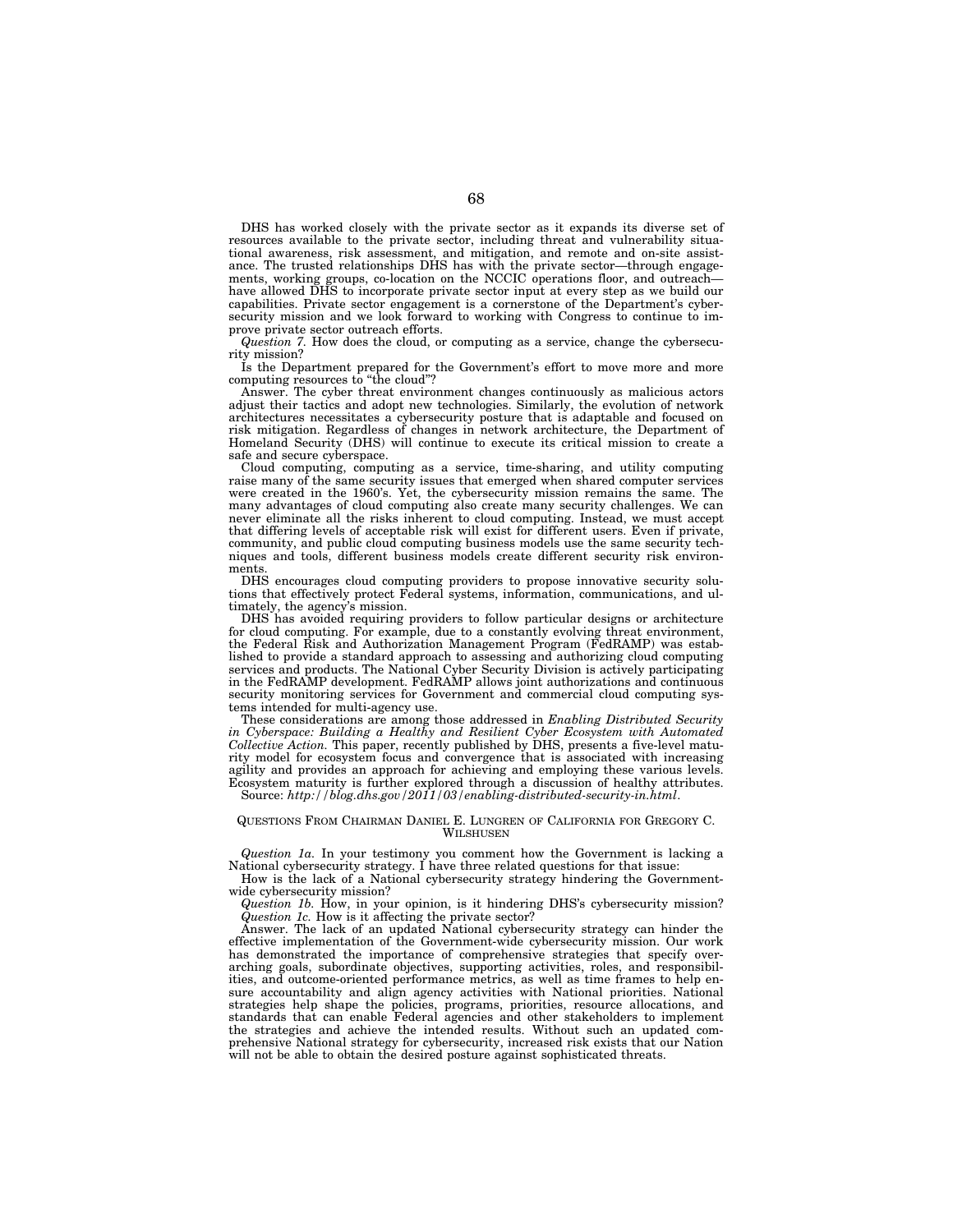Our work has shown that Federal initiatives and efforts to improve information security have consistently fallen short of the mark. The following are illustrative examples:

- amples: In October 2010, we reported that only 2 of the 24 recommendations in the President's May 2009 cyber policy review had been fully implemented. Officials from key agencies involved in these efforts attributed the partial implementation status of the remaining 22 recommendations in part to the fact that agencies had not been assigned roles and responsibilities with regard to rec-ommendation implementation.1 One of these recommendations was to develop an updated National cyber strategy; however, administration officials were unable to provide a draft strategy or milestones for when the updated strategy is to be finalized and issued. We concluded that Federal agencies appeared to be making progress toward implementing the recommendations, but lacked milestones, plans, and measures that are essential to ensuring successful rec-ommendation implementation, including the development of an updated strategy. We recommended that the National Cybersecurity Coordinator (whose role was established as a result of the policy review) designate roles and responsibilities for each recommendation and develop milestones and plans, including
	- measures to show agencies' progress and performance. Our examination of Federal efforts to address the global aspects of cyberspace determined that the U.S. Government had not documented a clear vision of how the international efforts of Federal entities, taken together, support overarching National goals and that the Federal Government had not forged a coherent and comprehensive strategy for cyberspace security and governance policy.2 As a re-sult, the United States is hindered in promoting our National interests in the realm of cyberspace. We recommended that, among other things, the National Cybersecurity Coordinator develop with other relevant entities a comprehensive U.S. global cyberspace strategy. The coordinator and his staff concurred with our recommendations.<br>Our review of Federal cybersecurity research and development efforts found
	- that among the most critical challenges was the lack of a prioritized National cybersecurity research and development agenda, which increased the risk that<br>research and development efforts will not reflect National priorities, key deci-<br>sions will be postponed, and Federal agencies will lack overall efforts.3 We recommended several actions, including developing such a National cybersecurity research and development agenda. The White House Office of Science and Technology Policy agreed with our recommendation and provided details on planned actions.

The lack of an updated strategy can also affect the Department of Homeland Security's (DHS) and the private sector's cybersecurity efforts. While the existing strategy encourages action by private-sector owners and operators of cyber critical infrastructure, we testified in March 2009 that a panel of experts agreed that there were not adequate economic and other incentives (i.e., a value proposition) for greater investment and partnering in cybersecurity.4 The panelists also stated that the Federal Government should provide valued services (such as offering useful threat or analysis and warning information) or incentives (such as grants or tax reductions) to encourage action by and effective partnerships with the private sector.

In addition, we reported in July 2010 that public sector stakeholders from DHS and other entities stated that improvements could be made to the public-private partnership, including improving private sector sharing of sensitive information.5 We also reported that the expectations of private sector stakeholders were not being met by their Federal partners in areas related to sharing information about cyber-based threats to critical infrastructure. We concluded that the public-private partnership remained a key part of our Nation's efforts but without improvements in meeting public and private sector expectations, the partnership would remain less than optimal. As a result, increased risk existed that owners of critical infrastructure would not have the appropriate information and mechanisms to thwart sophis-

<sup>1</sup>GAO, *Cyberspace Policy: Executive Branch Is Making Progress Implementing 2009 Policy Re-view Recommendations, but Sustained Leadership Is Needed,* GAO–11–24 (Washington, DC: Oct.

<sup>6, 2010). 2</sup>GAO, *Cyberspace: United States Faces Challenges in Addressing Global Cybersecurity and Governance,* GAO–10–606 (Washington, DC: July 2, 2010). 3GAO, *Cybersecurity: Key Challenges Need to Be Addressed to Improve Research and Develop-*

*ment, GAO–10–466 (Washington, DC: June 3, 2010).*<br>
4GAO, *National Cybersecurity Strategy: Key Improvements Are Needed to Strengthen the Nation's Posture, GAO–09–432T (Washington, DC: Mar. 10, 2009).<br>
<sup>2014</sup> Dublis Cyber* 

tion's Posture, GAO–09–432T (Washington, DC: Mar. 10, 2009).<br>『GAO, Critical Infrastructure Protection: Key Private and Public Cyber Expectations Need to<br>Be Consistently Addressed, GAO–10–628 (Washington, DC: July 15, 2010)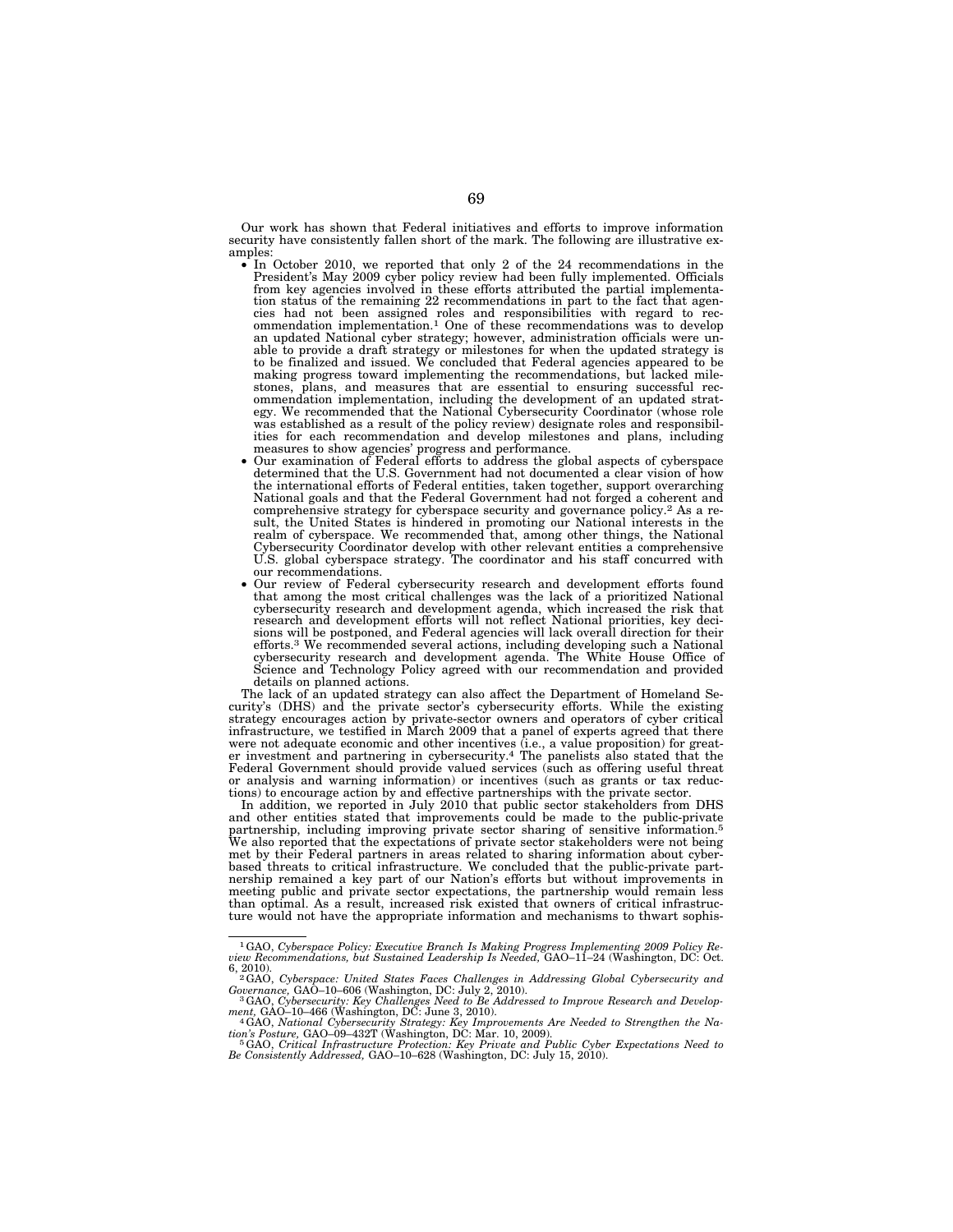ticated cyber attacks that could have catastrophic effects on our Nation's cyber-reliant critical infrastructure. We recommended that the National Cybersecurity Coordinator and DHS work with their Federal and private sector partners to enhance information-sharing efforts, including leveraging a central focal point for sharing information among the private sector, civilian government, law enforcement, the military, and the intelligence community. DHS officials stated that they have made progress in addressing these recommendations; we will be determining the extent of that progress as part of our follow-up efforts.

Updating the National cybersecurity strategy can increase the likelihood of improving the cybersecurity posture of our Nation. Additionally, an updated strategy could help ensure accountability and align agency activities with the United States' long-term economic and National security interests, including globally promoting our National interests in the realm of cyberspace and ensuring that the Nation does not fall behind in cybersecurity and will be able to adequately protect its digital infrastructure. As the administration updates the current strategy, it needs to focus on clearly articulating goals and objectives, assigning roles and responsibilities, developing milestones, deploying sufficient resources, defining performance metrics, monitoring progress, and validating effectiveness of completed actions.

Our responses to these questions are based on previous work that was performed in accordance with generally accepted Government auditing standards. Those standards require that we plan and perform the audit to obtain sufficient, appropriate evidence to provide a reasonable basis for our findings and conclusions based on our audit objectives. We believe that the evidence obtained provides a reasonable basis for our findings and conclusions based on our audit objectives. Should you or your office have any questions on the matters discussed in this letter, please contact me.

## QUESTIONS FROM CHAIRMAN DANIEL E. LUNGREN OF CALIFORNIA FOR PHYLLIS **SCHNECK**

*Question 1a.* In your Although it's oft repeated, McAfee shared with us that when they discovered the Night Dragon attacks, those Federal agencies who were not contacted first, even maybe hours later, expressed their disapproval.

How do you coordinate sharing the information with the Federal Government?

Answer. We are committed to sharing threat information to help the U.S. Government gain a deeper insight into the threat landscape and respond to specific attacks. Toward this goal, we work closely with our customers to ensure that we adhere to our NDA's as required by the law. Once we are sure that we have met all of our obligations to our customers, we contact representatives in the various agencies with authority over cyber security. We do our best to contact all of the actors at the same time—whether in defense, civilian, or crime prevention institutions. -whether in defense, civilian, or crime prevention institutions.

*Question 1b.* Does there need to be a single source of contact?

Answer. We believe that the information-sharing process is improving. A few years ago, we would experience, on a regular basis, a high degree of complexity and difficulty getting to all of the right decision makers in a timely way. We often found that agencies that had been briefed were unwilling to share information with their colleagues in other agencies. It generally took us 2 weeks to brief all of the officials in the agencies. More recently, we have found that the process is improving. During the recent Night Dragon event, we did one briefing, for instance, which included defense, NSA, and FBI officials. This was an example of an improved process.

We understand how complex the information-sharing challenge is in the U.S. Government. Many rules regulate the way in which information sharing is done, and there are limitations on the types of information various agencies can share with each other. These limitations derive from law and agency regulations that seek to balance National security, domestic security, and privacy rights. Nevertheless, we would urge that some type of enhanced procedure be put in place to facilitate the ability of companies to share information in a manner that enhances their ability to share information in a rapid and efficient manner with the Government. Remediating cyber attacks is a complex, time-consuming process and the more rapidly the private and the public sectors can respond, the sooner our teams can ensure that vital information and systems are protected from additional attacks. Bringing down the response time from weeks to a few days would do much to enhance the security posture of our country.

*Question 2.* In a briefing to staff, McAfee brought up the technique of "white list-<br>ing" where a computer is essentially limited in what applications it could run, which where a computer is essentially limited in what applications it could run, which could potentially limit malware from infecting a computer.

Could you give us a little more information about the technique and how you see it being used most effectively?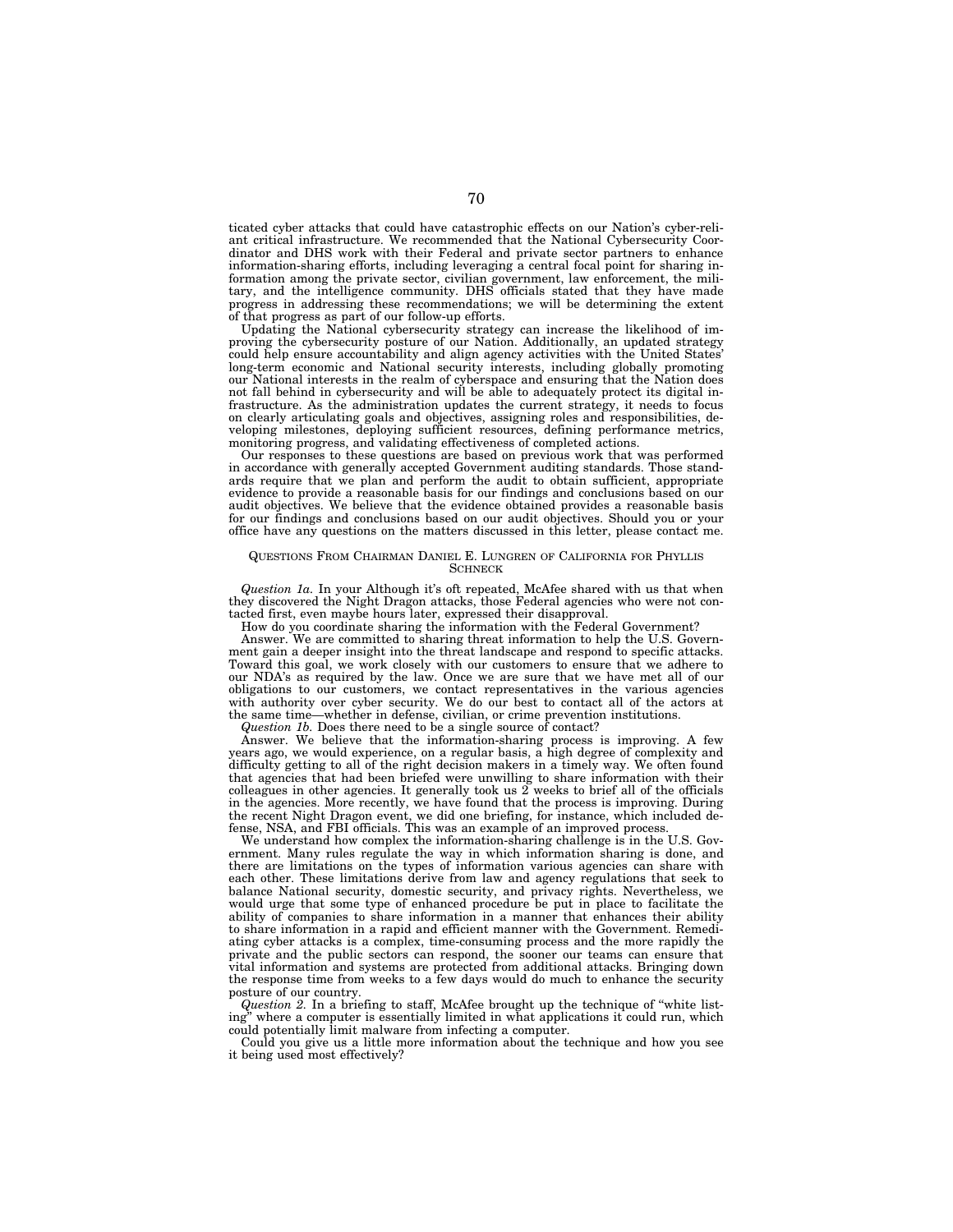Answer. White listing technology ensures that only good executable code can run on protected systems. The technology is used to protect servers, endpoints, embedded devices, and mobile devices. It is used in many ATM's, point-of-sale terminals, and Supervisory Control and Data Acquisition (SCADA) systems. White listing technology narrows the scope of many embedded systems to ensure that an attacker can't install malicious code.

White listing is one of the exciting technologies of the future because it can enable organizations to be much more proactive in protecting their systems—it gives them much more control because only good communications can be received. This con-trasts in a considerable way with the older model of security, the anti-virus model, which is inherently defensive. This model is based on blocking malicious code and letting everything else into customer sites. This model has been breaking down for some time given the geometric growth in malware over the last few years. McAfee detected as much new malware in 2010 as we detected since the founding of our company 19 years ago. White listing is an important part of the cyber security solution moving forward.

## QUESTIONS FROM CHAIRMAN DANIEL E. LUNGREN OF CALIFORNIA FOR JAMES A. LEWIS

*Question 1a.* In some regulated industries, companies do only the minimum need-<br>ed to stay compliant with the regulations. In the world of security, the minimum effort does not necessarily make one more secure. How does one prevent the ''race to the bottom'' in a regulatory regime?

*Question 1b.* How do we change that culture of security to one not of mere compliance, but security?

Answer. Doing the minimum would be an improvement from where we are now. That said, there are several measures that can to prevent a ''race to the bottom.''

The first is to increase transparency and reporting on the number of probes, breaches, or service disruptions of computer networks. By reporting on the number of security failures, we would be able to assess the effectiveness of regulations. The larger goal is to move companies to automatic monitoring of networks and to adopt something like the ''IT Dashboard'' OMB is putting in place for Federal networks. The Security Content Automation Protocol (SCAP) NIST is developing is an example of emerging approaches that could automatic and accelerate cybersecurity efforts.

The second would be to allow for some kind of ''spot checks'' of computer systems, random checks to see if computer networks were adequately secured. This is a standard law enforcement and regulatory technique, and could involve DHS or some outside auditor inspecting the adequacy of a company's cybersecurity efforts. The knowledge that a random check could be carried out would in and of itself encourage better compliance.

A related goal would be to avoid defining compliance as a paper-driven process, where companies filed regular reports on performance. These are inadequate for several reasons, but the most important is frequency. Long annual written reports on compliance only benefit report writers. A better approach would be to require companies to immediately inform the appropriate agency when their networks have been successfully penetrated. This changes the metric for compliance. We want people to report failures and report the actions they have taken in response immediately. In this, a regulatory approach would be part of a larger effort to develop a broad understanding of the level and kind of malicious activities in cyberspace.

## QUESTIONS FROM CHAIRMAN DANIEL E. LUNGREN OF CALIFORNIA FOR MISCHEL KWON

*Question 1.* In your written statement you advocate separating US–CERT, the operational arm, from the more policy- and coordination-driven NCSD. I'm interested in having you elaborate a bit more on that: How does separating elements of the cybersecurity mission benefit the Department and/or the private sector espe-cially the critical infrastructure?

Answer. US–CERT is an operational unit with a very important mission to support the Federal departments and agencies.

 $(1)$  This mission is buried deep within DHS, which makes decision-making because of all the chains of command it must go through (NCSD, CS&C, NPPD). The operational mission is one that must be enabled to focus and act quickly.

(2) US–CERT is often distracted and taken off this mission by the policy and coordination arm of NCSD.

Cyber is a fast-moving space where nimbleness is important for success. It often takes US–CERT days, even weeks, to get approval for actions because of the need to go through NCSD, CS&S, NPPD, and then to get to the Secretaries' attention.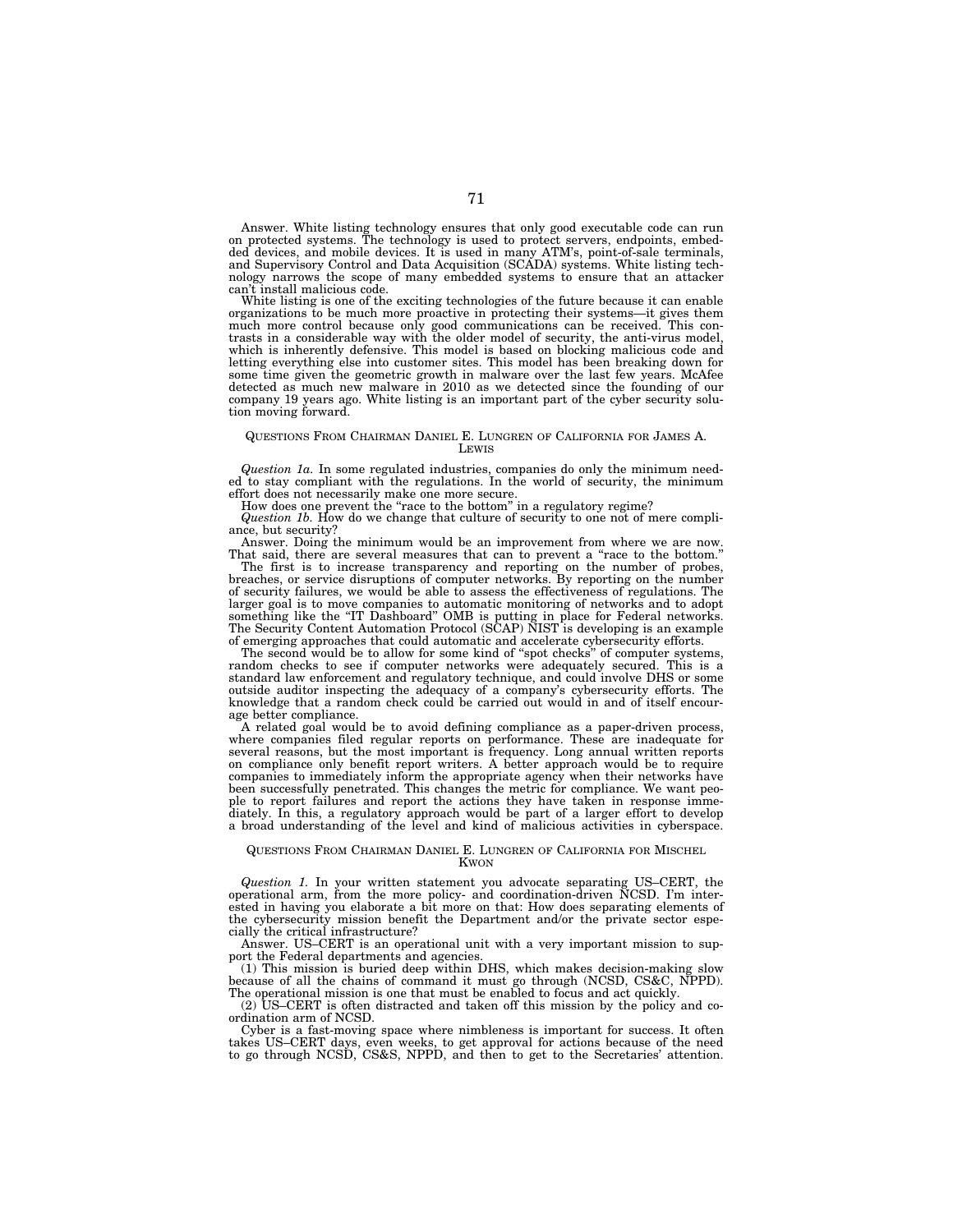As issues go through this chain they are often distracted by politics and other priorities and delayed further, or veered off from the operationally correct decision. US– CERT is often volunteered for programs and projects by the policy and coordination arm, thereby taking it off its core mission and into projects that are not planned for, budgeted for, or in the scope of their expertise.

It is important for this operational mission to be clear. There must be firm process for changing this mission. It cannot be constantly changing and moving at the whim of politics driven by a policy team seeking its own success at the price of US– CERT's.

Today, US–CERT's clear mission—as stated in FISMA—is to support the Federal departments and agencies. If you were to ask the major departments and agencies how often US–CERT assists them, you will be surprised to find out that it is very little. US–CERT's focus is very fragmented and confused. It has been tasked by NCSD, CS&S, and NPPD to participate in a plethora of other projects that take US–CERT's understaffed, under budgeted, and technology-limited National security operations unit far away from its legislated mission space.

*Question 2a.* While you were with US–CERT, how often did you provide technical assistance to private sector entities?

Answer. Once. This is not US–CERT's mission, nor do they have the expertise, staff, or budget to assist the private sector on a regular basis.

*Question 2b.* Does the Department have an established process for private entities to request assistance?

Answer. No.

*Question 2c.* If so, how can it be improved? If not, what should it look like?

Answer. If US–CERT is to take on the mission of assisting private sector entities it would have to have an increase in budget, staffing, and tools. Currently, it is not their mission to assist private sector entities.

*Question 3a.* In your testimony, you stated that virtualization through ''cloud'' technologies is the future for information technology infrastructures.

What are the security risks of moving systems and applications to the "cloud"? Answer. The security risks are similar to those of any IT infrastructure. The key here is that moving to the "cloud" is an opportunity to bake security in, build it more securely, and revitalize IT infrastructure and share in the cost of better security mechanisms.

*Question 3b.* Will we be more secure or less secure from cyber attacks?

Answer. It depends. If the opportunity to improve security is taken, it could be more secure, if not . . . no.

*Question 3c.* If the Federal Government and private companies are moving to the ''cloud,'' what precautionary measures should be taken to maintain the integrity of these information systems?

Answer. First and foremost, we should be looking at new security technologies. Technologies where we can cleanse the known malware from the infrastructure layer. We need to move to technologies that allow us to understand what is good and what is bad. We need to move away from signature-based tools where we have to be infected first in order to detect the attack. We must move to a more defensive posture where the attacks can be detected and stopped on the infrastructure layer, before they reach the users.

*Question 4a.* In your testimony you discussed the stalemate of cooperation and information sharing with the private sector as a result of procurement, privacy, and proprietary information issues.

Answer. First it must be understood that most networks have already been compromised. It is actually the rare few who identify the intrusions. With this in mind, we must not take a position of punishment for those who identify the problems, but we must assist. We cannot allow cyber attacks to defeat our private or public sector entities.

*Question 4b.* What actions need to be taken to aggregate shared information about known cyber vulnerabilities from the private sector?

Answer. I'm not sure cyber vulnerabilities are the problem. We know about millions of vulnerabilities. We need to understand more about the attacks. As a community—whether we are private or public—we need to know more about the details of the attack that would enable detection. Not the ''who'', not the ''what'' was taken, but the TTPs, The Tactics, Techniques, and Procedures the attackers use. I believe, for both private and public, we need an autonomous entity (I referred to this in my testimony as a non-profit organization) that can take anonymous TTP information and make it available for others to use.

*Question 4c.* What other measures should be taken to encourage private sector's willingness to share information?